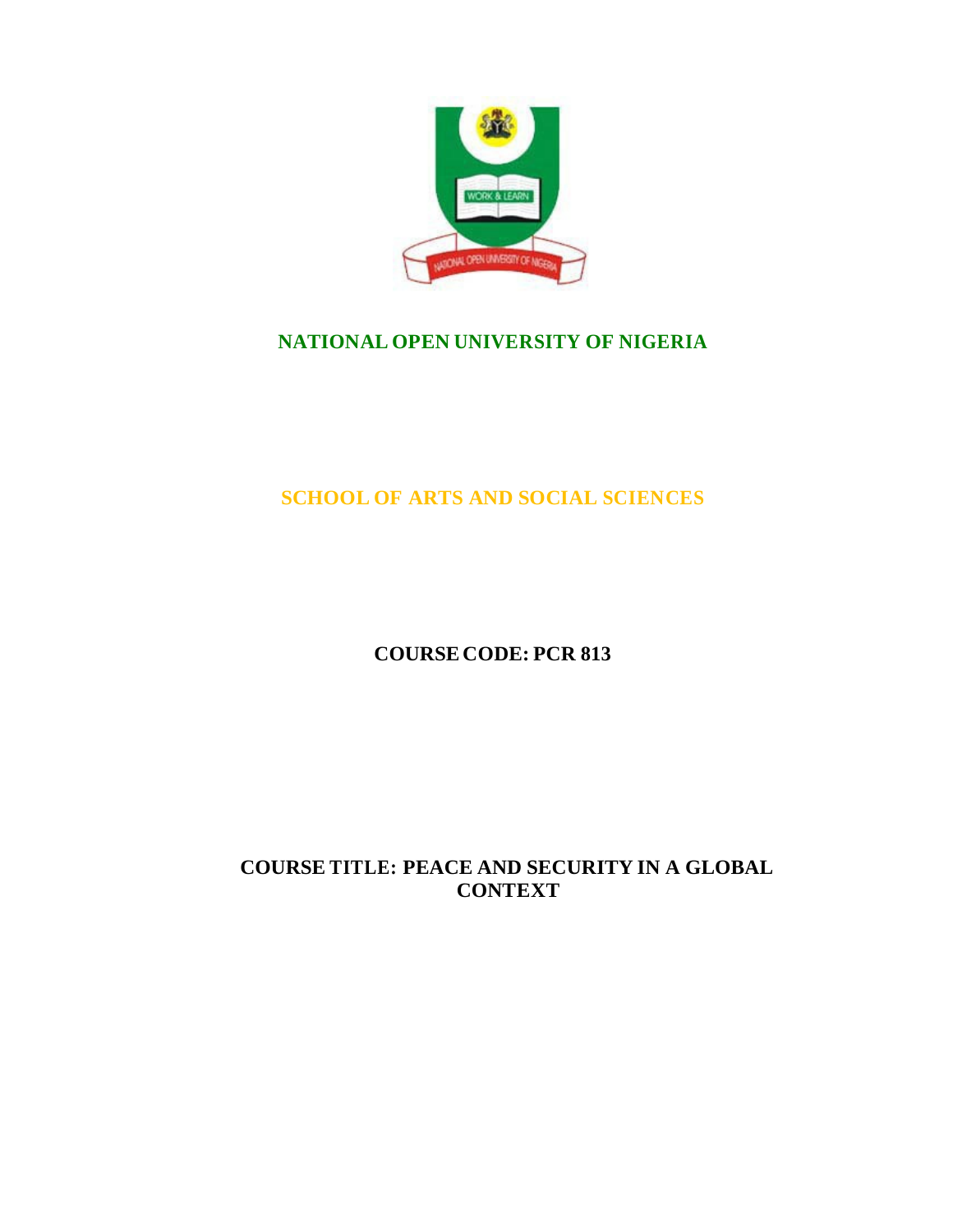# **COURSE GUIDE**

# **PCR 813 PEACE AND SECURITY IN A GLOBAL CONTEXT**

| Course Developer    | Dr. Osita Agbu<br>Nigerian Institute of International Affairs<br>Lagos.                       |
|---------------------|-----------------------------------------------------------------------------------------------|
| Course Writer       | Dr. Charles Quaker-Dokubo<br>Nigerian Institute of International Affairs<br>Lagos.            |
| Course Editor       | Dr. U. E. Idachaba<br>University of Ibadan<br>Ibadan.                                         |
| Course Co-ordinator | Mr. Oyedolapo. B. Durojaye<br>National Open University of Nigeria<br>Victoria Island<br>Lagos |



**NATIONAL OPEN UNIVERSITY OF NIGERIA**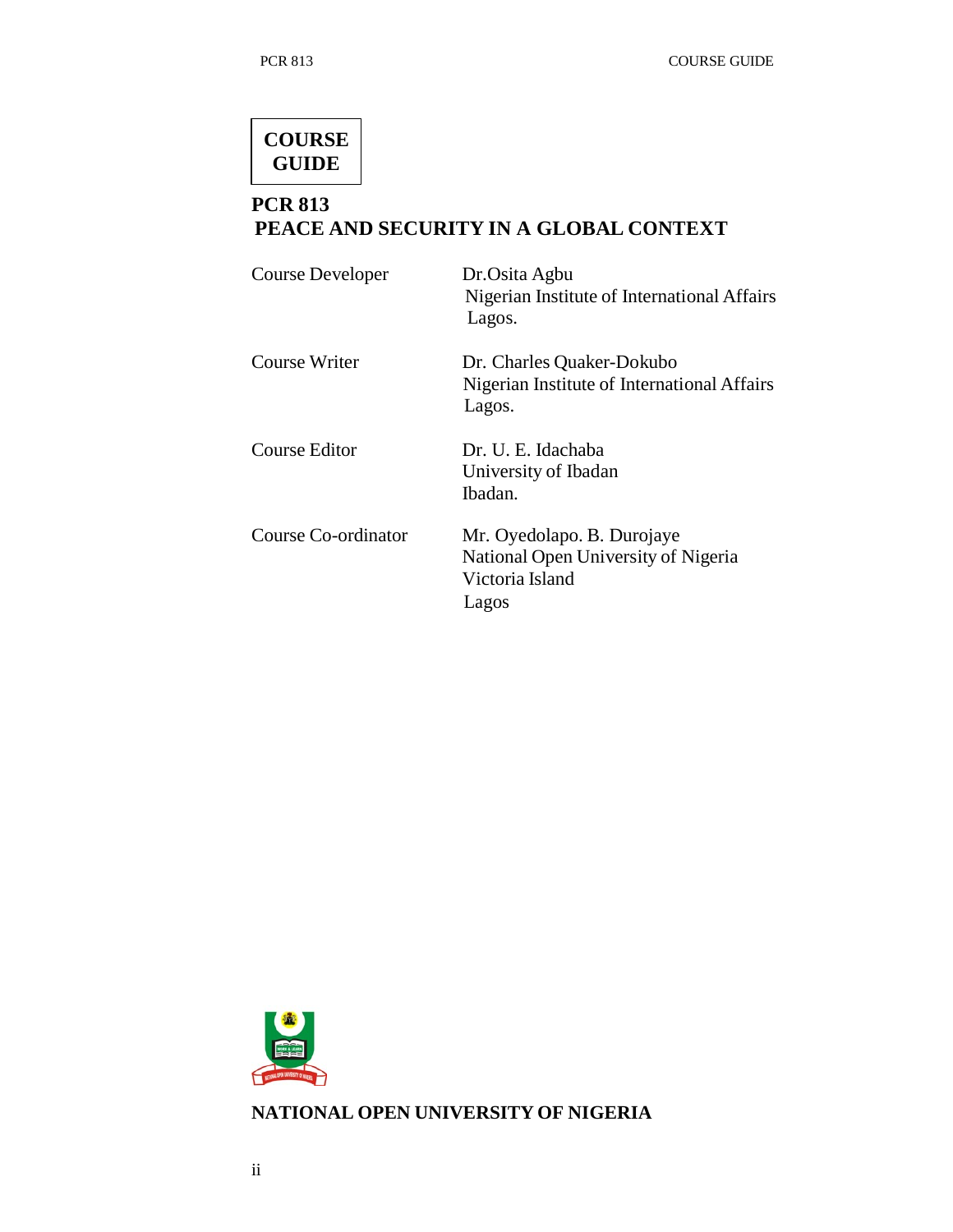National Open University of Nigeria Headquarters 14/16 Ahmadu Bello Way Victoria Island Lagos

Abuja Annex 245 Samuel Adesujo Ademulegun Street Central Business District Opposite Arewa Suites Abuja

e-mail: centralinfo@nou.edu.ng URL: www.nou.edu.ng

National Open University of Nigeria 2006

First Printed 2006

ISBN: 978-058-985-6

All Rights Reserved

Printed by …………….. For National Open University of Nigeria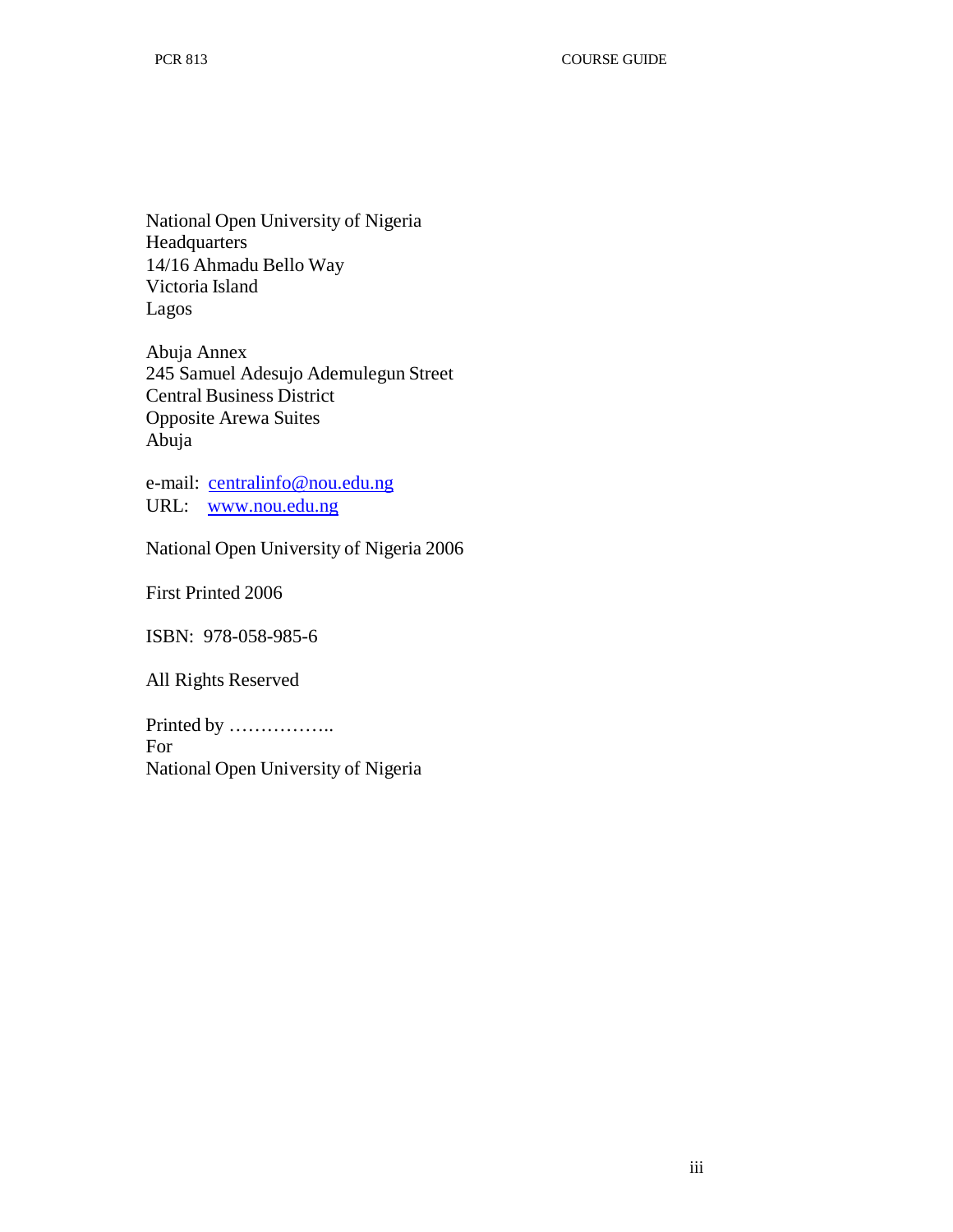# **Table of Contents** Page

| $\mathcal{D}_{\mathcal{L}}$ |
|-----------------------------|
| $\mathcal{D}_{\cdot}$       |
| $2 - 3$                     |
| $3-4$                       |
| 4                           |
| $4 - 5$                     |
| 5                           |
| 5                           |
| 6                           |
| 6                           |
| 6-8                         |
| 8                           |
| 8-9                         |
|                             |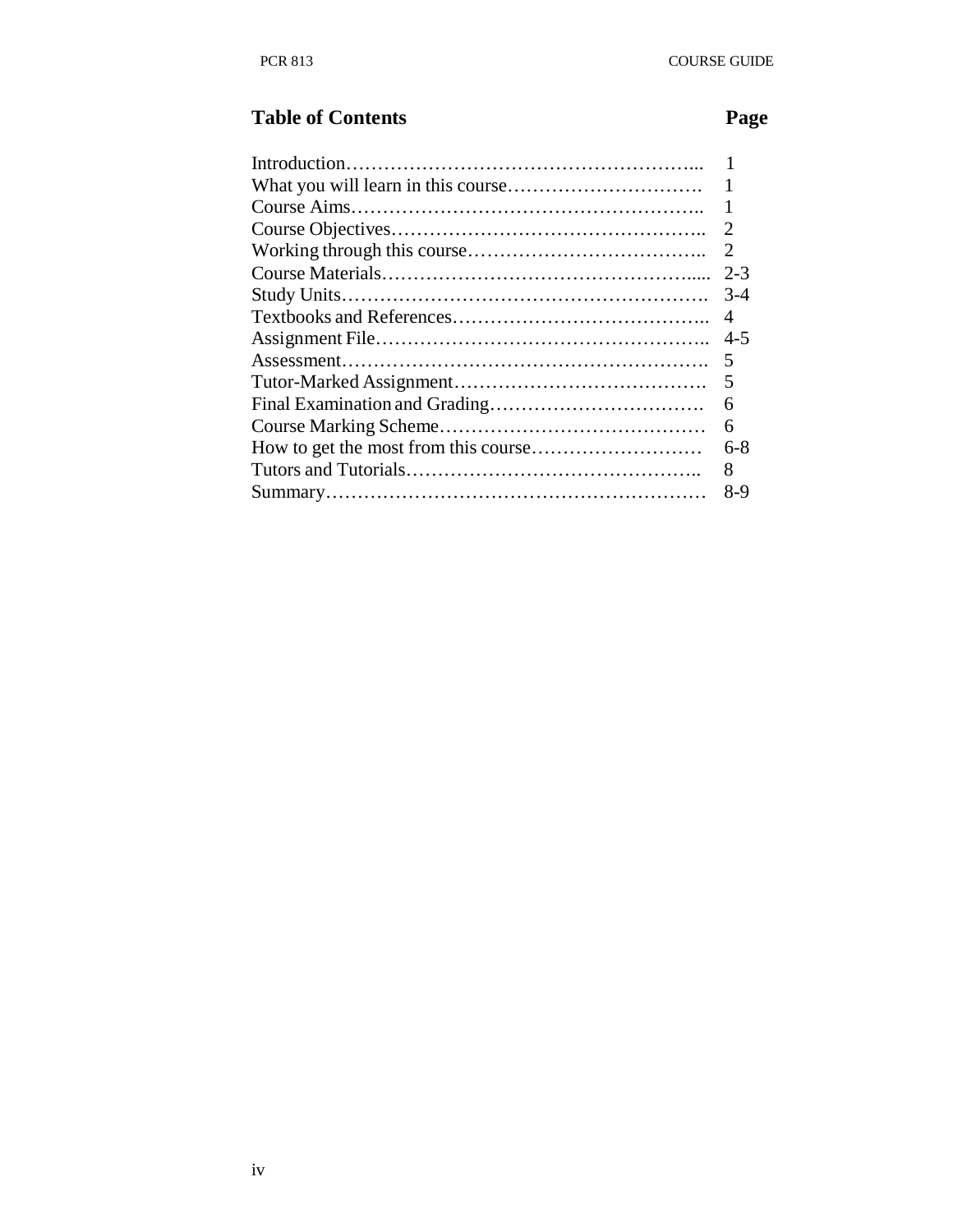# **Introduction**

**Wecome to PCR 813: Peace and Security in a Global Context.** This is a one- semester course, and it will be available to all students to take towards the core module of the programme for the Masters in Peace and Conflict Resolution. It is designed for post-graduate students taking courses in Peace studies and Conflict Resolution. It focuses on the imperative of collectively designing measures to predict and effectively respond to natural disasters and conflicts.

This course consists of 25 comprehensive Units; it examines in detail the concept of Peace and Security, terminologies for Peace and Security, Problems and prospects of Peace and Security, the United Nation's role in Peace and Security especially in Africa.

There are compulsory prerequisites for this course. The course guide tells you briefly what the course is all about, what you are expected to know in each unit, what course materials you need to use and how you can work your way through these materials. It also emphasizes the necessity for tutor–marked assignments. There are also optional tutorial classes that are linked to this course.

## **What you will learn in this course**

The overall objective of **PCR 813 Peace and Security in a Global Context** is to expose students to the fact of this concept, its constraints and potentials and the efforts being made to apply it at different levels of the society - the state, national, international and even the Non-Governmental Organizations. The ultimate aim of being in a position to maintain peace and security at all levels.

Your understanding of this course will serve to expose you to a very important part of Peace studies and Conflict Resolution.

# **Course Aims**

The basic aim we intend to achieve in this course is to expose you to the nature of the concept of peace and security in our world today. The essence is to introduce it, as an important component of building peace in troubled regions of the world. You are however, expected to practicalize this by attempting the use of peace and security as a solution in the resolution of potential conflicts and in situations of disaster avoidance and control.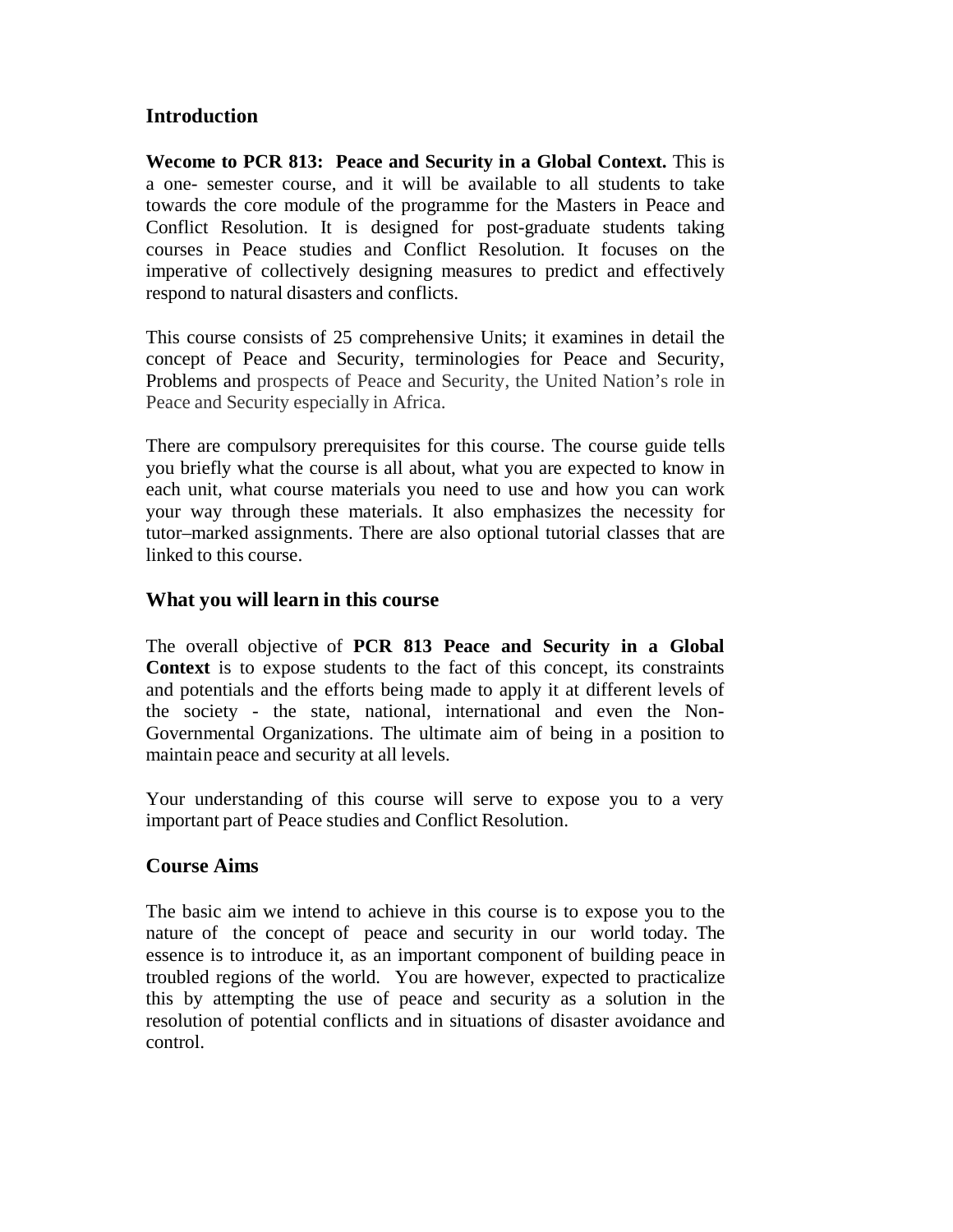#### **Course Objectives**

The objective of this course is to enable you to understand issues and concepts of peace and security. The course will systematically establish the unfolding and ever increasing concept of security and peace in a world of endless conflict. Several objectives can be delineated from this course. In addition, each unit has specific objectives. The unit objectives can be found at the beginning of a unit. You may want to refer to them during your study of the particular unit to check on the progress you are making. You should always look at the unit objectives after completing a unit. In this way, you can be sure that you have covered what is required of you in that unit.

On successful completion of the course, you should be able to:

- 1. To understand the meaning of Peace and Security and its application to conflicts
- 2. Identify the elements found in Peace and Security.
- 3. Understand the role of the civil society in the use of this Mechanism.
- 4. Identify the problems or constraints inherent in the application of this concept.
- 5. Discuss the links of the Early warning System.
- 6. Discuss the role of the Multilateral Organizations like the UN and the AU in the use of this Mechanism.
- 7. Discuss the OAU/AU Conflict Prevention and Resolution.
- 8. Understand the workings of the AU Peace and Security Council.
- 9. Discus the UN Forum for early Warning and Early Response.
- 10. Understand the need for a rapid response capability.
- 11. Define and understand the meaning of civil society and its role in EWER.
- 12. Discuss state-civil society relations.

#### **Working through this Course**

To complete this course you are required to read the study units, and other recommended books. Each study unit contains a self-assessment exercise, and at points in the course, you are required to submit assignments for assessment purposes. At the end of this course is a final examination. Stated below are the components of the course and what you are expected to do.

#### **Course Materials**

Course Guide

- 1. Study Units
- 2. Textbooks and other Reference Sources
- 3. Assignment File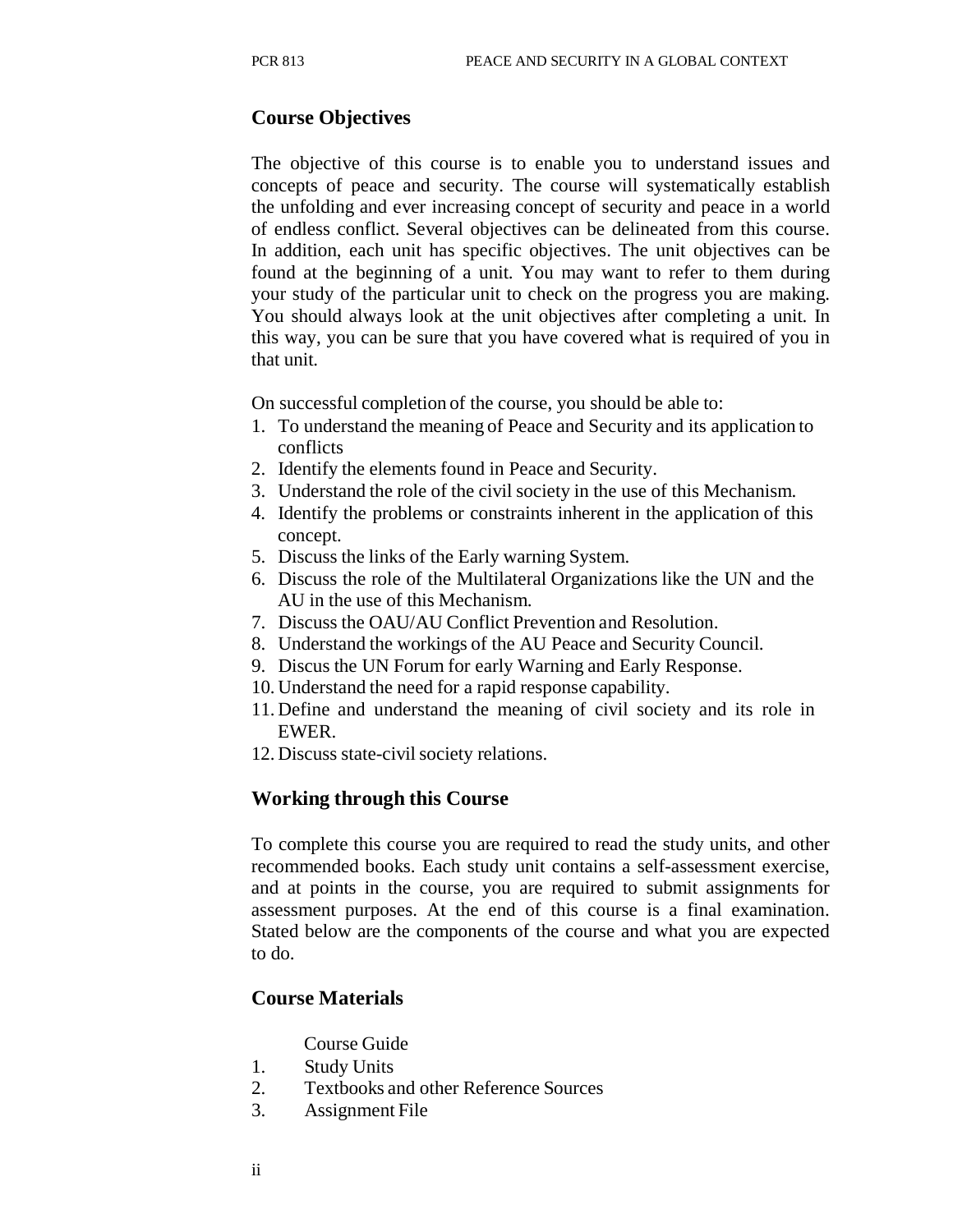### 4. Presentation

## **Study Units**

There are 25 study units in this course, broken down into six(6) modules. They are as follows:

## **MODULE 1**

| Unit 1 | Theories of Security                             |
|--------|--------------------------------------------------|
| Unit 2 | The Concept oof Human Security                   |
| Unit 3 | <b>Conflict and Internally Displaced Persons</b> |
| Unit 4 | Peace Enforcement                                |

## **MODULE 2**

.

| The Meaning of Disarmament                  |
|---------------------------------------------|
| What is a Public Safety System              |
| Security and Violence                       |
| <b>Environmental Degradation and Safety</b> |
|                                             |

## **MODULE 3**

| Unit 1 | Refugees                            |
|--------|-------------------------------------|
| Unit 2 | The Evolution of Strategic Thoughts |
| Unit 3 | <b>Concept of Strategic Studies</b> |
| Unit 4 | Crisis Management                   |

# **MODULE 4**

| Unit 1 | Crisis Bargaining                |
|--------|----------------------------------|
| Unit 2 | The Prerequisites for Revolution |
| Unit 3 | The Nature of Limited War        |
| Unit 4 | War and its Resolution           |

# **MODULE 5**

| Building Capacity for Managing Africa's Social Economic |
|---------------------------------------------------------|
|                                                         |
|                                                         |
|                                                         |
|                                                         |
|                                                         |
|                                                         |

## **MODULE 6**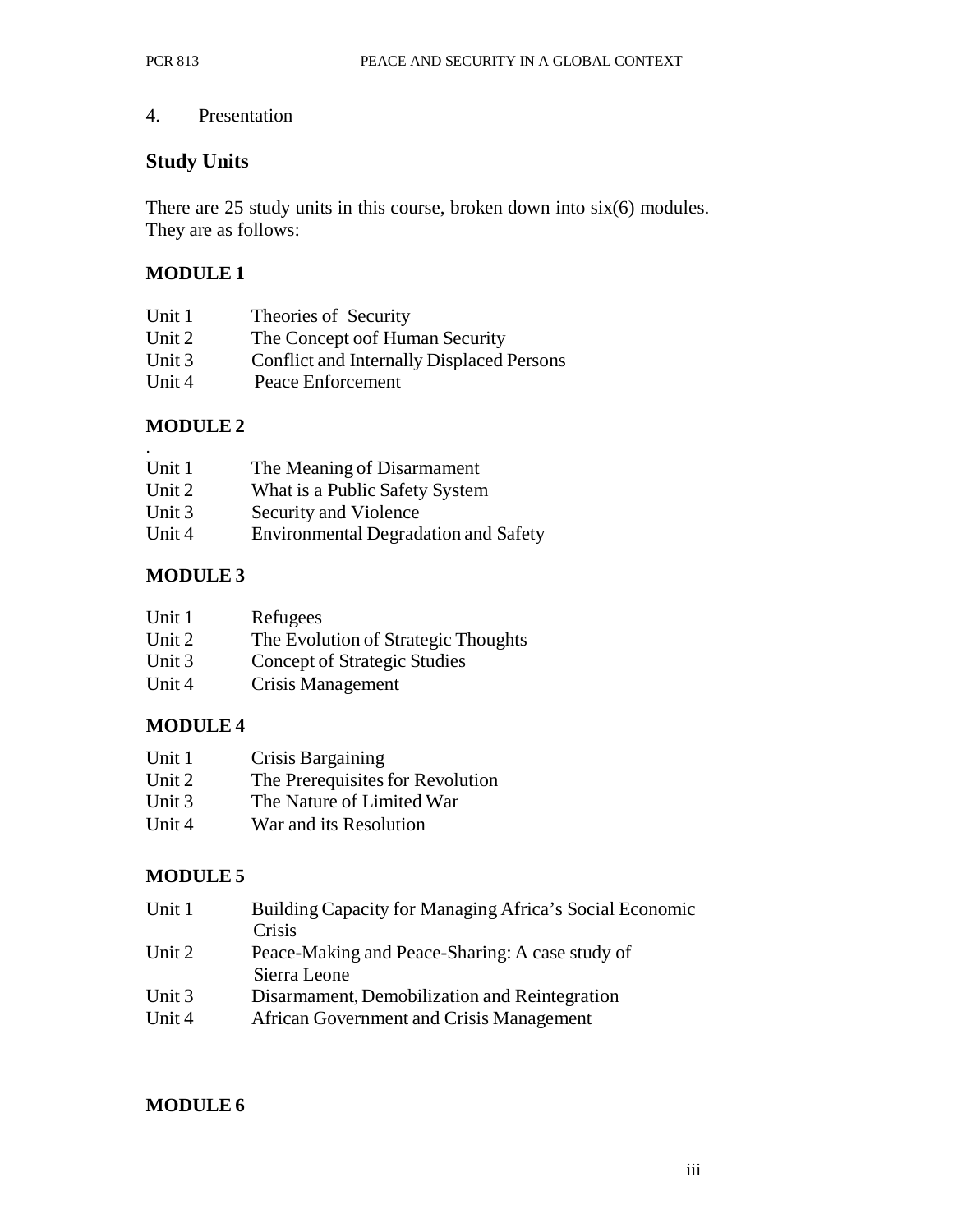- Unit 1 National Decision Making in Crisis Situation
- Unit 2 Africa Security and Relevant Strategy
- Unit 3 The United Nations (UN) and Conflict resolutions
- Unit 4 OAU and Conflicts Resolution
- Unit 5 Mechanism of Conflicts Prevention, Management and Resolution

Each unit contains a number of self-assessment exercises. In general, these exercises question you on the materials you have just covered or require you to apply it in some way and, thereby, assist you gauge your progress as well as reinforcing your understanding of the material. Together with tutor-marked assignments, these exercises will assist you in achieving the stated learning objectives of the individual units and of the Course.

#### **Textbooks and References**

These textbooks are recommended for further reading:

- Akindele R.A and Ate, B. (2001). Beyond Conflict Resolution, Lagos, Nigerian Institute International Affairs.
- Okwudiba Nnoli, (1998). Ethnic Conflicts in Africa, Ibadan, Ibadan University Press.
- Hopmann, P. T The Negotiation Process and the Resolution of International Conflicts, New York, Oxford University Press.
- Agbu Osita et.al (2004). Human Security and Development: Nigeria and Ethiopia, Lagos, Nigerian Institute of International Affairs, 2004.
- Mark Egbe, (2004). The State and Civil Society in Nigeria, Lagos, Nigerian Institute of International Affairs.

#### **Assignment File**

There are two aspects to the assessment of this course. In this file, you will find all the details of the work you must submit to your tutor for marking. The marks you obtain for these assignments will count towards the final mark you obtain for this course. Further information on assignment will be found in the Assignment File itself, and later in this Course Guide in the section on assessment.

There are many assignments for this course, with each unit having at least one assignment. These assignments are basically meant to assist you to understand the course.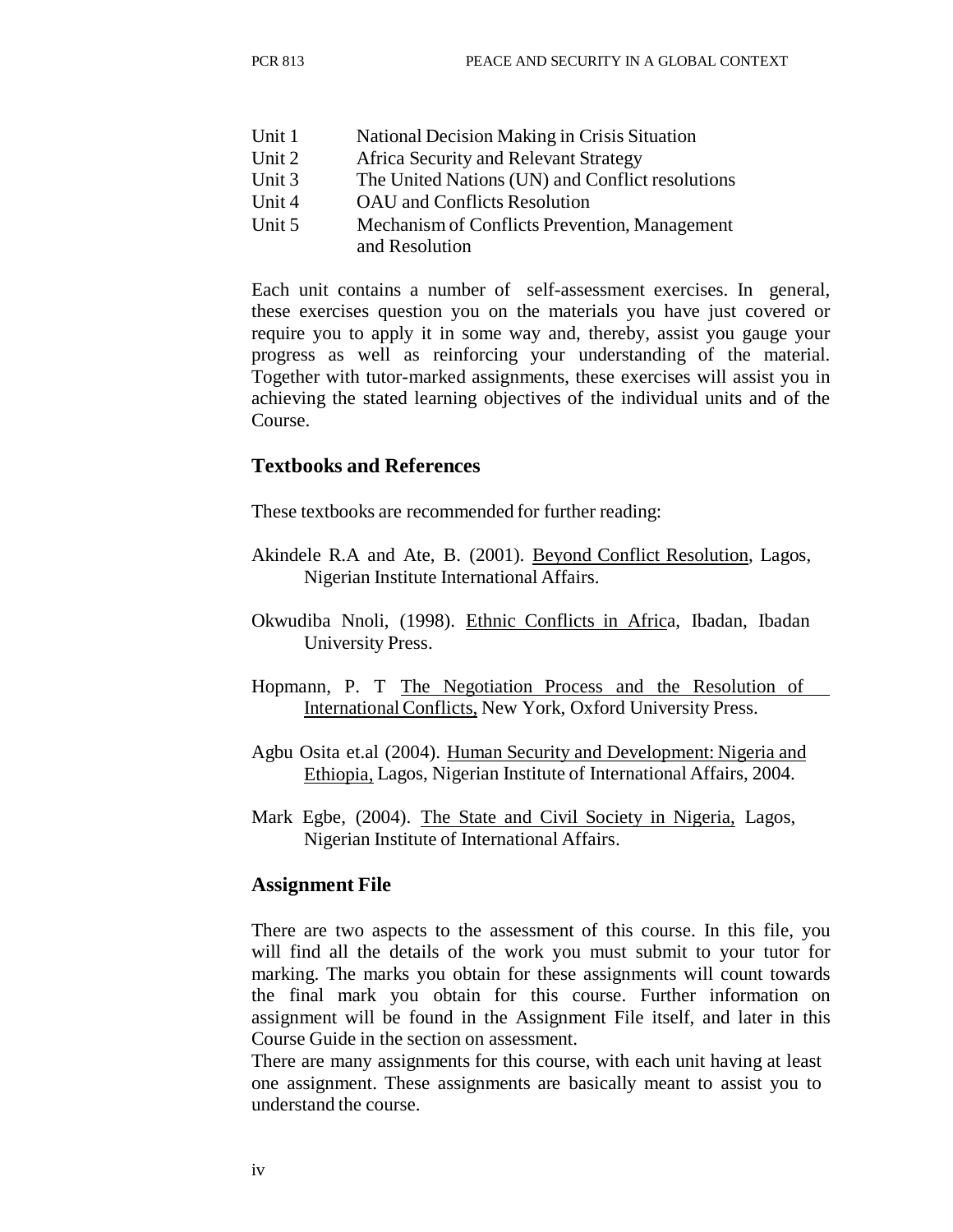#### **Assessment**

There are two aspects to the assessment of this course. First, are the tutormarked assignments; second, is a written examination.

In tackling these assignments, you are expected to apply the information, knowledge and experience acquired during the course. The assignments must be submitted to your tutor for formal assessment in accordance with the deadlines stated in the Assignment File. The work you submit to your tutor for assessment will account for 30 per cent of your total course mark.

At the end of the course, you will need to sit for a final examination of three hours duration. This examination will account for the other 70 per cent of your total course mark.

## **Tutor-Marked Assignments (TMAs)**

There are 25 tutor-marked assignments in this course. You will need to submit all the assignments. The best three (i.e. the highest four of the 25 marks) will be counted. Each assignment counts for 20 marks but on the average when the four assignments are put together, then each assignment will count 10 % towards your total course mark. This implies that the total marks for the best three (3) assignments would count for 30% of your total mark.

The Assignments for the units in this course are contained in the Assignment File. You will be able to complete your assignments from the information and materials contained in your set books, reading and study units. However, it is always desirable at this level of your education to research more widely, and demonstrate that you have a very broad and indept knowledge of the subject matter.

When each assignment is completed, send it together with a TMA (tutormarked assignment) form to your tutor. Ensure that each assignment reaches your tutor on or before the deadline given in the Assignment File. If, for any reason you cannot complete your work on time, contact your tutor before the assignment is due to discuss the possibility of an extension. Extensions will not be granted after the due date unless there are exceptional circumstances warranting such.

# **Final Examination and Grading**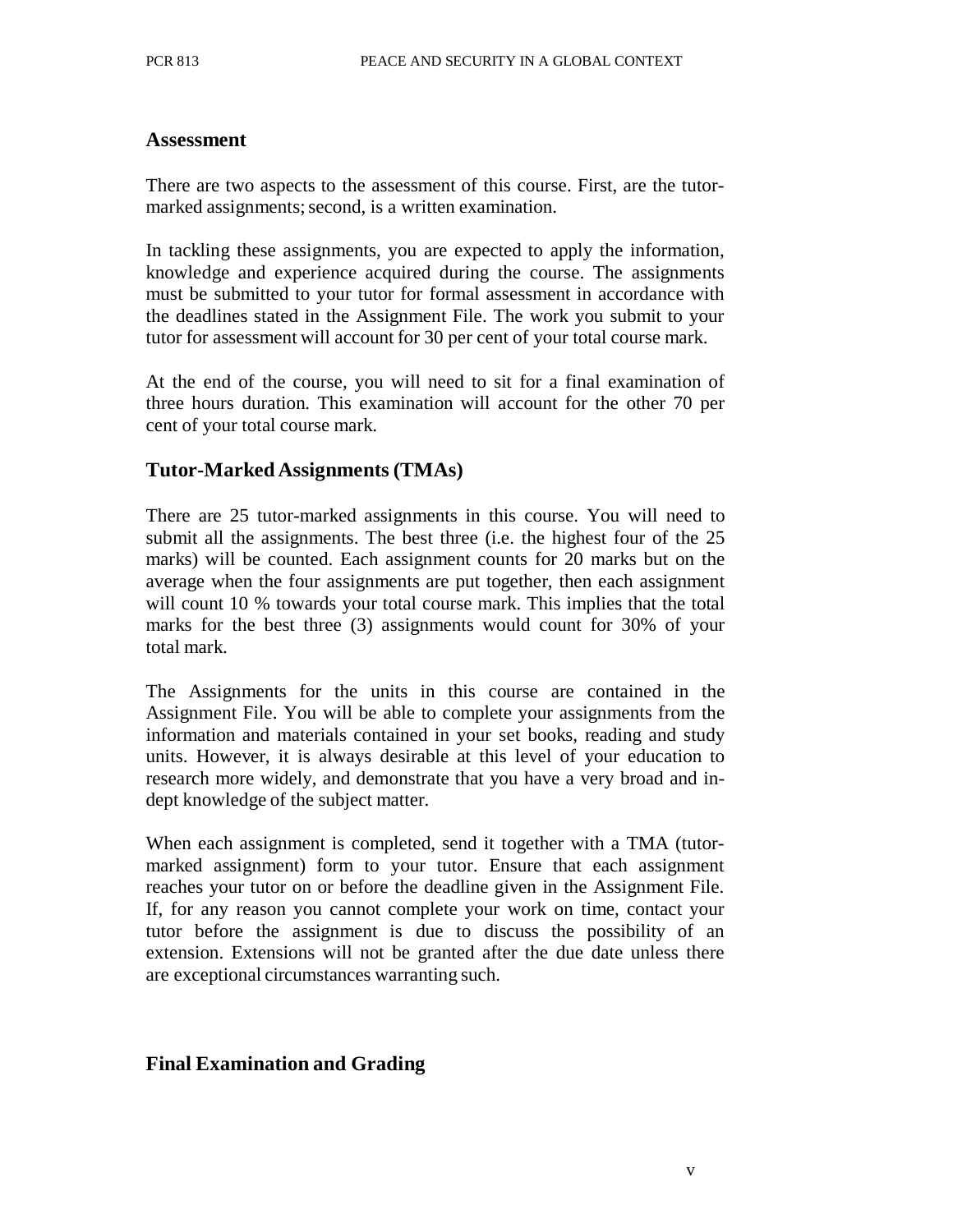The final examination for **PCR 813 Peace and Security in a Global Context** will be of three hours' duration and have a value of 70% of the total course grade. The examination will consist of questions which reflect the practice exercises and tutor-marked assignments you have previously encountered. All areas of the course will be assessed.

Use the time between the completion of the last unit and sitting for the examination, to revise the entire course. You may find it useful to review your tutor-marked assignments and comment on them before the examination. The final examination covers information from all aspects of the course.

#### **Course Marking Scheme**

| Assessment                                                    | <b>Marks</b>                                                 |
|---------------------------------------------------------------|--------------------------------------------------------------|
| Assignments 1-4<br>(four of all the assignments<br>submitted) | Best three assignments, marked out of<br>10%<br>Totaling 30% |
| Final examination                                             | 70% of overall course score                                  |
| Total                                                         | 100% of course score                                         |

**Table 1:** *Course marking Scheme*

#### **How to get the most from this Course**

In distance learning, the study units replace the university lecturer. This is one of the great advantages of distance learning; you can read and work through specially designed study materials at your own pace, and at a time and place that suits you best. Think of it as reading the lecture instead of listening to the lecturer. In the same way a lecturer might give you some reading to do, the study units tell you when to read, and which are your text materials or set books. You are provided exercises to do at appropriate points, just as a lecturer might give you an in-class exercise.

Each of the study units follows a common format. The first item is an introduction to the subject matter of the unit, and how a particular unit is integrated with the other units and the course as a whole. Next to this is a set of learning objectives. These objectives let you know what you should be able to do by the time you have completed the unit. These learning objectives are meant to guide your study. The moment a unit is finished, you must go back and check whether you have achieved the objectives. If this is made a habit, then you will significantly improve your chances of passing the course.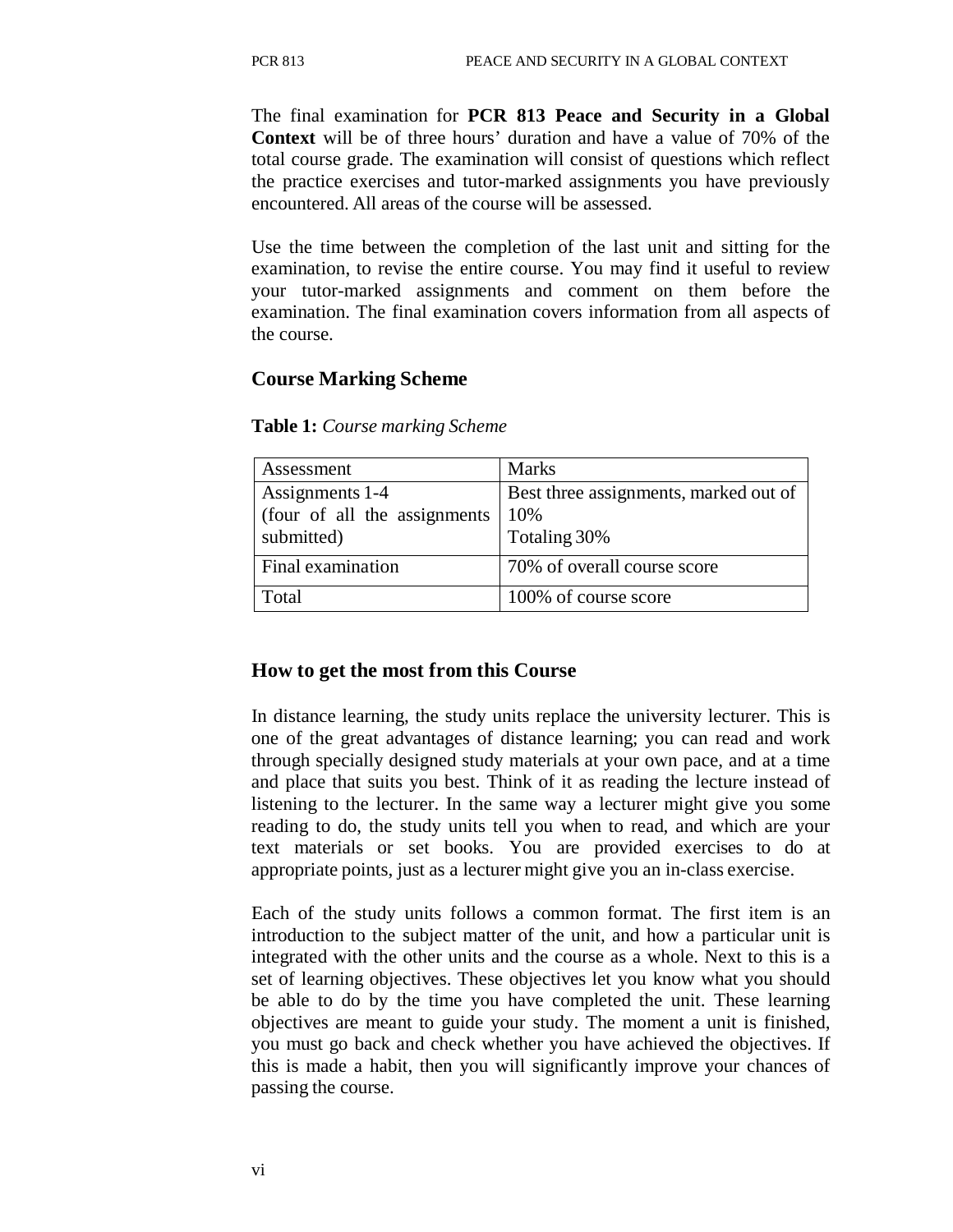The main body of the unit guides you through the required reading from other sources. This will usually be either from your set books or from a Reading section.

The following is a practical strategy for working through the course. If you run into any trouble, telephone your tutor. Remember that your tutor's job is to help you. When you need assistance, do not hesitate to call and ask your tutor to provide it.

- 1. Read this Course Guide thoroughly, it is your first assignment.
- 2. Organize a Study Schedule. Design a 'Course Overview' to guide you through the Course. Note the time you are expected to spend on each unit and how the assignments relate to the units.. You need to gather all the information into one place, such as your diary or a wall calendar. Whatever method you choose to use, you should decide on and write in your own dates and schedule of work for each unit.
- 3. Once you have created your own study schedule, do everything to stay faithful to it. The major reason that students fail is that they get behind with their course work. If you get into difficulties with your schedule, please, let your tutor know before it is too late for help.
- 4. Turn to Unit 1, and read the introduction and the objectives for the unit.
- 5. Assemble the study materials. You will need your set books and the unit you are studying at any point in time.
- 6. Work through the unit. As you work through the unit, you will know what sources to consult for further information.
- 7. Well before the relevant due dates (about 4 weeks before due dates), Keep in mind that you will learn a lot by doing the assignment carefully. They have been designed to help you meet the objectives of the course and, therefore, will help you pass the examination. Submit all assignments not later than the due date.
- 8. Review the objectives for each study unit to confirm that you have achieved them. If you feel unsure about any of the objectives, review the study materials or consult your tutor.
- 9. When you are confident that you have achieved a unit's objectives, you can start on the next unit. Proceed unit by unit through the course and try to pace your study so that you keep yourself on schedule.
- 10. When you have submitted an assignment to your tutor for marking, do not wait for its return before starting on the next unit. Keep to your schedule. When the Assignment is returned, pay particular attention to your tutor's comments, both on the tutor-marked assignment form and also the written comments on the ordinary assignments.
- 11. After completing the last unit, review the course and prepare yourself for the final examination. Check that you have achieved the unit objectives (listed at the beginning of each unit) and the course objectives (listed in the Course Guide).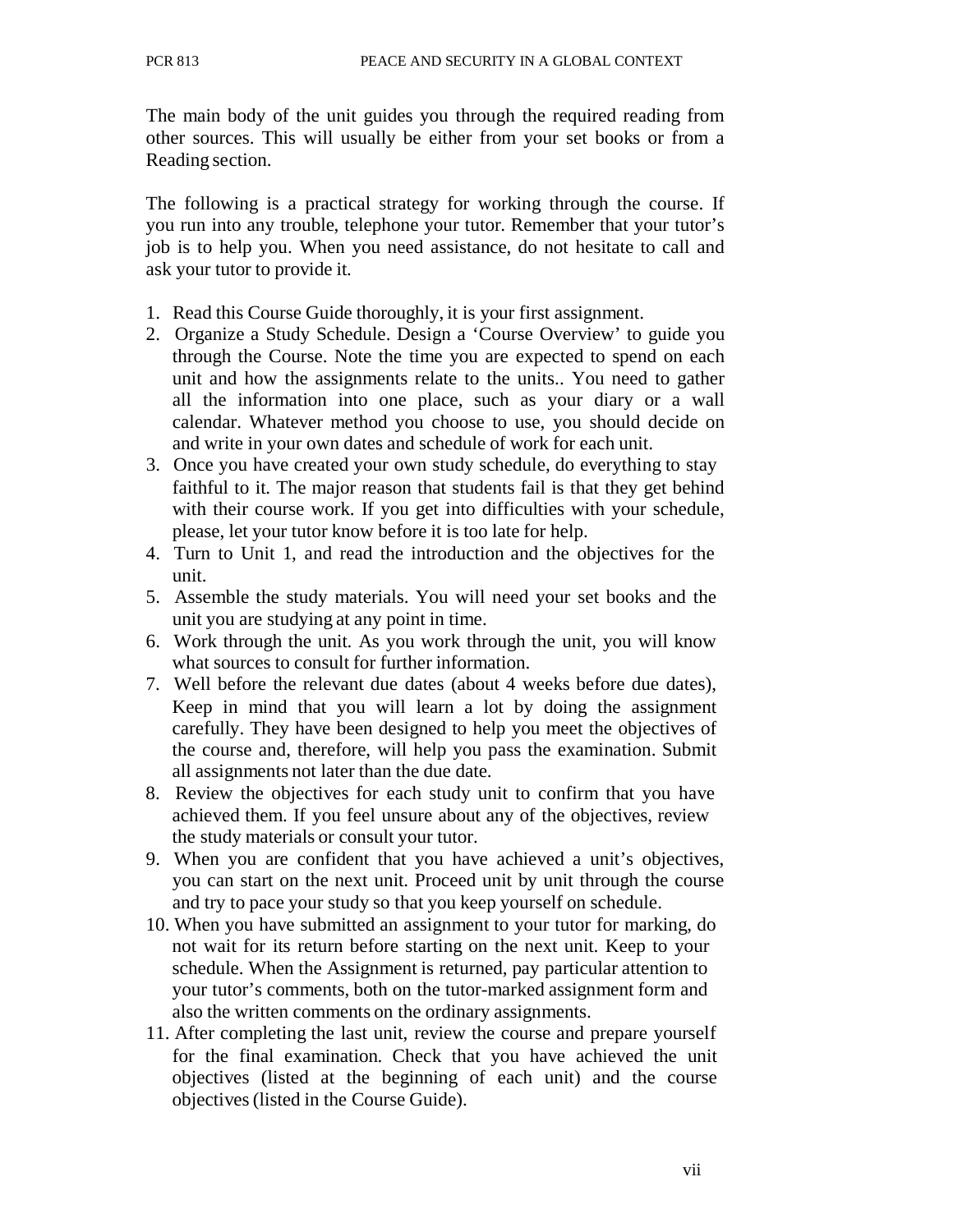### **Tutors and Tutorials**

There are 15 hours of tutorials provided in support of this course. You will be notified of the dates, times and location of these tutorials, together with the name and phone number of your tutor, as soon as you are allocated a tutorial group.

Your tutor will mark and comment on your assignments, keep a close watch on your progress and on any difficulties you might encounter and provide assistance to you during the course. You must mail your tutormarked assignments to your tutor well before the due date (at least two working days are required). They will be marked by your tutor and returned to you as soon as possible.

Do not hesitate to contact your tutor by telephone, e-mail, or discussion board. The following might be circumstances in which you will find help necessary. Contact your tutor if -

You do not understand any part of the study units or the assigned readings.

You have difficulties within the exercises.

You have a question or problem with an assignment, with your tutor's comments on an assignment or with the grading of an assignment.

You should try your best to attend the tutorials. This is the only chance to have face to face contact with your tutor and ask questions which are answered instantly. You can raise any problem encountered in the course of your study. To gain the maximum benefits from course tutorials, prepare a question list before attending them. You will learn quite a lot from participating in the discussions.

#### *Summary*

Peace and Security in a Global context introduces you to the nature of the concept of peace and security as an important component of building peace in troubled regions of the world. It addresses the elements that characterise te concept of peace and security, and the role of civil society, and multilateral organizations in the use of early warning mechinisms. It is expected that a sound theoretical understanding of the concepts presented in this course will lead to effective application and practice of the same.

We wish you success in the programme.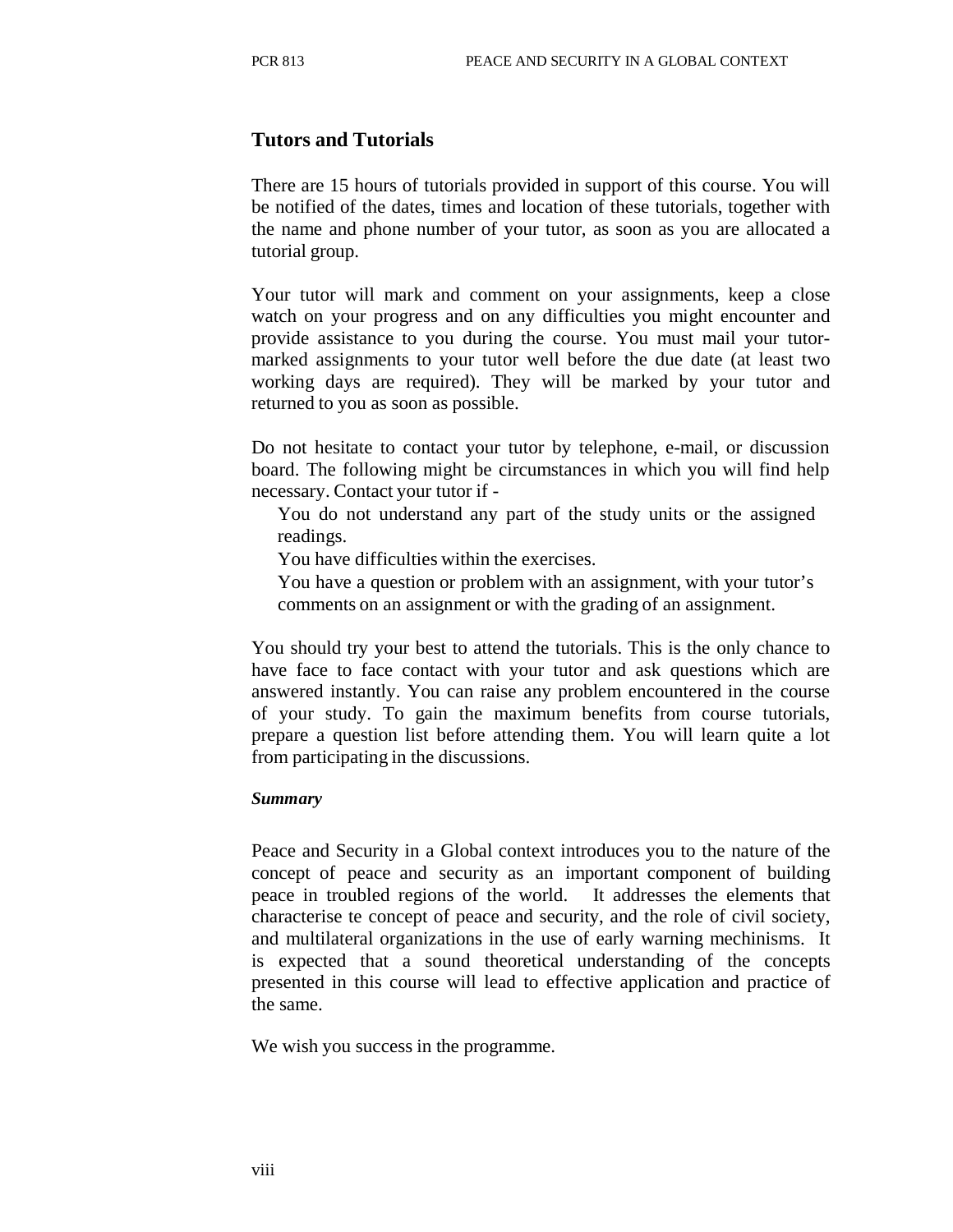

| Course Code      | <b>PCR 813</b>                                                             |
|------------------|----------------------------------------------------------------------------|
| Course Title     | Peace and Security in a Global Context                                     |
| Course Developer | Dr. Osita Agbu<br>Nigerian Institute of International Affairs              |
| Course Writer    | Dr. Charles Quaker-Dokubo<br>Nigerian Institute of International Affairs   |
| Course Editor    | Dr. E. U. Idachaba<br>University of Ibadan                                 |
| Programme Leader | Christine I. Ofulue, Ph.D.<br>National Open University of Nigeria<br>Lagos |



# **NATIONAL OPEN UNIVERSITY OF NIGERIA**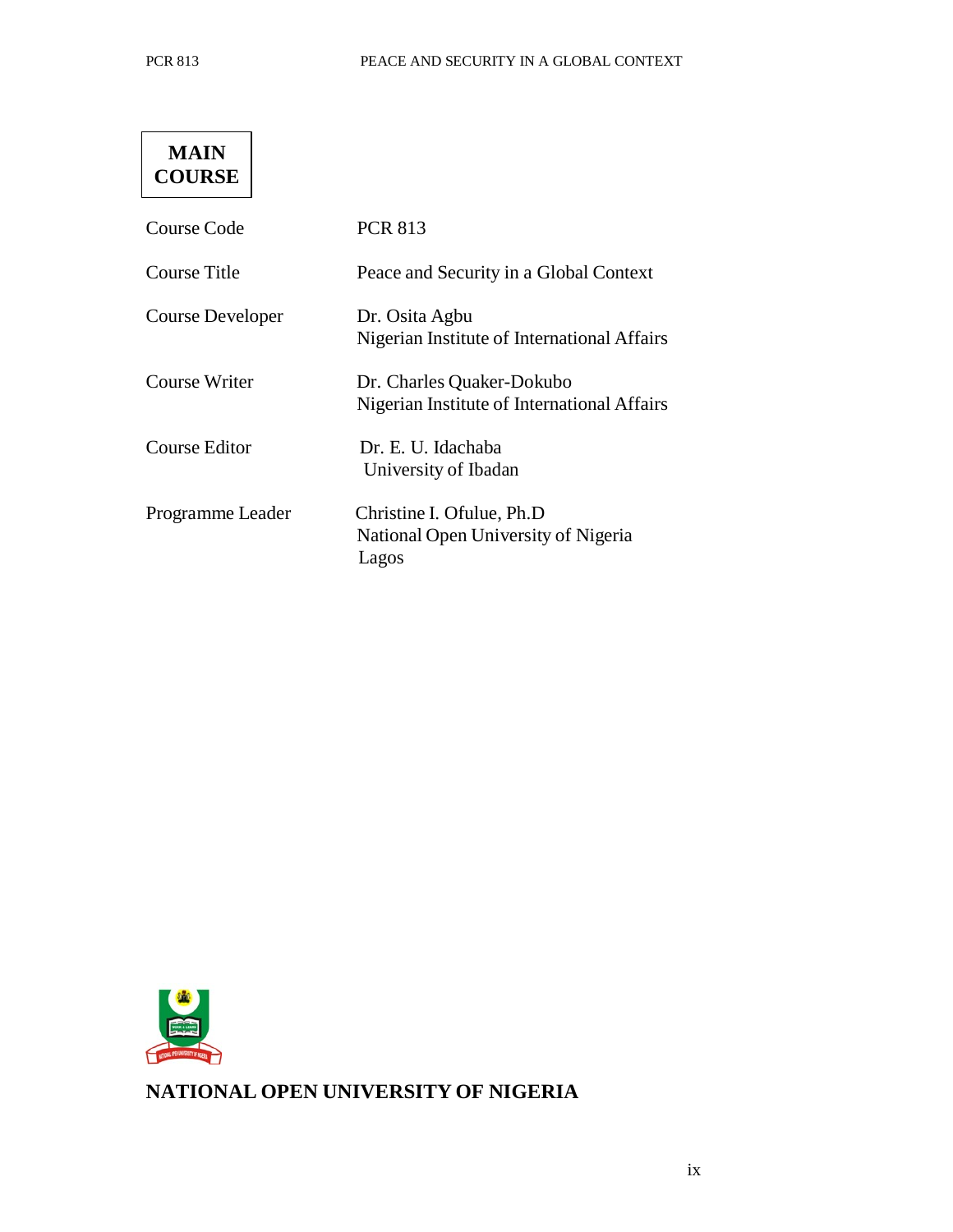National Open University of Nigeria Headquarters 14/16 Ahmadu Bello Way Victoria Island Lagos

Abuja Annex 245 Samuel Adesujo Ademulegun Street Central Business District Opposite Arewa Suites Abuja

e-mail: centralinfo@nou.edu.ng URL: www.nou.edu.ng

National Open University of Nigeria 2006

First Printed 2006

ISBN: 978-058-985-6

All Rights Reserved

Printed by …………….. For National Open University of Nigeria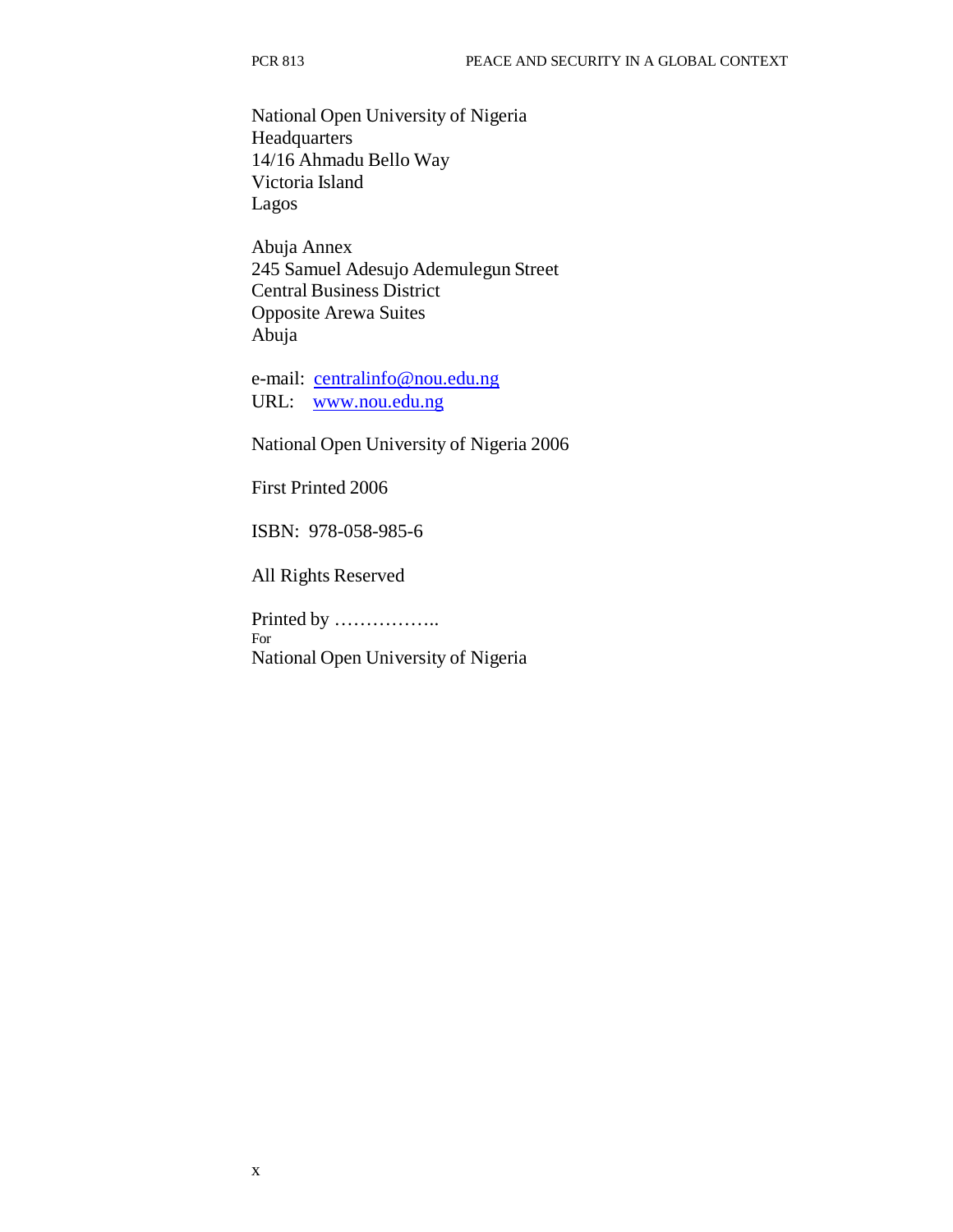# **TABLE OF CONTENTS PAGE**

# **MODULE 1**

# **MODULE 2**

.

|  | 26 - 28 |
|--|---------|
|  |         |

# **MODULE 3**

# **MODULE 4**

| $57 - 63$ |
|-----------|
|           |
| - 70 - 76 |
|           |
|           |

# **MODULE 5**

| Unit 1 Building Capacity for Managing Africa's       |             |
|------------------------------------------------------|-------------|
|                                                      | $85 - 90$   |
| Unit 2 Peace-Making and Peace-Sharing: A case study  |             |
|                                                      | 91          |
| -95                                                  |             |
| Unit 3 Disarmament, Demobilization and Reintegration | 96-101      |
| Unit 4 African Government and Crisis Management      | $102 - 106$ |

# **MODULE 6**

| Unit 1 National Decision Making in Crisis Situation  107-110     |  |
|------------------------------------------------------------------|--|
|                                                                  |  |
| Unit 3 The United Nations (UN) and Conflict resolutions  117-121 |  |
|                                                                  |  |
| Unit 5 Mechanism of Conflicts Prevention, Management             |  |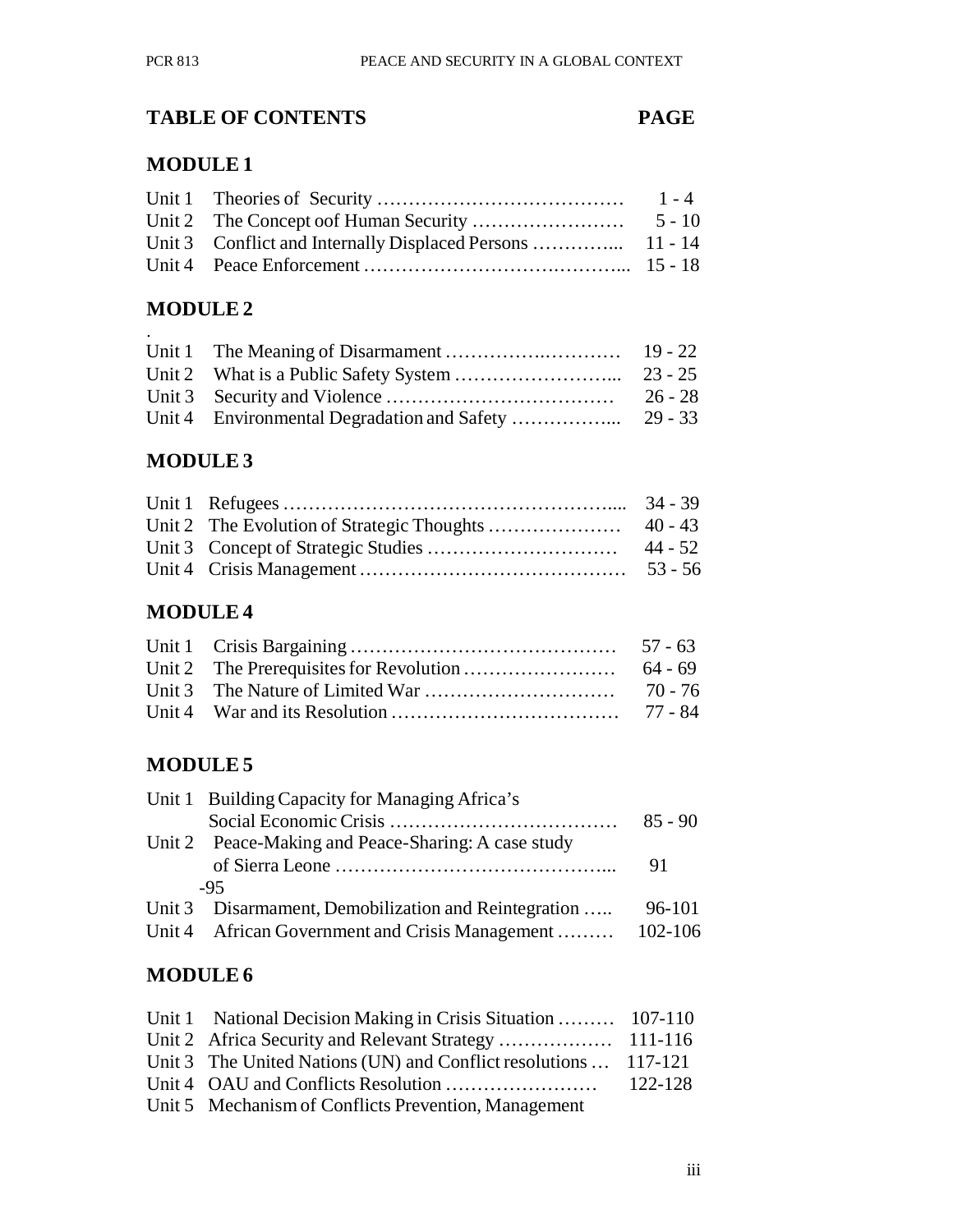and Resolution ……………………………………… 129-135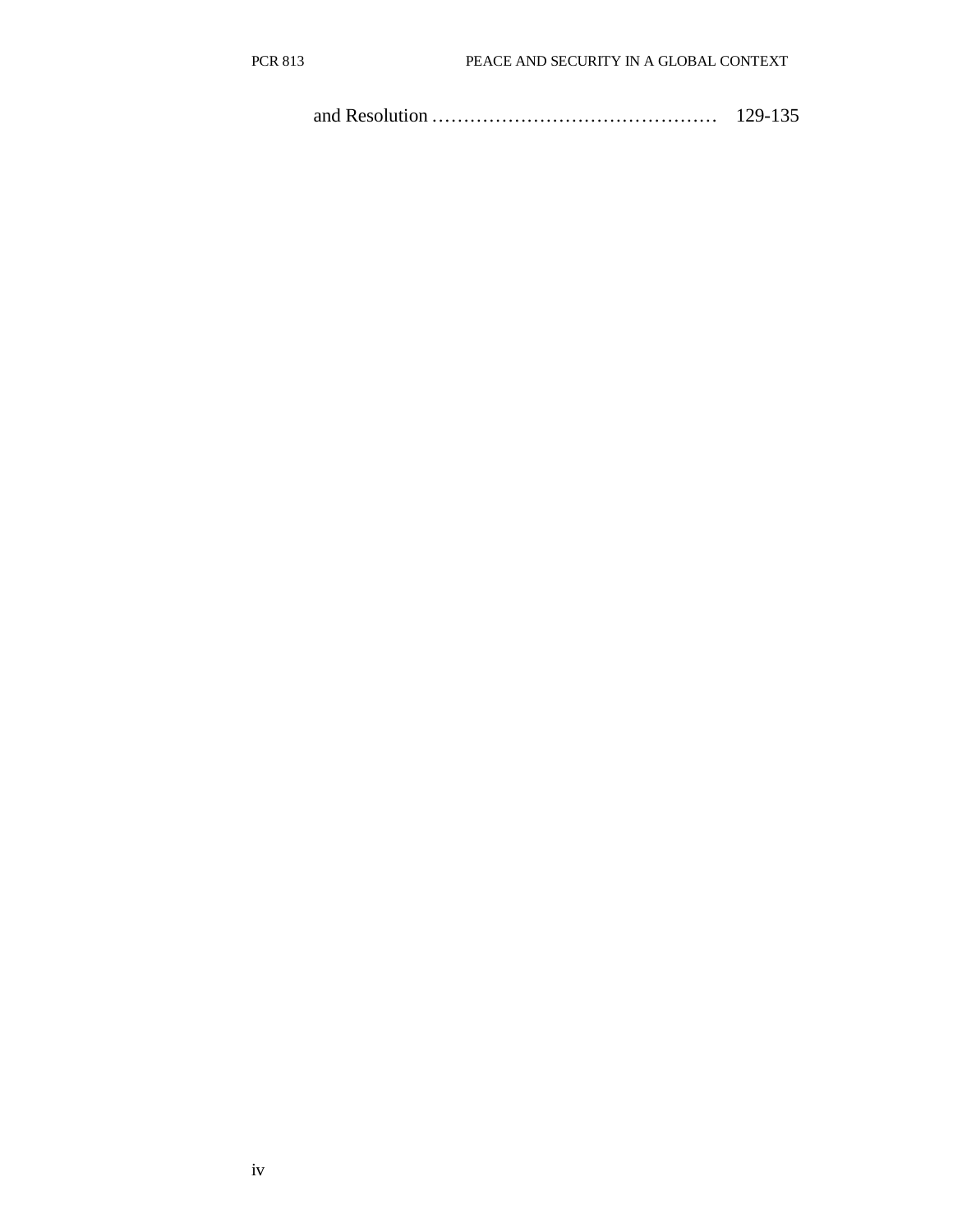# **MODULE 1**

# **INTRODUCTION**

- Unit 1 Theories of Security
- Unit 2 The Concept of Human Security
- Unit 3 Conflict and Internally Displaced Persons
- Unit 4 Peace Enforcement

# **UNIT 1 THEORIES OF SECURITY**

## **CONTENTS**

- 1.0 Introduction
- 2.0 Objectives
- 3.0 Main Content
	- 3.1 Security Theories
- 4.0 Conclusion
- 5.0 Summary
- 6.0 Tutor Marked Assignment
- 7.0 Reference/Further Readings

# **1.0 INTRODUCTION**

The post-Cold War wave of culturalism in security studies is a broad research program with a wide range of research focuses (such as military doctrine, escalation, weapons acquisition, grand strategy, and foreign policy decision making), embracing a diverse range of epistemologies (from the avowedly positivistic to the explicitly anti positivistic) and utilizing a broad array of explanatory variables. Four strands of cultural theorizing dominate the current wave: organizational, political, strategic, and global. For example, Jeffrey Legro holds that militaries have different organizational cultures that will lead them to fight differently.

# **2.0 OBJECTIVES**

In this unit you will learn the following:

- i) The latest wave of cultural theories in security studies
- ii) Focusing on some of its most prominent examples.
- iii) How states behave in cultural theories.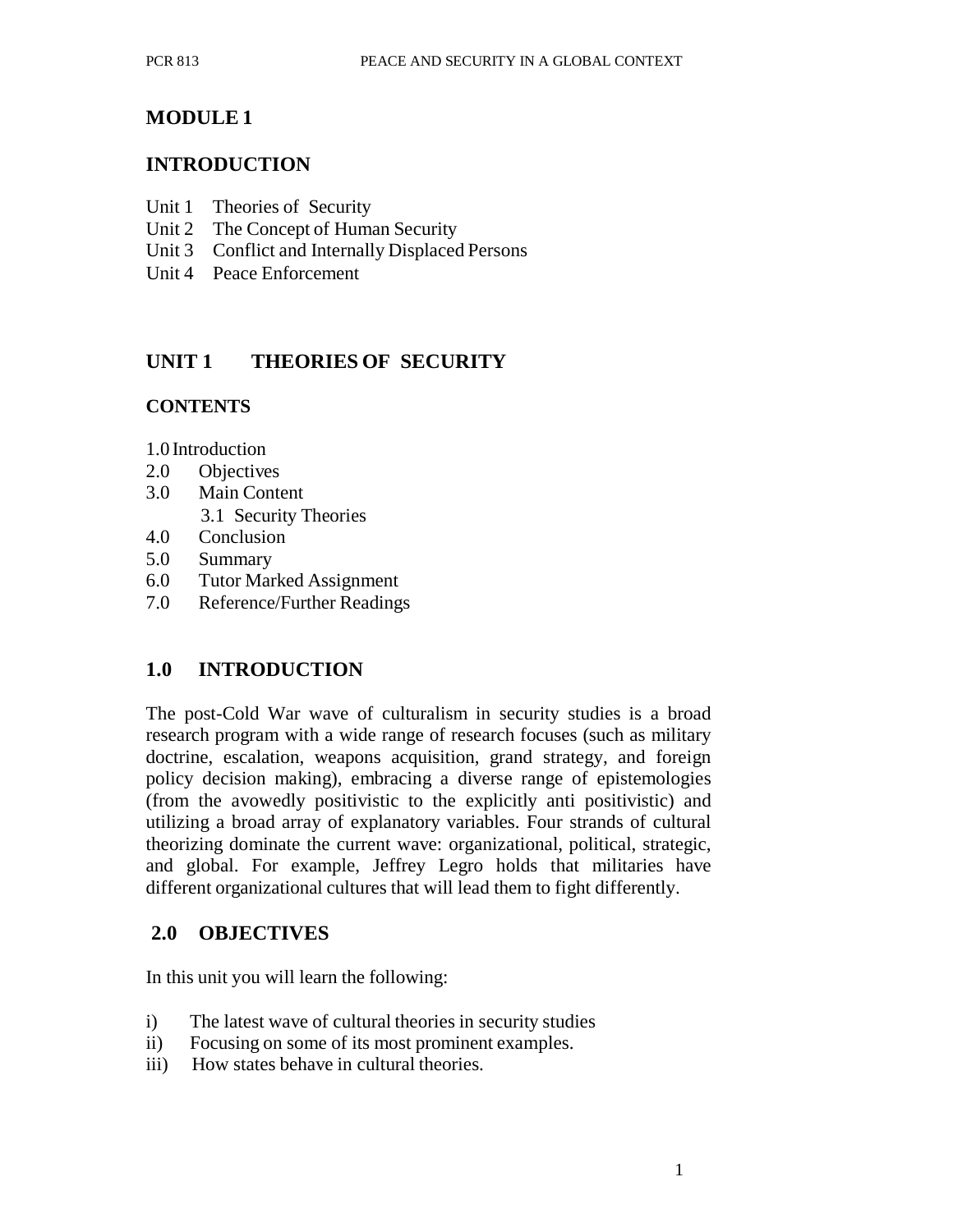#### 3.0 **MAIN CONTENT**

#### **3.1 Security Theories**

Security theories have long enjoyed a prominent place in the field of international security. Indeed, low waves have come and gone since the start of World War II, and we are now at the high watermark of a third. Today's culturalists in national security studies are a heterogeneous lot who bring variety of theories to the table. However, virtually all new culturalists in security studies are united in their belief that realism, (the dominant research program in international relations that emphasizes factors such as the material balance of power), is an overrated, if not bankrupt, body of theory, and that cultural theories, which look to ideational factors, do a much better job of explaining how the world works.

The course assesses this latest wave of cultural theories in security studies by focusing on some of its most prominent examples. There is no question that virtually all cultural theories tell us something about how states behave. The crucial question, however, is whether these new theories merely supplement realist theories or actually threaten to supplant them. I argue that when cultural theories are assessed using evidence from the real world, there is no reason to think that they will relegate realist theories to the dustbin of social science history. The best case that can be made for these new cultural theories is that they are sometimes useful as a supplement to realist theories.

Elizabeth Kier argues that different domestic political cultures will adopt divergent means of controlling their militaries based on domestic political considerations, not external strategic concerns. Similarly, Peter Katzenstein and Noburo Okawara, and Thomas Berger, maintain that domestic political attitudes toward the use of force vary significantly among states similarly situated in the international system. Stephen Rosen argues that societies with different domestic social structures will produce different levels of military power. Ian Johnson suggests that domestic strategic culture, rather than international systemic imperatives, best explains a state's grand strategy. Martha Fennimore argues that global cultural norms rather than domestic state interests, determine patterns of great power intervention. Likewise, Richard Price and Nina Tannenwald claim that global cultural norms proscribing the use of particular weapons best account for why they are not used. Robert Herman argues that the Soviet Union bowed out of the cold war because it was attracted to the norms and culture of the West.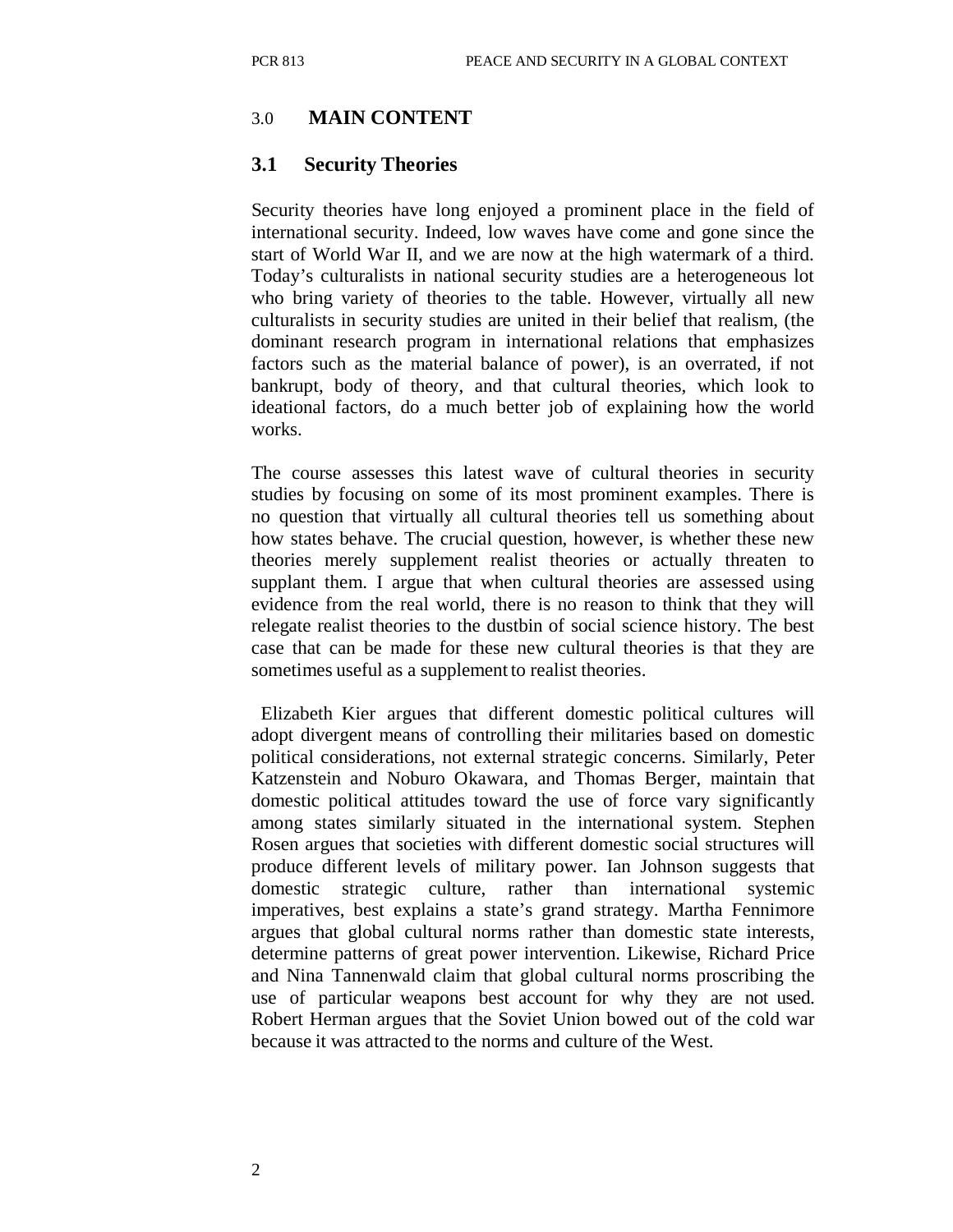Thomas Risse-Kappen argues that alliances such as the North Atlantic Treaty Organization (NATO) coalesce around global norms rather than responding to mutual treats. In a similar vein, Michael Barnett maintains that common identity, rather than shared threat, best explains alliance patterns. Finally, Dana Eyre and Mark Suchman argue that all states will acquire similar sorts of high-technology conventional weaponry, not because they need them, but because these weapons epitomize "stateness".

These diverse arguments have a common thread: dissatisfaction with realist explanation for state behavior in the realm of national security. As Ian Johnston notes, "all cultural [approaches] take the realist edifice as target, and focus on cases where structural material notions of interest cannot explain a particular strategic choice. Although it is obvious that cultural theories seek to challenge the realist research program, the key question is whether the new strategic culturalism supplants or supplements realist explanations. Some of the new strategic cuturalists take an uncompromising position that rejects realism as a first cut at explaining strategic behavior and maintains that material and structural variables are of "secondary importance." Others concede that sometimes-structural variables will trump culture, but that most of the time the reverse will be true. All maintain that cultural variables are more that epiphenomenona to material facers and often explain outcomes for which realism cannot account.

# 4.0 **CONCLUSION**

Because no proponent of realism thinks that realist theories explain everything, there will be little argument about culture, or any other variables, supplementing realism. The major debate will concern whether cultural theories can supplant realist theories. To make the case that cultural theories should supplant existing theories, the new culturalists would have to demonstrate that their theories outperform realist theories in "hard cases" for cultural theories. As I show, however, most new culturalists do not employ such cases.

# **5.0 SUMMARY**

I begin this course by tracing the rise and fall of cultural theories in security studies. Next I discuss the challenges to testing the post-cold war wave of cultural theories. I then show that this third wave cannot supplant realism. Before concluding, I suggest when and how the third wave might supplement realist theories in national security studies. I conclude with a qualified endorsement of the return to culture in national security studies.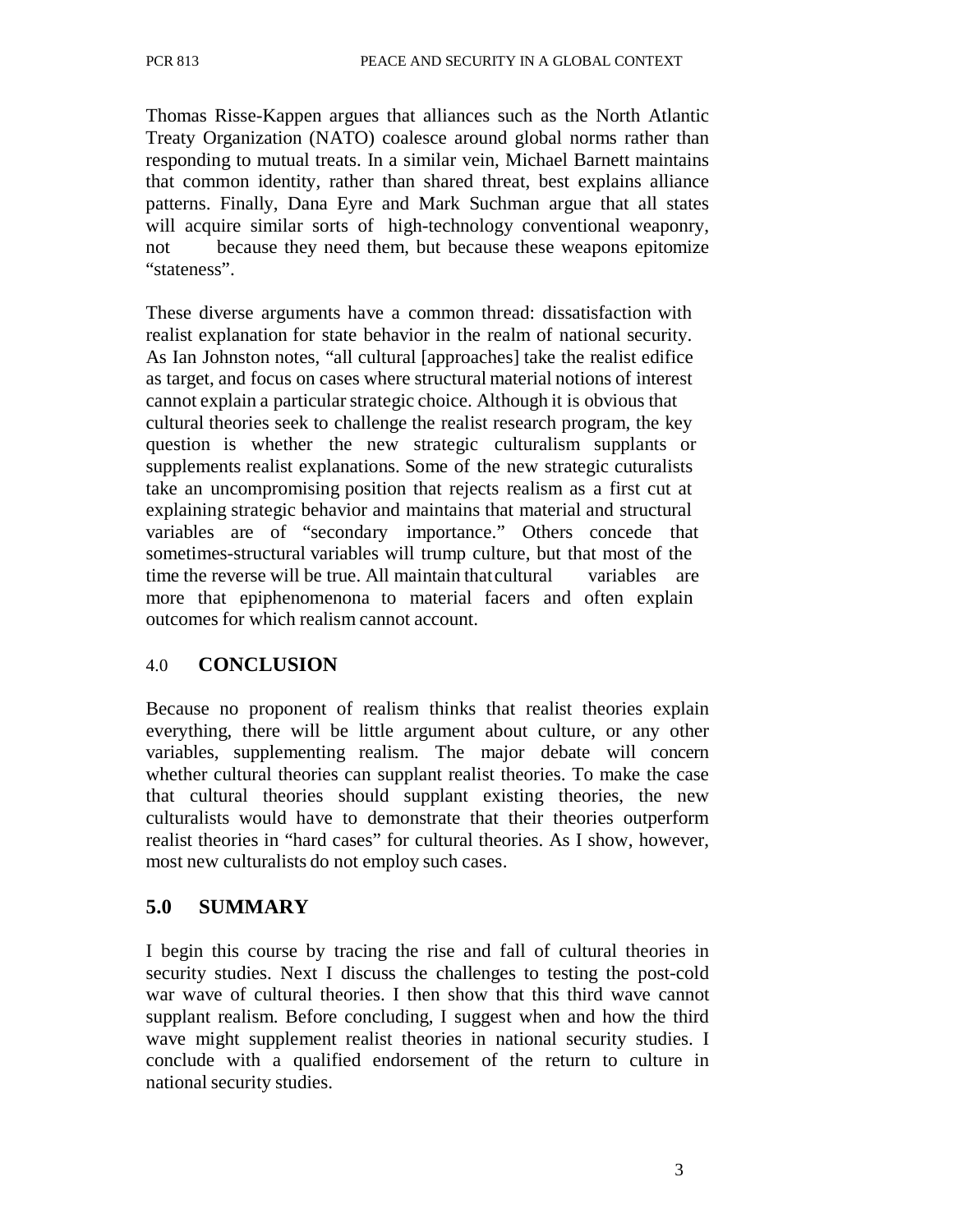#### **6.0 TUTOR MARKED ASSIGNMENT**

Define security and analyze the various theories in security studies.

#### **7.0 REFERENCES/FURTHER READINGS**

- Cairo A. R Robb, (2001) International Environmental Law Report (Trade and Environment), UK, Cambridge University Press.
- Charles Goredema and Anneli Botha (2004) African Commitments to Combating Organised Crime and Terrorism (A Review of Eight NEPAD Countries), Compress Ethiopia, African Human Security Initiative.
- Okwudiba Nnoli (1998), Ethnic Conflicts in Africa, Ibadan, University Press.
- Gamaliel Onosode (2003), Environmental Issues and Challenges of the Niger Delta (Perspective from the Niger Delta environmental survey Process), Lagos, International Energy Communications.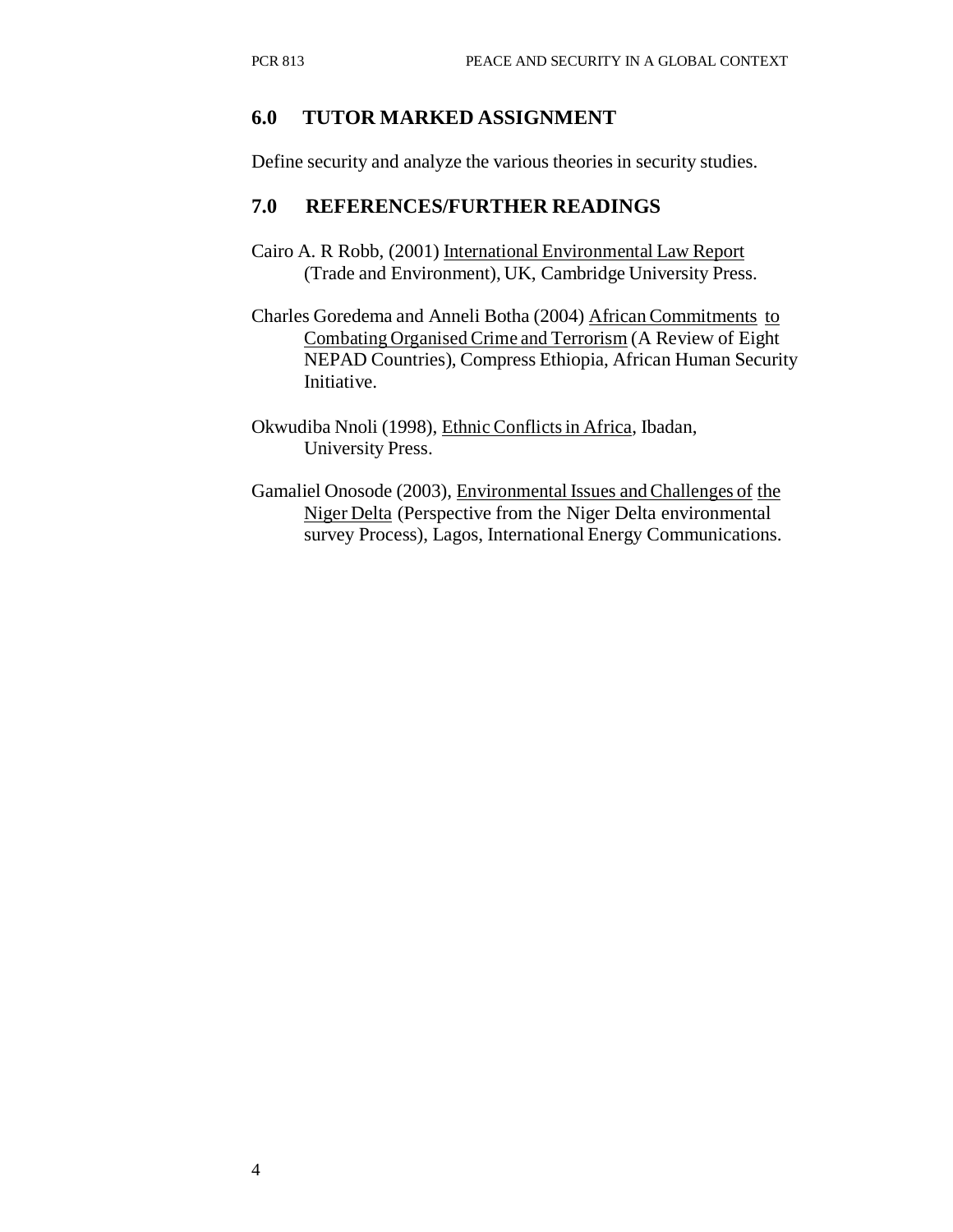# **UNIT 2 THE CONCEPT OF HUMAN SECURITY**

## **CONTENT**

- 1.0 Introduction
- 2.0 Objectives
- 3.0 Main Content
	- 3.1 The Need for a New Approach to Security
	- 3.2 Background to the concept of Human Security
	- 3.3 Defining Human Security- A shift in the angle of vision
	- 3.4 A necessary complement to National Security
- 4.0 Conclusion
- 5.0 Summary
- 6.0 Tutor Marked Assignment
- 7.0 References/Further Readings

# **1.0 INTRODUCTION**

For more than two years now. I have been advocating an international political agenda that would include the idea of human security. The changing nature of violent conflict and intensifying globalization have increasingly put people at the center of world affairs. As a result, the safety of the individual – that is, human security – has become both a new measure of global security and a new impetus for global action.

As is often the case in public policy, practice has led theory. Efforts to promote greater human security, including the Ottawa Convention on Anti-personnel Landmines and the Rome Treaty creating an International Criminal Court, have attracted overwhelming international support. As momentum gathers around the idea of human security, greater clarity on the meaning of the term is needed.

# 2.0 **OBJECTIVES**

At the end of this unit you are expected to know the following:

- i) To provide a definition of human security
- i) To set out the rationale for a human security approach, and
- iii) To clarify its relationship to national security and to human development.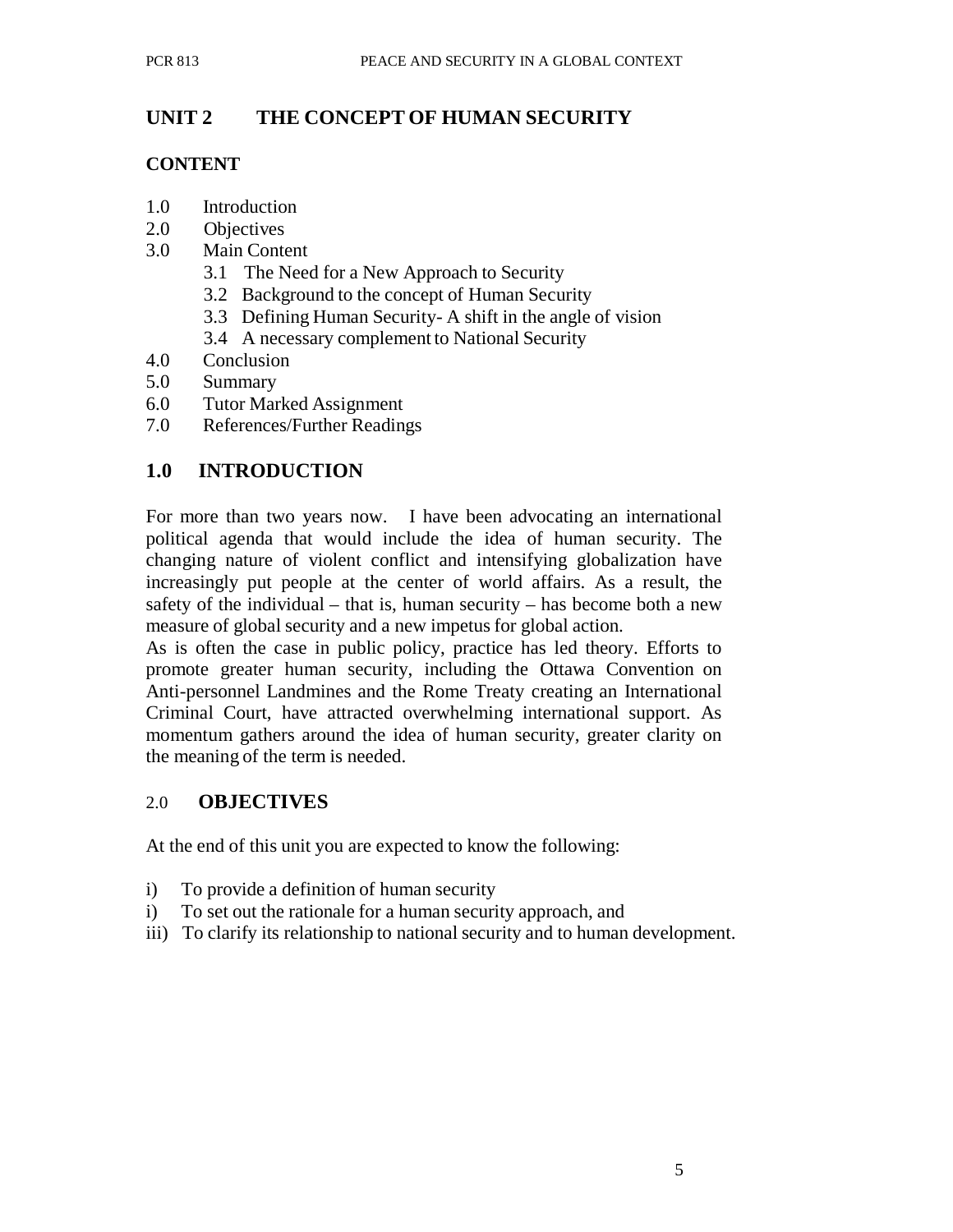#### **3.0. MAIN CONTENT**

### **3.1 The Need For A New Approach To Security**

Since the end of the Cold War, security for the majority of states has increased, while security for many of the world's people has declined. The end of the superpower confrontation has meant greater security for states touched by that rivalry. Yet during this decade we have seen new civil conflicts, large-scale atrocities, and even genocide. Globalization has brought many benefits, but it has also meant a rise in violent crime, drug trade, terrorism, disease and environmental deterioration. It clearly does not follow that when states are secure, people are secure.

Security between states remains a necessary condition for the security of people. The principal objective of national security is the protection of territorial integrity and political sovereignty from external aggression. While declining in frequency, the threat of inter-state war has not vanished, and the potential consequences of such a war should not be underestimated. Technological advances and proliferation of weaponry mean that future wars between states will exact a horrific toll on civilians. At the same time, national security is insufficient to guarantee people's security.

A growing number of armed conflicts are being fought within, rather than between states. The warring factions in these civil wars are often irregular forces with loose chains of command, frequently divided along ethnic or religious lines. Small arms are the weapon of choice and non-combatants account for eight out of ten casualties. Once considered merely "collateral damage," civilians are being thrust into the epicenter of contemporary war.

Greater exposure to violence is not limited to people in situations of armed conflict. It is also directly related to the erosion of state control. This decline is most evident in failed states, where governments are simply incapable of providing even basic security for people threatened by warlords and bandits. Challenges to state control can also be seen in the expansion of organized crime, drug trafficking, and the growth of private security forces.

A broadening range of transnational threats also affects security for people. In an increasingly interdependent world, we routinely experience mutual, if unequal vulnerability. Opening markets, increased world trade, and a revolution in communications are highly beneficial, but they have also made borders more porous to a wide range of threats.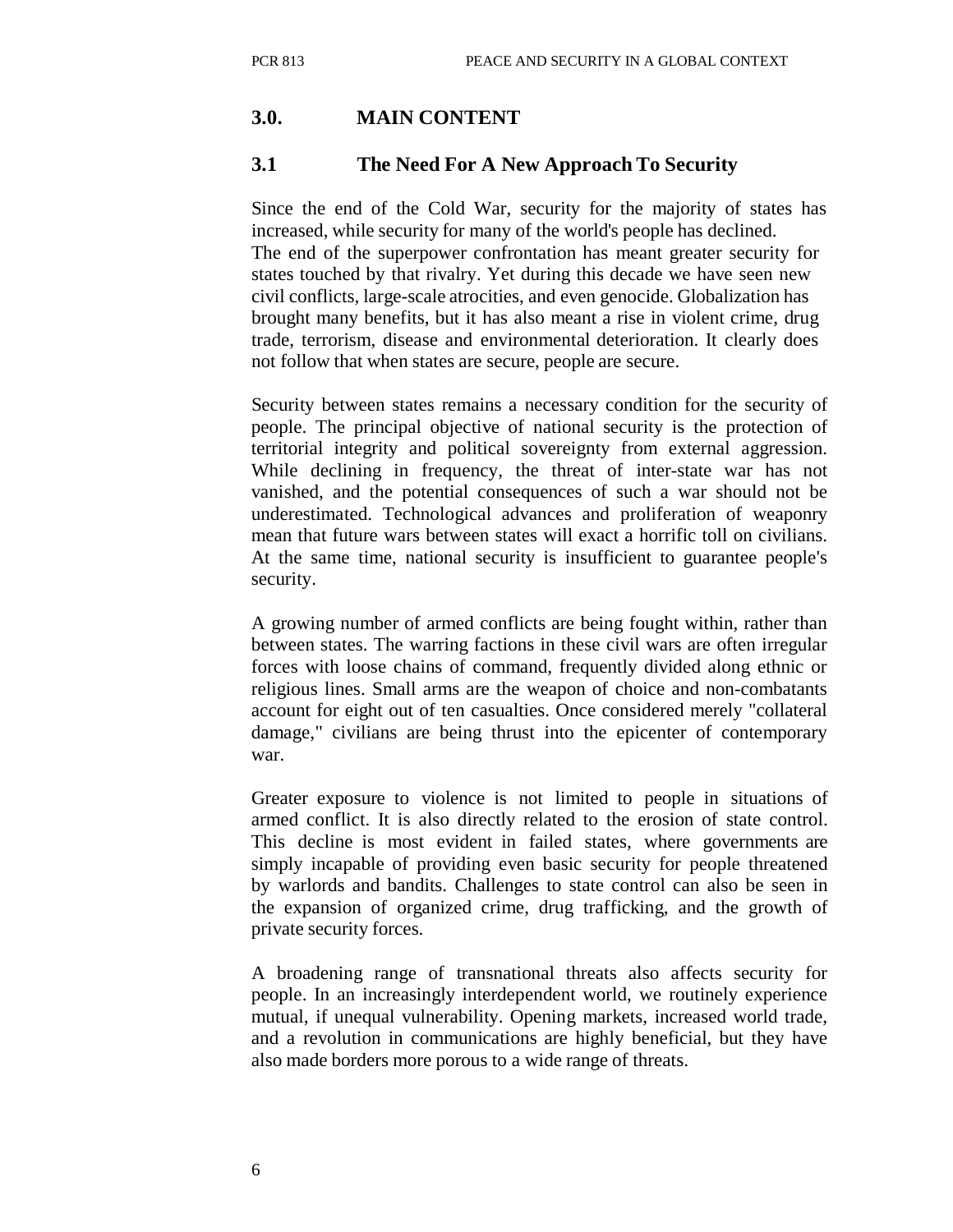A growing number of hazards to people's health – from long-range transmission of pollutants to infectious diseases – are global phenomena in both their origins and their effects. Economic shocks in one part of the world, can lead rapidly to crises in another, with devastating implications for the security of the most vulnerable.

These broad trends are clearly not new to the 1990s; each has been intensifying over recent decades. During 40 years of superpower rivalry however, nuclear confrontation and ideological competition dominated the security agenda. As a result, these other challenges have only been widely acknowledged in more recent years. Outside the confines of the Cold War, the opportunity exists to develop a comprehensive and systematic approach to enhancing the security of people.

# **3.2 Background To The Concept Of Human Security**

While the term "human security" may be of recent origin, the ideas that underpin the concept are far from new. For more than a century – at least since the founding of the International Committee of the Red Cross in the 1860's – a doctrine based on the security of people has been gathering momentum. Core elements of this doctrine were formalized in the 1940's in the UN Charter, the Universal Declaration of Human Rights, and the Geneva Conventions.

The specific phrase "human security" is most commonly associated with the 1994 UNDP Human Development Report, an attempt to capture the post-Cold War peace dividend and redirect those resources towards the development agenda. The definition advanced in the report was extremely ambitious. Human security was defined as the summation of seven distinct dimensions of security: economic, food, health, environmental, personal, community and political. By focusing on people and highlighting non-traditional threats, the UNDP made an important contribution to post-Cold War thinking about security.

The very breadth of the UNDP approach, however, made it unwieldy as a policy instrument. Equally important, in emphasizing the threats associated with underdevelopment, the Report largely ignored the continuing human insecurity resulting from violent conflict. Yet by the UNDP's own criteria, human insecurity is greatest during war. Of the 25 countries at the bottom of the 1998 Human Development Index, more than half are suffering the direct or indirect effects of violent conflict. The UNDP definition of human security was proposed as a key concept during the preparatory stages of the 1995 Copenhagen Summit on Social Development. But it was rejected during the Summit and has not been widely used thereafter.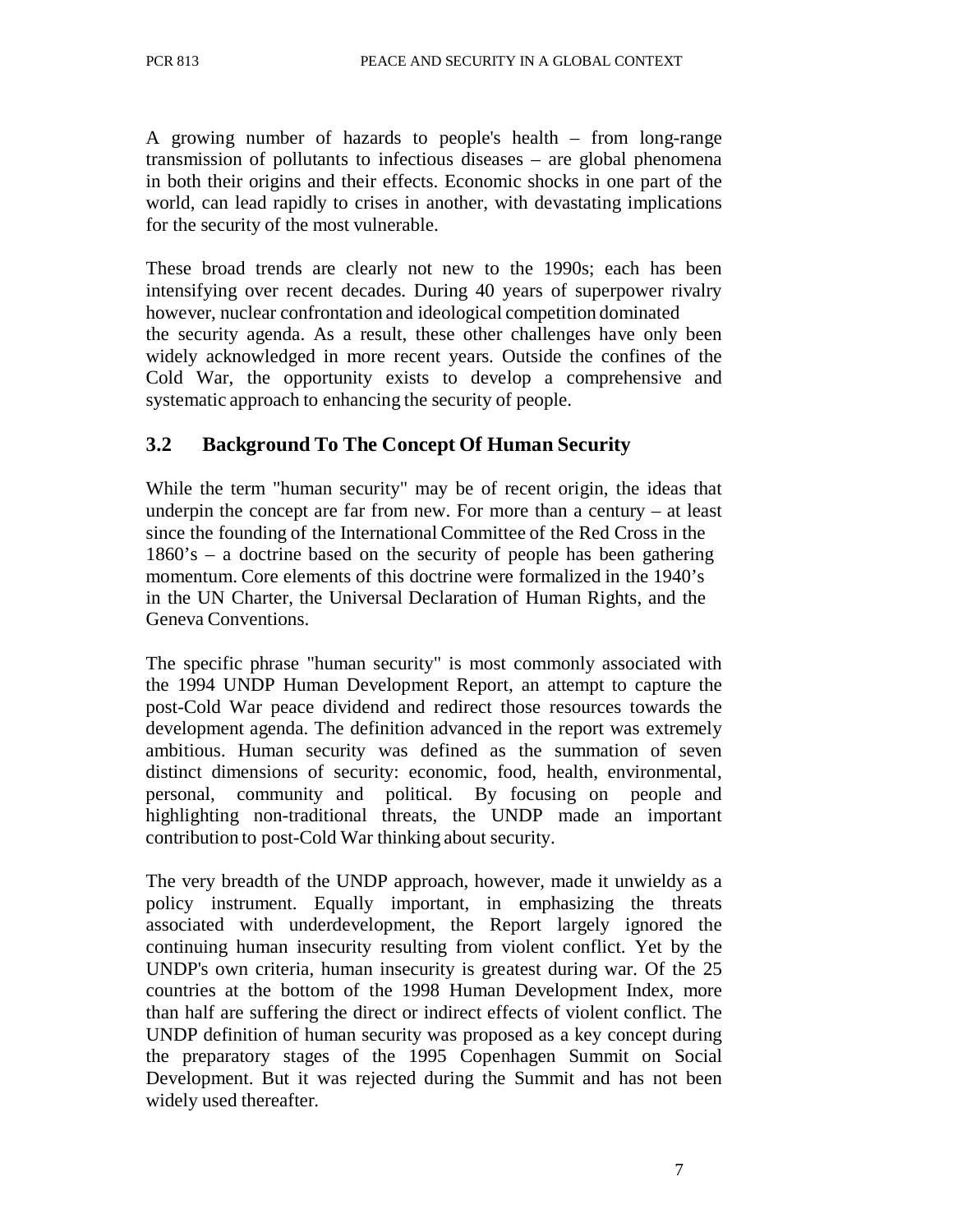Over the past two years, the concept of human security has increasingly centered on the human costs of violent conflict. Here, practice has led theory. Two initiatives in particular, the campaign to ban landmines and the effort to create an International Criminal Court, have demonstrated the potential of a people-centered approach to security. Anti-personnel landmines are a clear example of a threat to the security of people. While contributing only marginally to the security of states, mines have a devastating impact on ordinary people attempting to rebuild their lives in war-torn societies.

The International Criminal Court establishes a mechanism to hold individuals accountable for war crimes and crimes against humanity, and holds the promise of preventing the future abuse of people by governments and other parties to conflicts. Both measures are practical, powerful applications of the concept of human security.

## **3.3 Defining Human Security – A Shift In The Angle Of Vision**

In essence, human security means safety for people from both violent and non-violent threats. It is a condition or state of being characterized by freedom from pervasive threats to people's rights, their safety, or even their lives. From a foreign policy perspective, human security is perhaps best understood as a shift in perspective or orientation. It is an alternative way of seeing the world, taking people as its point of reference, rather than focusing exclusively on the security of territory or governments. Like other security concepts — national security, economic security and food security, it is about protection. Human security entails taking preventive measures to reduce vulnerability and minimize risk, and taking remedial action where prevention fails.

The range of potential threats to human security should not be narrowly conceived. While the safety of people is obviously at grave risk in situations of armed conflict, a human security approach is not simply synonymous with humanitarian action. It highlights the need to address the root causes of insecurity and to help ensure people's future safety. There are also human security dimensions to a broad range of challenges, such as gross violations of human rights, environmental degradation, terrorism, transnational organized crime, gender-based violence, infectious diseases and natural disasters. The widespread social unrest and violence that often accompanies economic crises demonstrates that there are clear economic underpinnings to human security. The litmus test for determining if it is useful to frame an issue in human security terms is the degree to which the safety of people is at risk.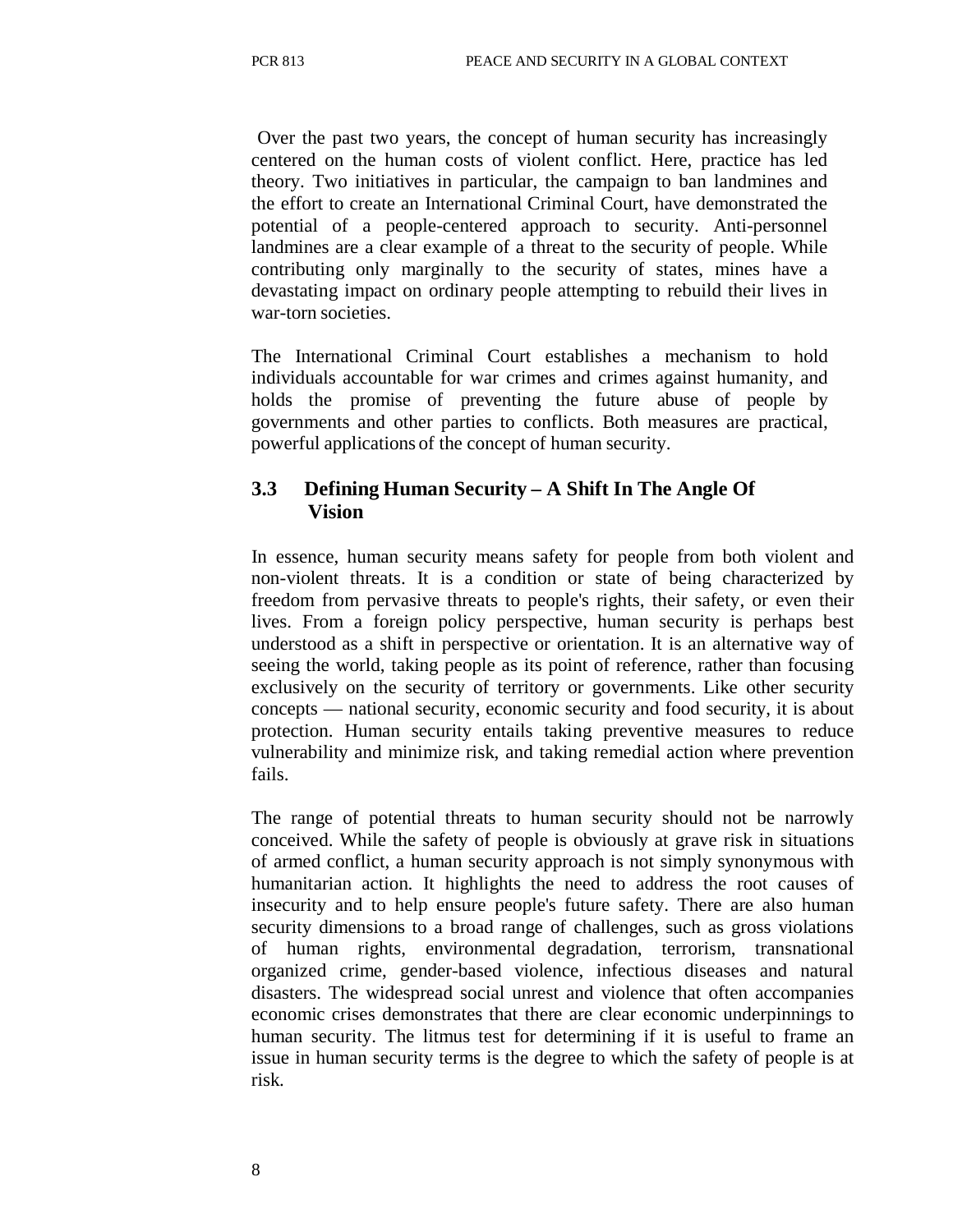# **3.4 A Necessary Complement To National Security**

Human security does not supplant national security. A human security perspective asserts that the security of the state is not an end in itself. Rather, it is a means of ensuring security for its people. In this context, state security and human security are mutually supportive. Building an effective, democratic state that values its own people and protects minorities is a central strategy for promoting human security. At the same time, improving the human security of its people strengthens the legitimacy, stability, and security of a state. When states are externally aggressive, internally repressive, or too weak to govern effectively, they threaten the security of people.

Where human security exists as a fact rather than an aspiration, these conditions can be attributed in large measure to the effective governance of states.

From a human security perspective, concern for the safety of people extends beyond borders. Although broadening the focus of security policy beyond citizens may at first appear to be a radical shift, it is a logical extension of current approaches to international peace and security. The Charter of the United Nations embodies the view that security cannot be achieved by a single state in isolation. The phrase "international peace and security" implies that the security of one state depends on the security of other states. A human security perspective builds on this logic by noting that the security of people in one part of the world depends on the security of people elsewhere. A secure and stable world order is built both from the top down, and from the bottom up. The securities of states, and the maintenance of international peace and security, are ultimately constructed on the foundation of people who are secure.

# **4.0 CONCLUSION**

The two concepts of human security and human development are mutually reinforcing, though distinct. The UNDP report itself, whilst proposing a very broad definition of human security, was clear that the two concepts were not synonymous. Together, human security and human development address the twin objectives of freedom from fear and freedom from want.

People's freedom to act can be constrained by both fears; and for the poorest and most vulnerable members of society, poverty and insecurity are linked in a vicious circle. Breaking that cycle requires measures to promote human development, through access to reliable employment, education, and social services. But it also requires measures to promote human security by offering protection from crime and political violence,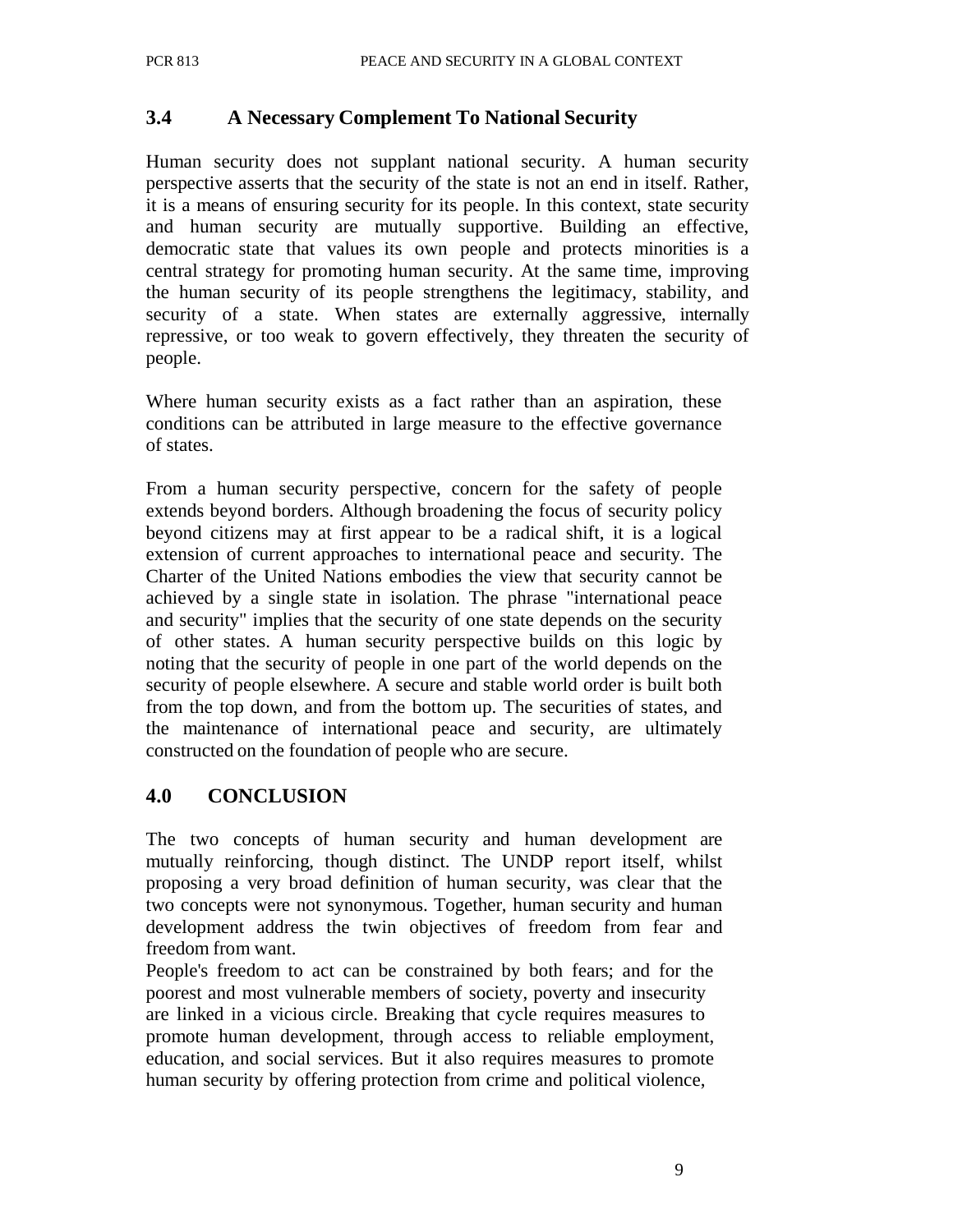respect for human rights including political rights, and equitable access to justice.

The absence of such guarantees of human security constitutes a powerful barrier to human development. Regardless of levels of income, if people lack confidence in society's ability to protect them, they will have little incentive to invest in the future. A development optic highlights this positive dimension of the concept — namely the opportunity that human security provides to liberate the potential for growth.

## **5.0 SUMMARY**

Human security provides an enabling environment for human development. Where violence or the threat of violence makes meaningful progress on the developmental agenda impractical, enhancing safety for people is a prerequisite. Promoting human development can also be an important strategy for furthering human security. By addressing inequalities which are often root causes of violent conflict, by strengthening governance structures, and by providing humanitarian assistance, development assistance complements political, legal, and military initiatives in enhancing human security.

### **6.0 TUTOR MARKED ASSIGNMENT**

What is human security and its provisions?

## **7.0 REFERENCES/FURTHER READINGS**

- Cairo A. R Robb, (2001) International Environmental Law Report (Trade and Environment), UK, Cambridge University Press.
- Charles Goredema and Anneli Botha (2004) African Commitments to Combating Organised Crime and Terrorism (A Review of Eight NEPAD Countries), Compress Ethiopia, African Human Security Initiative.
- Okwudiba Nnoli (1998), Ethnic Conflicts in Africa, Ibadan, University Press.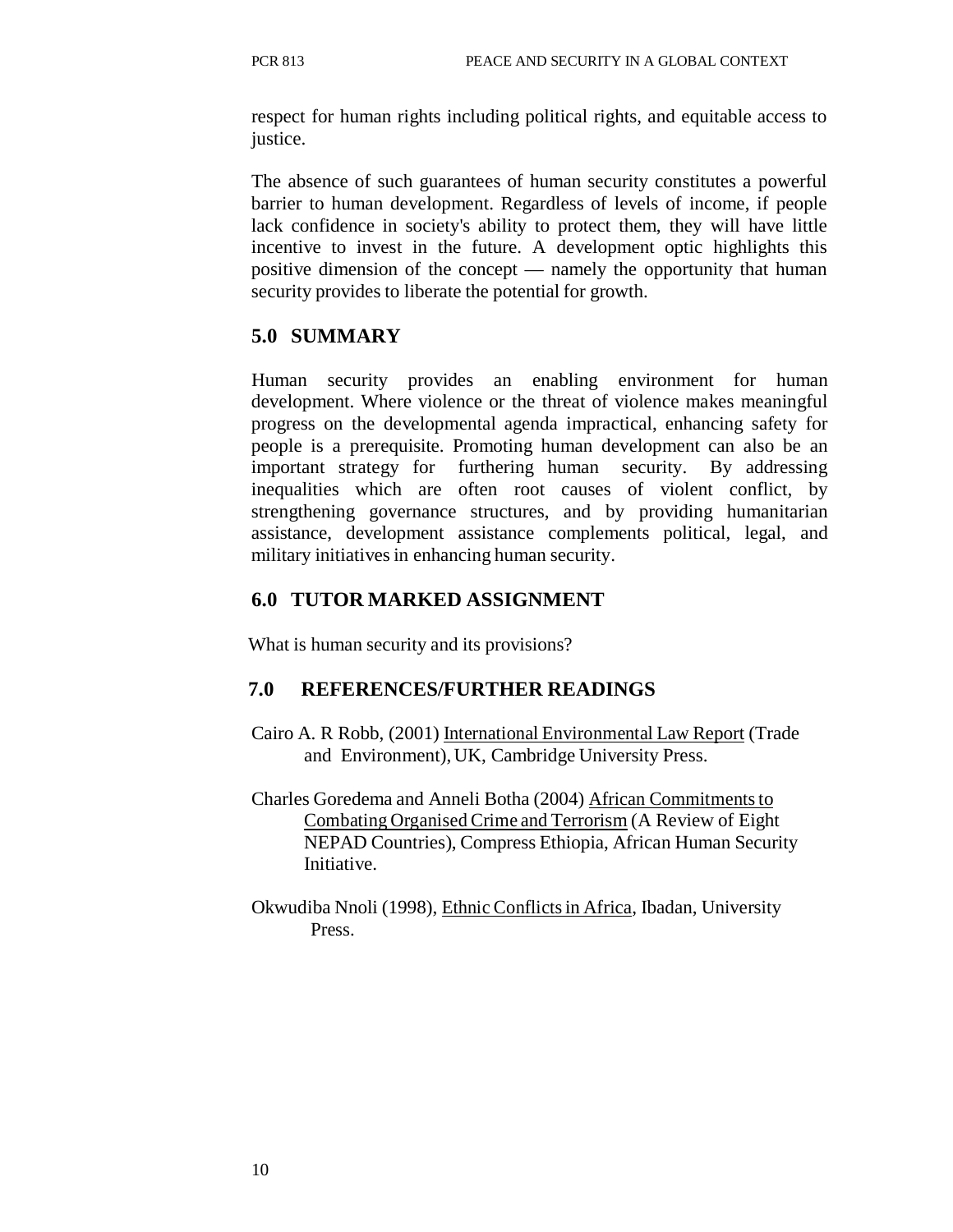# **UNIT 3 CONFLICTS AND INTERNALLY DISPLACED PERSONS**

## **CONTENTS**

- 1.0 Introduction
- 2.0 Objectives
- 3.0 Main Content
	- 3.1 Displaced Persons
	- 3.2. How do IDPs differ from Refugees?
	- 3.3. How are the tow groups treated?
- 4.0. Conclusion
- 5.0 Summary
- 6.0 Tutor Marked Assignment
- 7.0 References/Further Readings

# **1.0 INTRODUCTION**

Like refugees are helpless civilians often caught up in an endless round of civil conflict or persecution. There are an estimated 20-25 million of them around the world and they are known by the clumsy bureaucratic acronym of IDP… an Internally Displaced Person. What is the difference? When a fleeing civilian crosses an international frontier, he or she becomes a refugee and as such receives international protection and help. If a person in similar circumstances is displaced within his or her home country and becomes an internally displaced person, then assistance and protection is much more problematic. UNHCR currently helps 6.3 million IDPs and a lively international debate is underway on how to more effectively help this group.

# **2.0 OBJECTIVES**

At the end of this unit you should be able to understand the following:

- i) Who an IDP is?
- ii) Differentiate between an IDP and a Refugee
- iii) The management of IDPs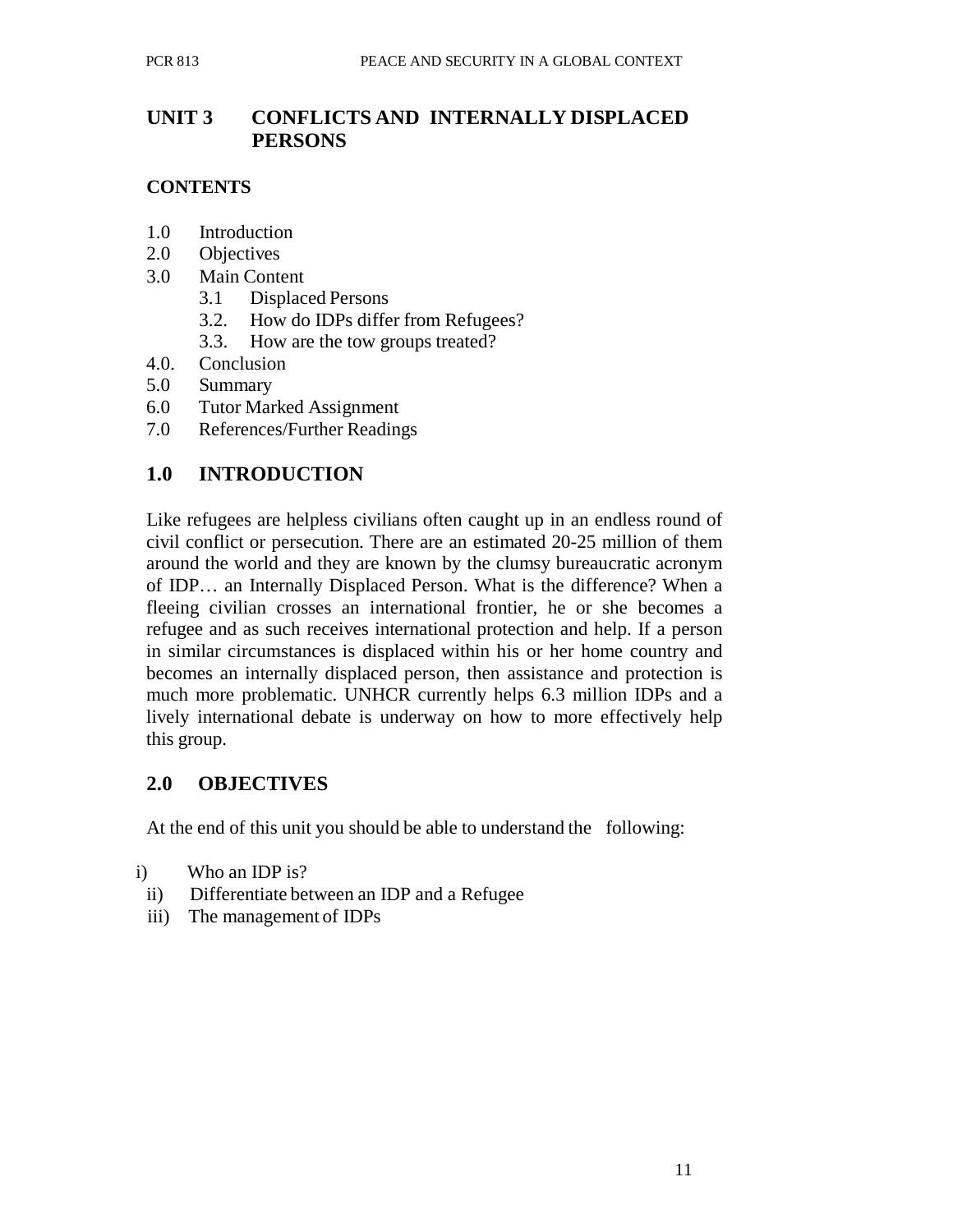#### **3.0 MAIN CONTENT**

#### **3.1 Disisplaced Person**

A displaced person (sometimes abbreviated DP) is the general term for someone who has been forced to leave his or her native place, a phenomenon known as forced migration.

The term first gained widespread usage during World War II and the resulting refugee outflows from Eastern Europe, when it was used to specifically refer to one removed from his or her native country as a refugee, prisoner or a slave laborer.

The meaning has significantly broadened in the past half-century. A displaced person may also be referred to as a "forced migrant". The term "refugee" is also commonly used as a synonym for displaced person, causing confusion between the general descriptive class of anyone who has left their home and the subgroup of legally defined refugees who enjoy specified international legal protection.

If the displaced persons have crossed an international border and fall under one of the relevant international legal instrument, they are considered as refugees. A forced migrant who left his or her home because of political persecution or violence, but did not cross an international border, is commonly considered to be the less well-defined category of Internally Displaced Persons (IDP), and is subject to more tenuous international protection. The forced displacement of a number of refugee or internally displaced persons according to an identifiable policy is an example of population transfer.

A displaced person who crosses an international border without permission from the country they are entering is often called an Illegal Immigrant . The most visible recent case of this is the large number of North Koreans who have settled in the border region of China. A migrant who fled because of economic hardship is an economic migrant. A special sub-set of this development-induced displacement, in which the forced migrant was forced out their home because of economically-driven projects like that of the Three Gorges Dam in China and various Indian dams. There is a body of opinion that holds that persons subject to development-induced displacement should have greater legal protection than that granted to a normal economic migrant.

For decades they were largely ignored and forgotten, but together they comprise probably the world's largest group of vulnerable people.

Currently, there are an estimated 25 million of them living amidst war, persecution and natural disaster: in at least 50 countries. They have little legal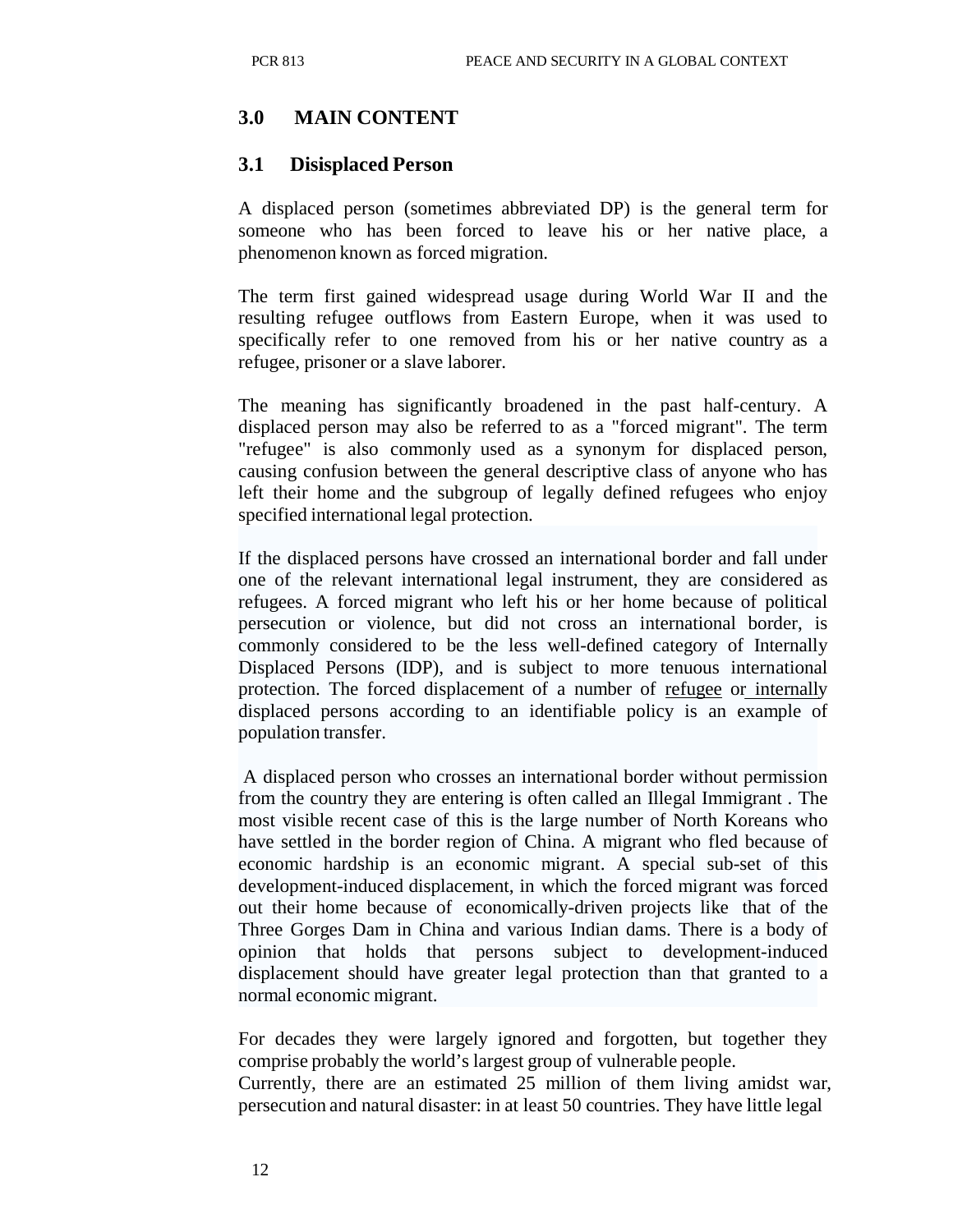or physical protection and very uncertain future-outcasts in their own countries.

Bureaucratically, they are described as IDPs- Internally Displaced Persons. In the real world, they are civilians, mostly women and children, who have been forced to abandon their homes because of conflict or persecution to seek safety elsewhere..

When these displaced civilians cross an international frontier to a second state, they are generally afforded food and shelter by the host state, protected by international laws and legally classified as refugees.

Others in similar circumstances but who for whatever reason remain in their own countries become IDPs with few, if any, of the safeguards and assistance afforded refugees, under the 'protection' of often antagonistic governments or prey to rebel militias.

UNCHR's mandate does not specifically cover IDP's, but because internally displaced civilians are often caught up in the same conflicts and face the same problems as refugees, and because of the agency's expertise, at the behest of the UN Secretary-General or other UN agencies, it does help some of these people, currently an estimated 5.8 million.

In the last few years the international community has begun to more vigorously debate major IDP issues -the question of the sanctity of state sovereignty versus human rights, how better to help these vulnerable people and what organizations should fulfill what roles.

During that same period, the number of IDPs has remained relatively stable though there were major population movements, with millions of persons returning to their homes in Afghanistan, Sri Lanka. Angola and Bosnia, but similar numbers being displaced in Colombia, Cote d'Ivoire, Sudan and Africa's Congo basin.

# **3.2 How Do IDPs Differ From Refugees?**

Both groups often leave their homes for similar reasons. Civilians become internationally recognized as 'refugees' when they cross an international frontier to seek sanctuary in another country. The internally displaced, so-called IDP's remain, for whatever reason, in their own states.

# **3.3 How Are The Two Groups Treated**

Newly arrived refugees normally receive food, shelter and a place of safety from the host country. They are protected by a well-defined body of international laws and conventions. The UN refugee agency and other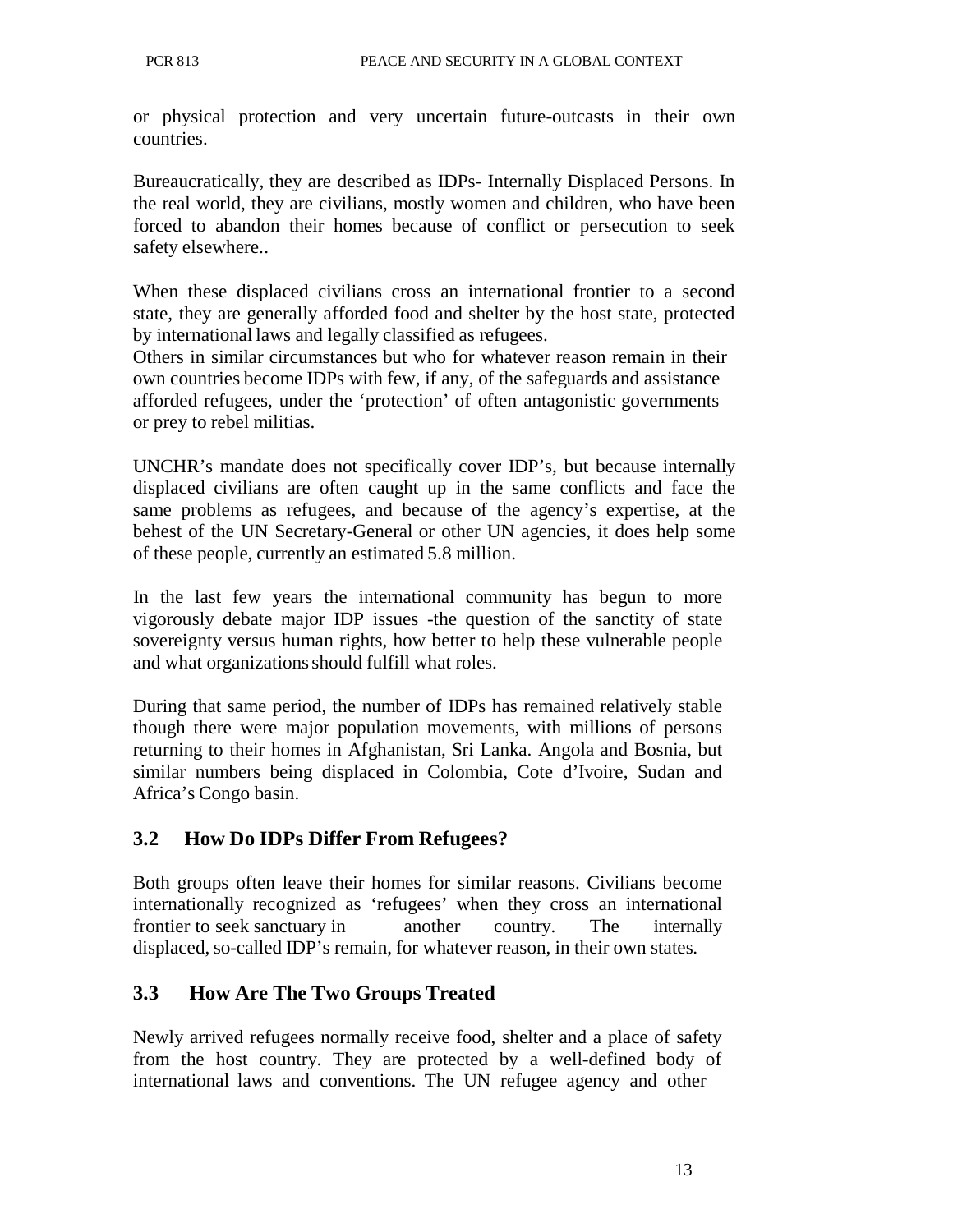humanitarian organizations work within this legal framework to help refugees restart their lives in a new state or eventually return home.

Internally displaced persons often face a far more difficult future. They may be trapped in an ongoing internal conflict. The domestic government, which may view the uprooted people as 'enemies of the state', retains ultimate control over their fate. There are no specific international instruments covering the internally displaced, and general agreements such as the Geneva Convention are often difficult to apply. Donors are sometimes reluctant to intervene in internal conflicts or offer sustained assistance.

## **4.0 CONCLUSION**

The guiding principles are not legally binding, but the recommendations, which define who IDPs are, outline a large body of international law already in existence, protecting a person's basic rights and the responsibility of states-are increasingly being accepted by more and more states.

## **5.0 SUMMARY**

The overall number of Internally Displaced Persons remained relatively stable at around 25 million in the first years of the new millennium. However, there were still significant population movements with several million people in countries such as Afghanistan, Angola, Bosnia and Sri Lanka returning home, but similar numbers being displaced in Colombia, Burundi, Africa's Congo basin, Sudan and other regions.

## **6.0 TUTOR MARKED ASSIGNMENT**

Differentiate between an Internally Displaced Person and a Refugee?

## 7.0 **REFERENCES/FURTHER READINGS**

- Raymond Cohen (1979), Threat Perception in International Crisis, UK, Oxford University Press
- "Cooperation and Conflict" 2004, Journal of Nordic International Studies Association, Vol. 39, No. 4.
- " Disarmament Forum" July 2004, United Nations Institute for Disarmament Research, Volume 4, No.1.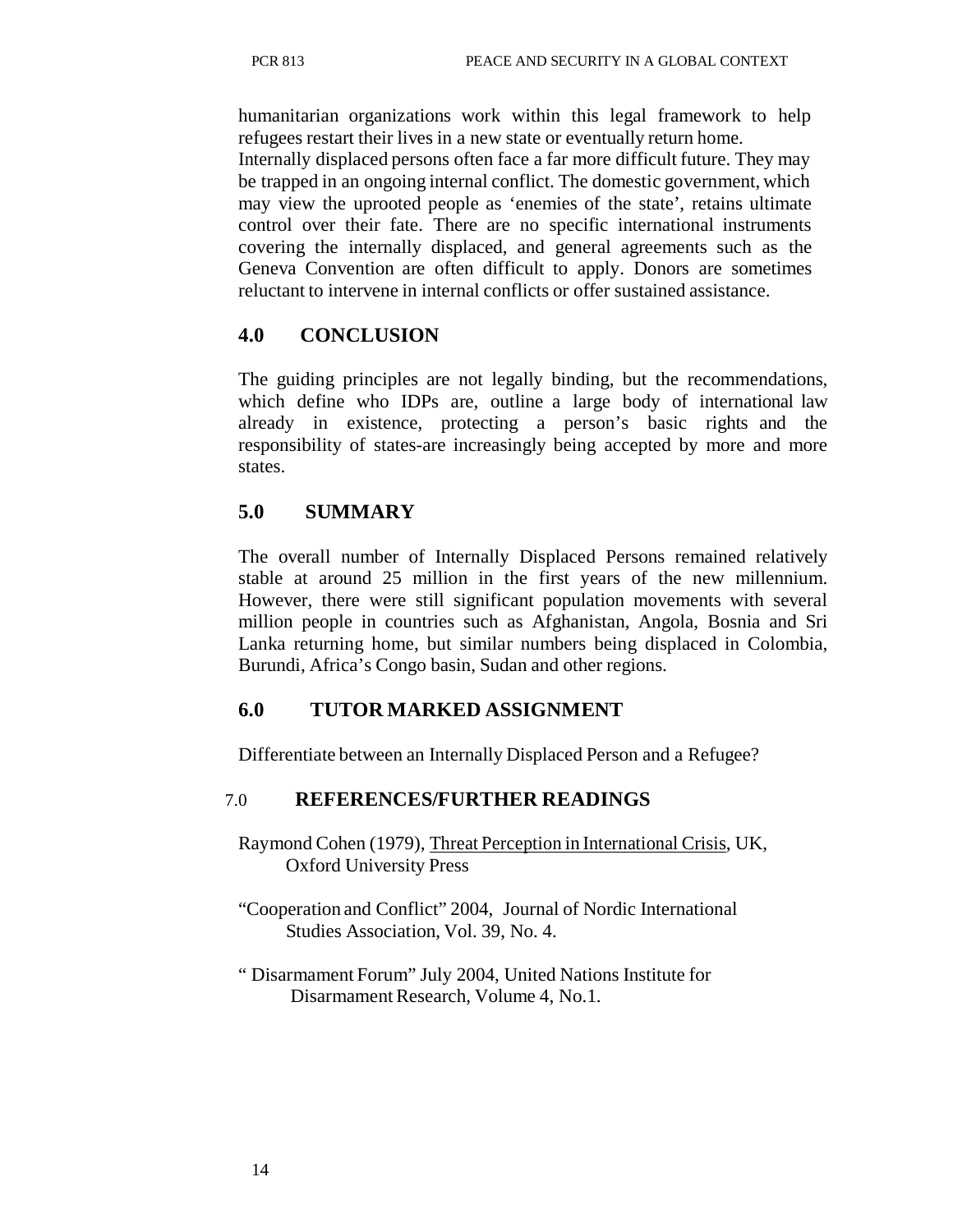# **UNIT 4 PEACE ENFORCEMENT**

## **CONTENTS**

- 1.0 Introduction
- 2.0 Objectives
- 3.0 Main Content
	- 3.1 Peace Enforcement
	- 3.2 Settlement, not victory is the goal.
- 4.0 Conclusion
- 5.0 Summary
- 6.0 Tutor Marked Assignment
- 7.0 References/Further Readings

# **1.0 INTRODUCTION**

Peace enforcement operations are usually beyond the UNs ability to command, control, and plan. They may be carried out by a coalition of countries or by a regional organization such as NATO. For this reason, an international mandate is normally necessary for the operation to be considered legitimate.

# **2.0 OBJECTIVES**

In this unit you are expected to learn the following;

- i) The meaning of peace enforcement
- ii) Who enforces peace in a war-torn environment?
- iii) How is it enforced?
- iv) The legal dimension.

# **3.0 MAIN CONTENT**

## **3.1 Peace Enforcement**

- ・ Forces may or may not be under UN command.
- ・ Does not have to end in

combat.

A subset or armed

intervention.

- ・ Intervention force riot perceived as neutral.
	- International mandate

```
required
```
Peace enforcement entails the use of armed forces to separate combatants and to create a cease-fire that does not exist. Force may also be used to create other peaceful ends such as safe havens for victims of the hostilities.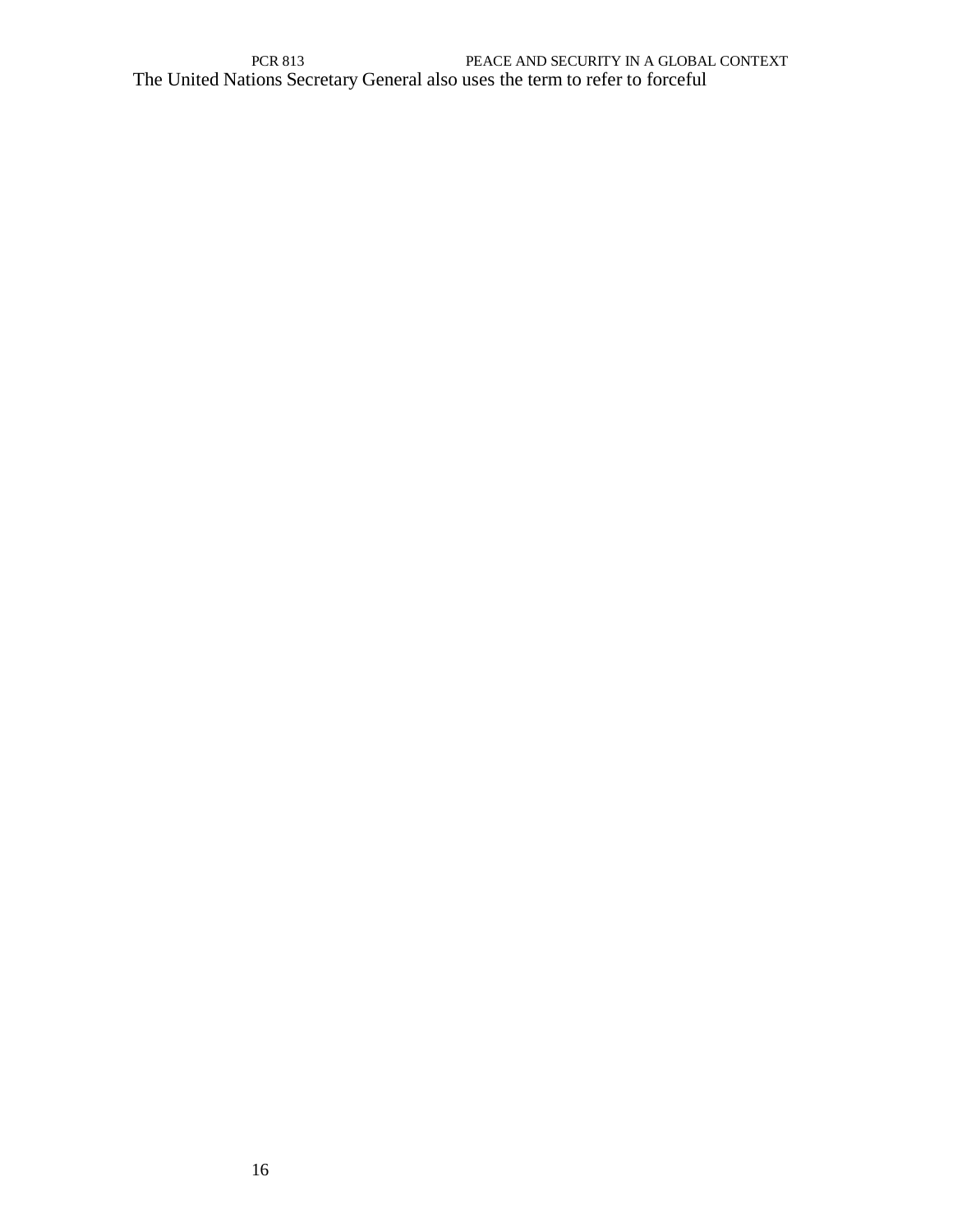actions to keep a cease-fire from being violated or to reinstate a failed cease-fire.

By the American definition, in a situation for which peace enforcement operations are required, armed conflict and not peace describes the situation. Also, one or more of the belligerents usually prefers it that way. This means that, unlike peacekeepers, peace enforcers are not welcomed by one of the belligerents. Rather, the peace enforcers are active fighters who must force a cease-fire that is opposed by one or both combatants; in the process, they lose their neutrality.

Peace enforcement operations are usually beyond the UNs ability to command control, and plan. They may be carried out by a coalition of countries or by a regional organization such as NATO. Peace enforcement combatant who opposes peace and has not invited the peace enforcers into his territory. For this reason, an international mandate is normally necessary for the operation to be considered legitimate.

Because the enforcement force may resort to the use of arms against the belligerents, it must deploy with sufficient military strength to achieve those objectives established by political authorities. Unlike peacekeeping, enforcement will require a full range of military capabilities that has the potential to meet or exceed that of the belligerents. Although the preferred objective is commitment of superior military force to dissuade belligerents from further conflict, forces deployed for these operations should assume for planning purposes that use of force will be necessary to restore peace. But unlike war, enforcement operations are more constrained by political factors designed to bring warring parties to the negotiating table.

#### **3.2 Settlement, Not Victory, Is The Goal.**

The peace enforcement force will presumably have to fight its way into the combat zone and use force to physically separate the combatants. It will likely inflict and suffer casualties possibly making it less welcome and undercutting domestic support back for its mission. The peace enforcement force is not suited for transition to a peacekeeping force, primarily because it can never be considered neutral again.

Peace enforcement cannot solve the underlying problems in most areas of problems in most areas of potential application. The insertion of forces to stop combat may be effective in making the continuation of violence impossible. It cannot, in and of itself, create the conditions for lasting peace, which involves the political embrace of peace as more attractive than war. The insertion of outside force may break the cycle of violence and convince the combatants that resistance to the peace enforcers if more painful than compliance to an imposed peace since there conflicts are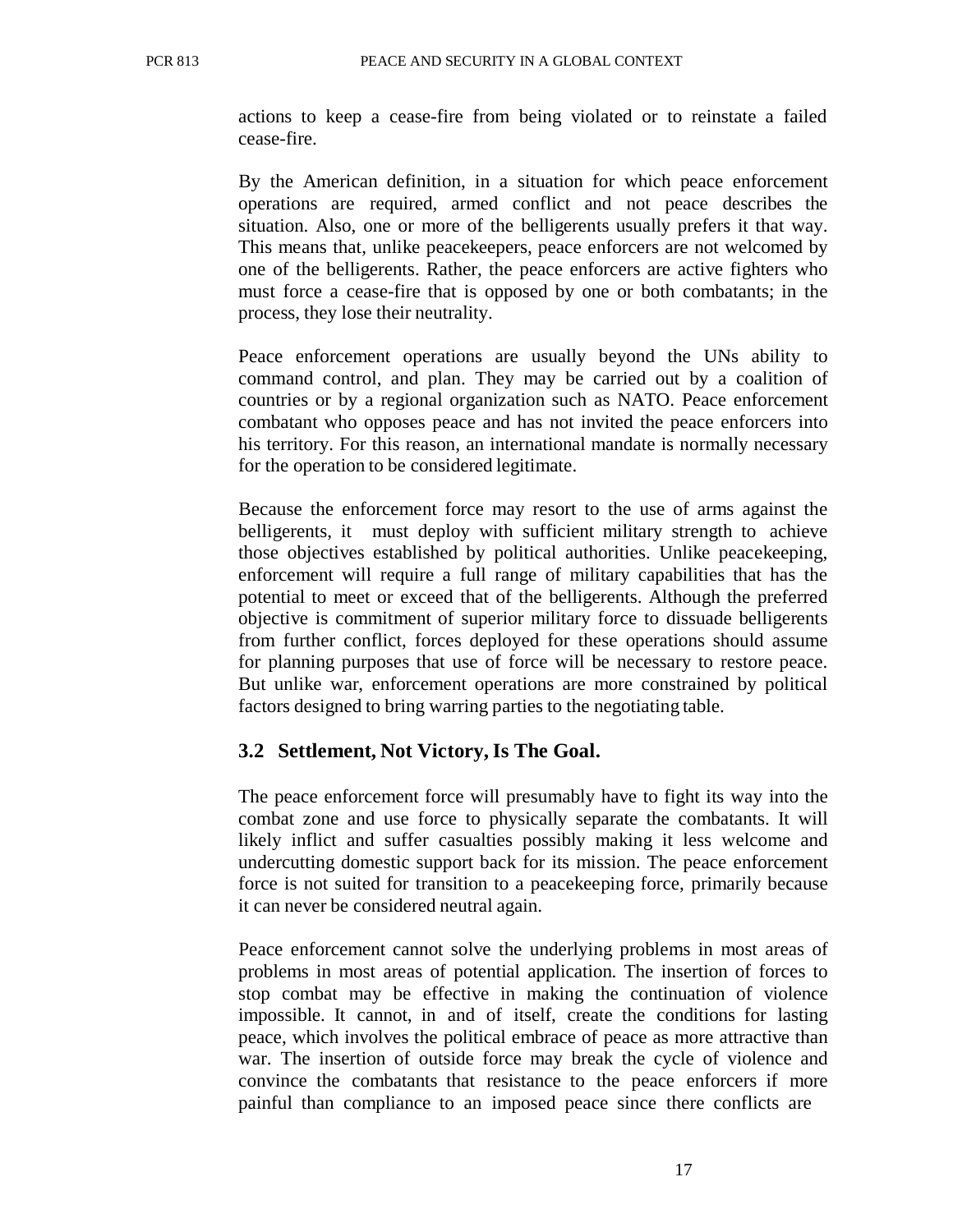normally very deeply rooted and desperate. The shock effect of outside force may prove to be no more that a break between rounds of fighting.

There is a danger in thinking peacekeeping forces can be inserted into peace enforcement situations. Peace enforcement requires very different forces than peacekeeping does. The result of confusing roles and forces can be seen in the placing of the United Nations Protection Force (UNPROFOR) peacekeepers in a war zone in Sarajevo. These peacekeepers were placed in a peace enforcement situation and have proven not to be armed and manned for the task.

Political and military decision makers must understand and clearly specify the nature of the mission of forces deployed to assist in restoring peace. Further, they must continuously review the circumstances under which the force was committed to ensure it remains suited to that mission. The catastrophic failure of the Multinational Forces in Lebanon in 1983 may present a vivid example of what happens when the wrong type of force is used.

# **4.0 CONCLUSION**

The following units present some specific lessons from past and present peacekeeping and peace enforcement operations. They are intended to help prepare units to perform the missions of peacekeeping and peace enforcement. The format is a topic, a discussion, and lessons learned. The topics apply to both peacekeeping and peace enforcement operations unless otherwise stated.

## **5.0 SUMMARY**

We have been able to discuss about the peace enforcement and its operations in a post-conflict environment. We have also seen how peace enforcement is applied, the people in position to enforce and the mechanisms of enforcement.

The roles of the International Organisations like the UN, UNHCR and the Non-Governmental Organizations have also been identified.

## **6.0 TUTOR MARKED ASSIGNMENT**

- ・ What is Peace enforcement?
- How is it enforced?
- ・ Who is in charge of the enforcement?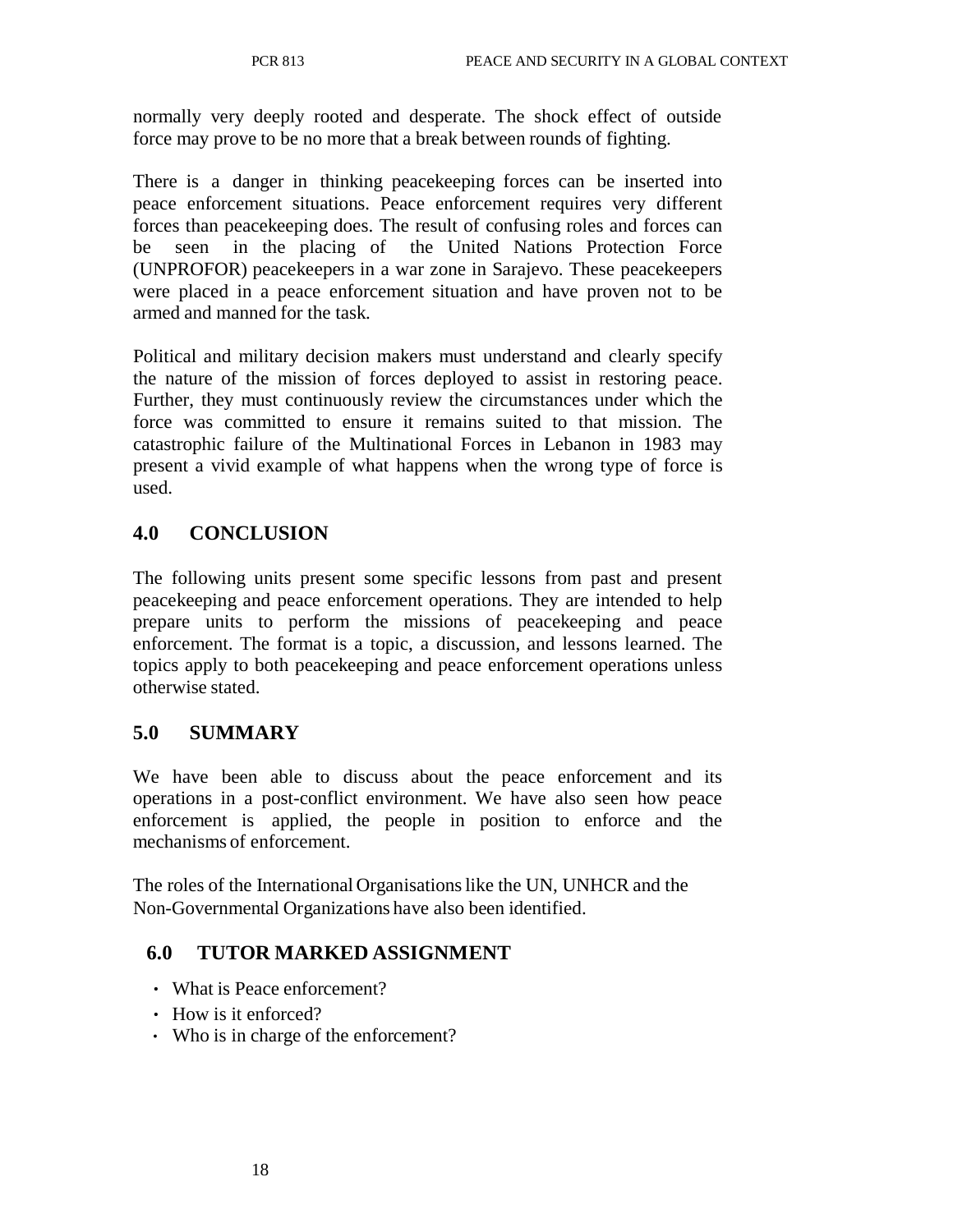#### 7.0 **REFERENCES/FURTHER READINGS**

- Cairo A. R Robb, (2001) International Environmental Law Report (Trade and Environment), UK, Cambridge University Press.
- Charles Goredema and Anneli Botha (2004) African Commitments Combating Organised Crime and Terrorism (A Review of Eight NEPAD Countries), Compress Ethiopia, African Human Security Initiative.
- Okwudiba Nnoli (1998), Ethnic Conflicts in Africa, Ibadan, University Press.
- Gamaliel Onosode (2003), Environmental Issues and Challenges of the Niger Delta (Perspective from the Niger Delta environmental survey Process), Lagos, International Energy Communications Ltd.
- Raymond Cohen (1979), Threat Perception in International, UK, Oxford University Press.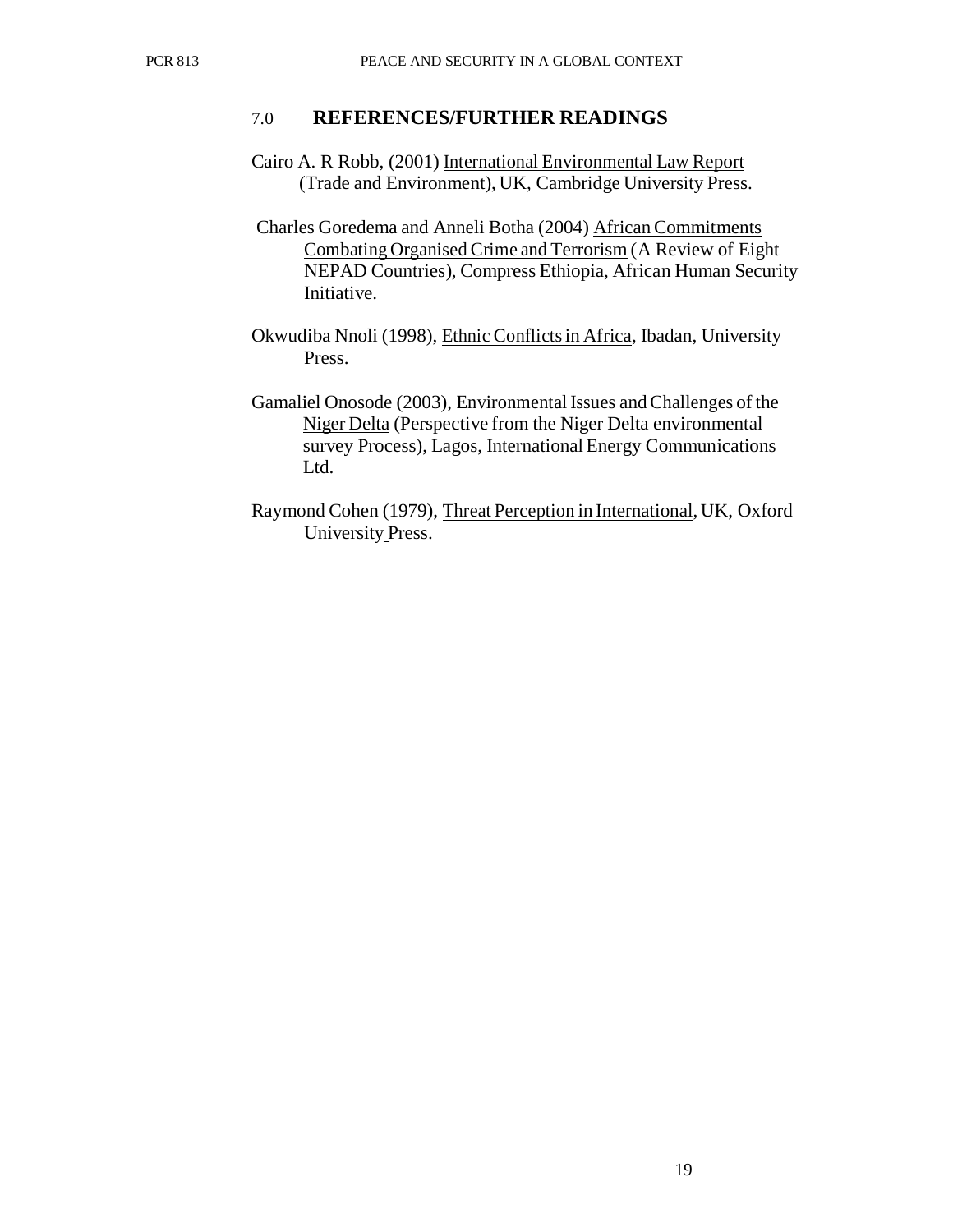# **MODULE 2**

# **INTRODUCTION**

- Unit 1 The Meaning of Disarmament
- Unit 2 What is a Public Safety System
- Unit 3 Security and Violence
- Unit 4 Environmental Degradation and Safety

# **UNIT 1 THE MEANING OF DISARMAMENT**

## **CONTENT**

- 1.0 Introduction
- 2.0 Objectives
- 3.0 Main Content
	- 3.1 Reduction of Nuclear and Conventional Weapons
	- 3.2 Disarmament and Arms Control
- 4.0 Conclusion
- 5.0 Summary
- 6.0 Tutor Marked Assignment
- 7.0 References/Further Readings

# **1.0INTRODUCTION**

The term 'Disarmament' is used to refer to the reduction or control or elimination of all kinds of weapons in order to avoid war and establish peace.' Disarmament allows a nation to maintain weapons for the purpose of internal security only. Its objective is the obliteration of all offensive weapons.

Disarmament is popularly taken to mean the stricture on the production and maintenance of all nuclear weapons. In less developed countries where money is needed for more pressing needs like providing food, education and medical care for the people, disarmament implies that there should be a curb on money spent on weapons.

For disarmament to be effective it is essential that all countries abide by it.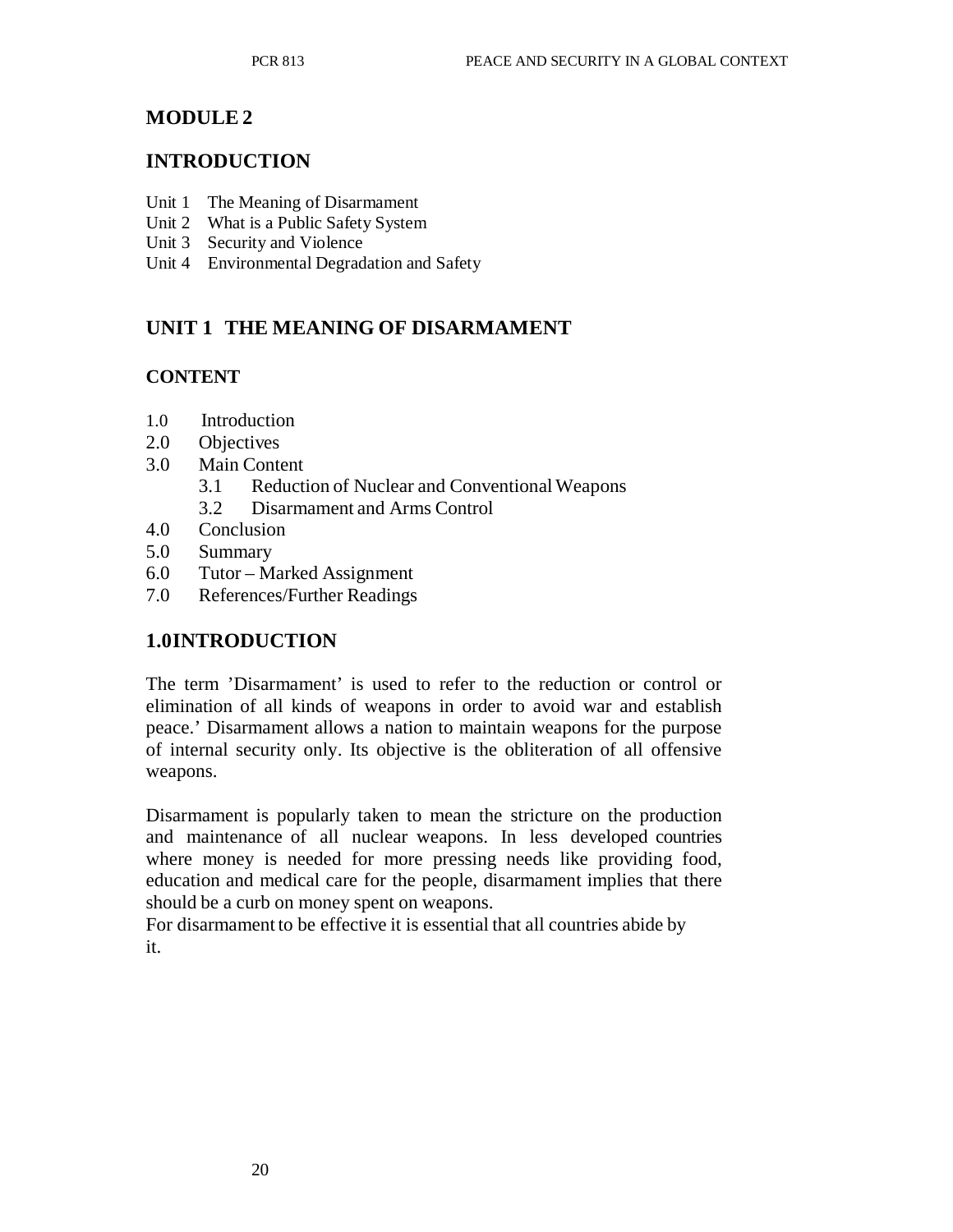## **2.0 OBJECTIVES**

In this unit you are expected to learn the following:

- i) What disarmament is?
- ii) Why disarmament is a necessary process?
- iii) How effective disarmament is?

## **3.0 MAIN CONTENT**

### **3.1 Reduction of Nuclear and Conventional Weapons**

When any nation builds its arms stock, other nations are forced to do the same in fear and for the sake of defense. Alliances are formed on this basis and such alliances often lead to war. It is imperative that measures be taken to ensure disarmament.

The leading world powers' expenditure on weapons is astronomical. The military expenditure of the United States and the Soviet Union in 1987 was 293 billion and 260 billion dollars respectively. A recent World Bank Report discloses that the world spends more than one trillion dollars (1,000,000,000,000,000,000) on the military and its upkeep. Developing countries also spend huge amounts on defense.

Conventional weapons did cause destruction, however their effects were limited. Modern nuclear weapons have ghastly after effects. Hence disarmament is of utmost importance today.

On August 6, 1945, America released an atomic bomb on Hiroshima in Japan. The fiery ball with a temperature of one million degrees centigrade transformed the place into a furnace, causing colossal destruction leaving 78,150 dead. The effects of atomic radiation, intense heat and the blinding light of the explosion were infertility, temporary impairment of vision and cancer in those who could come through the disaster. High levels of radiation emit from the bombarded sites because of which these places have become useless for dwelling. Besides, air and water carry the radioactive particles to places far from the site and cause damage to all living creatures alike.

Radioactivity causes genetic changes also, and results in the birth of babies with grotesque forms. The world powers today have more than 50,000 nuclear warheads whose destructive capability equals a million Hiroshima bombs. A nuclear war may, thus mean the total annihilation of our planet.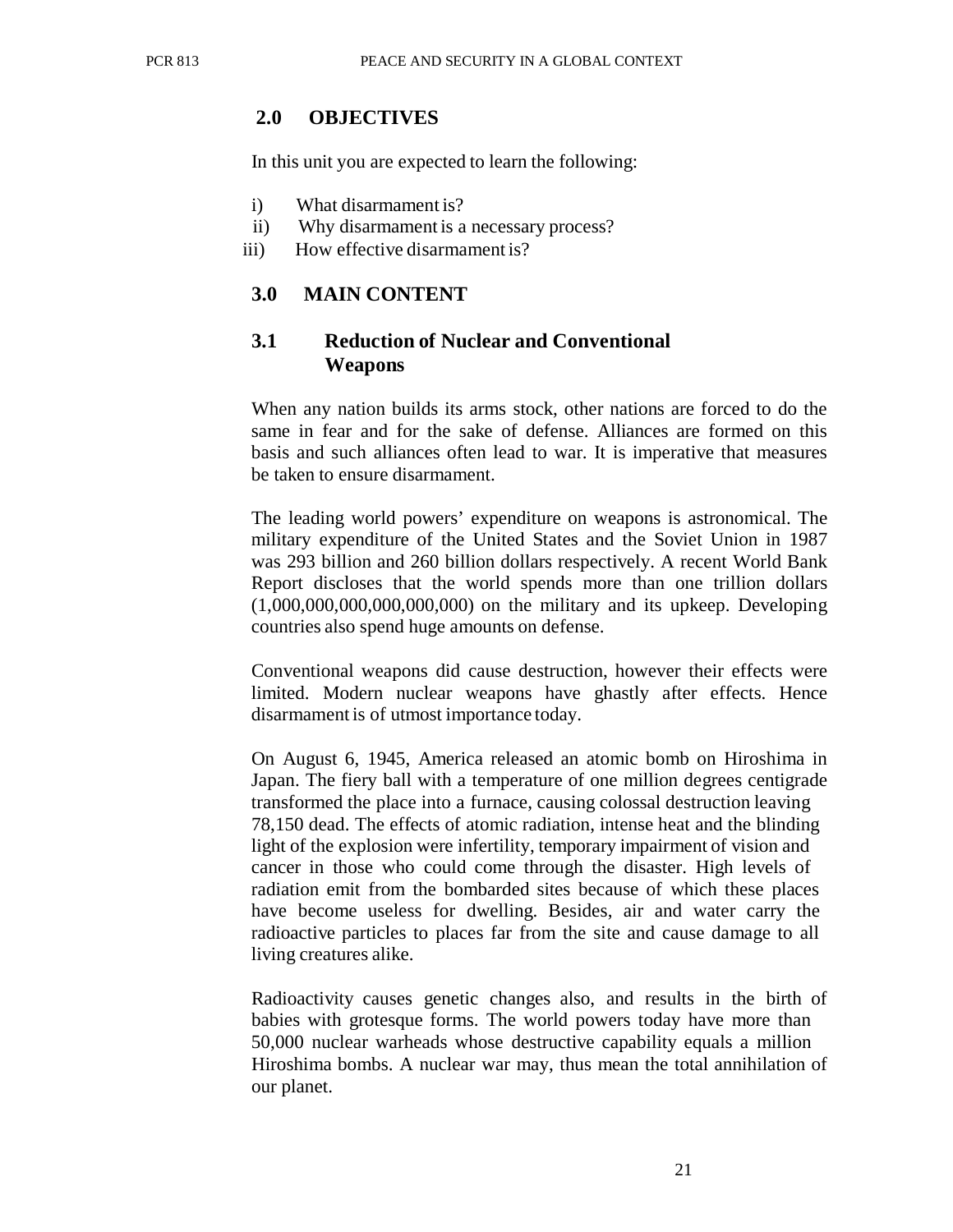#### **3.2 Disarmament as an Instrument of Limiting War**

It involves a variety of schemes, designed or facilitated either in genuinely or sentimentally for cooperation of disputing parties, with the objective aim of reducing the likelihood of war or increased violent hostility. Most of the international reactions are seemed to mostly appreciate a reduction in the quantity of weapons, which usually cause humanitarian collapse in any conflict situation. Disarmament can be comprehensive when taking into consideration other variables rather than focusing on the reduction of hostilities alone, it considers the common interest of the disputing parties to see the need to appreciate their individual needs through creation of mutual trust. Disarmament may be less comprehensive when it focuses primarily and only on the reduction of human and material losses.

However, disarmament has become a central and of various state and non-state actors. It has long been a set of efforts to limit war situation in the recent past efforts have been geared towards controlling the weapons of war in order to achieve a lasting peace in the world. The process of disarmament has involved a series of bilateral agreements (e.g. Rush-Bagot agreement between the United States and Great Britain in 1817, with the aim of limiting naval forces on the Great Lakes and Lake Champlain to a few vessels on each side), and multilateral agreements like the Treaty on the non-proliferation of nuclear weapons, which articulated the need to detect and deter the diversion of nuclear materials from peaceful to weapons use.

The nuclear energy as well as the techniques of industrialization applied to the manufacture of weapons, mounting imperial enmity, nationalism, competing alliance system have all contributed to increasingly dangerous and cost arms races. To address the underlying problem pertaining to arms race or arms proliferation, disarmament plans to focus on political effects of military preponderance rather than the implications of such proliferation of weapons. Tension usually leads to insurgency, insurgency often leads to counter insurgency and this violent behaviour tends to increase tension situation that will attract eventually a catastrophe of high magnitude.

It is important to note as a student of peace and conflict studies that over proliferation of military hardware and establishments has a great probability of attracting very violent and destructive conflicts. Thus, availability of arms makes disputants to be more of irrational beasts than reasonable and peaceful enemies. For instance, since the end of cold war, Europe has experienced a paradigm shift in their pre and cold war era relations' confrontation to that of cooperation and integration in the New World Order. Economic cooperation and competition has replaced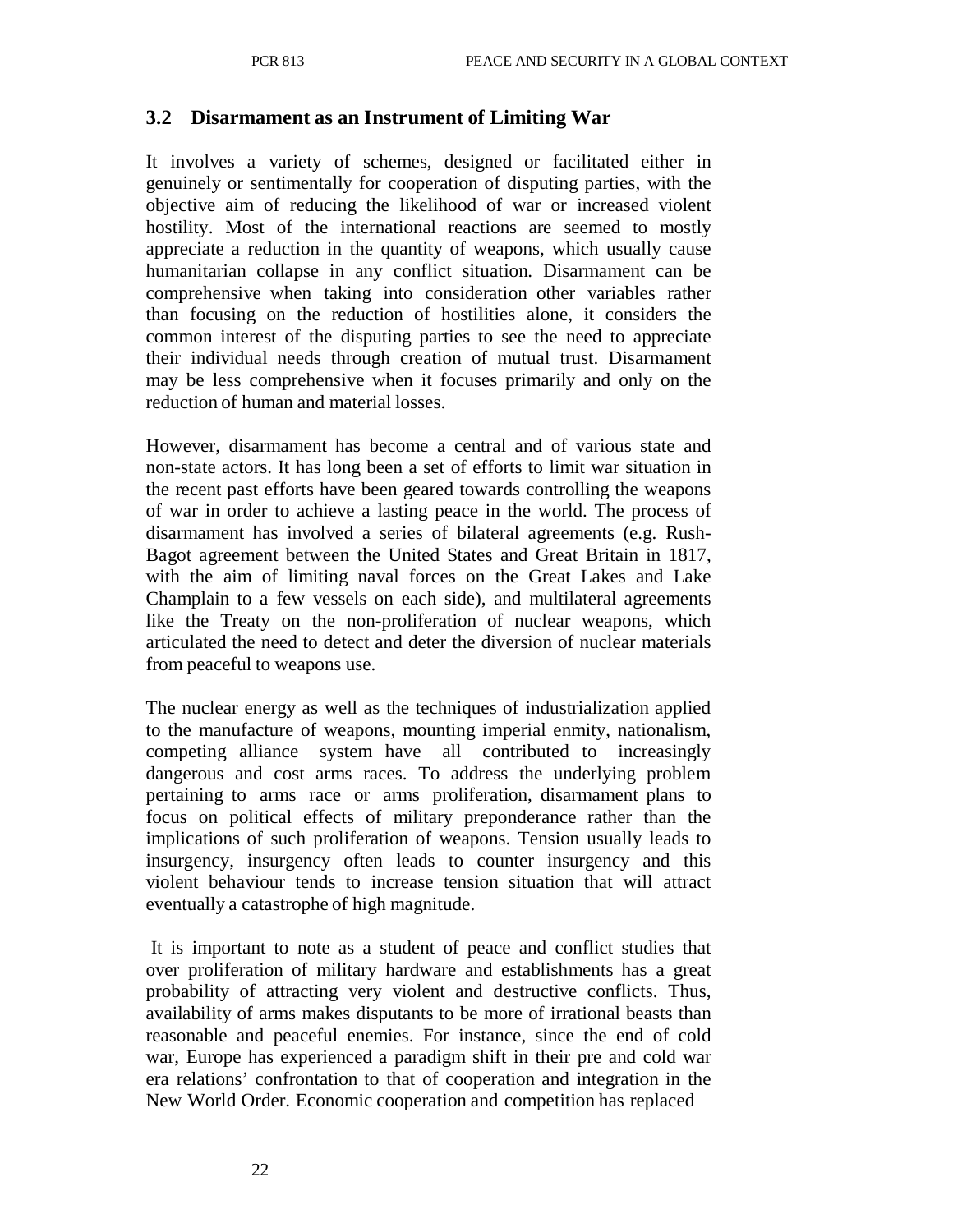the unholy military confrontations and arms race that bedeviled the continent and other parts of the world system. Economic tool has become a superior object of international dominance.

Disarmament has really proved effective in the control and reduction of arms particularly those considered to be weapons of mass destruction. It is a viable mechanism in peace appreciation by reducing the tendency for huge loss of human and material resources as a result of bloody conflict. This unit has made us to appreciate the need to propagate the gospel of disarmament at levels of human interactions as well those of state actors in order to achieve mutual security system, economic prosperity and respect of the needs of every individual, group, community, sect, or state.

### **4.0 CONCLUSION**

The amount of money spent by developing countries on nuclear arms is disturbing because more acute problems like unemployment, malnutrition, disease and poverty are neglected. Here is where the UN should step in firmly.

## **5.0 SUMMARY**

It was the Hiroshima and Nagasaki disasters that aroused world opinion for disarmament. Formerly it was only the US that had nuclear capability. Today countries like Israel, Brazil, South Africa, India and Pakistan have acquired nuclear potential. In fact, in May 1998 both the South Asian countries of India and Pakistan who are not signatories to the CTBT (Comprehensive Test Ban Treaty) exploded nuclear devices to test their capabilities. Efforts are on to get them to agree to sign the CTBT at the earliest.

### **6.0 TUTOR MARKED ASSIGNMENT**

- a) What is disarmament?
- b) Why is disarmament process necessary?

### **7.0 REFERENCES/FURTHER READINGS**

Raymond Cohen (1979), Threat Perception in International Crisis. UK, Oxford University Press.

"Cooperation and Conflict" (Dec.2004), Journal of Nordic International Studies Association. Vol.39, No.4.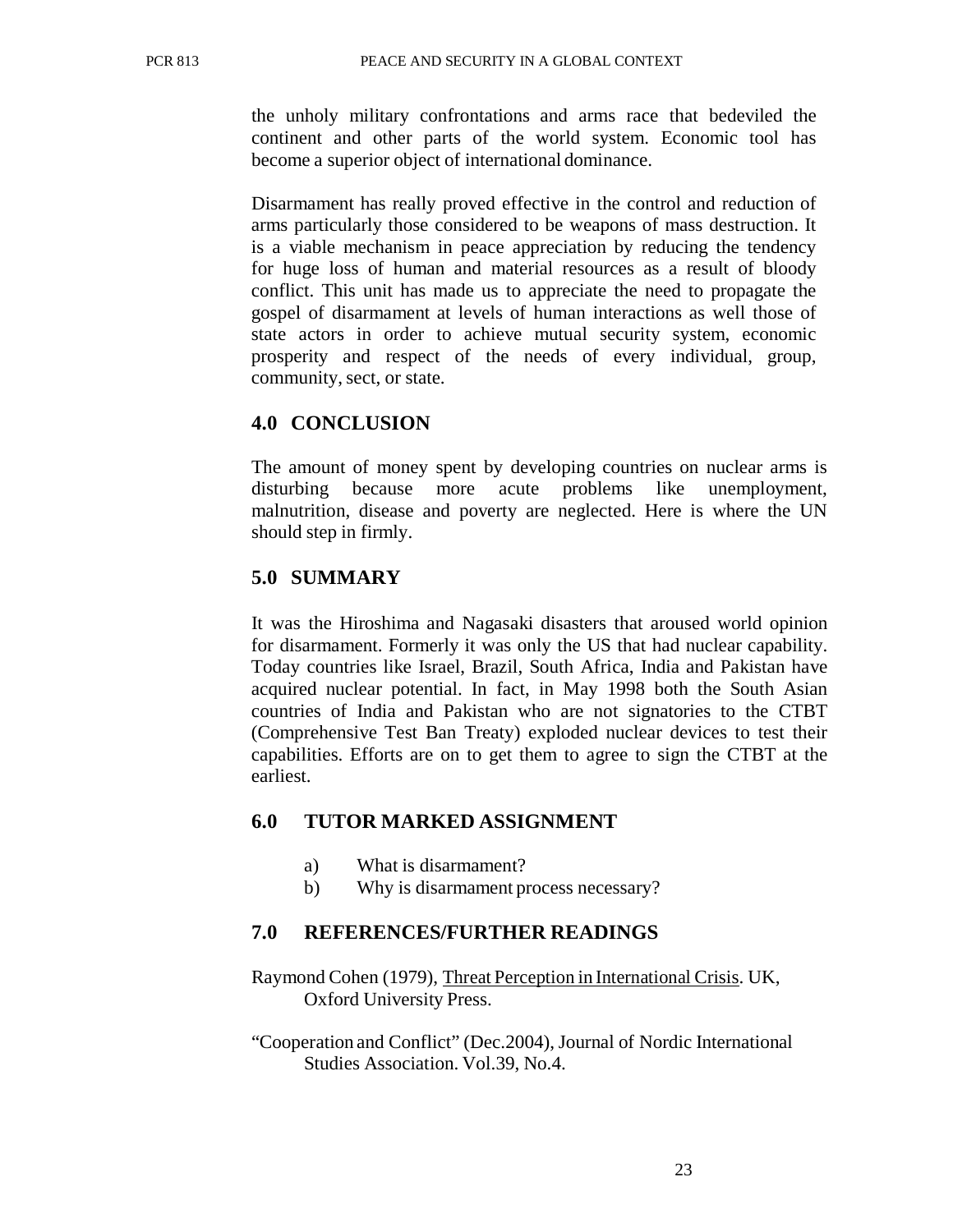### **UNIT 2 WHAT IS A PUBLIC SAFETY SYSTEM?**

#### **CONTENT**

- 1.0 Introduction
- 2.1 Objectives
- 3.0 Main Content
	- 3.1 Benefits of Public Safety to an Organisation
- 4.0 Conclusion
- 5.0 Summary
- 6.0 Tutor Marked Assignment
- 7.0 References/Further Readings

### **1.0 INTRODUCTION**

A "Public Safety" department is one in which there is some degree of integration of police and fire services. This integration may range from separate departments that share a single administrator or department head, to a fully integrated department composed of cross-trained officers, who seamlessly function in both police and fire roles in a single shift. The definition encompasses many agencies in a range of governmental entities.

An example of another level of integration would be a department that is fully cross-trained but not cross-functional. Its members are trained as police officers, firefighters, and paramedics. Although trained in all job functions, these department members are assigned to one job function. They report to fixed assignments as a police officer or firefighter/paramedic. Training is maintained in all aspects of the job, and transfers can be made from one job function to another.

### **2.0 OBJECTIVES**

In this unit you are expected to learn the following:

- i) What is Public safety?
- ii) Who are the people in charge of public safety?
- iii) How effective have they been?

#### **3.0 MAIN CONTENT**

#### **3.1 Benefits Of Public Safety To An Organisation**

There are three main benefits to a public safety organization. First, is the obvious potential to save money in personnel costs.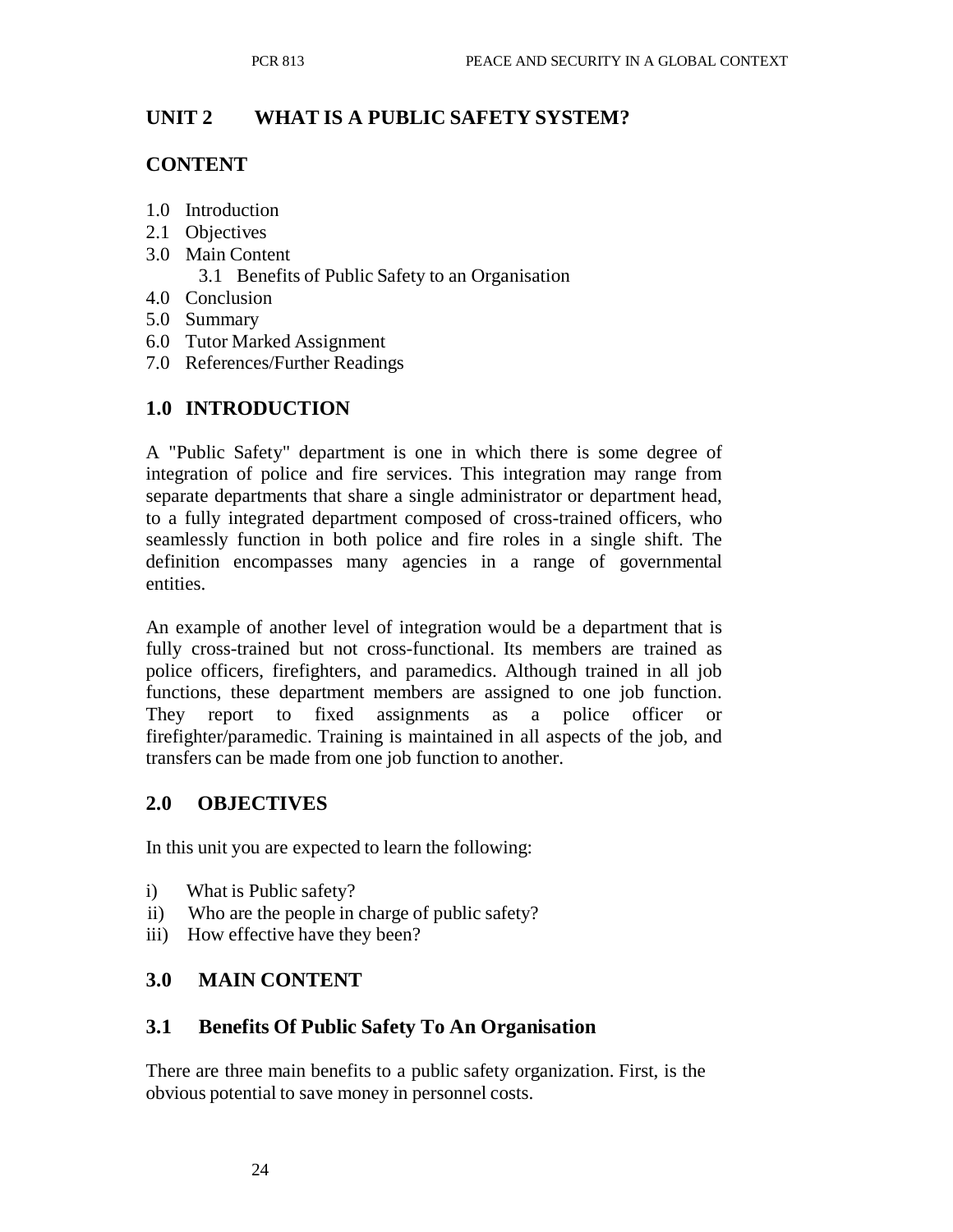The use of personnel in both the police and firefighter roles allows equal coverage with fewer personnel in certain cases. Depending upon the organization chosen for the public safety system, employee idle time can be greatly reduced. This, of course, has to be weighed against the call load, size, geography, and demographics of the area being protected. If the police or fire services are already being taxed to the limit by the number of calls for service then there is little hope that integrating the services will allow any reduction of personnel.

The second benefit to be derived from a public safety system is that there is a unified organization and command structure. This benefit has two major points. First, if all personnel are within a single department under a single management team, it eliminates much of the inter-departmental rivalry that is common between police and fire departments. Since all personnel are members of the same department, what benefits one benefit all. The second point is that in emergency situations, there is already a unified command structure present. There is only one chain of command to direct both police and fire operations.

The third benefit to the public safety concept is the speed of delivery of fire and EMS services. In traditional fire and EMS systems, personnel respond from the station or a fixed staging point. This necessitates a longer response time to remote locations. If cross-trained personnel are available to respond from police patrol districts, it is highly likely that these personnel will be closer and able to respond quicker in an emergency. The first minutes of any emergency are crucial in determining the outcome and resources required to mitigate the emergency. If CPR can be started in the critical first four minutes of a fire can be extinguished before it gains headway, then lives and property can be saved. This is the real benefit to a public safety system.

#### **4.0 CONCLUSION**

In conclusion, it can be said that a public safety system is one possible solution to the needs of a community. This solution must be weighed against the call load, size, geography, and demographics of the community. It may be that one level of public safety integration would work well and that another level would not work at all. It is also likely that a public safety system is not the solution that many communities need. Careful evaluation of the needs will tell if a public safety system is right for your community.

#### **5.0 SUMMARY**

In conclusion, it has been said that there are three main benefits in relation to public safety and the different organizations charged with in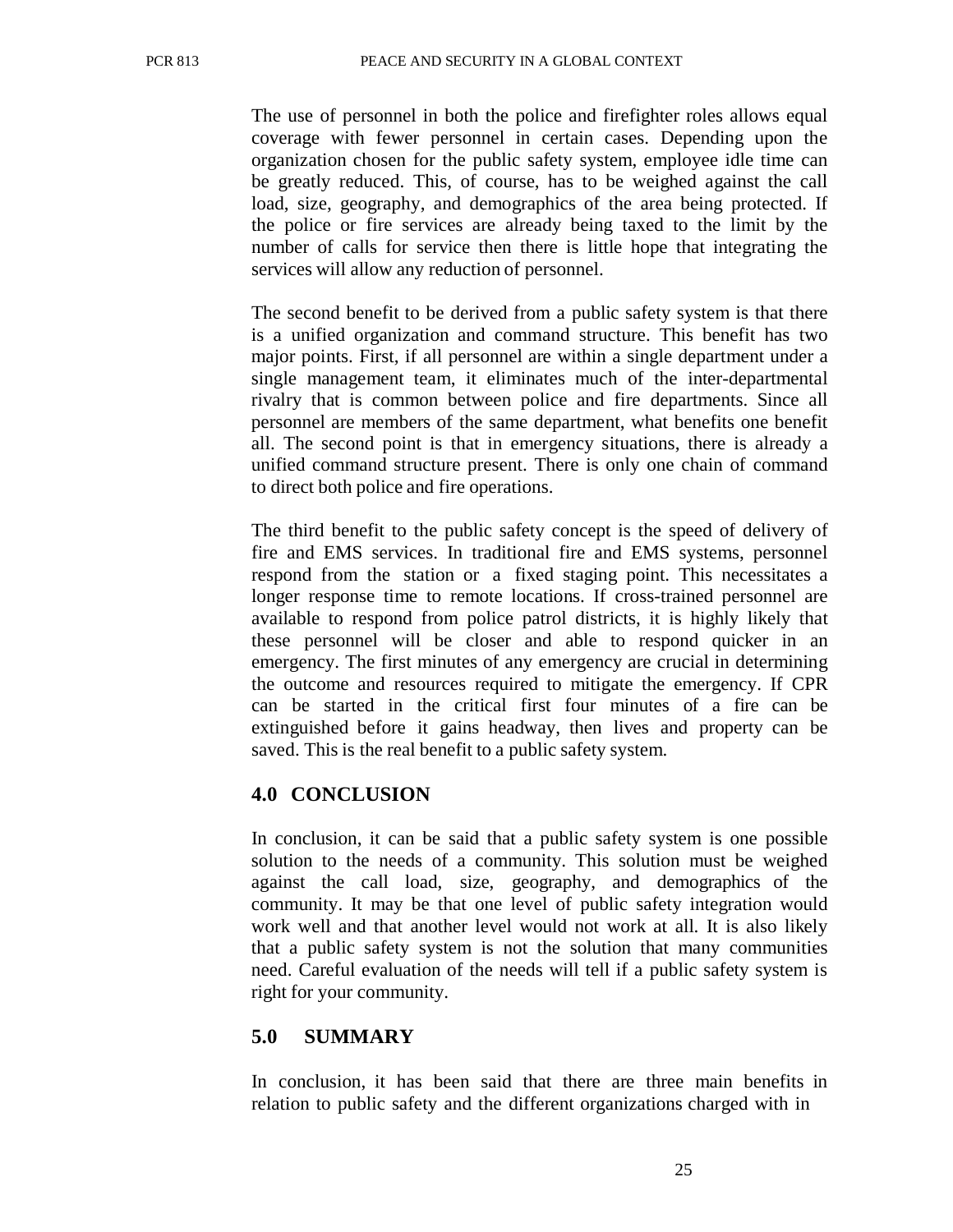their own various capacities. The police force as the unified command structure present, have been seen to be at the fore front of all emergency situations closely followed by the fire brigade.

### **6.0 TUTOR MARKED ASSIGNMENT**

- i) What is Public safety?
- ii) What are the benefits of public safety organizations?

## **7.0 REFERENCES/FURTHER READINGS**

- Raymond Cohen (1979), Threat Perception in International Crisis, UK, Oxford University Press.
- "Cooperation and Conflict" December 2004, Journal of Nordic International Studies Association, Vol. 39, No. 4.
- "Disarmament Forum" 2004, United Nations Institute for Disarmament Research, Volume 4, No.1.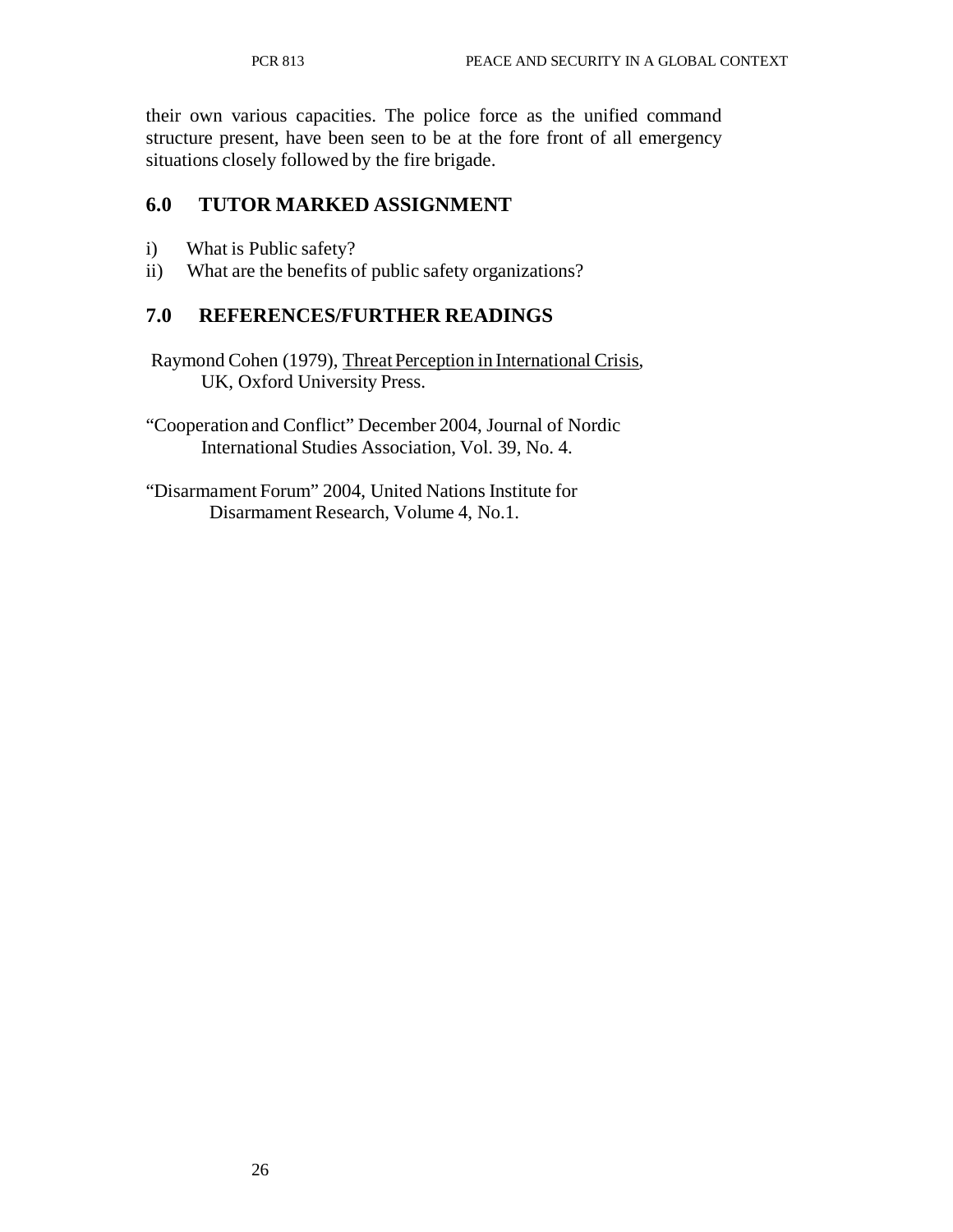# **UNIT 3 SECURITY AND VIOLENCE**

### **CONTENTS**

- 1.0 Introduction
- 2.0 Objectives
- 3.0 Main Content
	- 3.1 Illustration of Violence
	- 3.2 What are the Core Elements of an Effective Violence Prevention Program?
- 4.0 Conclusion
- 5.0 Summary
- 6.0 Tutor Marked Assignment
- 7.0 References/Further Readings

## **1.0 INTRODUCTION**

Violence is defined as violent acts and threats of assault directed toward persons at work or on duty. These violent acts include, but are not limited to, homicide, beating, stabbing, suicide, shooting, rape, intimidation, stalking, vandalism, obscene phone calls, and verbal attacks. Incidents of workplace violence usually fall into one of four categories based on the relationship between the worker and the assailants.

## **2.0 OBJECTIVES**

By the end of this unit you would have learnt the following:

- i) Violence seen as a threat to security
- ii) The various categories of violence
- iii) Violence prevention.

## **3.0 MAIN CONTENT**

### **3.1 Illustration of Violence**

The categories illustrated below are those of violence with actual incidents:

**Violence by Co-Workers**: Medical Center of Central Massachusetts. MA: As a patient slept in the operating room a surgeon and an anesthesiologist began arguing. The surgeon threw a cotton swab at the anesthesiologist. After they briefly scuffled on the floor, the two resumed the operation without further incident.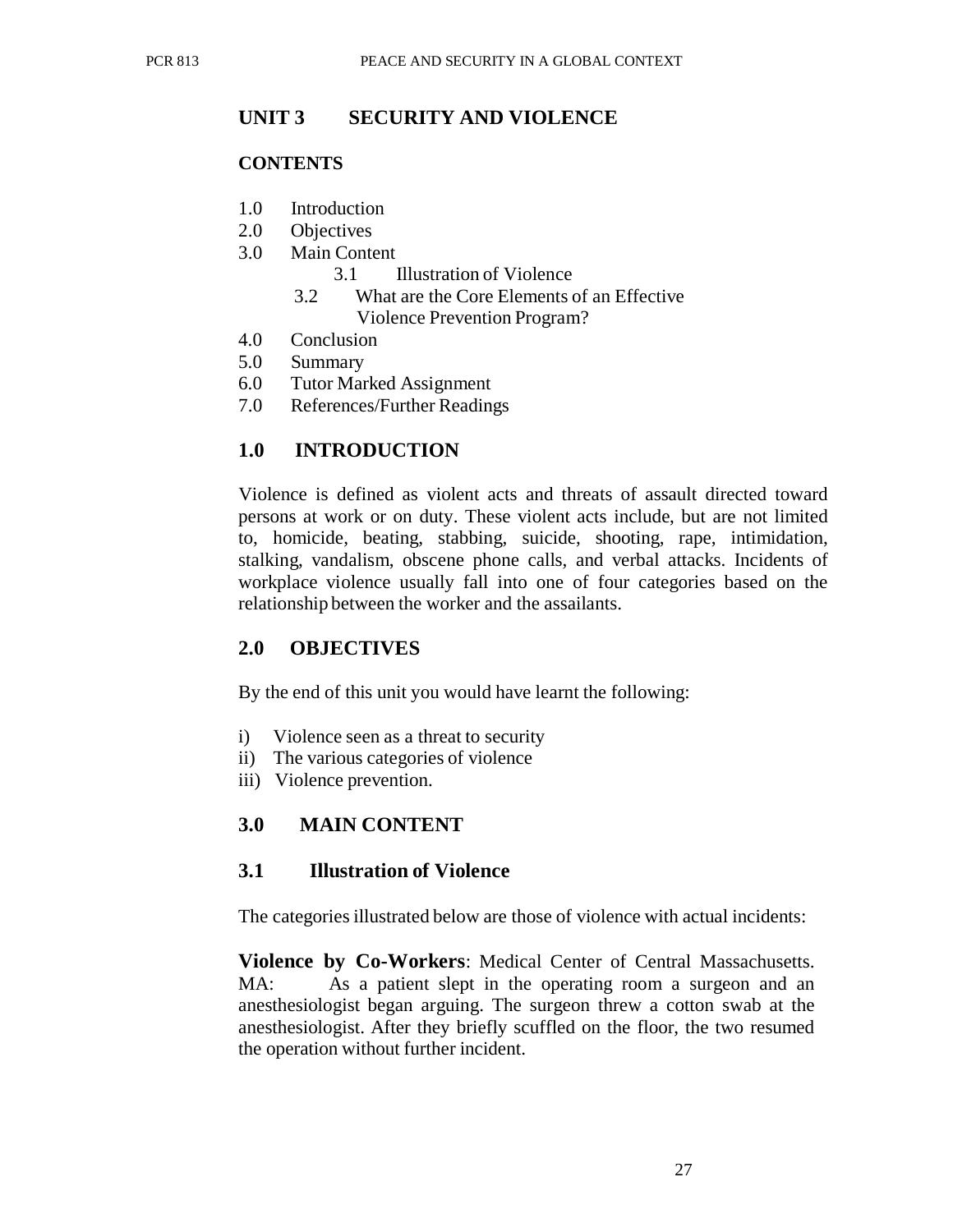**Violence by Strangers**: Belleview Hospital, NY: A vagrant, who was living in the hospital for weeks, beat, raped and strangled to death a 33 year-old female pathologist.

**Violence by Personal Relations**: Huntsville Hospital. AL: A 45 yearold male took a sawed off shotgun to the hospital to confront his estranged wife, a nurse's aid. Two police officers were wounded when they tried to take the gun away from the assailant.

**Violence by Customers/Clients** Sandy, Utah: A 39 year-old man armed with dynamic and two guns, killed a nurse and held 8 people hostage. The man was angry with a physician for performing sterilization surgery on his wife years prior to the incident.

#### **What are the factors that may increase a healthcare worker's risk for workplace violence?**

The factors related to an increased risk of violent acts in Military Treatment Facilities (MTFs) include:

The presence of handguns and other weapons among patients, family members, and friends

The use of MTFs by military police for criminal holds and the care of acutely disturbed and violent individuals

An increasing number of released acute and chronically mentally ill patents without follow-up care

The presence of drugs or money, providing robbery targets

The presence of gang members, drug or alcohol abusers, trauma patients, or distraught family members

An unrestricted movement of the public in the MTF

Frustration subsequent to long waits in the emergency department or clinic areas.

Low staffing levels during meal times, visiting hours, or patient transport times

Isolated work with patients during examination or treatment

Solo work in high crime areas without alarm or support systems

Workers inadequately trained to recognize and manage increasingly hostile behaviors

Poorly illuminated or distant parking areas.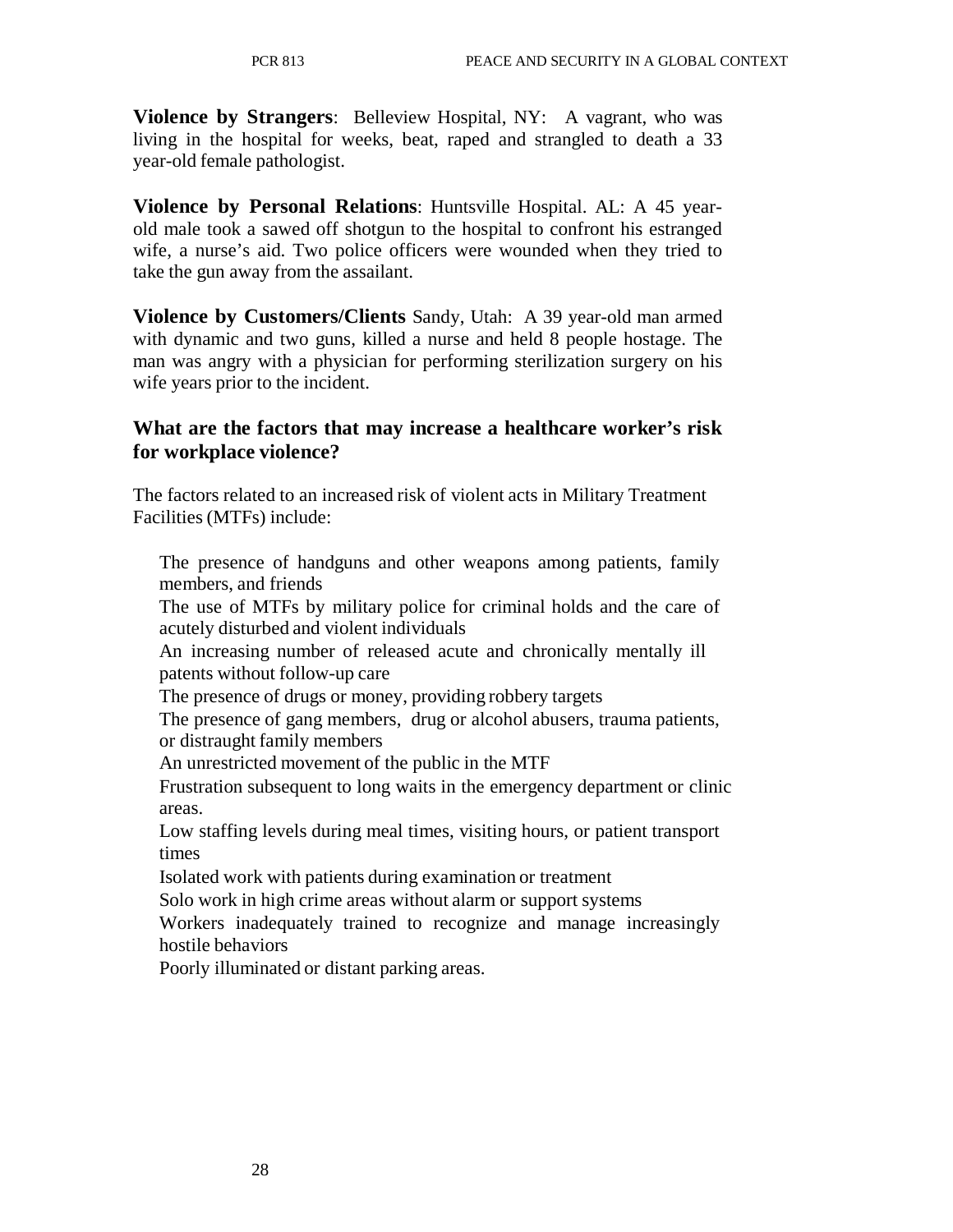## **3.2 What are the core elements of an effective violence prevention program?**

Effective violence prevention programs include five fundamentals: management commitment and employee involvement work site analysis , hazard prevention and control incident reporting, emergency response, follow-up, investigation, and record keeping; and safety and health training. Security officers and safety managers should read the following: USACHPPM Fact Sheets for more detailed information on these fundamentals.

## **4.0 CONCLUSION**

Violence occurs in all societies, because every society is a collection of competing interests and forces. Violence occurs through various dimensions and at different levels as seen above. If not well managed, violence can lead to all manners and forms of casualties

## **5.0 SUMMARY**

In this unit we have discussed the meaning of violence, types of violence, and the threat to security especially human security. Further, we also talked on violence prevention.

# **6.0 TUTOR MARKED ASSIGNMENT**

What are the various categories of violence mentioned

## **7.0 REFERENCES/FURTHER READINGS**

- Cairo A. R Robb, (2001) International Environmental Law Report (Trade and Environment), UK, Cambridge University Press.
- Charles Goredema and Anneli Botha (2004) African Commitments to Combating Organised Crimeand Terrorism (A Review of Eight NEPAD Countries), Compress Ethiopia, African HumanSecurity Initiative

Okwudiba Nnoli (1998), Ethnic Conflicts in Africa, Ibadan, University Press.

Gamaliel Onosode (2003), Environmental Issues and Challenges of the Niger Delta (Perspective from the Niger Delta environmental survey

Process), Lagos, International Energy Communications Ltd

Raymond Cohen (1979), Threat Perception in International, UK, Oxford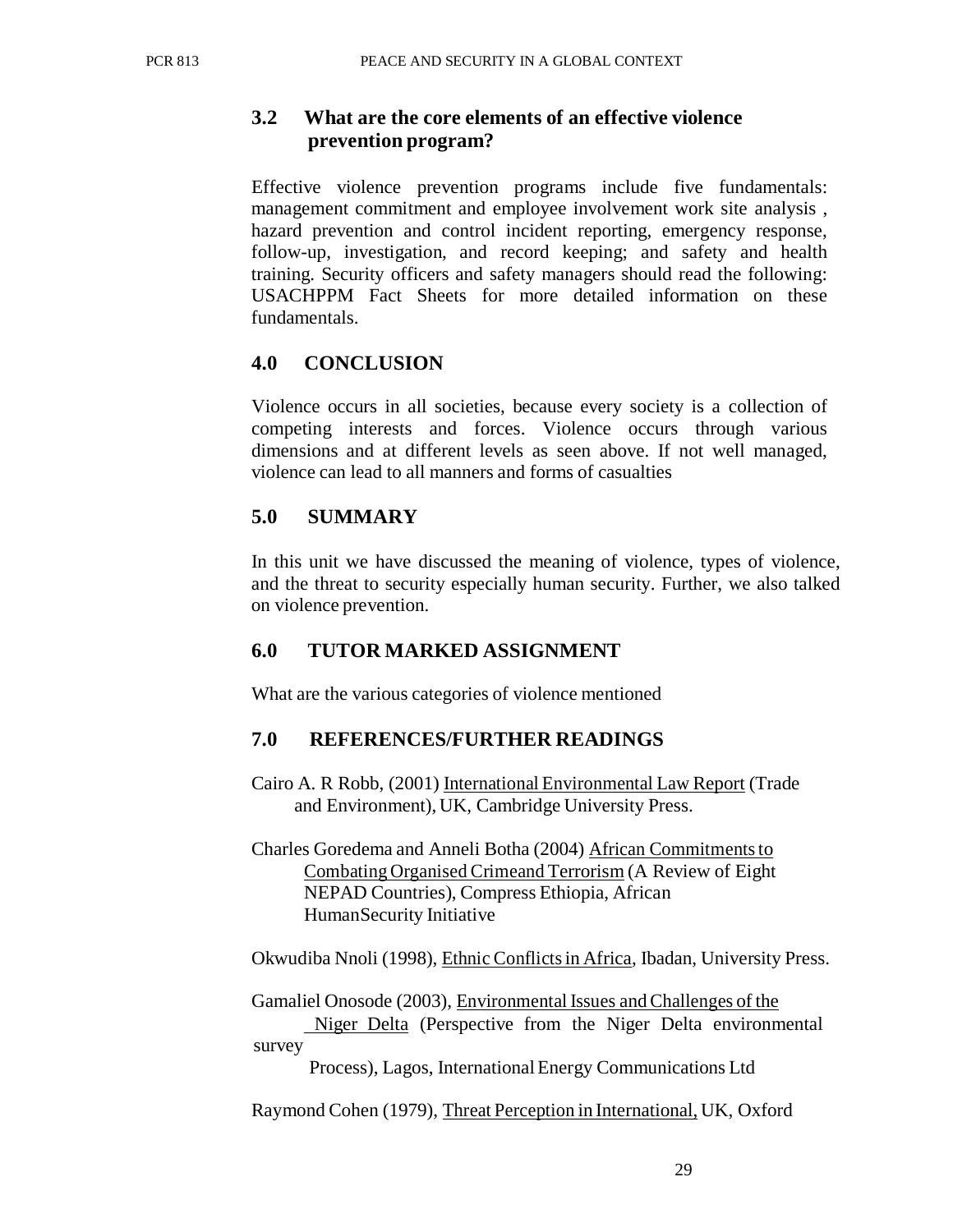#### University Press.

# **UNIT 4 ENVIRONMENTAL DEGRADATION AND SAFETY**

### **CONTENTS**

- 1.0 Introduction
- 2.0 Objectives
- 3.0 Main Content
	- 3.1 What Degradation is all about?
	- 3.2 Deliberate Degradation
- 4.0 Conclusion
- 5.0 Summary
- 6.0 Tutor Marked Assignment
- 7.0 References/Further Readings

## **1.0 INTRODUCTION**

The age-old scourge of armed conflict (warfare), with the stakes now massively raised in the face of nuclear and chemical weapons of mass destruction, and the emerging global scourge of anthropogenic (humanly caused) environmental degradation, represent perhaps the two biggest, though potentially controllable, threats to the health and well-being of humankind – and of many other creatures as well – in the twenty-first century. To make matters worse, these two problems can interact in such a way as to feed off each other in a vicious circle, each exacerbating the other. This paper addresses these twin scourges and what might be done to mitigate their often intertwined effects.

## **2.0 OBJECTIVES**

In this unit you will learn to understand:

- i) The relationship between the global environment and armed conflict
- ii) How to summarize separately the status and dynamics of each.

## **3.0 MAIN CONTENT**

## **3.1 What Degradation Is All About?**

Unsustainable discharges of waste gases into the atmosphere and large numbers of species extinctions throughout the world are but two of the most obvious indicators of the increasingly deleterious impact of humankind on the global biosphere.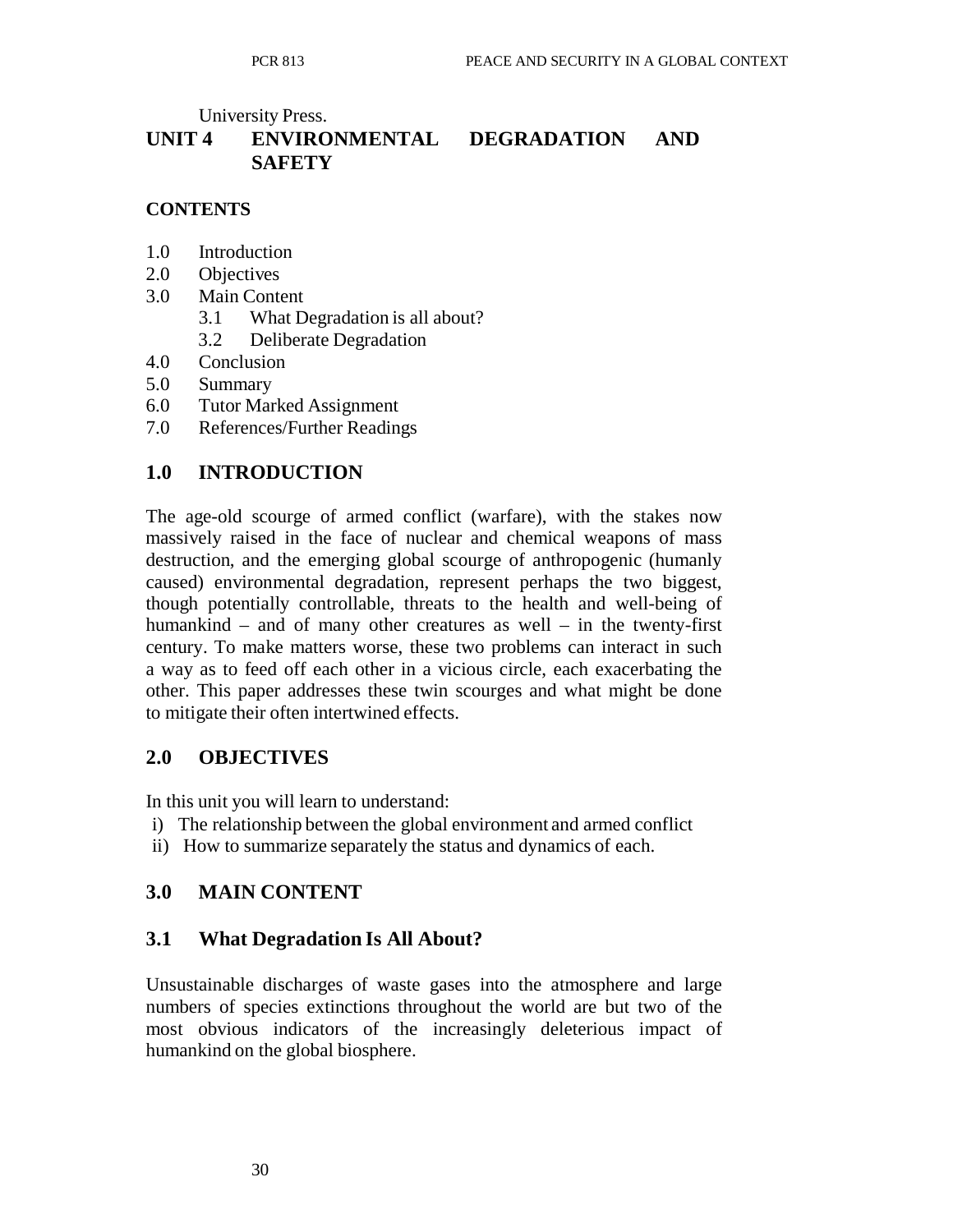In fact, humans are utilizing all of the world's major renewable natural resources – agricultural soils, forest trees, range grasses, and ocean fishes – at rates ever more greatly exceeding their natural abilities to renew themselves. Humans are introducing pollutants – not only gaseous wastes, but also liquid and solid wastes – into the environment at levels increasingly beyond the point at which they can dissipate or decompose to insignificance. And humans are encroaching ever more drastically upon what remains of relatively with nature throughout the world. Suitable land for agriculture and other human development, as well as fresh-water supplies, and other natural resources continue to rise, representing a direct competition with wildlife. In 1850, humans and their livestock accounted for but 5% of total terrestrial animal biomass (an essentially finite amount); a century later replacement by humans of the terrestrial wildlife will have risen to 30% or more.

The various above-noted indicators of increasing levels of environmental degradation worldwide began to significantly exceed biosphere sustainability (i.e. exceed the globe's human carrying capacity) roughly 40 or 50 years ago. The noted degradation (lack of sustainability) can be attributed to a combination of increasing human numbers despite rising numbers of malaria, tuberculosis, cholera, and AIDS fatalities), increasing human needs, desires, and technological abilities, and a reluctance by human society to deal with the problem in regionally and globally unified and otherwise responsible fashions, such reluctance exacerbated by the immense and growing North-South disparities in wealth, and further exacerbated in wealth, and further exacerbated by the immense and growing numbers of displaced persons (refugees).

Armed conflict is by its very nature deadly and destructive, sometimes dramatically so. Most of the environmental degradation caused by armed conflict is of an incidental or ancillary nature, but some of it is intentional, with these two categories of damage being outlined separately below. However, it should be noted at the outset that the ultimate levels of environmental degradation depend not so much on whether they were brought about intentionally or unintentionally (or even whether the weapons employed were old-fashioned or modern), but rather on the objectives, the will, and the tenacity of the parties involved.

Unintentional environmental degradation by armed conflict begins with the preparation for such action, being associated with: (i) establishing military fortifications and other military facilities; (ii) equipping and supplying armed forces with weapons and other military needs, and, in turn, disposing of these once they become obsolete of otherwise unwanted; (iii) training armed forces and testing the weapons they use; and (iv) deployment of armed forces nationally, in other sovereign states, and in areas beyond any national jurisdiction. Then during armed conflict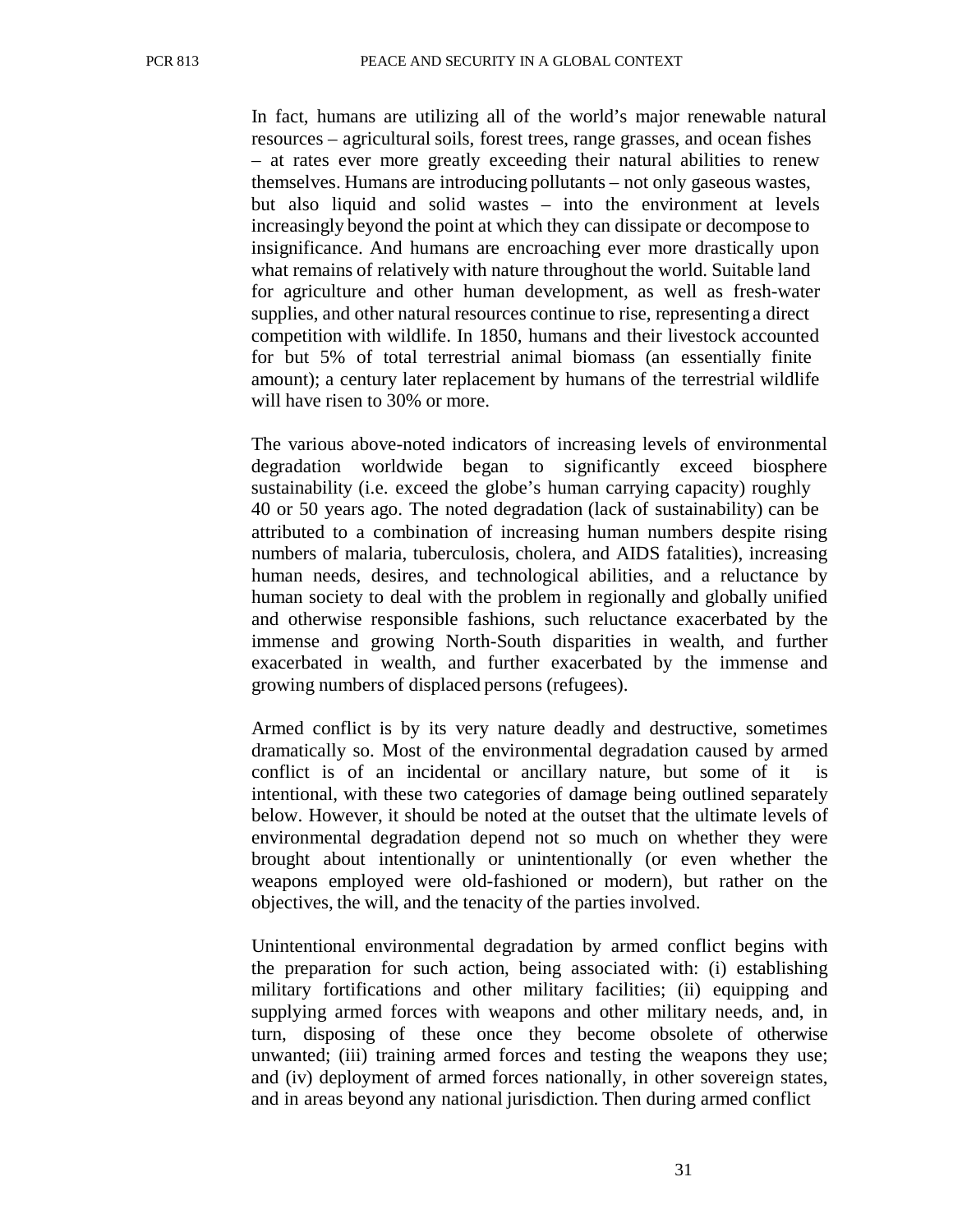unintentional (collateral) environmental degradation can result from: (i) the often profligate employment of high-explosive munitions against enemy personnel and material (ii) the use of tanks and other heavy offroad vehicles (iii) the construction of base camps, fortifications, and lines of communication, and (iv) the often heavy exploitation by armed forces in the field of timber, food and feed, both within the theater of military operations and beyond. For example, in the Kosovo (NATO-Yugoslavian) Conflict of 1999 the demolition of numerous oil refineries and fuel storage facilities had a substantial collateral impact on the local environment and public health. The aftermath of armed conflict often results in yet further forms of unintentional environmental degradation.

## **3.2 Deliberate Degradation**

The pursuit of armed conflict often involves the intentional destruction of field or forest as a specific means of denying to the enemy the benefits of such components of the environment. The benefits being denied to the enemy include access to water, food, feed, construction materials, and access to forest cover or sanctuary. Forests can be devastated for hostile purposes by various means, among them (e.g; during the Second Indochina war of 1961-1975) by spraying with herbicides, by the use of heavy tractors equipped with special forest-clearing blades, by saturation bombing, and at certain times and places by the setting of selfpropagating wild fires – all such actions leading secondarily to the decimation of wildlife as well as to soil erosion. Area denial, barrier, or channeling operations via the employment of land or sea mines result in especially pernicious impacts, particularly on the rural human environment. Moreover, the residual mines are often significantly augmented by a battlefield legacy of other unexploded ordnance, especially in terrestrial operations in which cluster the belligerents had employed munitions. The employment of biological, chemical, or especially nuclear weapons is likely to have an extraordinarily severe impact on the environment.

A number of important rivers flow through more than one sovereign state providing an opportunity for an upstream belligerent to divert or befoul the waters before they reach a downstream enemy with which it is engaged in armed conflict, a potentially major social and environmental calamity in an arid region. In some battlefields (e.g during the Gulf War of 1991) it is possible to release into the environment large quantities of oil for hostile purposes which in liquid form lead to terrestrial or marine pollution, and if ignited lead to air pollution.

Under certain conditions, it is possible to manipulate some component of the natural or built environment for hostile military purposes in a way that is intended to result in the release of dangerous pent-up forces. The sort of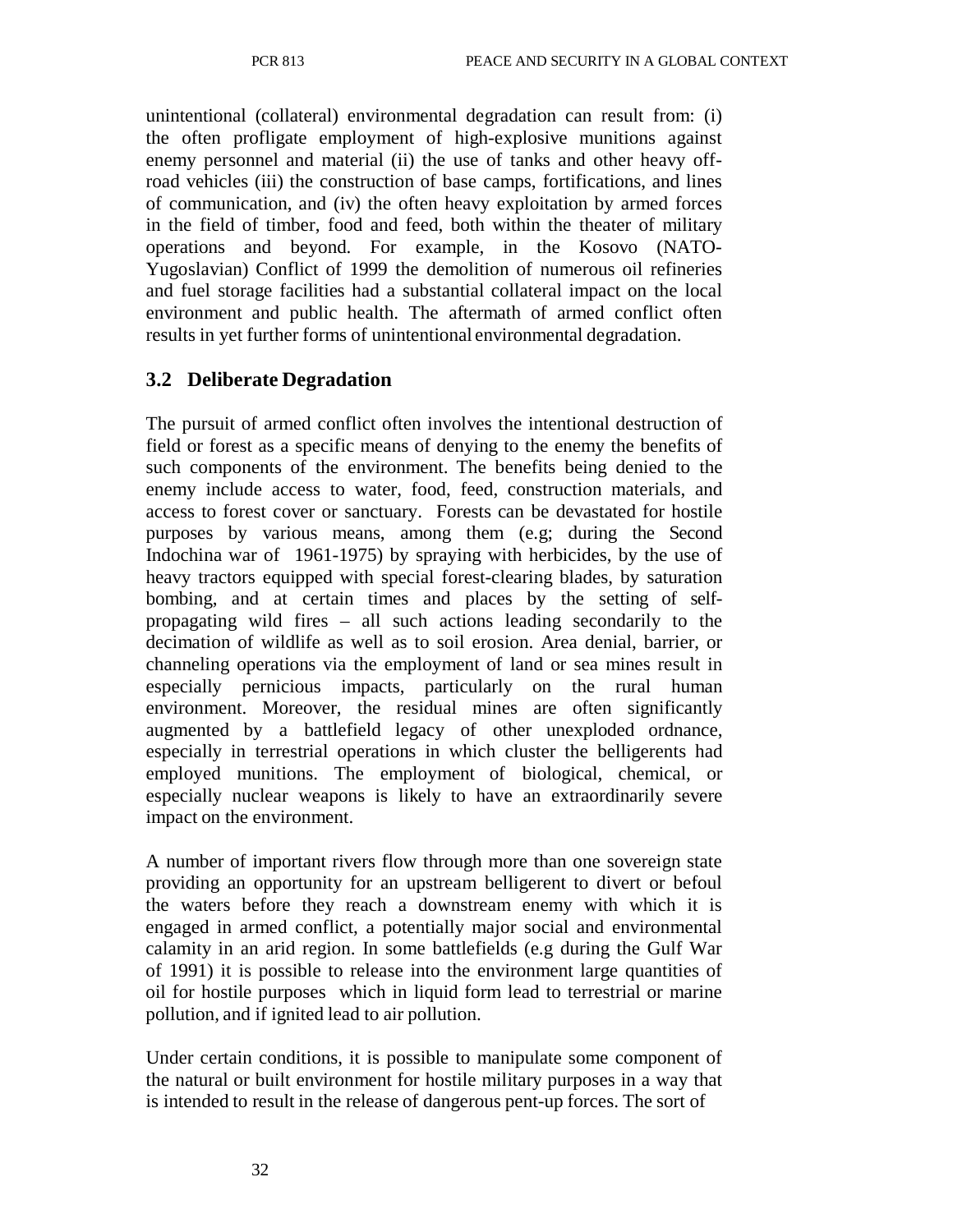military effort – which is often referred to as 'environmental warfare' – becomes especially tempting when the hostile manipulation involves a relatively modest expenditure of effort (i.e. of triggering energy) leading to the release of a substantially greater amount of directed destructive energy. Environmental manipulations of particular concern with reference to magnified destructive potential involve attacks on. (i) fresh-water impoundments (e.g. during the Sino-Japanese War of 1937-1945, World War II, and the Korean War of 1950-1953); (ii) nuclear power stations resulting in the release of iodine-131, cesium-137, strontium-90, and other radioactive elements (recall Chernooby1 1986); and (ii) industrial facilities that could release dangerous chemicals r(recall Bhopal, 1984).

## **4.0 CONCLUSION**

It is evident that armed conflicts can lead to environmental problems in terms of both resource scarcity and environmental degradation. However, those same environmental problems, whether caused by armed conflict or by other means, are increasingly understood to play an important role in generating or exacerbating disputes that might lead to armed conflict. Depleting water resources, over-exploiting fisheries, degrading arable land, decimating forests, and altering the natural balance of ecosystems from wetlands to coral reefs are among the principal processes of anthropogenic environmental change. Climate change is likely to augment these challenges.

# **5.0 SUMMARY**

Environmental degradation is one of the challenges of human security in the world today. It is one of the greatest problem facing humanity today, ranging from Tsunami, fire disaster in France, hurricane Katrina in the US and the flood in India, torrential rain in Britain etc.

## **6.0 TUTOR MARKED ASSIGNMENT**

Explain the concept of deliberate degradation.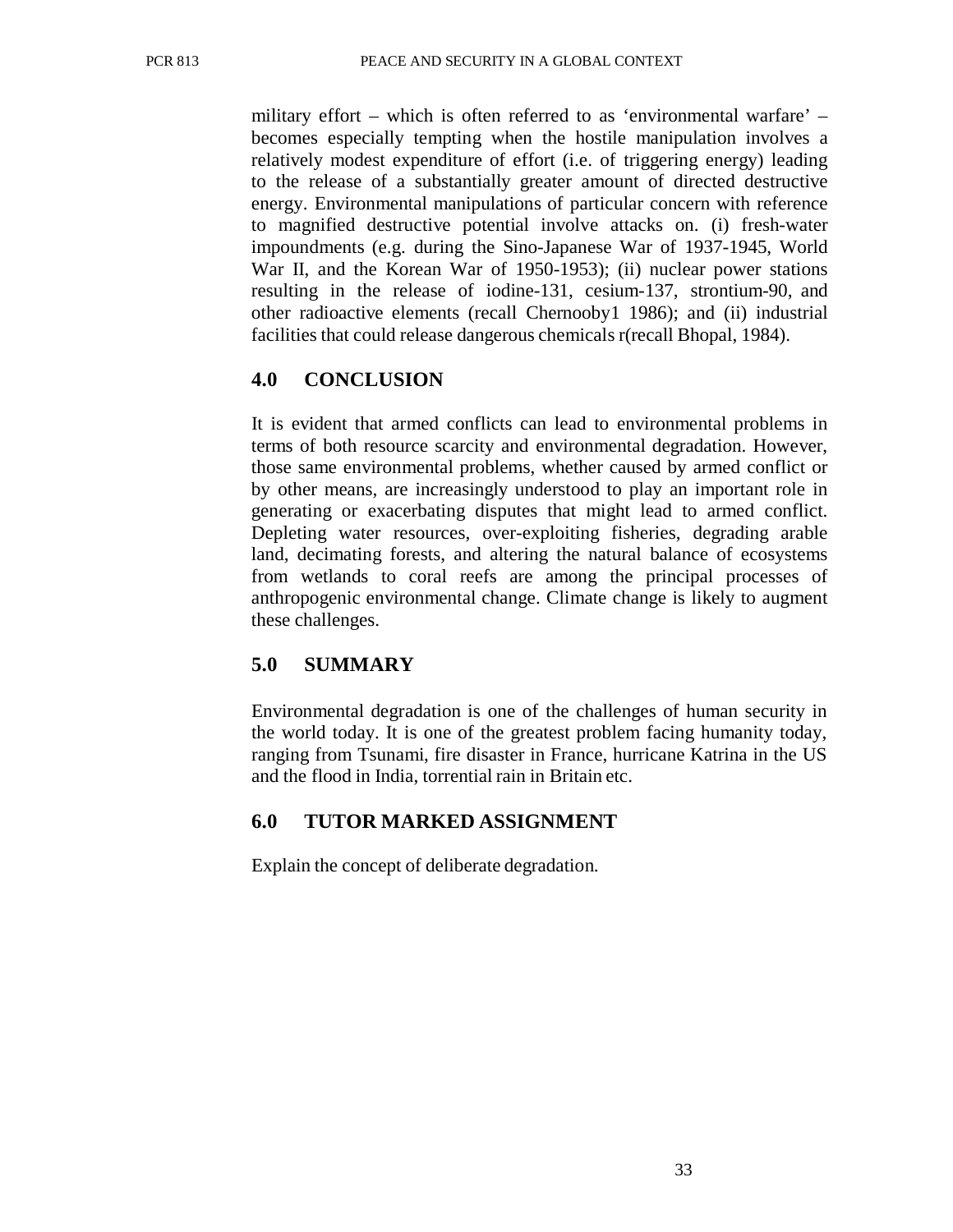#### 7.0 **REFERENCES/FURTHER READINGS**

- Cairo A. R Robb, (2001) International Environmental Law Report (Trade and Environment), UK, Cambridge University Press.
- Charles Goredema and Anneli Botha (2004) African Commitments to Combating Organised Crime and Terrorism (A Review of Eight NEPAD Countries), Compress Ethiopia, African Human Security Initiative.
- Okwudiba Nnoli (1998), Ethnic Conflicts in Africa, Ibadan, University Press.
- Gamaliel Onosode (2003), Environmental Issues and Challenges of the Niger Delta (Perspective from the Niger Delta environmental survey Process), Lagos, International Energy Communications Ltd.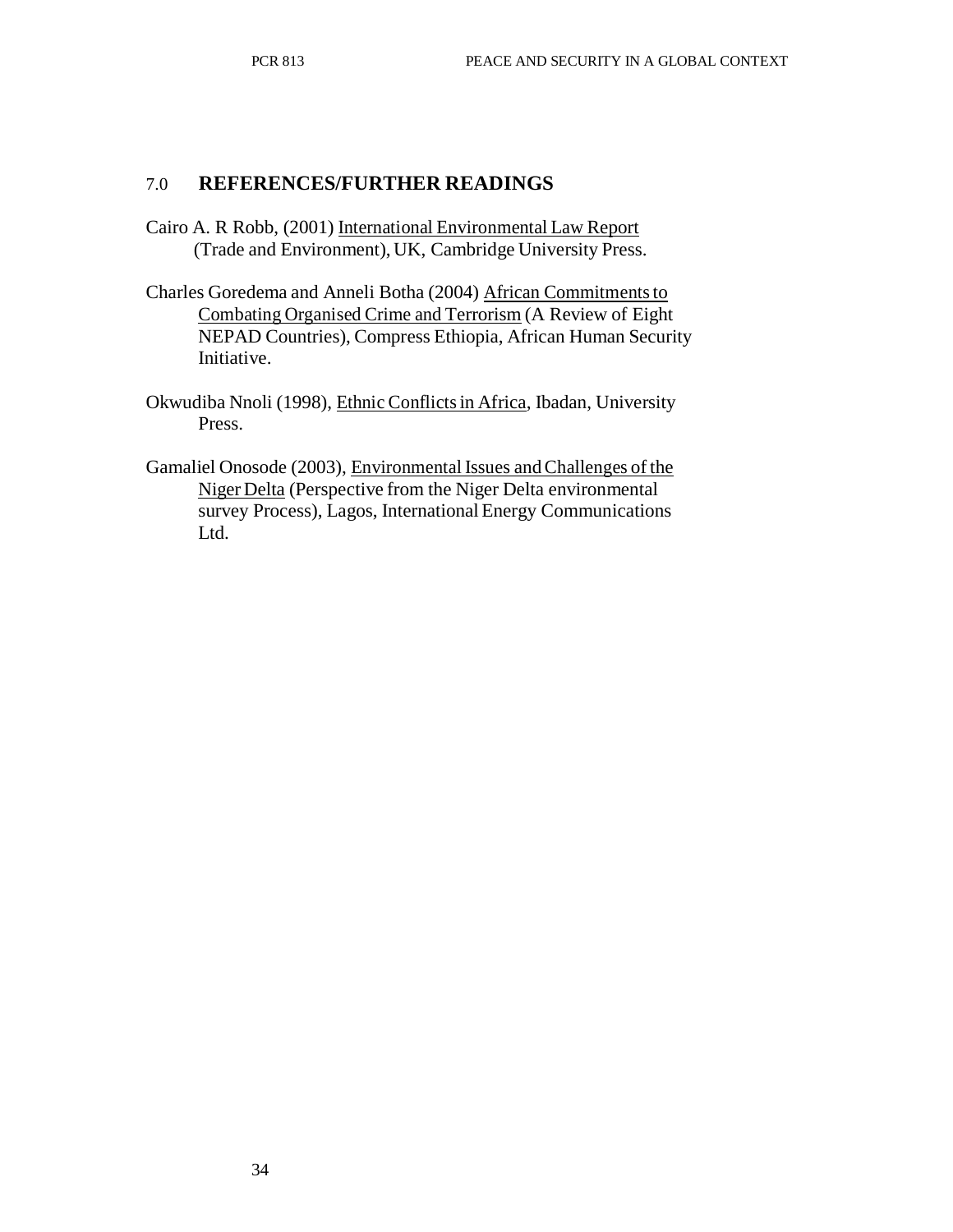### **MODULE 3**

#### **INTRODUCTION**

- Unit 1 Refugees
- Unit 2 The Evolution of Strategic Thoughts
- Unit 3 Concept of Strategic Studies
- Unit 4 Crisis Management

#### **UNIT 1 REFUGEES**

#### **CONTENTS**

- 1.0 Introduction
- 2.0 Objectives
- 3.0 Main Content
	- 3.1 Who is a refugee?
- 4.0 Conclusion
- 5.0 Summary
- 6.0 Tutor Marked Assignment
- 7.0 References/Further Readings

### **1.0 INTRODUCTION**

In conflict and post-conflict environments, landmines and unexploded ordinance can also lead to displacement, threaten the security of returnees, impede reintegration, restrict freedom of movement, inhibit life from returning to normal, and therefore, prevent the sustainability of refugee and IDP returns. As a large number of returnees, particularly women and children, are victims of landmine explosions, it is critical to focus on mine awareness before the repatriation process begins.

### **2.0 OBJECTIVES**

In this unit you will learn the following:

- i) Who a refugee is
- ii) Why refugees need protection

#### **3.0 MAIN CONTENT**

#### **3.1 Who Is A Refugee?**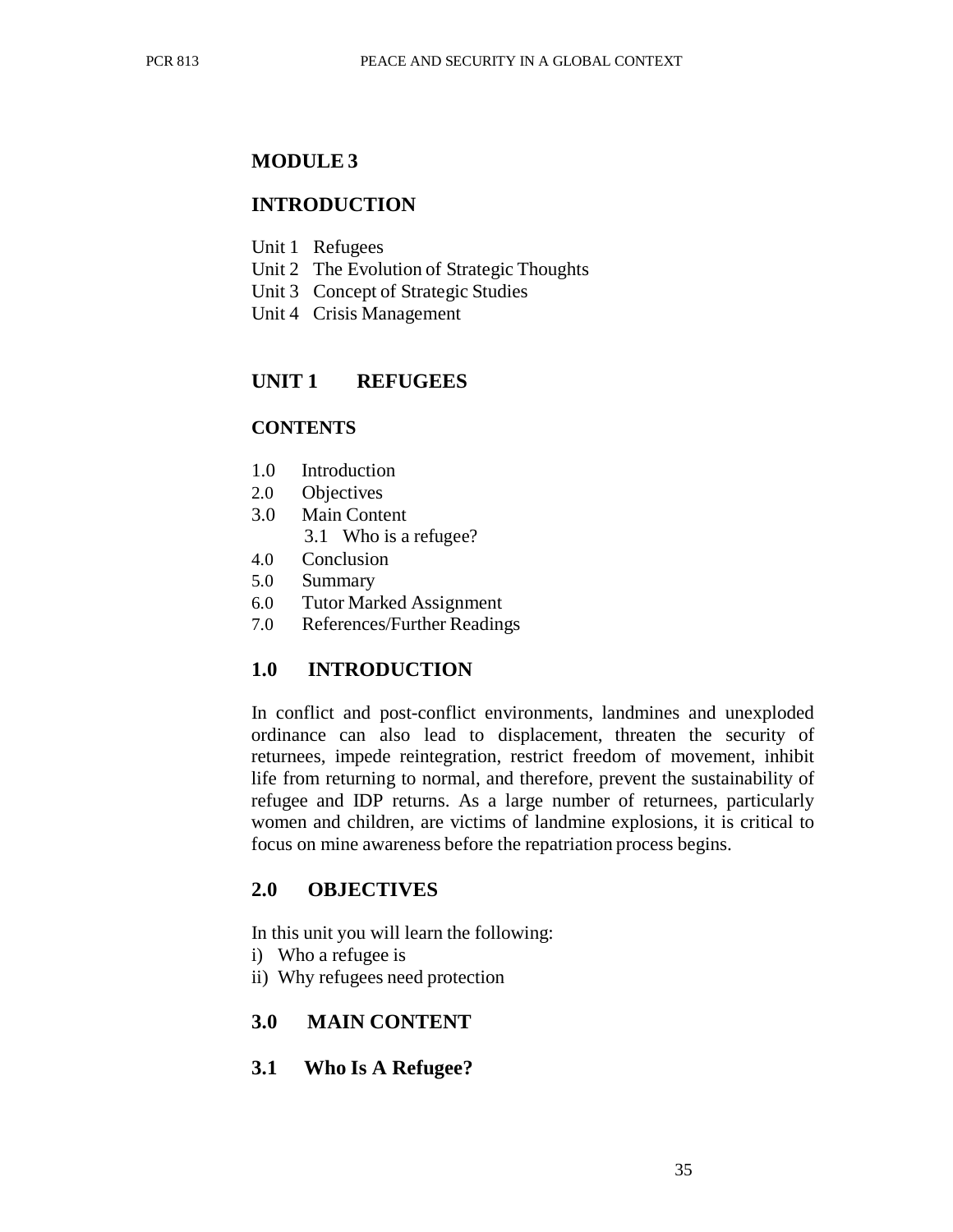The term "Refugee" has been defined in various ways, each reflecting the orientation and intention of its author.

Some definitions are very broad, encompassing a wide variety of people who are forced to move. Even economically motivated migrants are sometimes included. One of the books on African refugees says, "They are not refugees in the political sense, but that is their real condition in terms of the cutting of old ties and the building of new" (Books and CY-Ayauty, 1970: xi-xv).

However, even broad definitions require that refugees be persons displaced by a forceful agent, such as war, natural disaster, famine, or government, while people who migrate for economic reasons (desire for a better life or better job) are not considered to qualify for refugee status. (Zolberg, Suhrke and Aguayo 1986: 153), made some distinctions between refugees and non-refugees. For instance, certain limits and restrictions are used to discriminate between refugees and i) Migrants who cross interstate borders and should be handled by the usual immigration legislation and procedures.

ii) Victims of hostilities, who may be fleeing the same sorts of forceful agents but remain within their country of origin (Wenk 1968).

There are even differences between refugees covered by international conventions and de facto refugees who may not be easily placed into these categories (Weis 1978).

The broader definition of refugees was applied in a speech that the former Tanzanian president – Julius Mwalimu Nyerere made in 1979 to the first international conference on Assistance to Refugees in Africa (ICRAR), he defined refugees as "people who are now, or may in the future be, forced to flee from their homelands and seek refuge in another country in order to escape persecution, death, or starvation", he went on to note that the 1967 OAU conference on refugees had divided them into three categories:

- 1. Political refugees, who were often more educated and more urban;
- 2. Freedom fighters, who fight war caused by external domination; and
- 3. "the most numerous … men, women and children fleeing from war, racial, religious or cultural persecution or conflict and from families or other natural disasters".

**Monitoring the Situation of Refugees and IDPs.** Humanitarian organizations monitor the situation of refugees and IDPs and intervene to ensure they receive adequate protection both during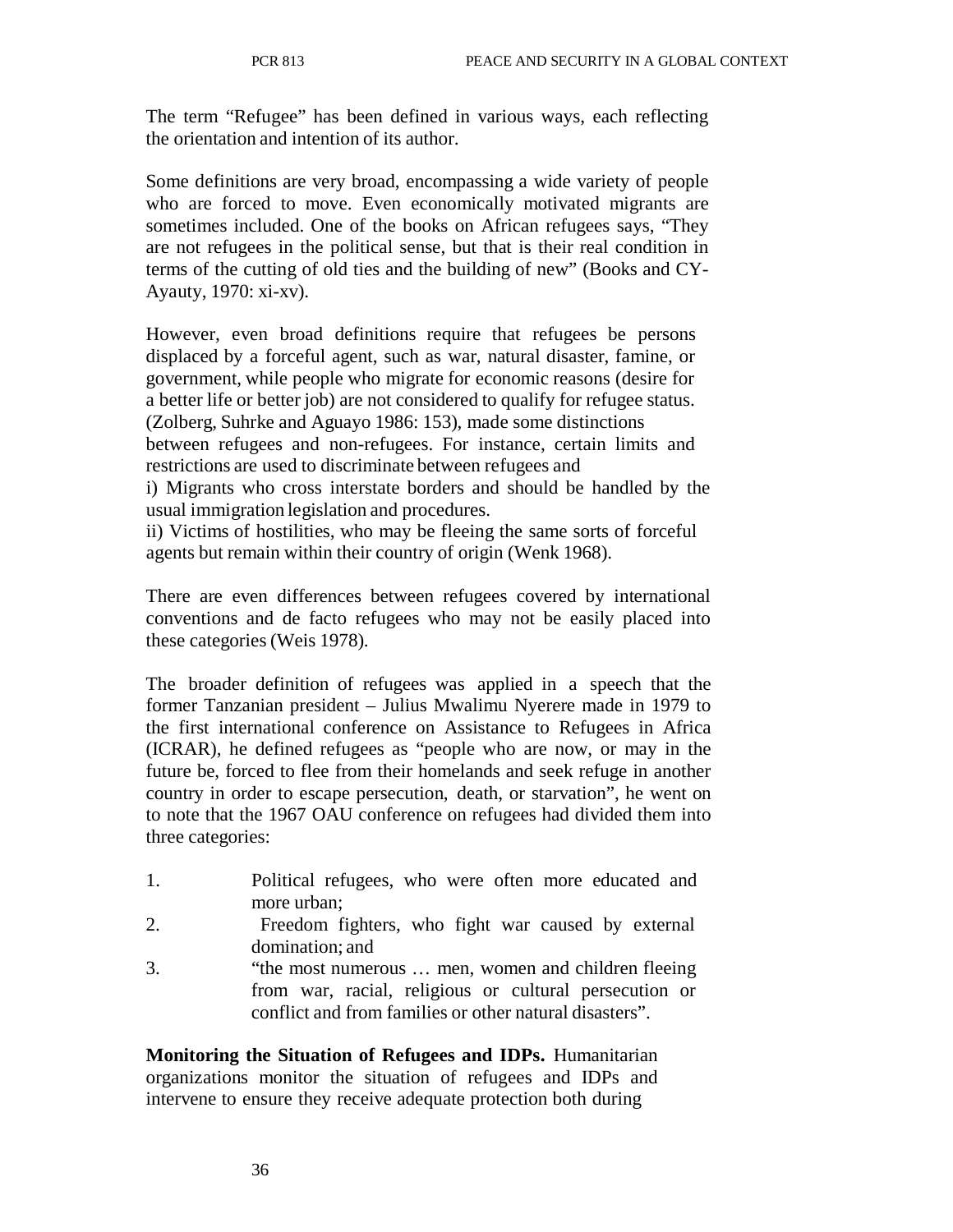displacement and upon return. Specifically, humanitarian organizations will seek to do the following:

**Gain access to vulnerable populations**. Humanitarian workers need direct and unrestricted access to vulnerable populations. This includes access to conduct full assessments and analyses of the different protection needs of refugee and displaced women, men, girls and boys. Personal data collected during such assessments or through registration should be strictly protected in accordance with relevant international standards.

**Engage authorities**. Through advocacy and, in exceptional cases, public denunciation, humanitarian organizations will endeavour to persuade authorities, including de facto authorities, to put an end to human rights violations.

**Seek and establish partnerships**. To the extent possible, humanitarian organizations will establish collaborative arrangements with regional and national institutions, including non-governmental organizations (NGOs), particularly human rights groups, to strengthen advocacy and action to protect the uprooted.

**Build capacity**. Capacity-building activities include the strengthening of national institutions, laws and policies to enable proper handling of refugee and asylum issues. These activities are designed to complement host country initiatives and engage regional and international partners in a spirit of solidarity and participatory burden sharing. Capacity-building activities may include the following:

Promotion of international refugee law and human rights and international humanitarian treaties;

Training;

Technical cooperation and advisory services to develop legal frameworks and the capacities of those involved in the process;

Material and financial support to build institutions and structures; and

Organizational and community development.

**Integrate protection concerns in programme design**. Humanitarian organizations are often perceived strictly as providers of emergency relief and assistance. Protection, however, remains the primary mandate of organizations designated to assist refugees and IDPs, such as UNHCR and ICRC. These organizations design their assistance programmes to ensure they address the different protection needs of refugee and displaced women, men, girls and boys.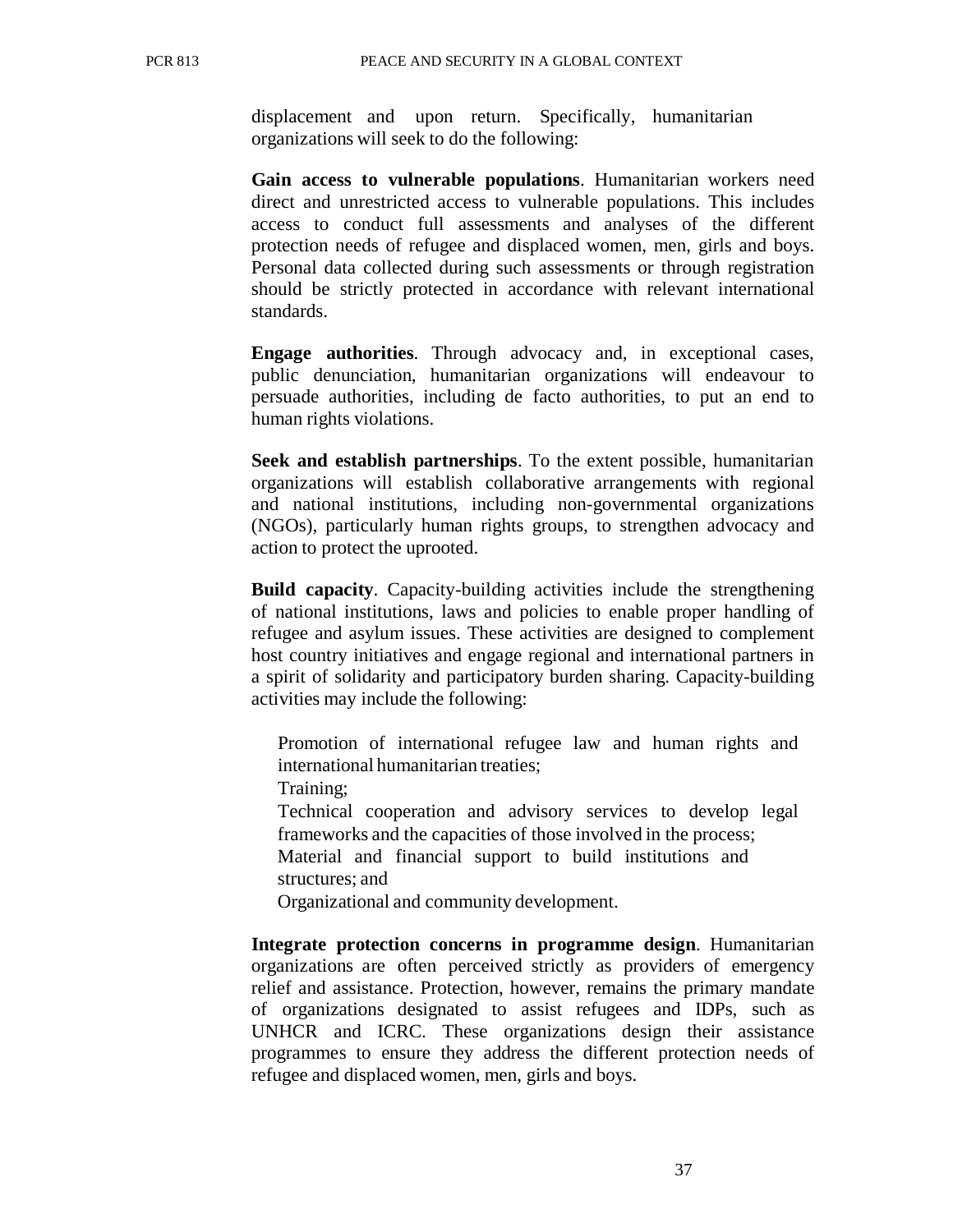**Implement protection measures for vulnerable groups, including protection from sexual and gender-based violence**. Protection measures to address the needs of vulnerable groups, such as unaccompanied minors, women, the elderly and the disabled, are critical. Development of effective mechanisms to prevent and respond to sexual and gender-based violence is also a critical component of refugee protection. Displaced children, particularly girls, face risks that include separation from their families, military recruitment, sexual violence, abuse, exploitation and forced labor.

Programme planning, therefore, needs to address prevention of family separations, identification of unaccompanied and separated children, placement of these children in foster families, rapid tracing services to reunite families and facilitation of family reunifications. In addition, mechanisms need to be set up to identify, report and address problems of military recruitment and sexual and gender-based violence.

**Address the need for physical safety**. Refugees and IDPs, as well as the national and international humanitarian workers who protect and assist them, need physical security. National authorities are responsible for the protection of refugees and humanitarian personnel, operations and installations. In exceptional circumstances, particularly when host countries are unable to provide such security on their own, assistance from the international community can strengthen local capacity to ensure the physical security of refugees, IDPs and humanitarian workers.

Liaise with military forces. Humanitarian organizations will be in contact with international and national militaries and even armed groups to gain access to vulnerable populations and ensure the safety and security of their staff, beneficiaries, the operation and its material assets.

**Providing Assistance.** Humanitarian organizations that work with refugees begin emergency deployment during or immediately following a sudden and massive movement of people. Once the emergency is under control, the situation typically moves into a phase when more comprehensive programmes can be developed and implemented. Finally, particularly when returns are possible, international support favors activities leading to safe return, reintegration and development. Of course, not all situations evolve in this linear manner.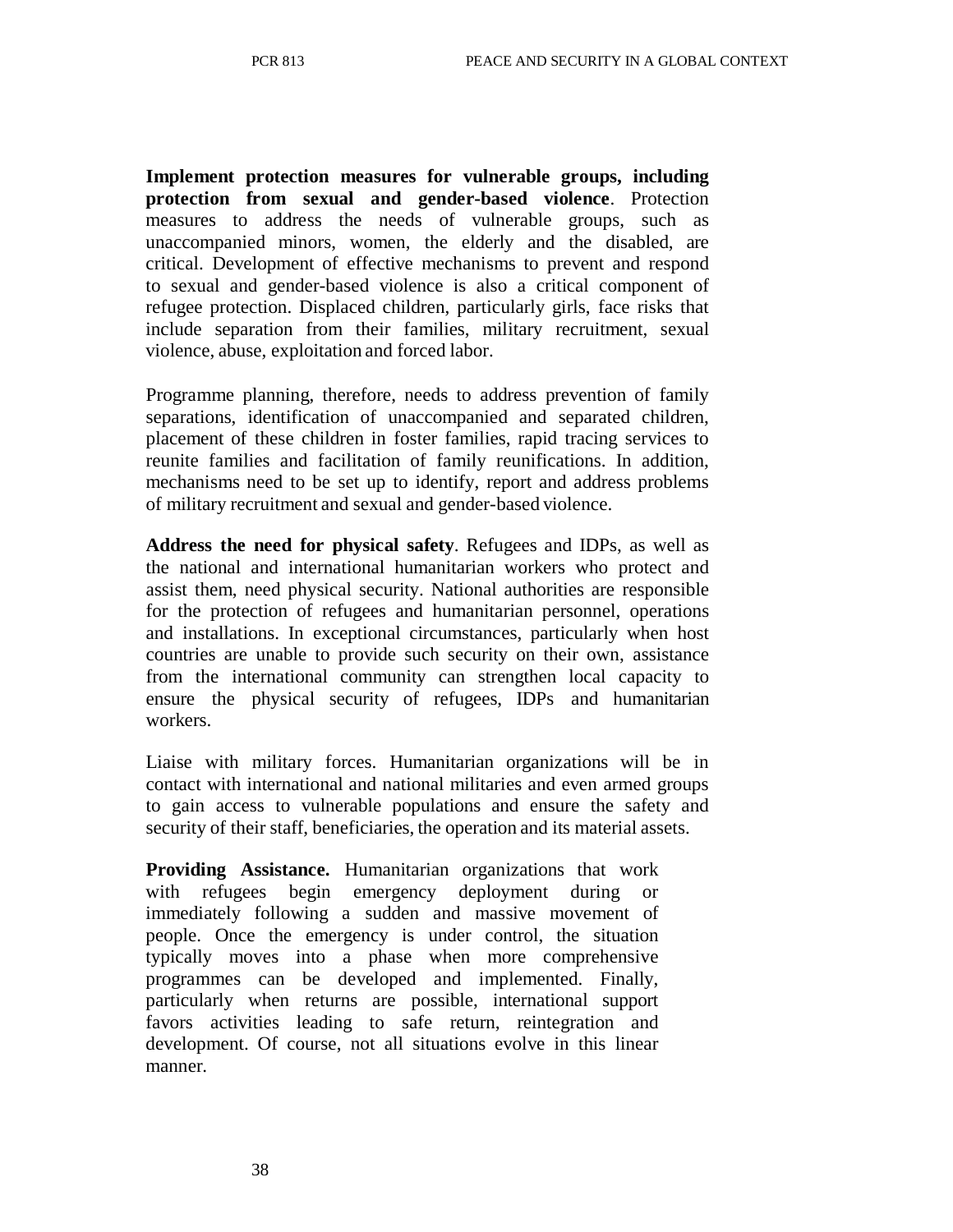Emergencies may develop in previously stabilized situations and, at times, sustainable solutions may become so elusive that both refugees and the international community are faced with a protracted situation of displacement, such as in the Middle East, where some Palestinian refugee camps have existed since 1948 and in Kenya where refugee camps have existed on the border with Somalia since 1991. Emergency relief operations generally occur in the initial phase of an international humanitarian intervention and, in the case of refugees and IDPs, are launched when there is a situation "in which the life or well-being of refugees will be threatened unless immediate and appropriate action is taken, and which demands an extraordinary response and exceptional measures." The objectives of emergency operations are to save lives, ensure protection and meet as rapidly as possible the most basic and urgent needs of displaced persons in terms of food, water, sanitation, shelter and emergency health care services, including services for survivors of sexual and gender-based violence.

#### **4.0 CONCLUSION**

Special attention must be paid to the identification of the urgent needs of groups that are at particular risk, such as women, children (especially separated and unaccompanied children), the elderly and the disabled. Throughout the emergency response period, it is important to keep longer-term objectives in mind and begin planning for the more comprehensive humanitarian programmes that will be possible in a more stable environment. Many of the decisions made, standards achieved and partnerships established during the emergency phase will continue to influence the operation well beyond the emergency phase. This is the case, for example, in choosing a site for a refugee or IDP camp, where longer-term legal, technical, environmental and security factors, as well as self-reliance prospects, need to be considered to avoid problems later on.

#### **5.0 SUMMARY**

As soon as possible, emergency programmes need to be responsive to the different personal and social needs of refugee and displaced women, men, girls and boys. Programmes should be based on a thorough gender and age assessment and the different protection needs of the displaced population. Ongoing participation of both refugee women and men in the development of protection and material assistance is critical to making the assistance as useful as possible.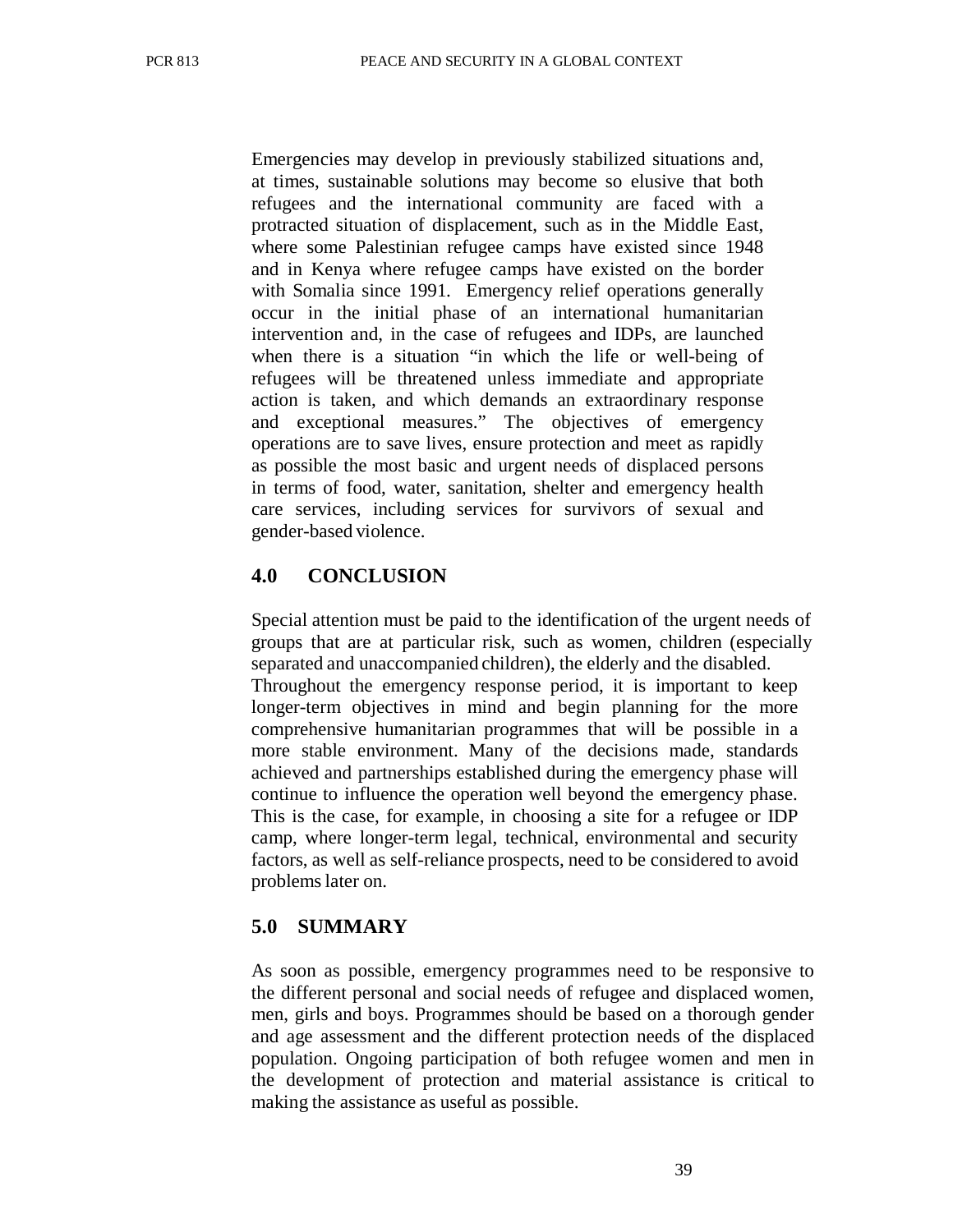Activities promoting self-sufficiency, such as those that allow refugees to earn income, should be established wherever possible. Programming will also need, from the start, to look at linkages between the refugee or IDP community and the surrounding local population in terms of access to services, general area development and environmental and security concerns.

For children, such programmes include rapid assessment of education needs, followed by the implementation of emergency education and recreation programmes. These types of programmes for children provide important protection against forced labour, military recruitment and sexual exploitation while giving children some sense of normalcy and stability. In addition to these programmes, mechanisms to identify, report and address problems of military recruitment and sexual and gender-based violence need to be established.

#### **6.0 TUTOR MARKED ASSIGNMENT**

Why is a refugee situation peculiar?

#### **7.0 REFERENCES/FURTHER READINGS**

- Cairo A. R Robb, (2001) International Environmental Law Report (Trade and Environment), UK, Cambridge University Press.
- Charles Goredema and Anneli Botha (2004) African Commitments to Combating Organised Crime and Terrorism (A Review of Eight NEPAD Countries), Compress Ethiopia, African Human Security Initiative.
- Okwudiba Nnoli (1998), Ethnic Conflicts in Africa, Ibadan, University Press.
- Gamaliel Onosode (2003), Environmental Issues and Challenges of the Niger Delta (Perspective from the Niger Delta environmental survey Process), Lagos, International Energy Communications Ltd.
- Cairo A. R Robb, (2001) International Environmental Law Report (Trade and Environment), UK, Cambridge University Press.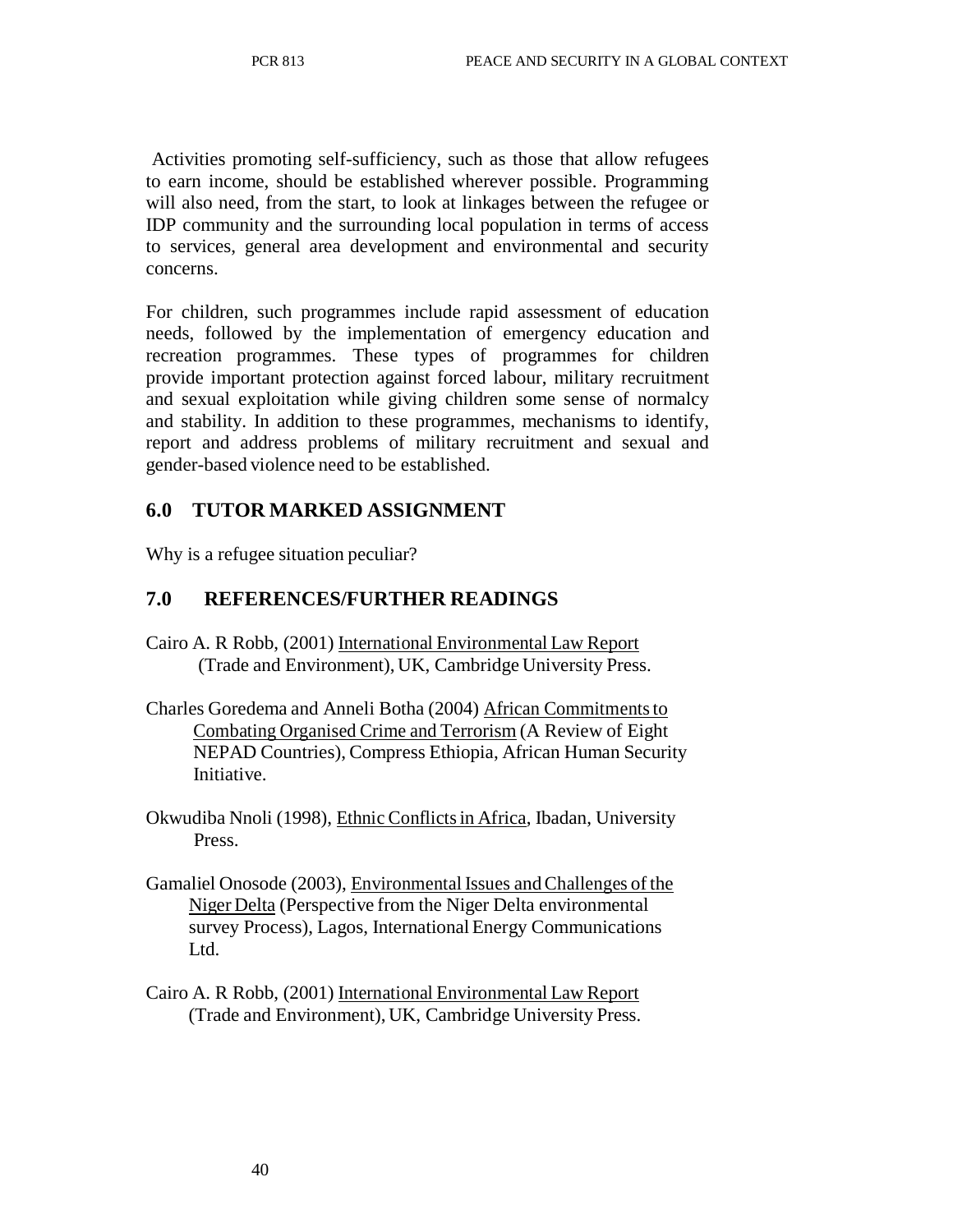# **UNIT 2 THE EVOLUTION OF STRATEGIC THOUGHTS**

### **CONTENTS**

- 1.0 Introduction
- 2.0 Objectives
- 3.0 Main Content
	- 3.1 The Evaluation of Strategic Thinking
	- 3.2 Strategy in the age of Nationalism and Industrialism
- 4.0 Conclusion
- 5.0 Summary
- 6.0 Tutor Marked Assignment
- 7.0 References/Further Readings

## **1.0 INTRODUCTION**

It goes with saying that there have always been wars and that men, with a curious mixture of horror and fascination, have always been interested in them. "It is a good thing war is so terrible, or we should become too fond of it" was General Robert E. Lee's first-hand observation, while Thomas Hardy was expressing a common attitude when he wrote that "War makes rattling good history but Peace is poor reading." In view of this fascination with war it is in some ways surprising that the comprehensive study of strategy (as opposed to the study of individual battles, campaigns, wars, leaders, or weapons) is such a relatively recent activity, in terms of the significance accorded to it, and the quantity of professional expertise invested in it. With proliferating shelves of books and journals on the subject, it is sometimes difficult to realise that it is only since the mid-1950s that the subject has been thoroughly studied on a wide scale.

## **2.0 OBJECTIVES**

In this unit you are expected to know the following;

- i) The evolution of strategic thinking
- ii) Several explanations are required.
- iii) The art of distributing and applying military means to fulfill the ends of policy.
- iii) The history of war and war plans, and the developing foreign policies of different countries.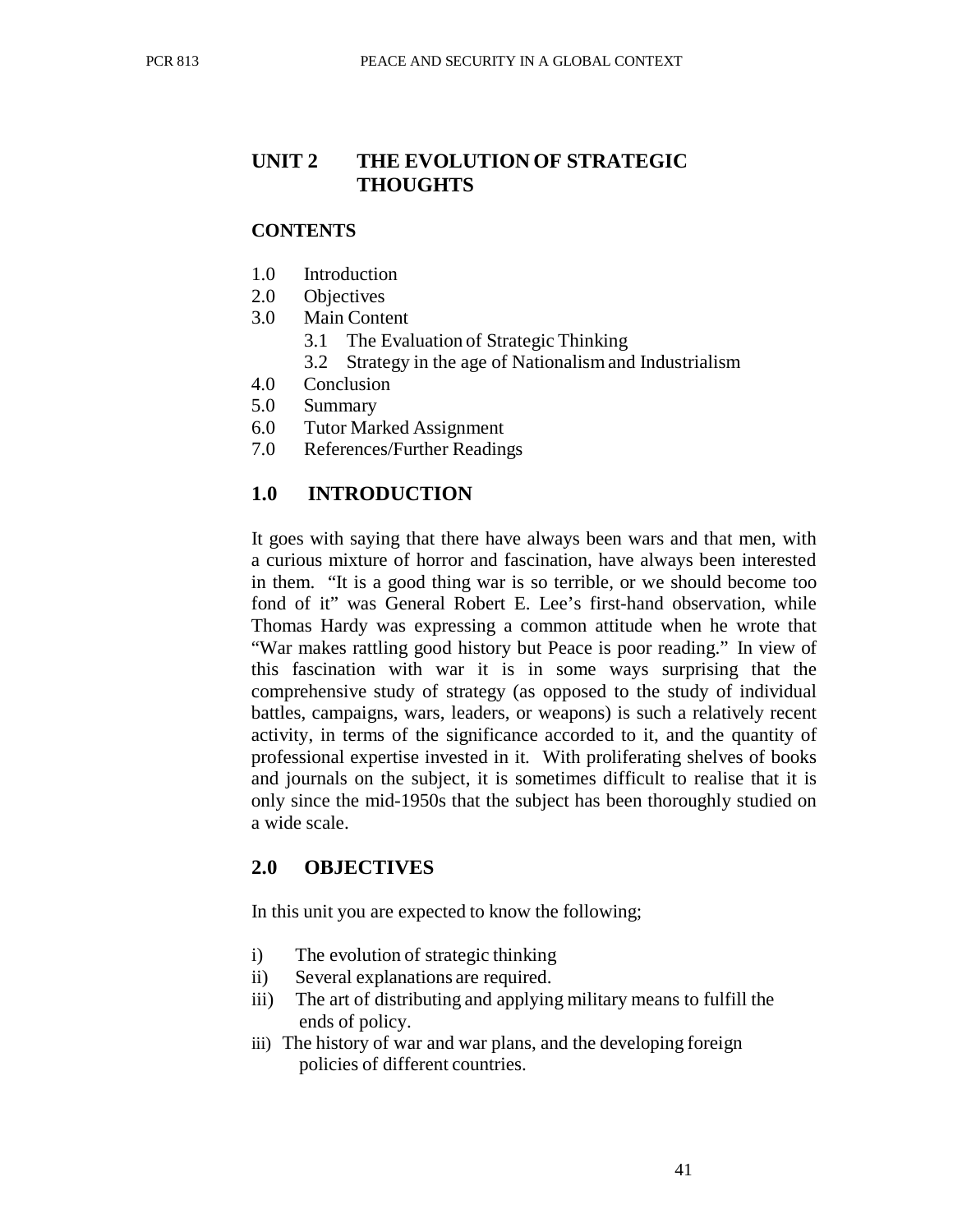### **3.0 MAIN CONTENT**

### **3.1 The Evolution of Strategic Thinking**

There is some profit to be gained, and certainly some interest to be had, from an examination of some of the very early contributors to thinking about war and strategy. Several names are outstanding, in particular Sun Tzu, Thuccidid,, and Machiavelli, Sun Tzu's Art of War, written in China about 500 BC has been said by Liddell Hart, Britain's most prolific writer on strategy in recent times, to outshine Clausewitz's On War in terms of its style and quality. Equally important it is said to have been "the source" of Mao Tse-tung's strategic theories and the tactical doctrine of the Chinese armies.<sup>2</sup> Thucydides (ca. 460-404 BC) who is often thought to have been the first important writer on war, can also be recommended. The writings of Machiavelli (1469-1527), although limited terms of strategy, were informed by a long interest in military affairs, were full of military imagery, and were an exhibition of the rationality and Realpolitik which many students of this subject – certainly its practitioners – would regard as its starting point. In addition to theoretical writings such as these, military professionals have traditionally searched the campaigns of famous commanders such as Frederick the Great and Marlborough for insights into the dynamic interplay of material and non-material factors in the prosecution of war.

### **3.2 Strategy in the Age of Nationalism and Industrialization**

The period of Napoleonic warfare has been generally considered to be a useful beginning for students of modern strategy. In contrast to the limited wars of maneuver which characterized the conflicts between the absolute monarchs of the previous century, Napoleonic warfare presaged total war, being characterized by the dynamic of escalation rather than the habit of moderation. In place of the old rules and constraints, "modern" war tended to free itself of limitations. Modern war was nourished by nationalism and ideological conviction; it became equipped with the products of the industrial revolution; and it was manned by the system of universal conscription. Although some of the old traditions of war remained for another century, the Napoleonic era was the harbinger of the fact that warfare had ceased to be another of the blood sports of kings for dynastic trifles, and instead had become a clash between whole peoples over their very political and physical independence. In this new era of expanding force the concept of strategy grew from being the "art of the general', focusing on the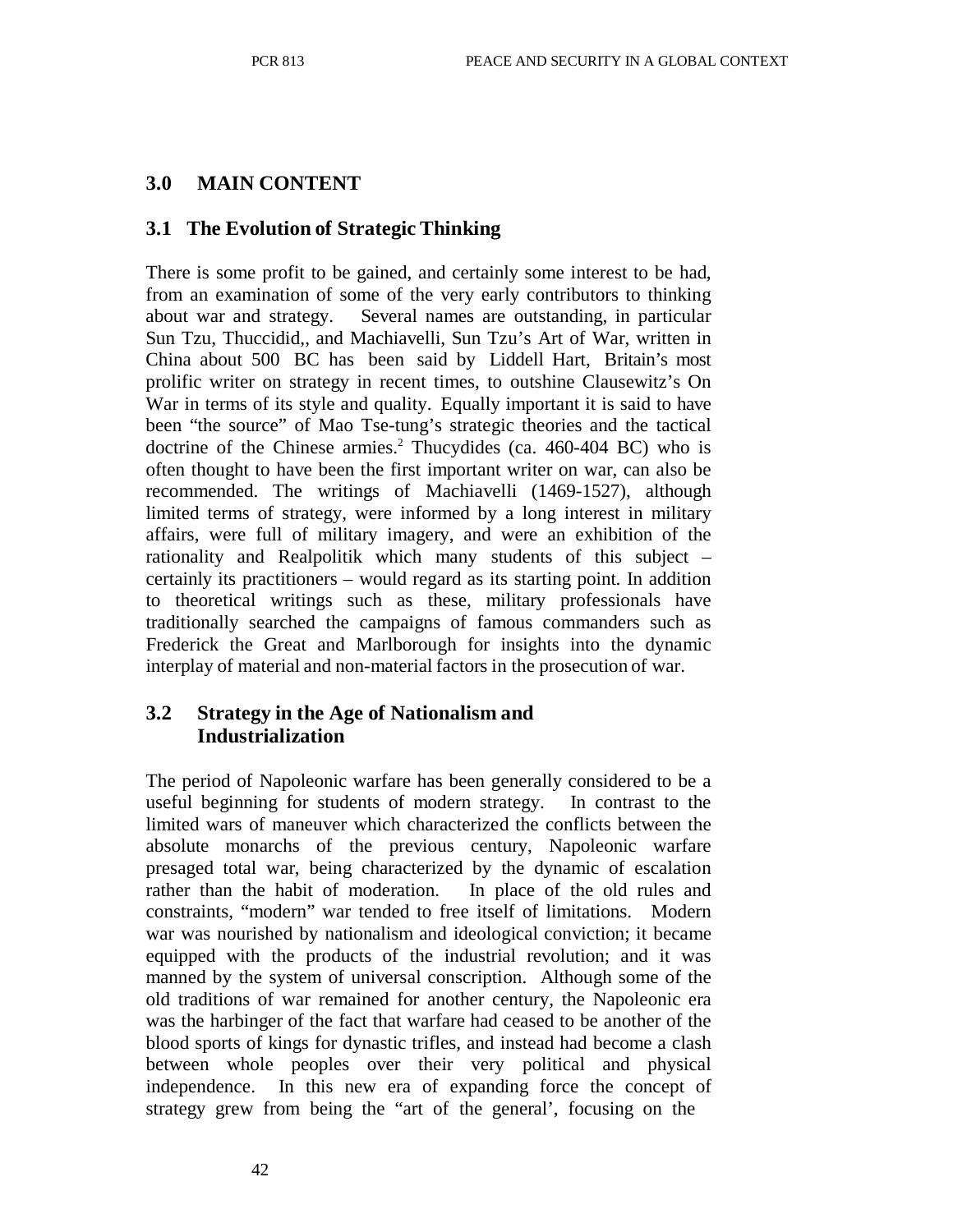battlefield conduct of affairs, to being the business of arranging a nation's whole disposition for war – a business which increasingly intruded upon peacetime affairs.

The first writer to incorporate Napoleonic warfare into what became a major treatise on strategy was the Swiss military theorist, Henri Jomini (1779-1869). His major work, the Precis de l'art de la guerre (first published in 1838) was very influential in the following half-century in teaching the armies of Europe and North America what he thought were the lessons of the great struggles which he had witnessed. Because Jomini wrote for directly practical purposes, he had a relevance to nineteenth-century military life and thinking which is now difficult to recapture. With the declining relevance of his prescriptions, however, he was overtaken in reputation by Clausewitz. This change was widespread by about 1870, but had occurred much earlier in Germany. Karl von Clausewitz (1780-1831) has been widely acknowledged to be "the first modern strategist". His chief work Vom Kriege (On War), which was first published in 1832, has been recognised in many countries to be a classic. It covers a wide range of subjects, from the philosophical to the minutely practical. It deals with the nature of war, the theory of war, the interplay of theory and practice, the relationship between war and politics, the object of strategy, the relationship between the civilian and military leaderships, the psychological aspects of war, battles, tactics, and is at the same time full of military history. His discussion of these subjects (with the exception of the directly practical side of battles and tactics, and the military history) is still pertinent to thinking about war and strategy today. He provides no final answers, but he is a good (if complicated) staring point for students of the subject today. He cannot be ignored.

## **4.0 CONCLUSION**

Clausewitz's importance lies largely in the fact that he has been the leading exponent of what has been called the "political philosophy of war"; this is the view that war is rational, national, and instrumental. As the leading exponent of the prevailing philosophy of war in the last 150 years Clausewitz's importance has been secure. His influence has been both direct and reinforcing. His most famous adherents were a succession of German military leaders and some founders of Soviet strategic doctrine including Lenin.

## **5.0 SUMMARY**

Although Clausewitz's importance has been secure, his precise reputation has not been: in fact, his reputation has fluctuated considerably, in both time and place.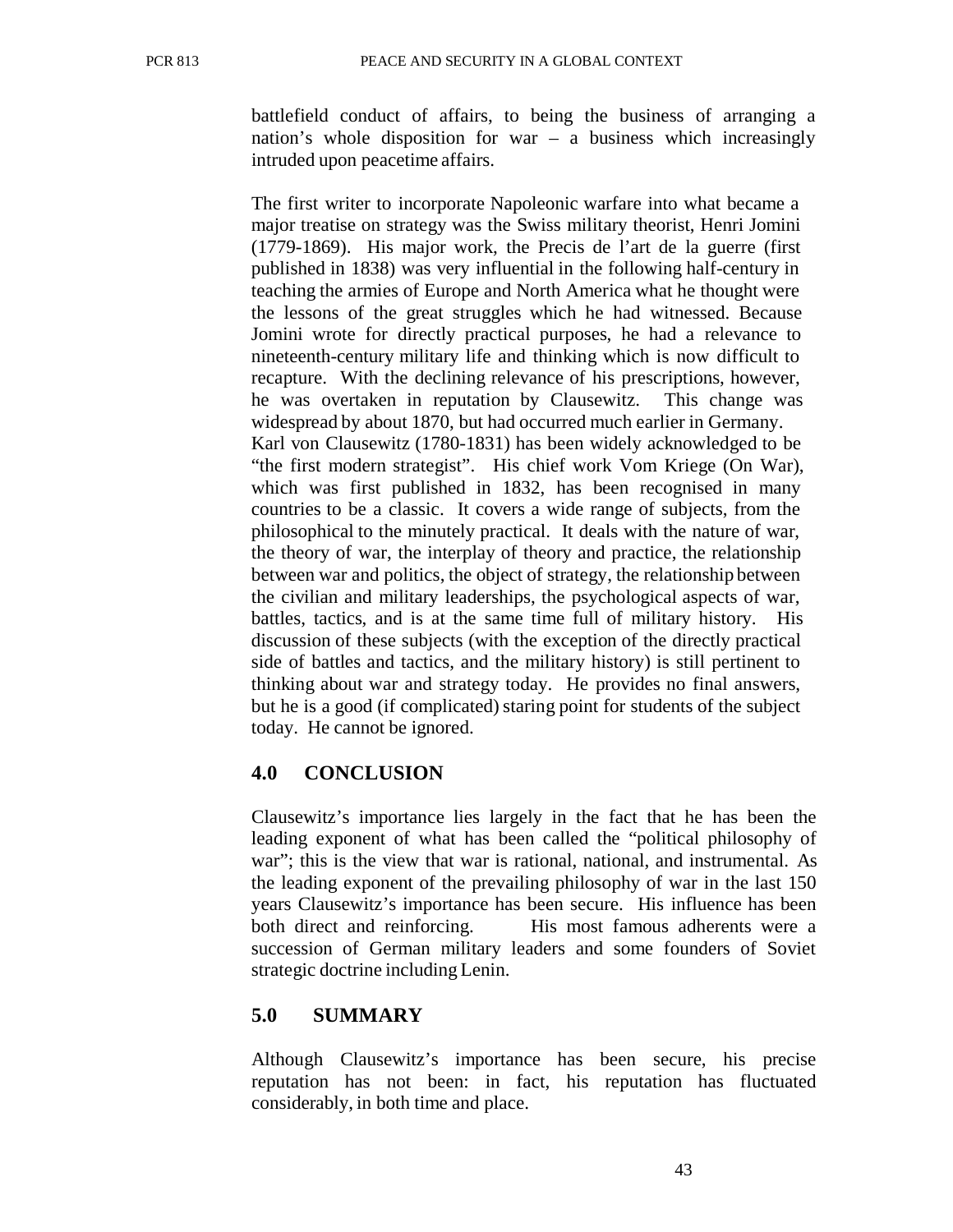He has been variously identified as a strategist who recommended pushing violence to its utmost (the "Apostle of Violence"), as the man who created the climate in which decision by bloody battle became accepted by political and military leaders alike as the proper objective of a campaign and which reached its culmination in the attrition of the Great War (the "Mahdi of Mass"), as a proponent of militarism, as a writer whose ideas were betrayed by his style and the approach of his readers (the "misunderstood Metaphysician") and as one of the keenest observers of war and one of its most perceptive interpreters (the "great philosopher of war").

### **6.0 TUTOR MARKED ASSIGNMENT**

What is strategic thought?

### **7.0 REFERENCES/FURTHER READINGS**

Gamaliel Onosode (2003), Environmental Issues and Challenges of the Niger Delta (Perspective from the Niger Delta environmental survey Process), Lagos, International Energy Communications Ltd.

- Cairo A. R Robb, (2001) International Environmental Law Report (Trade and Environment), UK, Cambridge University Press.
- Charles Goredema and Anneli Botha (2004) African Commitments to Combating Organised Crime and Terrorism (A Review of Eight NEPAD Countries), Compress Ethiopia, African Human Security Initiative.
- Okwudiba Nnoli (1998), Ethnic Conflicts in Africa, Ibadan, University Press.
- Gamaliel Onosode (2003), Environmental Issues and Challenges of the Niger Delta (Perspective from the Niger Delta environmental survey Process), Lagos, International Energy Communications Ltd.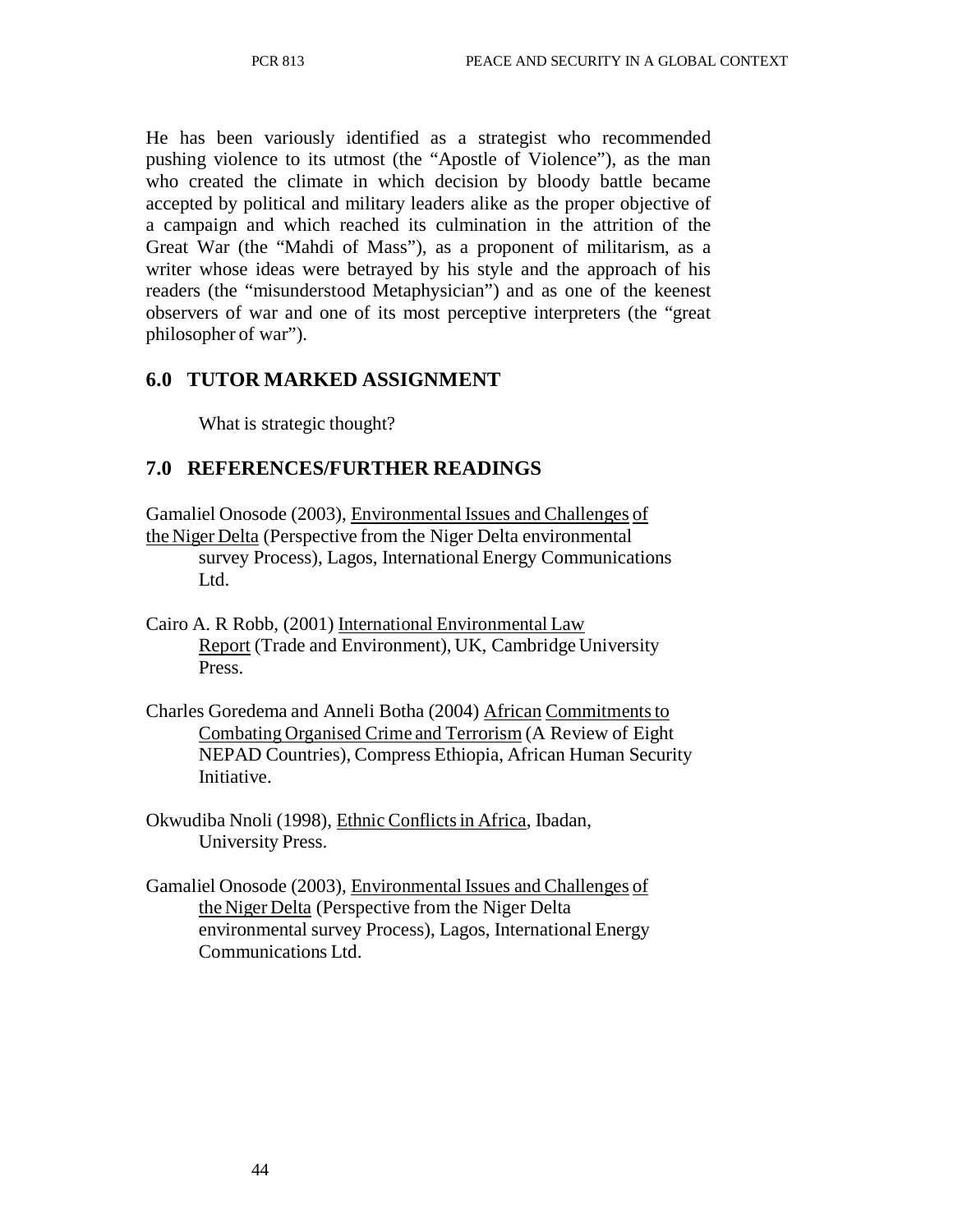# **UNIT 3 CONCEPT OF STRATEGIC STUDIES**

#### **CONTENTS**

- 1.0 Introduction
- 2.0 Objectives
- 3.0 Main Content
	- 3.1 The Move to Curb Deterrence
	- 3.2 Concept of Deterrence
	- 3.3 The Requirements of Deterrence
- 4.0 Conclusion
- 5.0 Summary
- 6.0 Tutor Marked Assignment
- 7.0 References/Further Readings

## **1.0 INTRODUCTION**

During the period since 1945 nuclear deterrence has gradually become the mainstay of international peace and security, although not without arousing considerable disquiet about its moral basis and acute anxiety over its dangers. Indeed, the concept of deterrence has been elaborated, analysed, dissected, and criticized in innumerable discussions and arguments. The literature on nuclear deterrence has become voluminous and ranged from the work of those who see in its operation the prospect of minimizing, if not abolishing, international violence, to the analyses of those critics who condemn any posture that rest ultimately upon an ability and willingness to commit mass slaughter of innocent civilians. Furthermore, theories of arms control and limited war have been developed as adjuncts to deterrence, the former being concerned with stabilizing, and the latter with strengthening it. The question arises, however, of why deterrence has attained such pre-eminence in the postwar era when it has after all, been a characteristic feature of inter-state relations throughout history.

## **2.0 OBJECTIVES**

In this unit you are expected to learn the following:

- i) The meaning of deterrence
- ii) Nuclear deterrence
- iii) Theories of arms control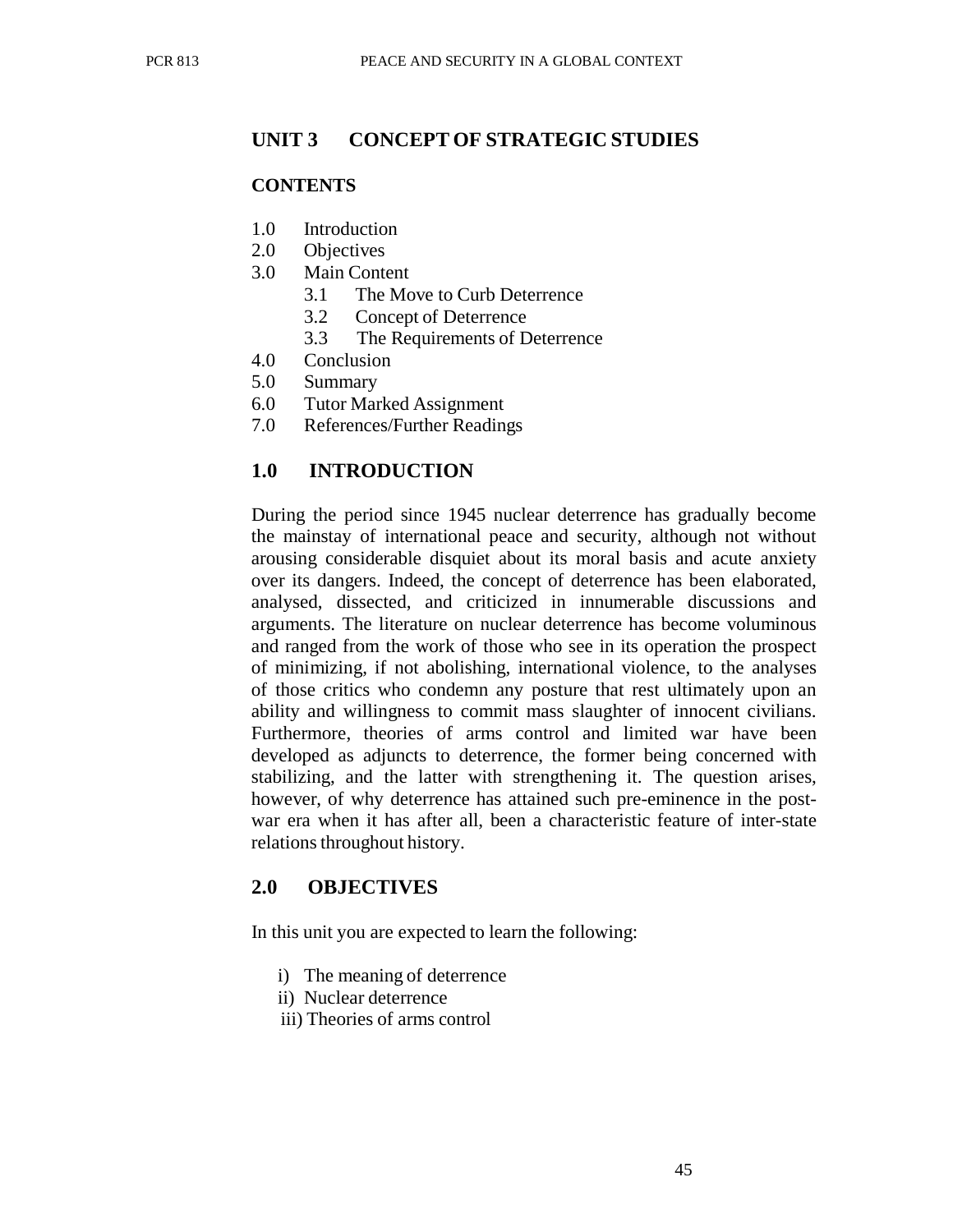### **3.0 MAIN CONTENT**

#### **3.1 The Move to Curb Deterrence**

The original conception of the Western Alliance, for example, was of a traditional guarantee pact in which the strength of the United States was added to that of the much-weakened West European nations to offset the power of the Soviet Union. The rationale underlying the North Atlantic Treaty of 1949 was that any Soviet move against Western Europe could most surely be prevented by making it clear that it would inevitably involve hostilities with the United States, whose massive war potential had already been clearly demonstrated in the struggle against Germany and Japan. 'The guarantee was not, as it commonly assumed, an essentially nuclear one, for it antedated the full dawn of the nuclear age, preceding as it did the invention of the thermonuclear weapon and the emergence of nuclear plenty.'

One of the major reasons for this early emphasis on deterrence was the experience of conciliation and appeasement in the inter-war years. The Western democracies had pursued a policy of appeasement towards Nazi Germany in the 1930s which, far from placading Hitler, directly encouraged his expansionist designs and therefore failed in its primary objective of avoiding war. Thus it is not surprising that in the aftermath of World War Two, conciliation of potential enemies was eschewed, any hint of weakness under pressure scrupulously avoided. Appeasement had fallen into complete disrepute: there were to be no 'Munichs' in the post-war world. With such a sentiment firmly entrenched among Western governments it was perhaps inevitable that, as East-West relations deteriorated and an open schism developed between the superpowers, the United States adopted a deterrent posture vis-à-vis the Soviet Union. Deterrence was developed as a means of protecting vital security interests and upholding international order while simultaneously preventing war. At times it seems to have been regarded almost as a panacea, as the answer to most of the West's security problems in the struggle against the Communist states. Indeed, the notion of deterrence was nurtured and developed almost entirely within an intellectual context dominated by the problems of the Cold War and the bipolar relationship between the superpowers. The problems demanding attention throughout the 1950s centred on Washington's ability to prevent Soviet aggression against either the United States homeland itself, or that of America's allies in Europe and Asia. The academic literature on deterrence fully reflected this preoccupation with immediate security problems.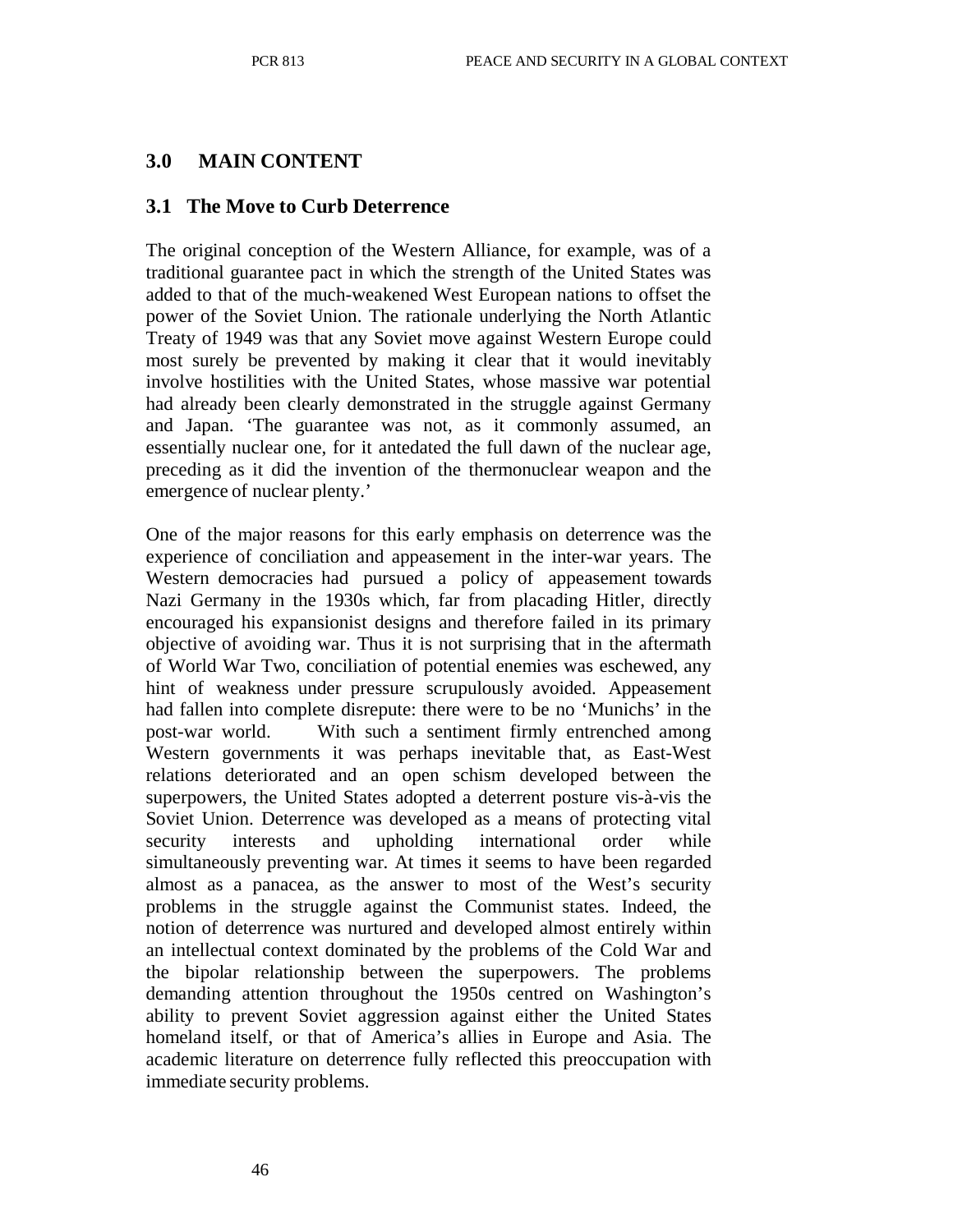Despite the time and attention devoted to the mechanics of deterrence as part of the supowerpower relationship however, it should not be forgotten that it has far wider application. The principles and practices of deterrence are neither unique to international politics nor to the postwar era. Deterrence is a mode of behaviour common to many walks of life – both human and animal – and one with a long history. Furthermore, it is present in areas rarely associated with it, such as parent-child and husband-wife relationships, and is perhaps ultimately as important in domestic politics as it is in international affairs. The functioning of deterrence is essential to civilized society since it forms one of the main bases of law enforcement. Although habitual obedience and a strong sense of obligation to the community are crucially important considerations in ensuring adherence to the law, in very few societies can the element of deterrence be completely disregarded. In some cases deterrence is likely to be the most significant factor promoting obedience: unpopular laws will be observed merely because the citizens fear the consequences of breaking them. By acknowledging the wide ramifications of deterrence, it becomes clear that it is not the exclusive prerogative of statesmen and soldiers, to be explained solely in terms of the esoteric language of the 'defence intellectuals' or 'nuclear strategists'. Rather does it intrude into everyday life and personal relationships to such an extent that it can be understood without resort to highly abstract speculation or elaborate scenarios depicting the horrors of nuclear war. Thus it seems useful and appropriate to analyse deterrence, initially at least, in very broad and general terms, particularly as this facilitates an understanding of the basic principles involved in its operation.

#### **3.2 The Concept of deterrence**

In its simplest form, deterrence can be seen as a particular type of social or political relationship in which one party tries to influence the behaviour of another in desired directions. Influence can, of course, be wielded in many different purposes. Deterrence, however, involves a particularly distinctive type of influence that rests directly and openly upon threats of sanctions or deprivations. It is basically an attempt by party A to prevent party B from undertaking a course of action which A regards as undesirable, by threatening to inflict unacceptable costs upon B in the event that action is taken. Although this is a crude rough and awkward definition, it nevertheless captures the essence of the concept. Furthermore, it is possible by elucidating or elaborating it, to highlight the various characteristics inherent in any situation which deterrence is operative.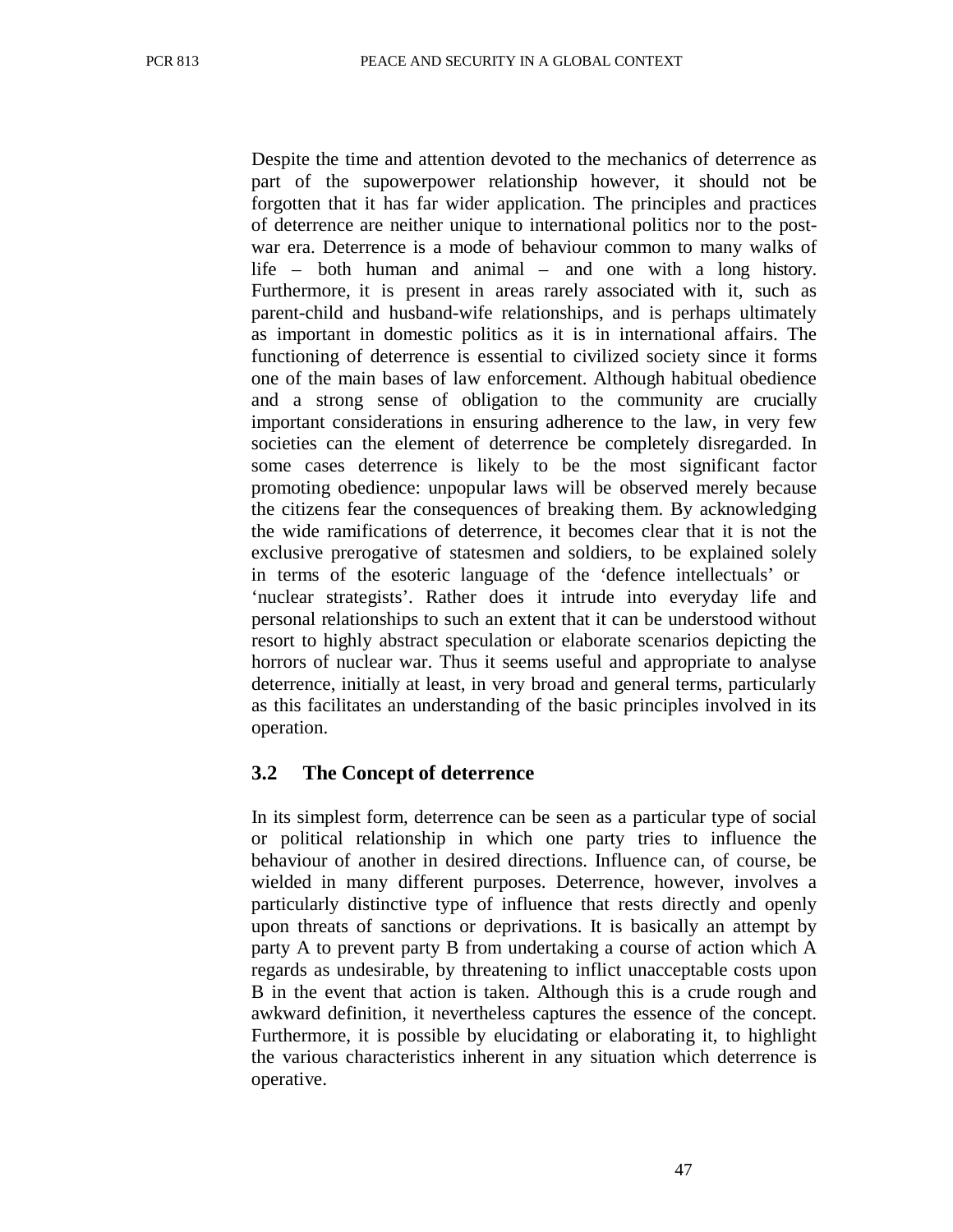It is obvious from the definition that deterrence is an attempt by party A to influence the intentions, and consequently the actual behavior, of party B in a particular direction – that of inaction. Moreover, this attempt at exerting influence is very much a psychological phenomenon. It does not involve physically obstructing a certain course of action, but making that action appear costly and unattractive. Thus the strategy of deterrence attempts to influence B's perceptions or structure his image of the situation in such a way that he decides not to undertake the move he might have been contemplating<sup>7</sup>. In other words, B is prevented from doing something by being made to believe that to refrain from the action is in his best interests. Deterrence, therefore, makes certain options or course of action which are available to B, and possibly appear highly attractive and tempting, to look most unattractive. Any potential gains to be made must be outweighed by the costs which B believes would be inflicted upon him in the event of the specified option being chosen or the prohibited action taken.

The other side of the coin is that by refraining from the action, party B will not suffer any costs. Deterrence involves the threat rather than the application of sanctions, and the threat is contingent. It will be carried out and the costs actually inflicted in the event – and only in the event – that the undesired action takes place. This gives the party being deterred every incentive to refrain from the prohibited behaviour. In other words, deterrence posits a close inter-relationship between the behaviour of the deterred and that of his adversary. More specifically, the former's behaviour is highly dependent upon the actions of the latter. Once the deterrence situation has been clearly established, A will act so as to inflict costs only in response to B's initiatives.

Because of this responsive element in deterrence, the fulfillment of the threat often seems to take the form of retaliation, of punishment after a transgression has occurred. But this is not invariably the case, however, as becomes clear from the following example. The commander of an attacking force laying siege to a defensive position may realize that he could successfully storm the fortifications, although only at the expense of exorbitant losses among his men. Such costs would obviously be suffered during the hostilities themselves rather than incurred as retaliatory punishment after the event but nevertheless might be sufficient to deter an attack. In this situation the defenders could successfully avoid combat by convincing the opponent that the pain and suffering involved would be too high to make an attack worthwhile, even though it would ultimately succeed in its objective of overrunning the position. The problem is how to do this, how to demonstrate clearly that the costs attendant upon an offensive would be prohibitive.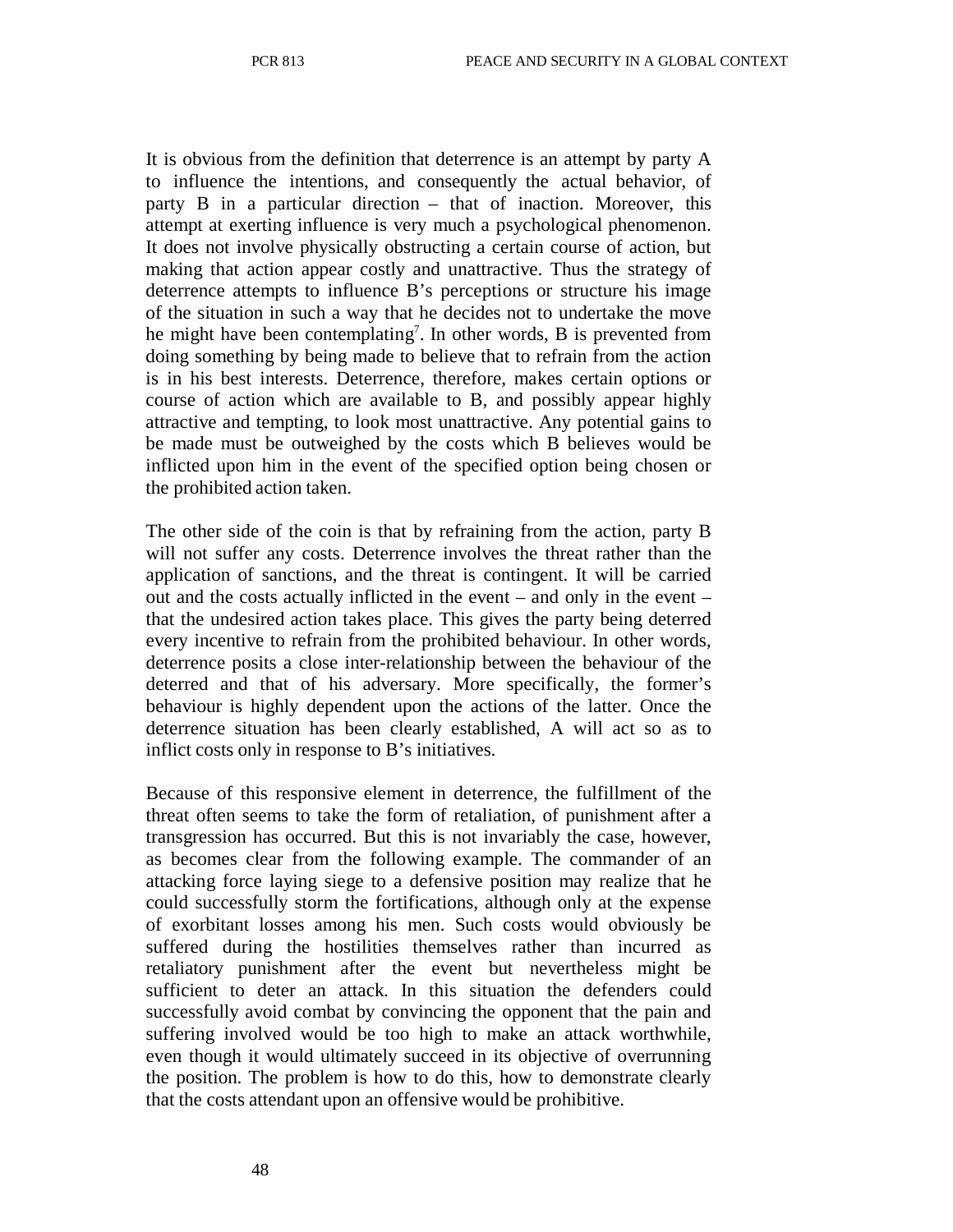To assess the extent of this problem it is necessary to look at the requirements of deterrence in greater detail. So far the concept of deterrence has been anaylsed in its simplest and most rudimentary form in order to discern clearly the major principles involved in its operation. The way deterrence functions in practice must now be examined and an attempt made to describe more fully the prerequisites of an effective deterrence posture. The complexities and difficulties of successfully implementing such a strategy contrast starkly with the basic simplicity of the notion itself, calling to mind the remark by Carl von Clausewitz that "in strategy everything is very simple, but not on that account very easy'.9 If deterrence is not to fail dismally, therefore, it must meet fairly stringent requirements.

## **3.3 The Requirements of Deterrence – Communication, Capability and Credibility**

#### **1 Communication**

The first requirement of an effective deterrent posture is that the adversary be made aware of precisely what range of actions is prohibited, and what is likely to happen if he disregards the prohibition. Clear and careful communication is therefore a necessity. Many examples of such communication occur in the animal kingdom. A grizzly bear, for example, demarcates certain territory as his own particular province by making claw marks as high as he can reach on tree trunks around the periphery of his chosen area. This has a dual function of communicating to would-be interlopers in the bear kingdom not only that it is private property, but also that trespassers will be prosecuted. In the world of international politics, of course, communication is in some respects more difficult and the room for error and misinterpretation much greater. The prospects for states with differing cultures and value systems, divergent historical traditions and beliefs, and alien political structures, to readily achieve understanding of, and sympathy for, each other's position, problems and objectives, are not considerable. Understanding can be achieved, but perhaps not without making full use of a variety of channels and methods of communication. Public statements, private messages and demonstrative actions may all have to be used to convey accurately and successfully a particular message to a rival state. The Berlin airlift in 1948, for example, combined with public statements and private messages, communicated clearly to the Soviet Union that West Berlin was irrevocably within the United States' sphere of interest and that any direct attempt to take it by force would set off a disastrous and perhaps uncontrollable chain of consequences.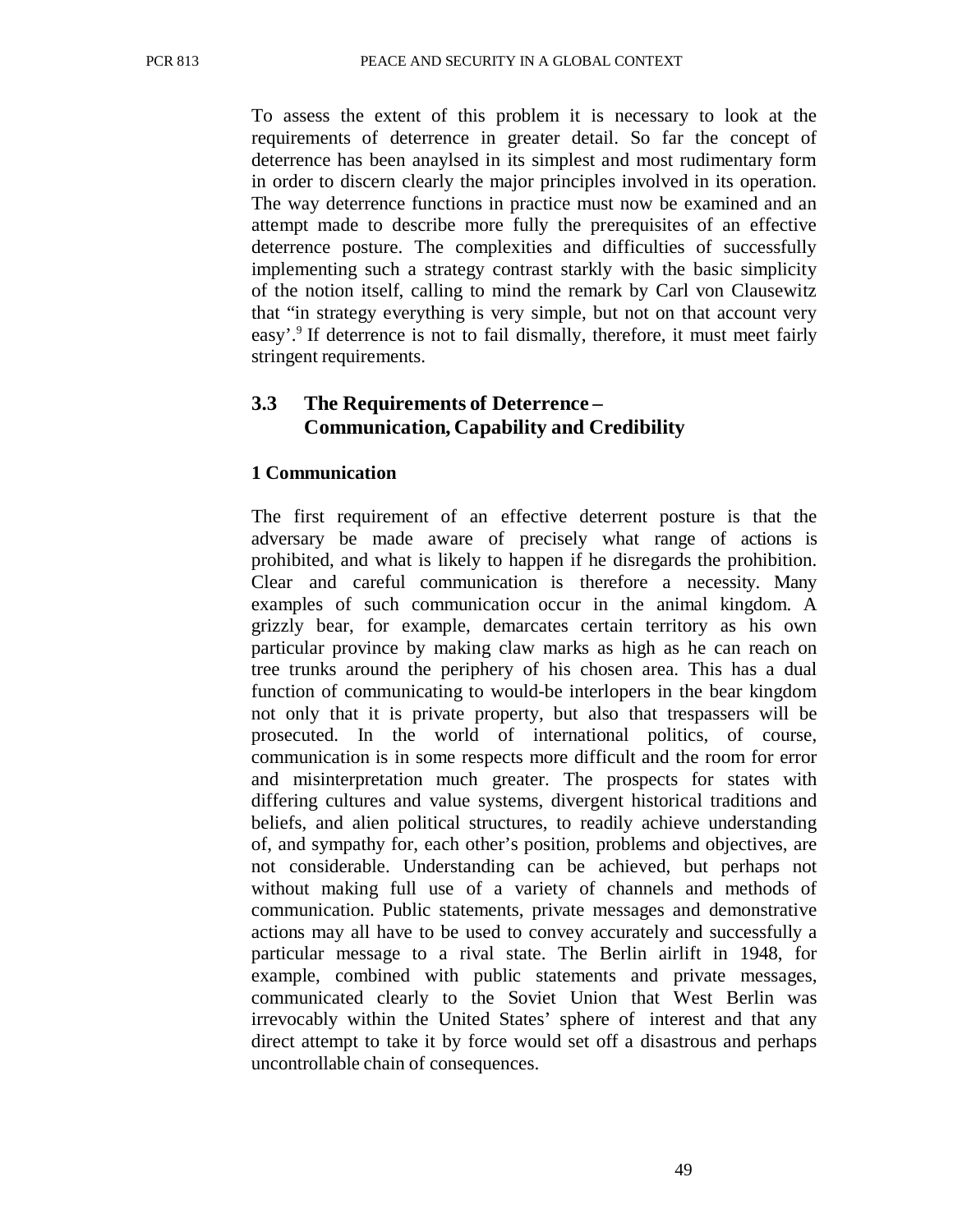One of the advantages for the West in this instance was that a clear dividing line had already been drawn. Even before the blockade was initiated by the Soviet Union there had been a de facto division of the city into the Eastern zone under Soviet control and the Western zones of Britain, France and United States. With Western occupation troops permanently stationed in the city, the Soviet leaders could have little doubt about where their jurisdiction ended and that of the West began. The same has been true for the European situation as a whole during most of the post-war era. The line between East and West, with the possible exception of Yugoslavia, has been clearly and unequivocally demarcated. In his discussions of limited war, Thomas Schelling emphasized that prominent geographical landmarks or salient 'focal points', as he called them, could facilitate tacit agreement on the territorial limitation of hostilities. This notion has equal, if not more, relevance to preventing the initiation of hostilities in the first place. The clearer, more salient, and less ambiguous the line a potential aggressor must not cross, the more successful is deterrence likely to be. Unfortunately, not all situations are so clear cut: many lines do not stand out in such bold relief. In these situations there will be serious difficulties in communication. An inevitable result of this is the existence of 'grey areas' where there is ambiguity about the line itself or the extent to which a particular action is prohibited, and further uncertainty about the deterrer's intention, ability and willingness to act if the line is crossed.

There is likely to be an irreducible minimum of such uncertainty in many relationships among states. Governments face numerous problems and have limited time and resources to cope with them. As a result they are unable to communicate clearly their likely response to all possible contingencies. Circumstances may arise which government did not foresee and for which it has not made prior plans or pronouncements. Moreover, a government may be unable to communicate its likely response to an opponent's actions in advance purely because it is uncertain of its own intentions and likely behaviour. The transmission of messages is further complicated by the fact that governments are not monolithic actors rationally determining their interests and planning out their future actions to accord with these.<sup>12</sup> It is easy to imagine a situation where, for example, there are profound and irreconcilable differences among policy-makers on the question of whether or not the state should offer protection and help to a small nation in danger or attacked by a larger neighbour. The degree of support for this nation will vary considerably. Some officials and agencies will be militant in their support, others lukewarm, and yet others indifferent if not openly hostile to any idea of a guarantee.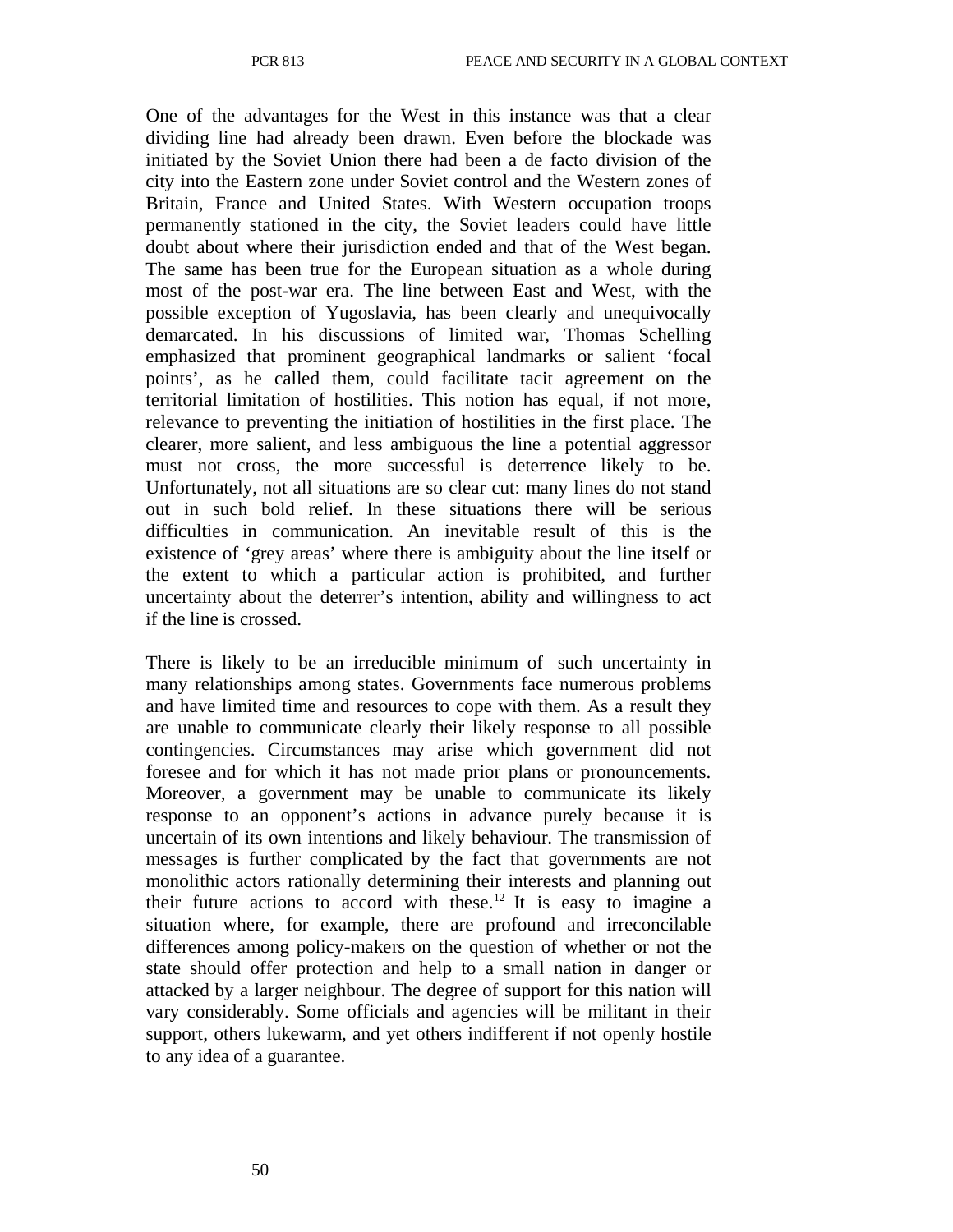The result may be a series of bureaucratic manoeuvres, in which a variety of different messages and 'signals' emanate from particular elements within the bureaucracy as part of the attempt to strengthen political bargaining positions. This will increase dramatically if the issue becomes a matter of public debate and controversy. Policy-makers in the state contemplating a move against the small nation may find this all very confusing. Trying to gauge the likely reaction to such a move, they will find it enormously difficult to make sense of the varied and contradictory 'signals' they are receiving. The dangers of miscalculation, therefore, are considerable to say the least.

## **4.0 CONCLUSION**

But the problems of communication do not all lie with the deferrer. The reception, analysis, and interpretation of 'signals' is probably fraught with even more difficulties than their transmission. Thus, even if a government manages to decide upon its future intentions, and openly and clearly declares them, there is no guarantee that they will be received or understood correctly by a putative aggressor. 'Signals' transmitted by one government have to be processed as incoming information by the recipient states. In some cases this may require that the communications run the whole gamut of the bureaucracy. Bureaucratic organizations are the 'eyes' and 'ears' of governments. But although completely indispensable they are not without serious deficiencies and defects. These may have significant and far-reaching implications for the interpretation of information. When information is passed up the organizational hierarchy it almost inevitably goes through a process of selection and distortion which, at its worst, can render the final assessment given to the decision-makers a complete travesty of the original 'signal'. Psychological preconceptions may also adversely affect the interpretation and evaluation of another state's behaviour. If policy-makers have a preconceived belief (stemming from past experience, the traditional image of the other state, or merely intuition) as to a rival power's unwillingness to take a strong hand on an issue, then most communications and 'signals' to the contrary will make little impression. Public statements will be regarded as meaningless unless, or until, they are backed up by firm actions communicating an unequivocal declaration of intent. But by then it could be too late: deterrence may have failed and an attempt already being made to overturn the status quo.

### **5.0 SUMMARY**

Thus preconceived beliefs may result in the acceptance only of ideas and facts confirming those beliefs and rejection of anything contradicting them. The consequences of this are sometimes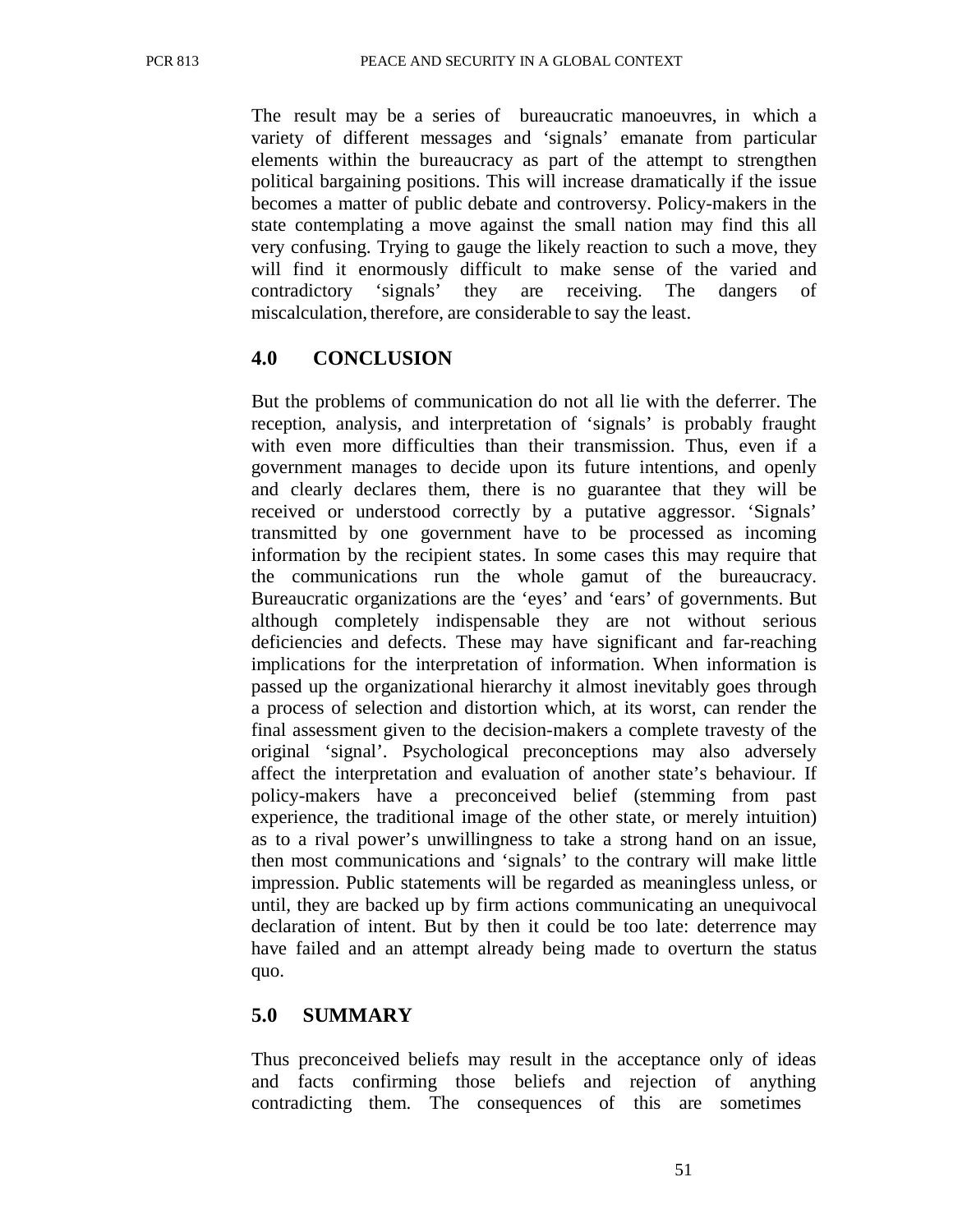incalculable. 'Misperceptions among nations may have disastrous effects on policy decisions', During the Korean War, for example, the Chinese tried to convey to the United States just how seriously they regarded the advance into North Korea. Washington, however, regarded the signals and continued its chosen course of action until it provoked a Chinese intervention that took the United States completely by surprise. Communist China's attempt at deterrence failed partly because its threats were not transmitted clearly and explicitly enough. At least equally important, however, was the firm United States belief that 'the Chinese Communists neither would nor could intervene in Korea', particularly with American and United Nations forces so near 'victory'. Despite such occurrences, the problems surrounding communication in a deterrence relationship have been given little attention by academic strategists. Foreign policy analysts have analyzed the difficulties of assimilating and evaluating information in somewhat greater depth, but the implications of these difficulties for the functioning of deterrence remain to be examined. This is an area demanding much further thought and research. What can be said with some certainty, however, it that a government trying to deter rival states from actions it deems undesirable should endeavour to make as clear as possible what the prohibited actions are, as well as indicating the possible penalties for noncompliance with its wishes. Whether or not the state has the ability or capacity to inflict these penalties and whether they in turn will be a sufficient threat to deter are matters for separate discussion. It is to these questions that attention must now be given.

#### **6.0 TUTOR MARKED ASSIGNMENT**

What do you understand by nuclear deterrence?

#### **7.0 REFERENCE/FURTHER READINGS**

Deterrence and Defence Princeton: Princeton University Press, (1961) while a trenchant critique of deterrence theory can be found in P. Green, Deadly Logic (Columbus: Ohio State University Press, 1966). A useful debate between the deterrence theorists and their critics that raises important methodological and moral questions can be found in M. Kaplan (ed.), Strategic Thinking and Its Moral Implications (Chicago: Chicago University Press.

See, for example, H. Bull, Control of the Arms Race (London: Weidenfeld & Nicolson, 1961) and R.E. Osgood, 1957, Limited War: The Challenge to American Strategy (Chicago: Chicago University Press.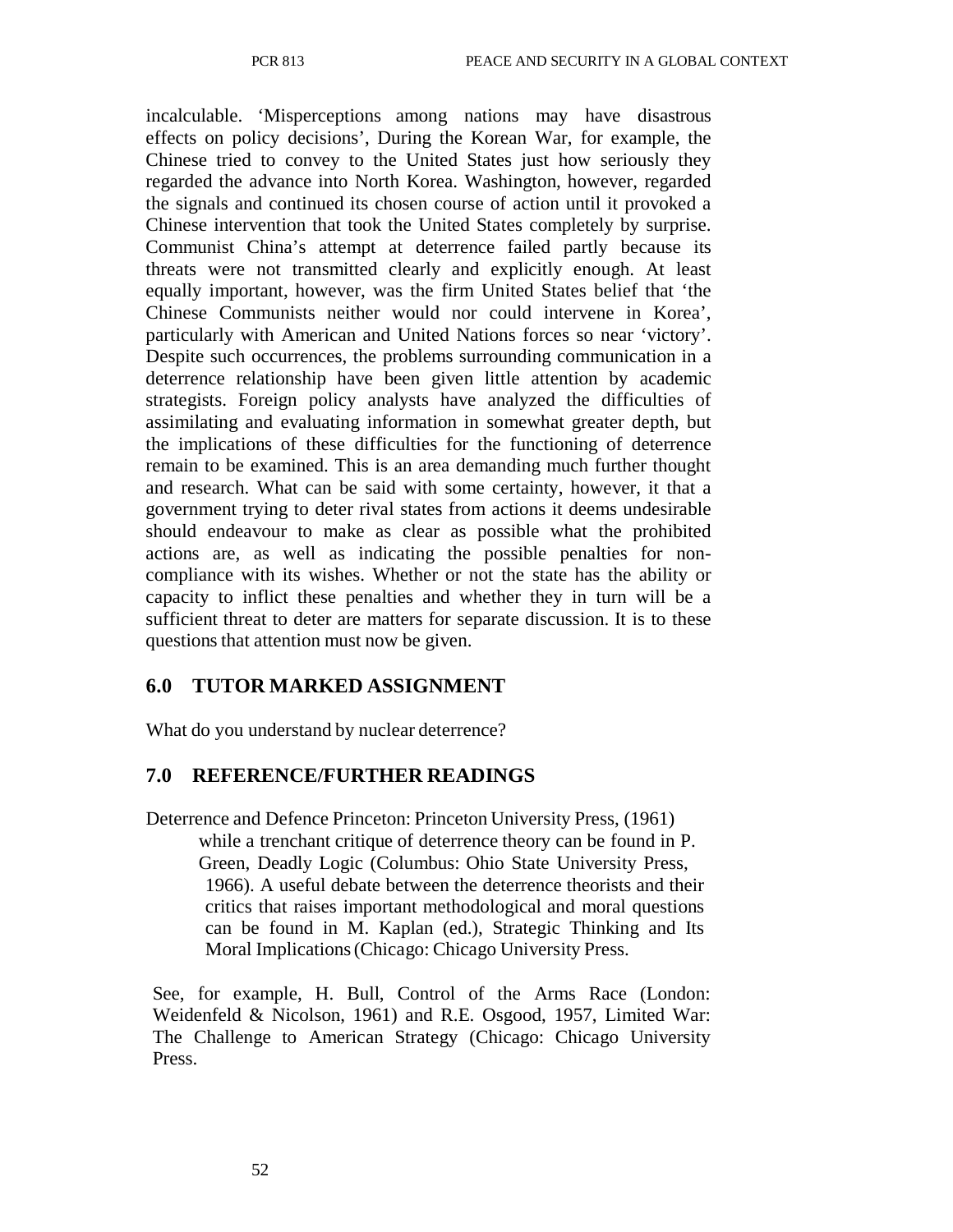- L.W. Martin,1974, "The Nixon Doctrine and Europe", in J. Garnett (ed.), The Defence of Western Europe (London: Macmillan, P.1.
- The two types of strategies are discussed in E. Luard, January 1967,"Conciliation and Deterrence", World Politics, Vol.19, No.2.
- The importance of this emerges very clearly in R.E. May, Lessons of the Past: The Use and Misuse of History in American Foreign Policy (New York: Oxford University Press, 1973) Chapter 2 and 3 in particular.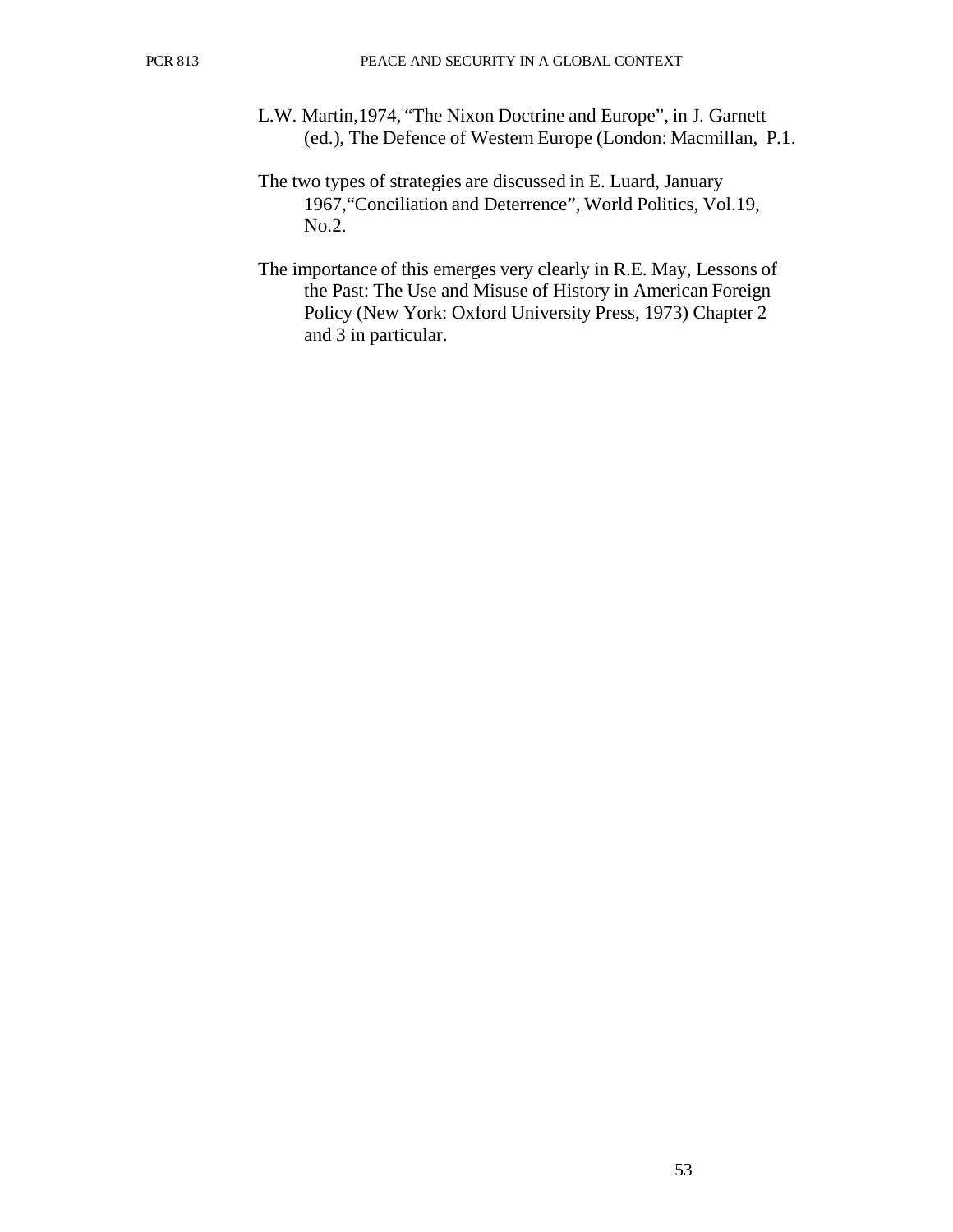#### **UNIT 4 CRISIS MANAGEMENT**

#### **CONTENT**

- 1.0 Introduction
- 2.0 Objectives
- 3.0 Main Content
	- 3.1 Crisis and its Management
- 4.0 Conclusion
- 5.0 Summary
- 6.0 Tutor Marked Assignment
- 7.0 References

### **1.0 INTRODUCTION**

"We create and enjoy crises … why, I don't know. I wish I knew. But all of us like them. I know I enjoy them. There is a sense of elation that comes with crises." Although this statement, made by an unidentified American diplomat is rather chilling in its implications, it does express what may be a more widespread attitude than is generally realized<sup>1</sup>. The way that crises are seized upon and dramatized by the media, for example, indicates the interest and excitement that a confrontation between states arouses in a public that is otherwise largely uninterested in foreign affairs. But it also seems likely that crises have a similar macabre fascination for policy-makers themselves. For the diplomat or statesman the confrontation with rival governments is the ultimate movement of truth, the time when his will, ability, wisdom and leadership qualities are all stretched to the utmost. If he comes through it successfully he knows that his personal prestige and stature will be enormously enhanced both within his own state and in the eyes if other governments. The sense of pride with which statesmen in their memoirs highlight their decisions and actions during periods of acute tension or crisis is symptomatic of the importance they attach to these situations.

#### **2.0 OBJECTIVES**

In this unit you are to learn the following

- i) What is crisis?
- ii) Why are the root causes of crisis?
- iii) How do we manage crisis?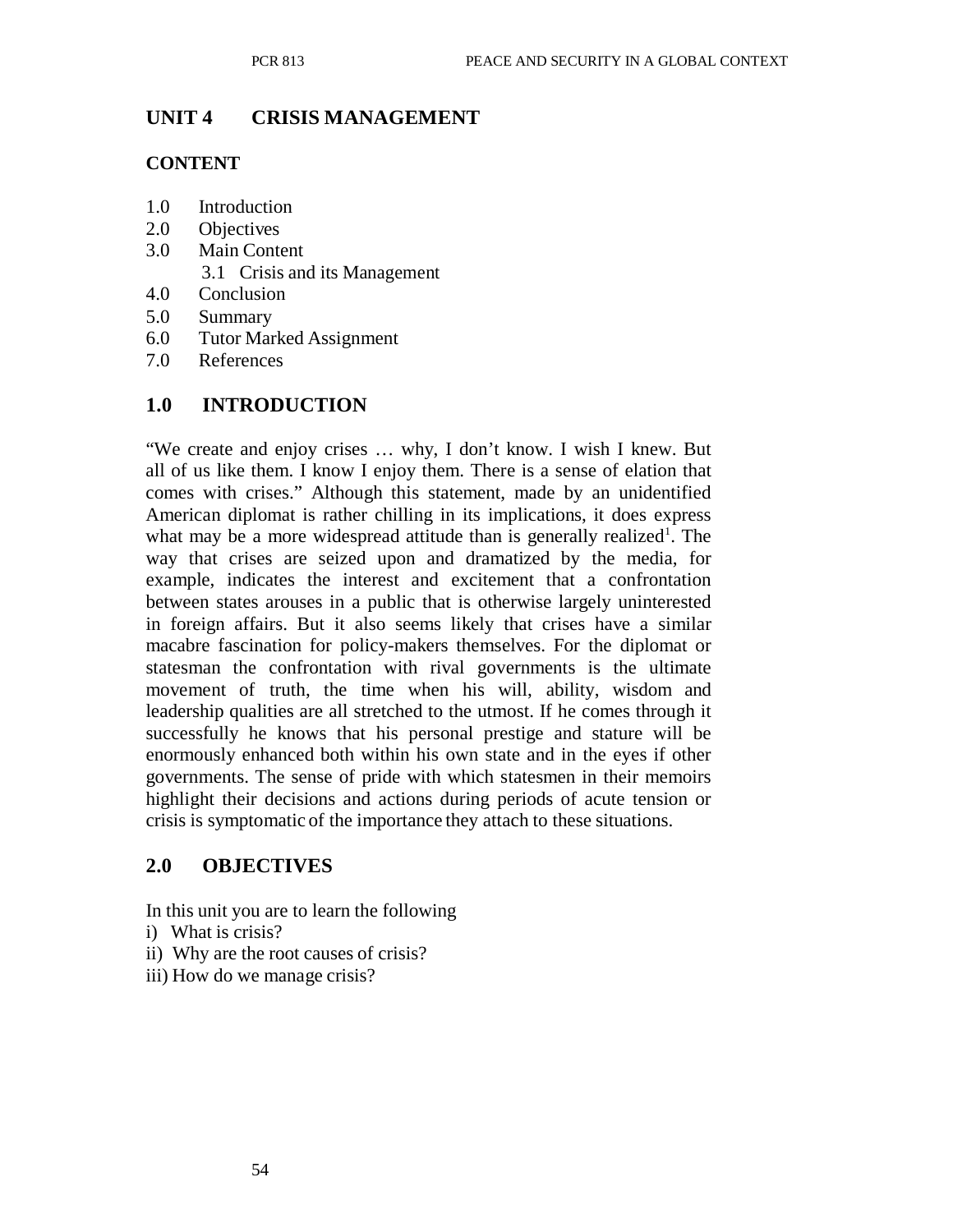### **3.0 MAIN CONTENT**

#### **3.1 Crisis and Its Management**

The academic strategist is concerned with the potential as well as the actual use of force and international crises therefore provide an obvious area of interest and attention. It is in these situations that perhaps the most vigorous and explicit attempts are made by decision-makers to influence the behaviour of their opponents in desired directions. Tactics such as escalation and brinkmanship are carefully employed to this end. Indeed, techniques of coercive diplomacy and the "manipulation of the shared risk of war" lie at the heart of the tough bargaining process that is an integral feature of crisis interaction. One of the main tasks of the analyst is to disentangle this bargaining process and attempt to assess the impact and utility of the various techniques that are used by the participants. Furthermore, crises provide an essential testing ground in which the more abstract theories of escalation, together with idea about the coercive value of commitments and threats can be balanced against the considerations that actually motivate policy-makers involved in conflict situations short of war.

At the same time it has to be recognized that crises lie at the crucial juncture between peace and war. Crisis interactions can result either in the outbreak of war between the protagonists or in the peaceful resolution of the crisis on terms that are at least sufficiently satisfactory to the participants as to make the option of the resorting to force seem unattractive. It is a matter of prime importance to determine the reasons for the first type of outcome as opposed to the second. An attempt must be made to isolate those tendencies that render war more likely on the one hand, and those considerations and techniques that facilitate a nonviolent solution to the conflict on the other. If this were successful it would have considerable practical import and provide a useful point of contact for the practitioner and the analyst of international affairs. It would also go at least some way towards meeting the demands of those who argue the need for "policy-relevant theory".

As well as providing insights into the ways in which war might be precipitated, and the manner in which states employ what has been described as the "diplomacy of violence", the study of crises is important for yet other reasons. Not only do crises offer insights into patterns of interaction between states but also into the decision-making processes within the governments involved. Crises are in a sense discrete event in which the whole process of evaluating an initiative of the opponent, deciding on an appropriate response and implementing that response can be seen very clearly.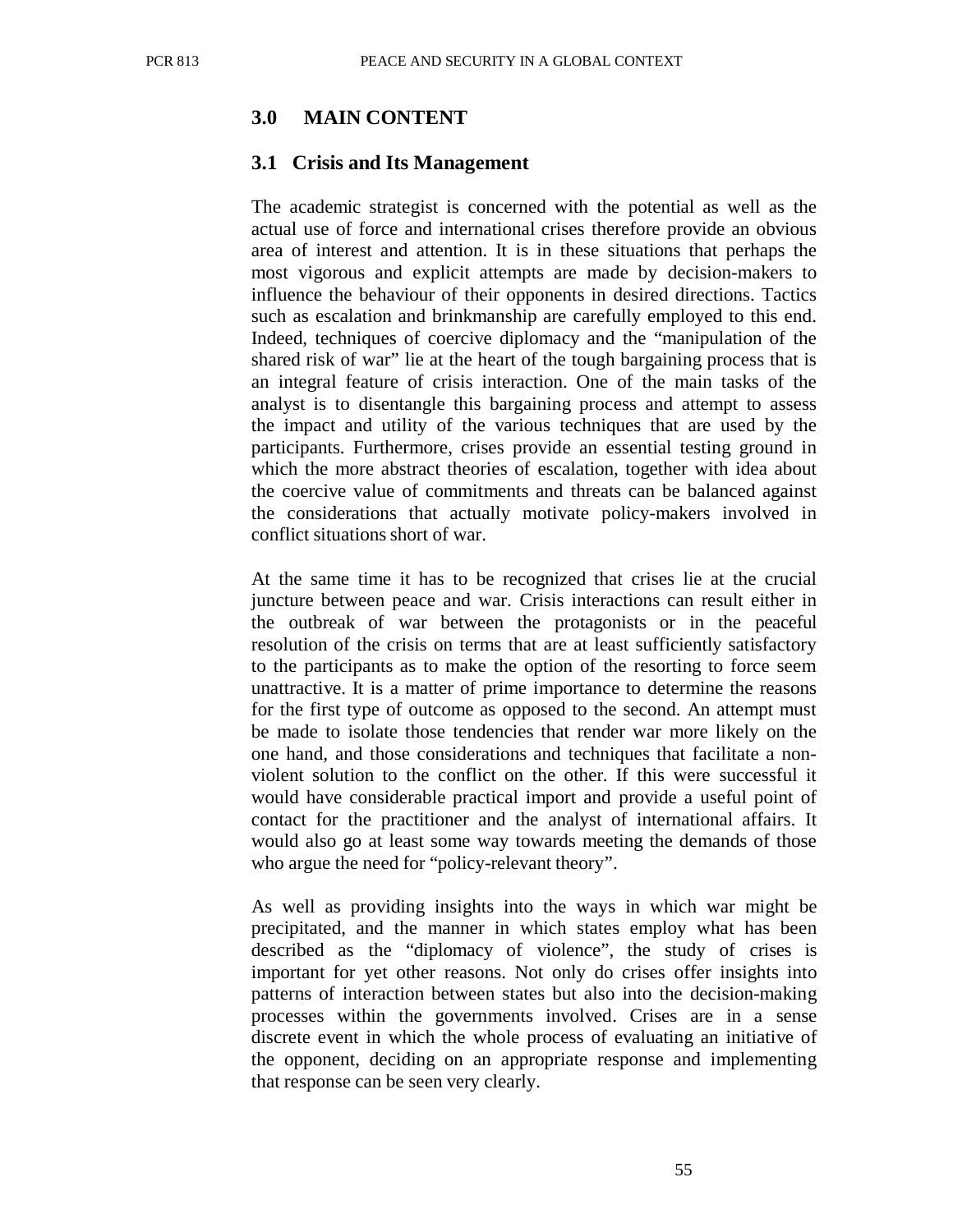Thus it is possible to focus on the way policy is made during crises and to examine the manner in which decision-makers handle information, formulate alternative course of actions and cope with the high level of stress that is an inevitable accompaniment of crisis situations.

#### **4.0 CONCLUSION**

Against all this it could be argued that crisis studies are redundant now that the superpowers have entered an era of détente. This suggestion seems rather foolhardy, however, since it rests on the assumption that all the potential conflicts of interest remaining in the superpower relationship will be eliminated. While there might in fact be a gradual movement from crisis management to crisis prevention considerations, there is no guarantee that superpower crises can be avoided in the future. It is possible that the Soviet attainment of nuclear parity heralds a greater willingness of the Kremlin to take high risks in its dealings with the United States. Even if this does not materialize, however, current trends in international affairs militate against the total absence of crises. Nuclear proliferation, for example, increases the likelihood of dangerous and destabilizing confrontations between states, which hitherto have been regarded as relatively minor powers whose conflicts could easily be contained or localized. The energy problem and the resulting competition for scarce resources could provoke serious divisions and rivalries among the advanced industrialized states that have hitherto enjoyed a relatively tranquil and cordial relationship. Alternatively, one or two of these governments could decide that the only way to have regular energy supplies at reasonable economic cost is through military action against the oil-producing states. This would almost certainly precipitate a major crisis. Although such possibilities may be rather remote, they should not be ruled out altogether. Furthermore, the rise of China and the gradual emergence of Japan to great power status will add even more uncertainties to the future and widen the range of possible conflicts or confrontations that could have global implications.

### **5.0 SUMMARY**

It seems reasonable to argue, therefore, that so long as international politics remain in a state of anarchy, periodic crises are inevitable. The changing constellations of power and alignment merely make it more difficult to predict where, and in what circumstances, the major problems and issues are likely to arise. It may also be the case that the changing context of crises will add to the difficulties of resolving them without resort to war.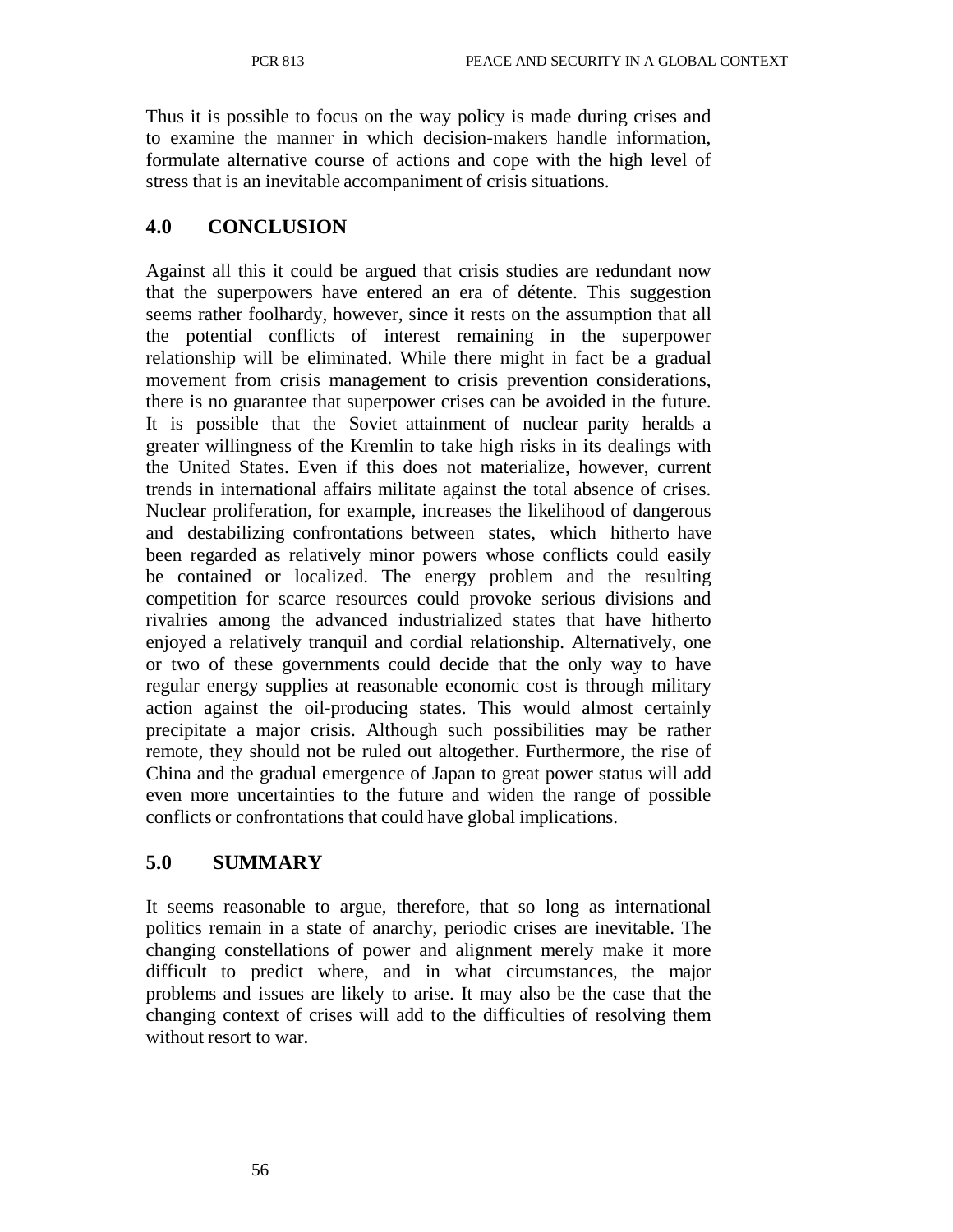### **6.0 TUTOR MARKED ASSIGNMENTS**

What are the processes involved in crisis management?

#### **7.0 REFERENCES/FURTHER READINGS**

- The diplomat is quoted in O.R. Olsti, 1972,Crisis, Escalation, War Montreal and London: McGill – Queen's University Press.
- See T.C. Schelling,1066, Arms and Influence (New Haven and London: Yale University Press, especially Ch.3.
- This has been done superbly in O.R. Young, The Politics of Force: Bargaining during Superpower Crises (Princeton: Princeton University Press, 1968) which is an important pioneering work on international crises and the way they are handled.
- The question of 'policy-relevant theory' is discussed at length in A.L. George, D.K. Hall, and W.E. Simons, 1971, The Limits of Coercive Diplomacy: Laos, Cuba, Vietnam (Boston: Little, Brown.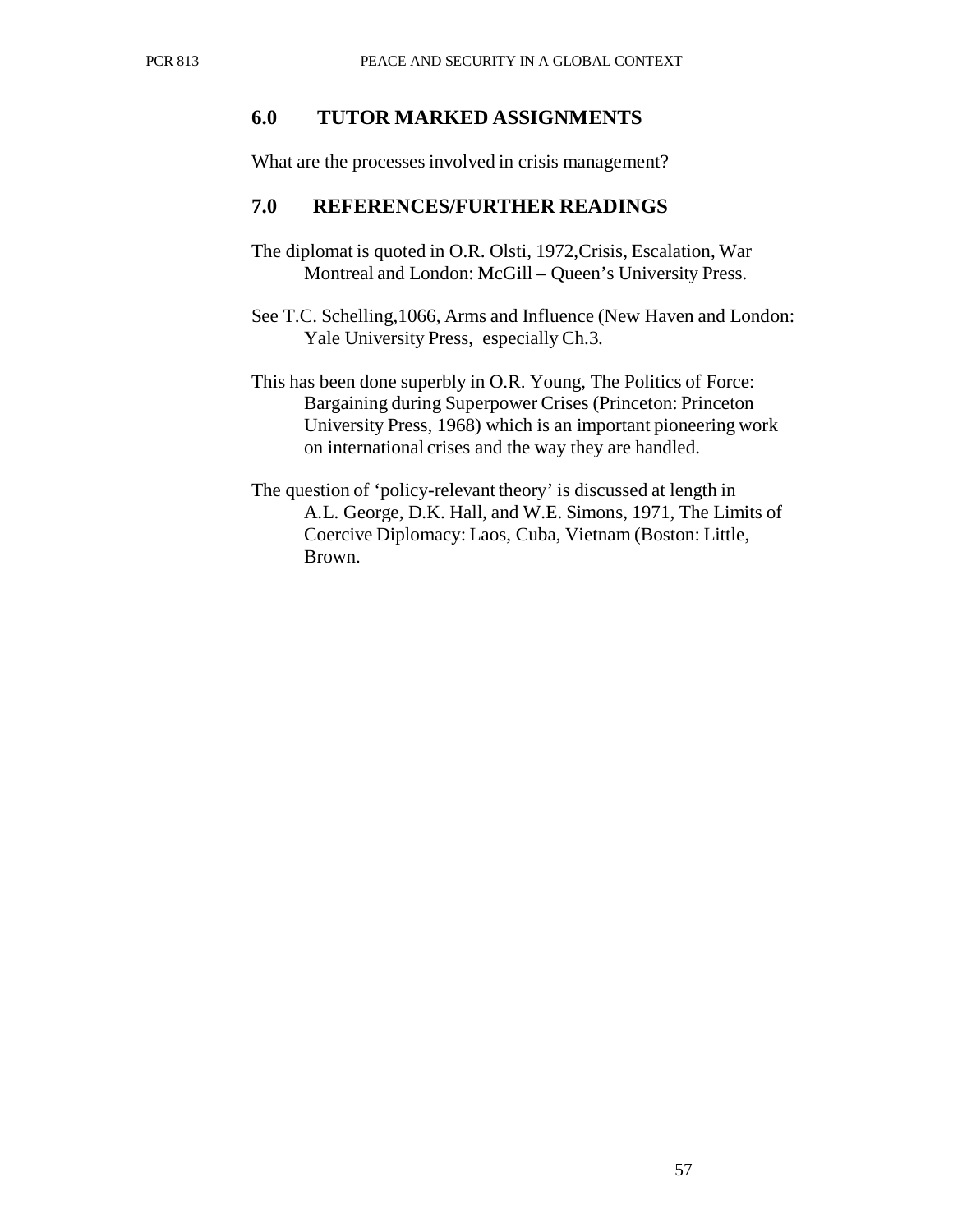## **MODULE 4**

#### **INTRODUCTION**

- Unit 1 Crisis Bargaining
- Unit 2 The Prerequisites for Revolution
- Unit 3 The Nature of Limited War
- Unit 4 War and its Resolution

## **UNIT 1 CRISIS BARGAINING**

### **CONTENTS**

- 1.0 Introduction
- 2.0 Objectives
- 3.0 Main Content
	- 3.1 Bargaining
	- 3.2 The Dangers of Crises
- 4.0 Conclusion
- 5.0 Summary
- 6.0 Tutor Marked Assignment
- 7.0 References/Further Readings

## **1.0 INTRODUCTION**

International crises typically involve tests of will between the protagonists. Throughout periods of high tension or confrontation, attempts are constantly made both to assess the intentions and to influence the determination of the opponent. It is possible to wield such influence successfully by manipulating the opponent's perception of one's own determination and resolve. Indeed, a state's image of its adversary will have a significant effect on its own behaviour, and do much to determine whether it will adopt coercive bargaining tactics and exhibit a relatively high propensity for taking risks or tend toward accommodation and a significantly lower level of risk-taking. Much of the art of crisis bargaining lies in influencing this image in desired directions.

### **2.0 OBJECTIVES**

In this unit you are expected to learn:

- i) The vital key to successful bargaining
- ii) The art of influencing one person over the other
- iii) The dangers of crisis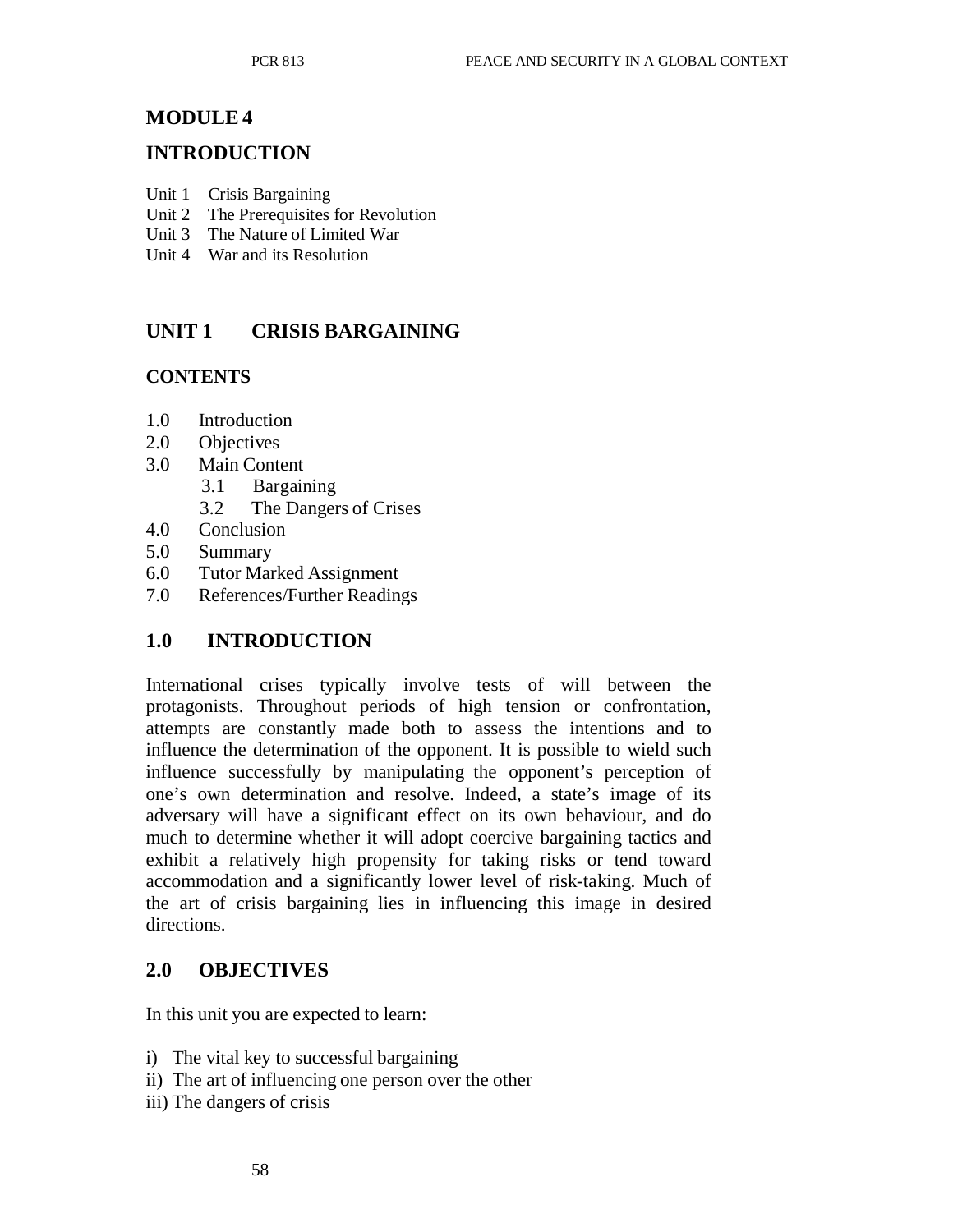## **3.0 MAIN CONTENT**

#### **3.1 Bargaining**

Probably the vital key to successful bargaining is the ability of party A to convince party B that possesses the greater resolve and consequently is prepared to tolerate a much higher level of risks in the crisis than is B. In other words, crisis bargaining is, in large part at least, a "competition in risk-taking", This competition as indicated in an earlier chapter, has been discussed by some academic strategists in terms of the chicken game in which two teenagers in cars drive towards each other as speed, and the first to swerve aside is the loser. Although the competition that occurs in international crises is much more complex, the analogy is both highly striking and extremely useful, and is taken up and developed slightly in the following discussion.

The central problem for each of the major participants in a crisis or chicken game is to establish the credibility of his threats and make clear to the opponent the strength of his will or resolve. Neither wants the game to result in a head-on collision since that would almost certainly be fatal for both. The aim, therefore, becomes one of convincing the opponent that he must be the party to move aside or back down if disaster is to be avoided. Since both sides know that the other would prefer a peaceful outcome to collision, however, each will attempt to convince the opponent of his unwillingness to give way. There are various strategies and tactics that can readily be exploited to this end, since they are designed specifically to promote an image of oneself as an inveterate risk-taker determined to compete successfully. Such strategies must now be outlined, albeit fairly briefly.

Superficially, at least, one of the most attractive and effective coercive bargaining moves is to "burn one's bridges". When it does not seem to be in the interests of one of the protagonists to carry out a particular threat, the opponent will almost certainly doubt the credibility of that threat. These doubts are likely to disappear, however, if it is made clear to him that the threatened action will, in certain specified circumstances, be carried out automatically. In other words, the credibility of a threat is enormously enhanced when it involves an "irrevocable commitment". By cutting off the line of retreat and locking oneself into a particular position, disaster can only be avoided if the opponent is prepared to stop or swerve aside. The adversary is made to realize that you cannot fail to act or react in the manner suggested if he perseveres with the prohibited course of action.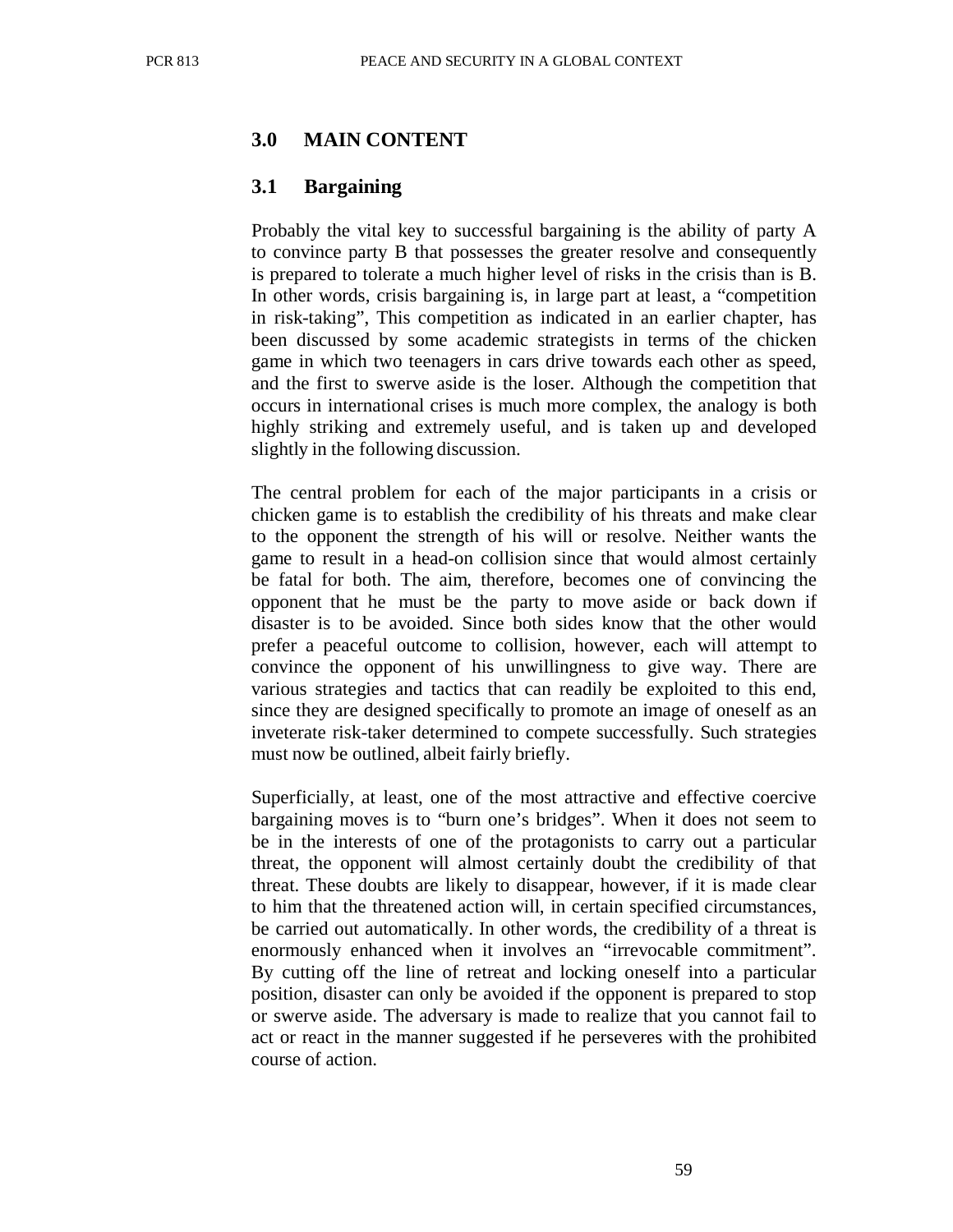By destroying one's own path of possible retreat, the only options left open are those available to the opponent. It is he – and he alone – who had the "last clear choice" to avoid a collision. Attractive as such a bold commitment move might be in terms of winning the game, however, it demands an excessively high level of nerve and skill.

An alternative means of strengthening a commitment, but one that does not cut off irretrievably all possible means of retreat and manoeuvre, is to publicize it. While a public pledge, an open treaty of alliance, or an explicit and formal guarantee pact, does not bind a state finally and irrevocably, it does substantially increase the costs of not meeting the commitment. A threat that is made to the opponent in public, therefore, is likely to have greater impact and be more credible than the same threat made privately and through secret communication channels, since the costs of not fulfilling the latter are considerably lower. To evoke a public commitment while under duress, to renege on a universally recognized guarantee, or to fail to implement an explicit and wellpublicized threat can do considerable harm to the state's reputation and prestige, and invite further challenges not only from the current adversary but also from other governments. The state's behaviour in this situation will influence the expectations of others about its likely behaviour in the future. Similarly it is possible to "couple" the immediate issue with other matters in dispute and suggest that it is impossible to concede victory to the opponent on this occasion as this would lead him to expect a similar type of accommodation on other occasions and over these other disputes. This is not to overemphasize the interdependence of commitments but is merely to highlight the advantages to be gained from linking issues in this way, It tends both to strengthen the credibility of one's threats and make concessions less likely and less necessary.

Yet another way of establishing credibility of one's threats – even when it is obvious that to implement them would be suicidal – is to convey the impression of being irrational. Indeed, what has been described as "the rationality of irrationality" strategy is an explicit recognition that significant advantages may accrue to one of the participants in the bargaining process if his opponent believes that he is not entirely rational and not completely in command of his senses or in control of his actions. The skill is to convince the opponent that one is oblivious to the risks of a collision, which once again puts the onus on him to avoid it. A variant of this tactic is for one of the parties to play down or dismiss the costs of collision to himself relative to the costs to the opponent. The skill here is not in seeming oblivious to the costs and dangers involved – in fact it is probably to emphasize them – but to suggest that they will be more severe for the opponent than for oneself.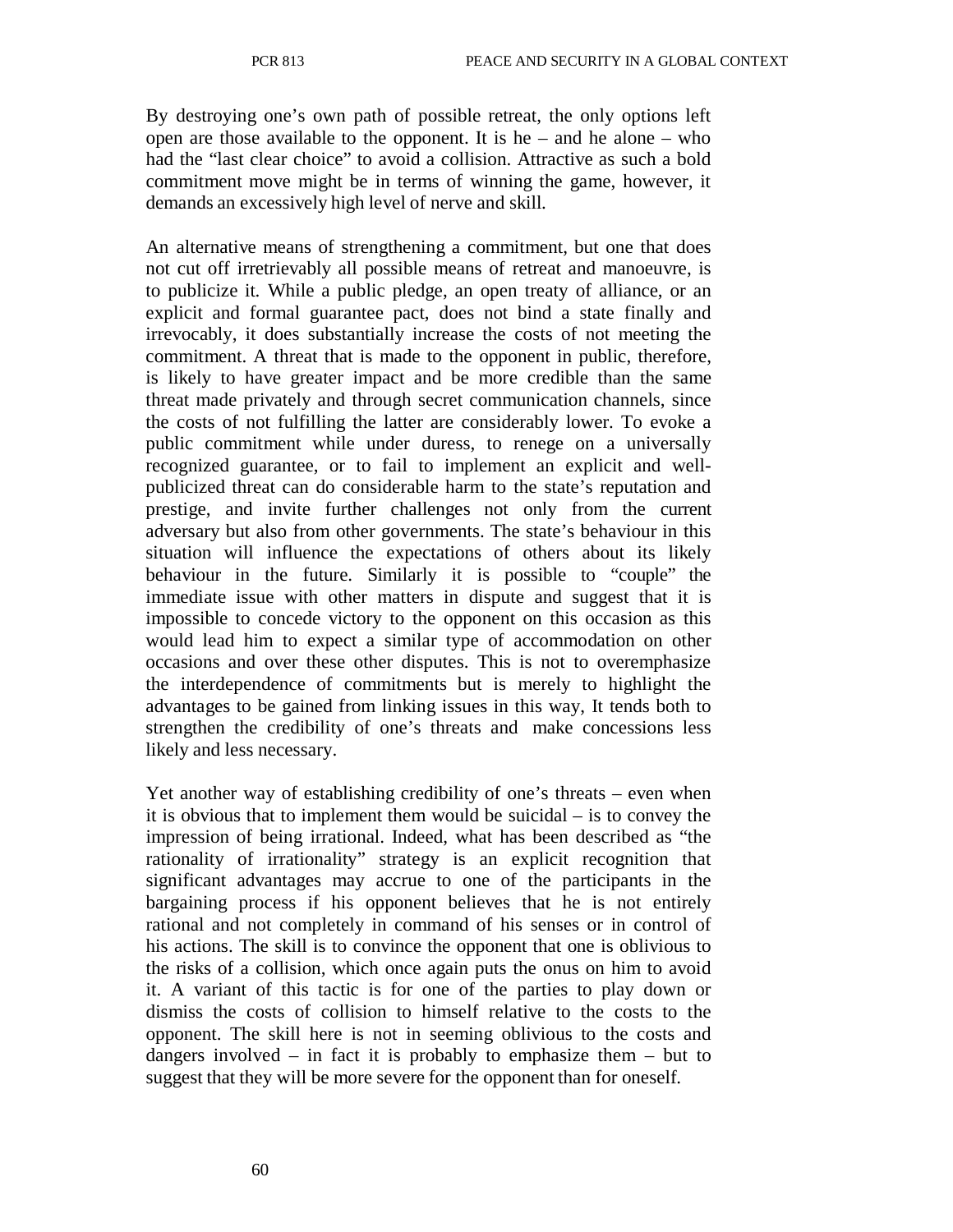Another coercive bargaining tactic is to increase both the likelihood and the potential magnitude of the disaster. This can be done by escalatory tactics such as the dramatic crossing of a threshold or the flouting of conventions that have hitherto been observed. Such actions leave the opponent with the next move and have therefore been described as "initiatives that force the opponent to initiate".

# **3.2 The Dangers of Crises**

The above discussion of coercive bargaining tactics is designed to be illustrative rather than exhaustive, and to convey the flavour of the process rather than all its subtleties and nuances. It is also suggestive, however, of the very significant dangers that are involved in the competition in risk-taking. Perhaps the most important of these stem from the fact that it is competitive. Both participants will be adopting one or more of these tactics in an attempt to make the other back down. Furthermore, each will know that the other is trying to frighten him into submission and will treat his moves with skepticism and incredulity. The potential for disaster, therefore, is far from negligible even in this relatively straightforward game. Most of the tactics described depend for their success on unilateral use. If both of the protagonists make strong public commitments, both adopt rationality of irrationality tactics, or if both are prepared to escalate, the likelihood of disaster is enormously increased. The danger is essentially one of miscalculating the opponent's willingness to stand firm and can be seen most clearly if we revert to the discussion of perhaps the most dangerous move of all, the irrevocable commitment.

Throwing the steering wheel out of the window in the context of the chicken game is a valuable tactic so long as a number of conditions are met. The first is that the opponent does not do the same thing at the same time, in which event both cars would be inevitably locked on to a collision course. The second condition is that the opponent realizes what has happened and is aware that only he can now prevent the disaster which neither really wants: he must see the steering wheel being thrown out and assess the implications of this quickly enough to be able to swerve aside before the two cars meet head on. Thirdly, the opponent must be convinced that the steering wheel is genuine and that the action is really a firm commitment rather than merely a bluff. In other words, the competition can end in disaster through the simultaneous establishment of irreversible commitments, a failure of communication, or an unwillingness to recognize that the opponent is not bluffing.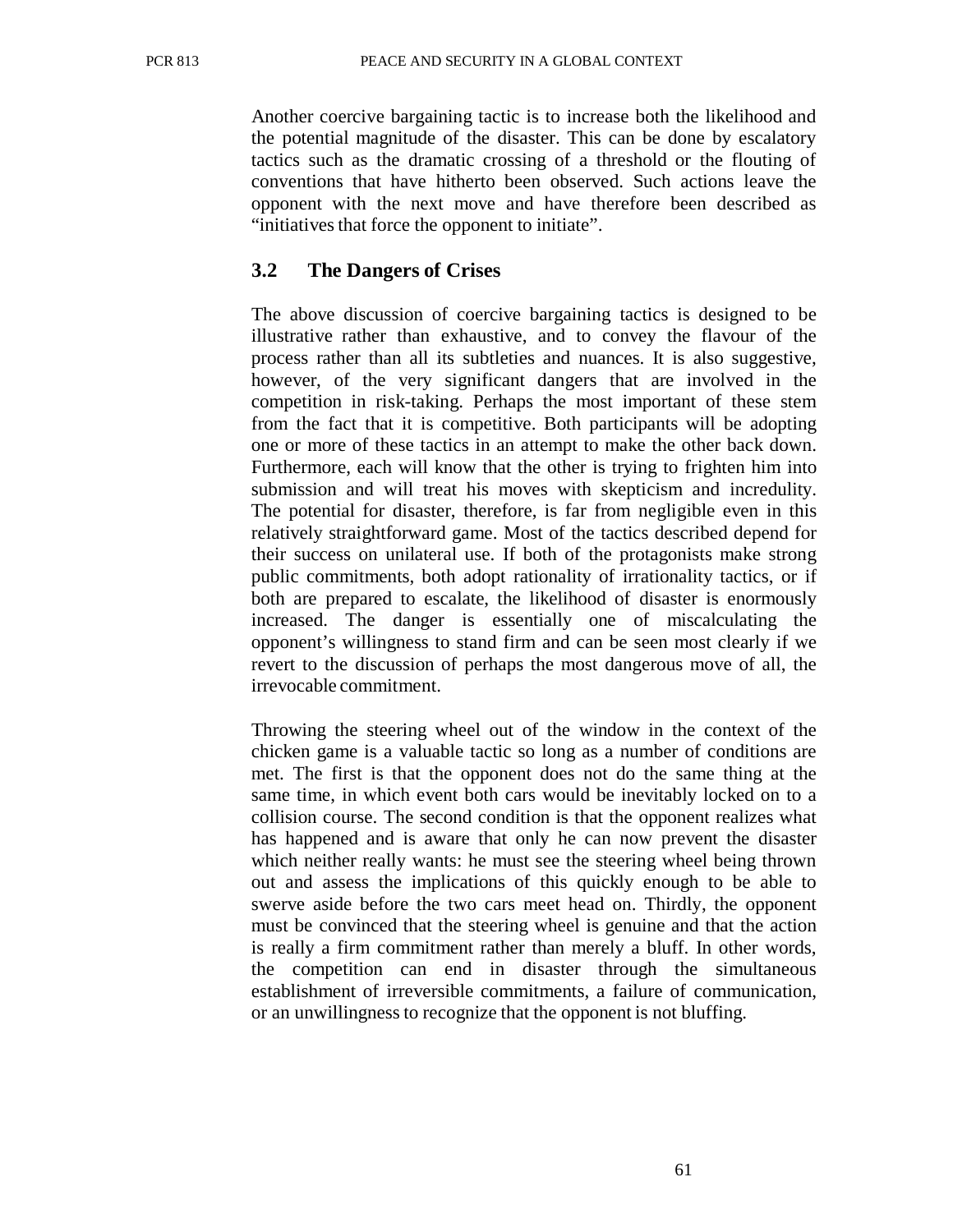As Herman Kahn has put it: 'neither side is willing to back down precisely because it believes or hopes it can achieve its objective, without war. It may be willing to run some risk of war to achieve its objective, but it feels that the other side will back down or compromise before the risk becomes very large'. Should these beliefs, hopes, or feelings be mistaken then war becomes much more likely: strong commitments by both sides and a miscalculation of intent can all to easily lead to disaster. Such dangers have been discussed here in relation to the "irrevocable commitment" since it is in this context that they emerge most clearly, but they are only slightly less relevant to the other tactics outlined above.

Indeed the simple chicken-game that has been alluded to suffers from a number of important defects. Most importantly, it minimizes the dangers and risks associated with the "competition in risk-taking" as it could develop in international politics. It seems appropriate, therefore, to suggest a modified analogy that is perhaps more akin to the reality of interstate crises. Rather than seeing the cars moving towards each other on a straight road which gives them very clear vision, it seems more fruitful to regard them as heading towards one another from the opposite ends of a very long winding lane and being connected by a radio telephone which is subject to interference and distortion, and for some of the time at least is barely audible above the sound of the car engines. Neither driver is able to see what is around the next bend and cannot be aware how fast the other is going, or how far apart they are at any point in time. Furthermore, the cars are badly maintained and subject to possible mechanical faults such as brake failure. The drivers may not be particularly skilled and it is not inconceivable that they might lose control of their vehicles at a crucial juncture in the proceedings. Described in this way the chicken game bears greater resemblance to the confrontation that actually occur in world politics, mainly because it incorporates the element of unintended risk and the possibility of errors in decision-making.

The autonomous risk that is inherent in crisis situations has been explicitly and fully acknowledged by Thomas Schilling. At the same time though, he has suggested that this can be exploited by "making threats that leave something to chance". The gambit here is not coolly and calmly to threaten to inflict unacceptable costs on the opponent, particularly if this invites a similar level of pain and damage to oneself. Rather is it to start events moving in such a way that mutual disaster becomes a distinct possibility even though neither side really wants it.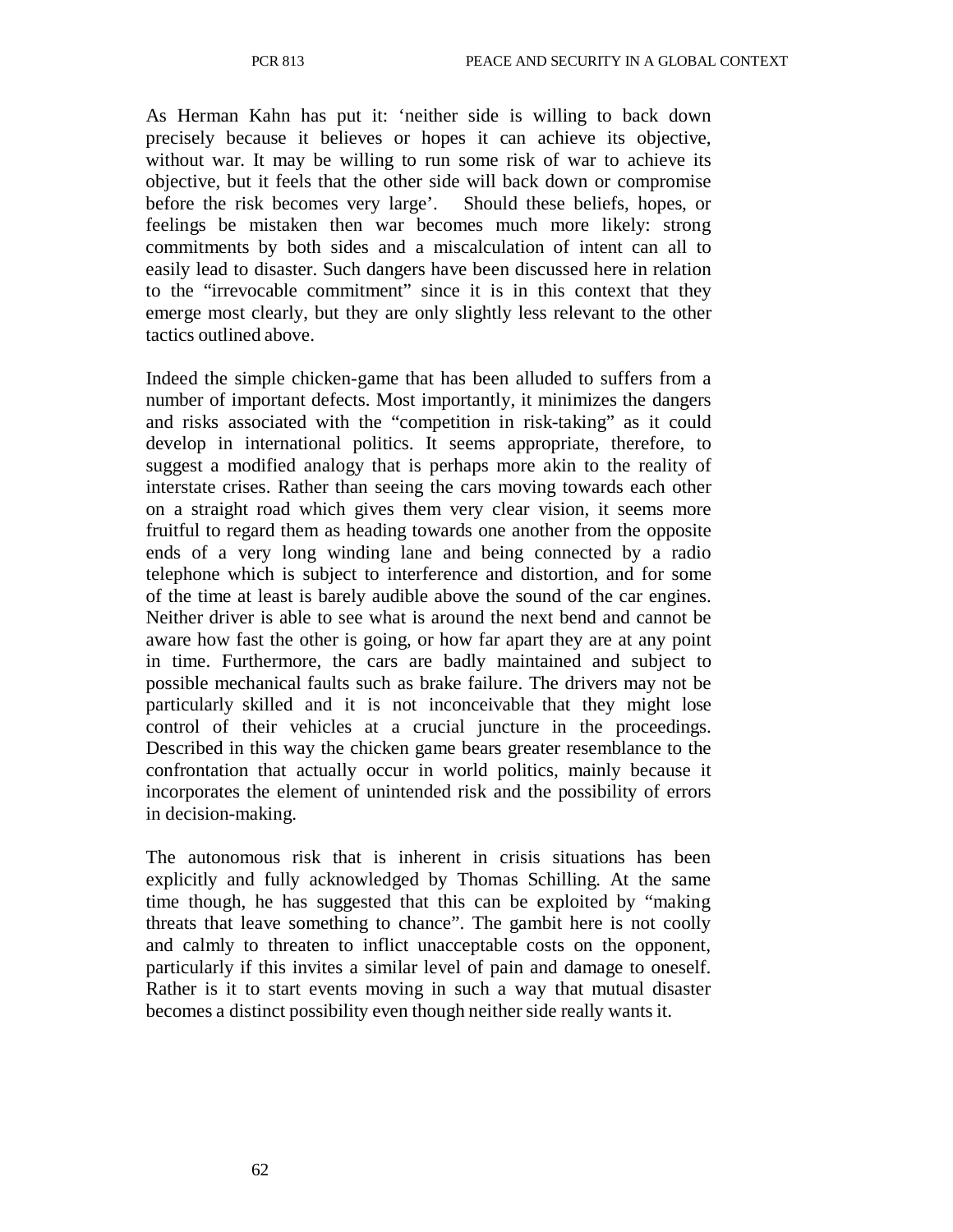In fact, it can be argued that such threats are implicit, if not explicit, in many coercive moves that are made during crises, especially if it is accepted that "the essence of a crisis lies in its unpredictability", and the fact that "the participants are not fully in control of events" but have to "take steps and make decisions in the realm of risk and uncertainty".

# **4.0 CONCLUSION**

The dangers in crises, therefore, stem not only from the bargaining process, but are also a consequence of the characteristics generally attendant upon crisis situations. A crisis is by nature extremely volatile and explosive, full of ambiguities and intangibles. Thus there are various ways in which the situation might get out of hand and lead to war despite prodigious efforts by the protagonists to prevent such an occurrence. These possibilities must now be examined.

A major problem in these situations is the danger of a violent flare-up. Incidents that are accidental and wholly unintended rather than the result of deliberate provocation can nevertheless initiate a rapid escalation that neither of the parties really wants. An outbreak of violence, even though it might have its origins in a riot or the actions of an over-zealous military commander, for example, will be difficult to contain, particularly in a situation where suspicion and hostility are rife. Indeed, it has been argued that if violence occurs directly between the forces of the two superpowers it could all too easily culminate in large-scale hostilities involving the use of nuclear weapons.

# **5.0 SUMMARY**

"Violent interactions acquire a momentum of their own" and may precipitate an ever-deepening conflict from which both sides find it increasingly difficult to withdraw without undue loss of pride, prestige, and self-confidence. To some extent, of course, this is part of a more general problem that is probably best enshrined in the notion of events getting out of hand and developing their own logic instead of remaining susceptible to government directions and control.

## **6.0 TUTOR MARKED ASSIGNMENT**

What are the dangers of crisis?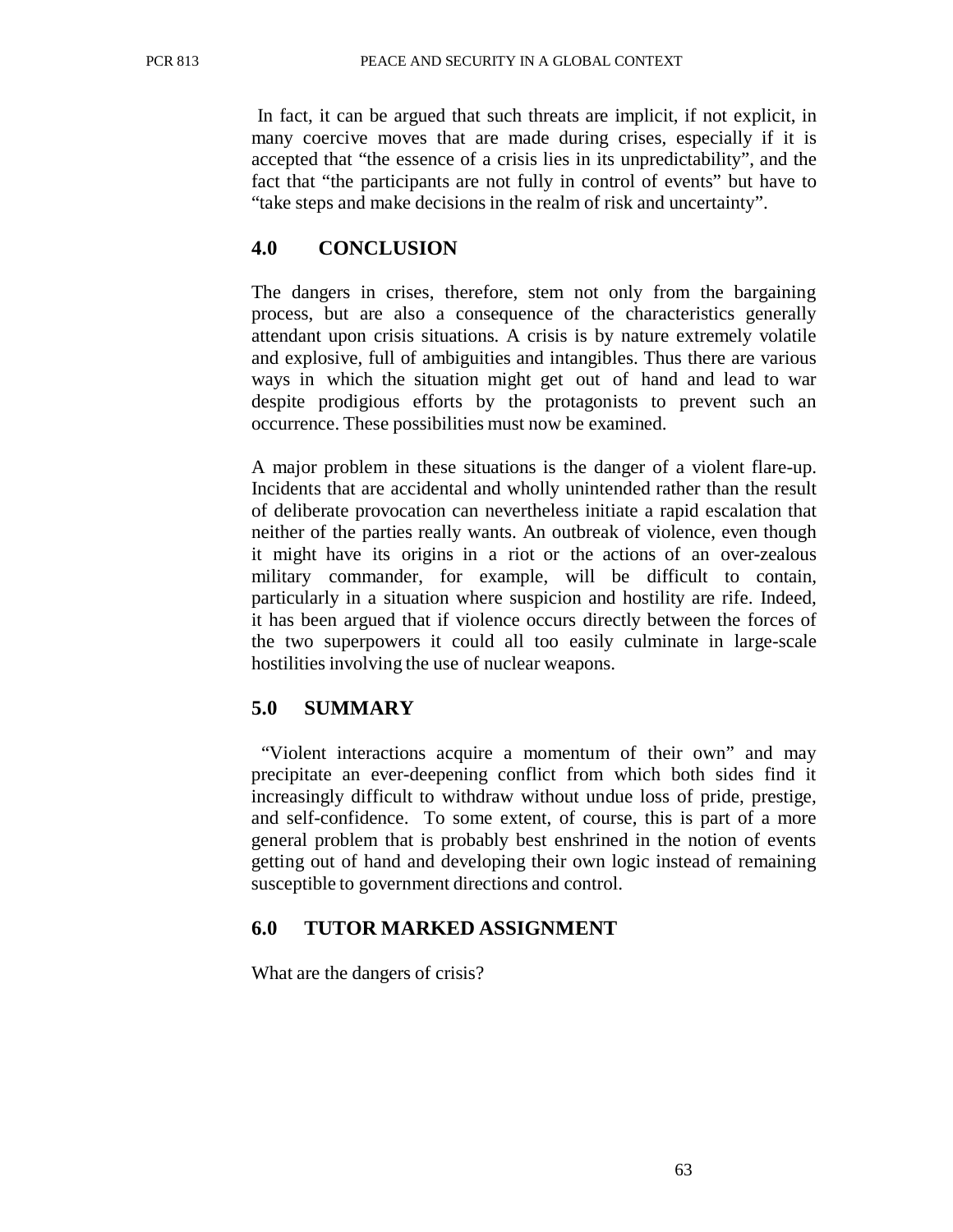#### **7.0 REFERENCES/FURTHER READINGS**

- T.C. Schelling, (066) Arms and Influence, New Haven and London & Yale University Press.
- Snyder, op. cit., pp.241 –2, notes an extremely useful distinction between "autonomous" risks or the danger that the parties will "lose control of events" and the risks of miscalculation "inherent in the bargaining process". See also Schelling, Arms and Influence, op. cit., p.97.
- This is one of the major themes in H, Kahn, On Escalation: Metaphors and Scenarios (New York: Praeger, 1965.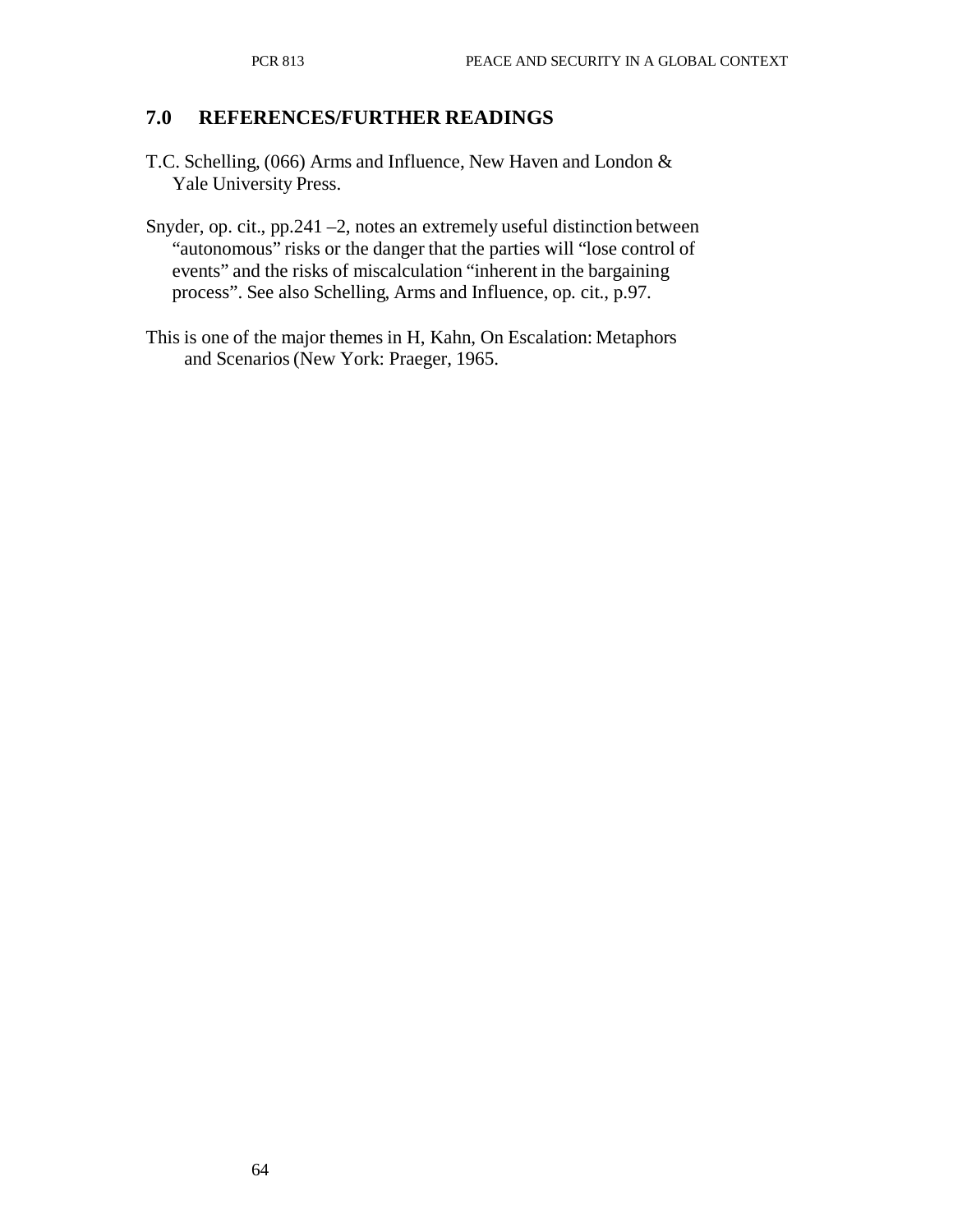# **UNIT 2 THE PREREQUISITES FOR REVOLUTION**

#### **CONTENTS**

- 1.0 Introduction
- 2.0 Objectives
- 3.0 Main Content
	- 3.1 The Cause
	- 3.2 Organisation
	- 3.3 Phases of Revolutionary War
	- 3.4 Phase II: Progressive Expansion
	- 3.5 Phase III: Decision
- 4.0 Conclusion
- 5.0 Summary
- 6.0 Tutor Marked Assignment
- 7.0 References/Further Readings

## **1.0 INTRODUCTION**

Revolutions originate and prosper under so many different conditions involving man's dissatisfaction with his lot that it is difficult to generalize. Some are predominantly urban, others are rural. Some are "bad", as seen from the U.S. standpoint. Others can be "good". Most often they occur in underdeveloped countries, but they also crop up in some very sophisticated environments.

The conditions that spawn insurgency are remarkably similar. Revolution rarely rears its head in the midst of abject poverty and despair. Zealots most often surface in societies where rising expectations breed impatience. Intolerable frictions are commonly compounded by communications gaps, between parties in power and the people; rich and poor; young and old; peasants and proletariat; ethnic groups and religious factions. The resultant antagonisms can be deftly exploited by demagogues. The breakdown of tradition, which almost inevitably occurs in modern societies, frequently is a factor. Influential intellectuals who shift their allegiance to revolutionary ideals contribute inadvertently or deliberately. If such circumstances combine with flagrant economic or social injustices, real or imagined, the situation is ripe for revolution.

### **2.0 OBJECTIVES**

At the end of this unit you would have learnt the following:

- i) The cause,
- ii) The organization and
- iii) The phases of revolution.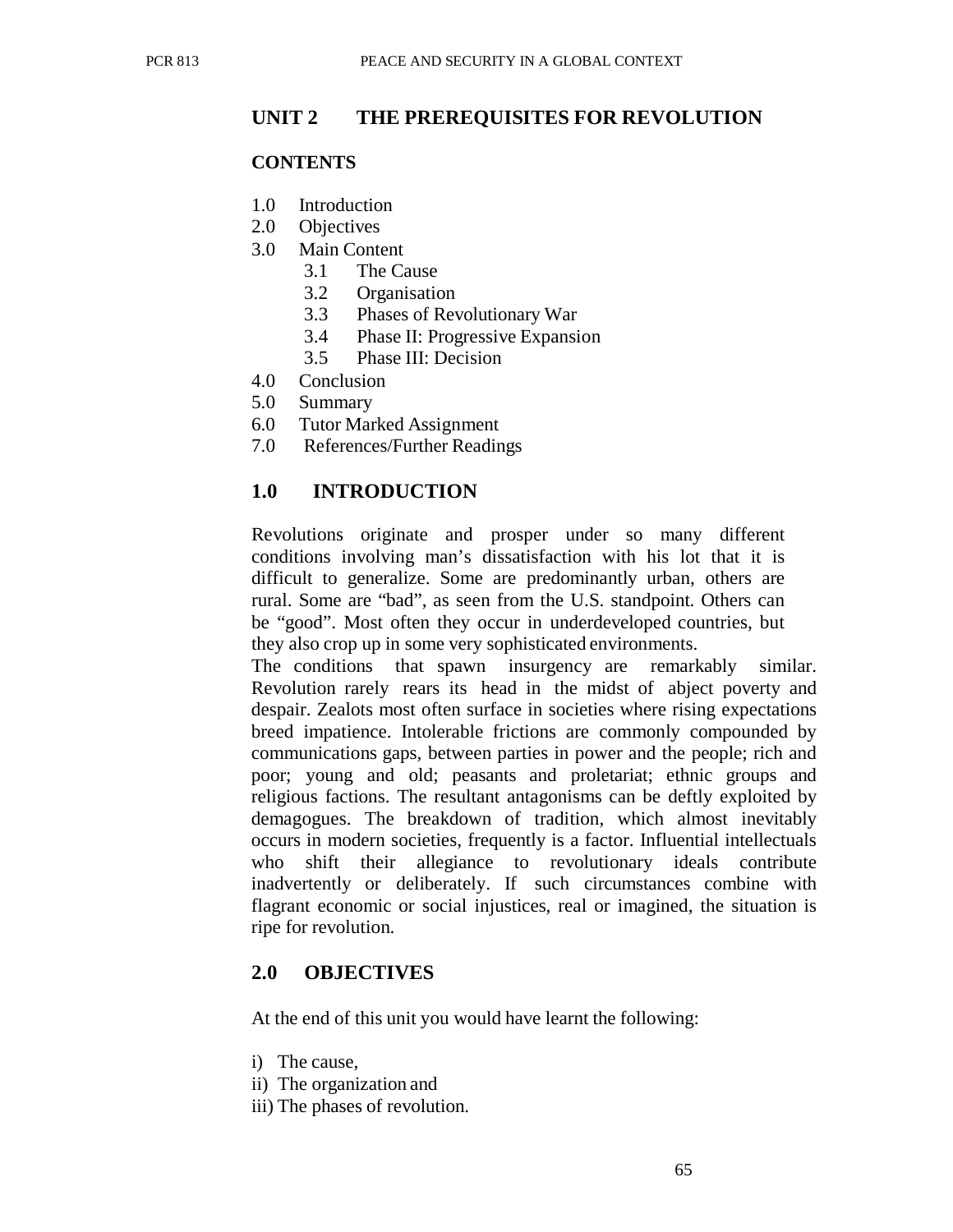## **3.0 MAIN CONTENT**

#### **3.1 The Cause**

The second prerequisite for any revolution is an emotional cause, one worth dying for. It must have broad appeal and be vague enough so that each man can supply his own interpretation. There is no need for it to be realistic or attainable. Abstract themes like freedom, human rights, colonial oppression, equal opportunity, and self-determination, are causes that fire men's imaginations. The strongest appeals since World War II have been patriotic and nationalistic.

## **3.2 Organization**

Dreams without direction, of course, are useless. The cause, whatever it is, must be promoted by clever leaders who are skilled in mobilizing and manipulating people, and can focus the endemic energies of the mass to generate power. The initial objective is to establish a system of "dual power", wherein a subversive shadow government vies with duly constituted authority for control. Its operatives concurrently undermine the incumbent regime and root out internal opposition within the revolutionary body. The key is sound organization. Sir Robert Thompson, an authority on this subject and sometime advisor to President Nixon, rates infrastructure as "quite the most vital feature of revolutionary war": [The infrastructure] is established in two parts. The first, and by far the most important, is the political underground organization within the population in which cells are created, by a process described as "bead stringing", throughout the country in all villages and towns… The main function of the underground organization as a whole is to provide a support and maintained unless it has a home base on which it can rely for its supplies and recruits…

It is essential at this point to understand the relationship between the organization [and] the cause… [As the war progress] the original cause will become less and less relevant because the immediate concern of most people will be survival for themselves and their families and there will be an inclination to support the side which looks like winning. It is at this point that the [revolutionary] party, as one means of hastening the collapse of government and the existing structure, will be better able to exploit all the contradictions which exist within any society.

In studying any revolutionary war, therefore… it is necessary to assess whether its organization or its ostensible cause (often no more than a pretext) is the vital factor because this will dictate the emphasis of the response.

If the organization is the vital factor, then the revolutionary movement will not be defeated by reforms designed to eliminate the cause. It will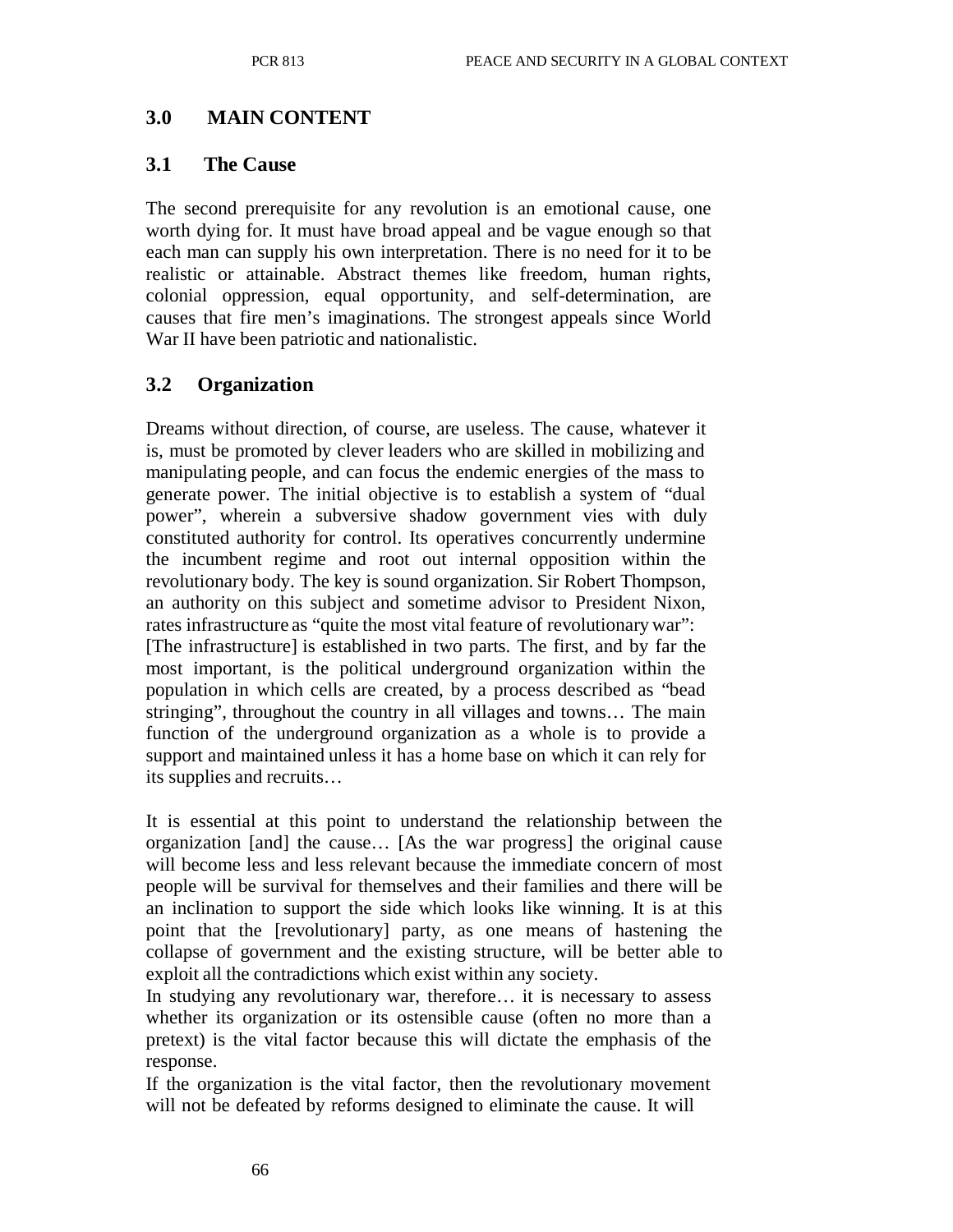only be defeated by establishing a superior organization and applying measures designed to break the revolutionary organization…

Generally it can be said that, where both the cause and the organization are good, the revolutionary movement will win, probably at an early stage. The long-drawn out struggle occurs when the organization is good and the cause is weak.

An ailing body politic with low resistance to infection usually presages a successful insurgency. Regimes that lack national consensus, that are irresolute and indecisive, that are ignorant of counterrevolutionary strategy and tactics, and lack the machinery for effective control – political, administrative, or military – are asking to be replaced.

# **3.3 Phases of Revolutionary War**

The classic three-phase strategy for revolutionary war, expounded by Mao in 1938 during China's war with Japan, outlines a practical framework that has been adopted by most insurgent groups around the world, modified to suit their particular circumstances

Phase I (Organization, Consolidation and Preservation) Phase I is devoted to organizing, consolidating, and preserving the incipient insurgent mechanism. It lays the political and psychological groundwork for expansion to be achieved later.

The first steps are to investigate social class structure, identify grievances, and compile the intelligence base needed to formulate campaign plans and supporting propaganda objectives/themes aimed at enlisting enthusiastic, voluntary support. Dedicated revolutionary cadres must be recruited and trained and an apparatus must be developed.

Skilled revolutionaries capitalize on a prominent quirk in human nature: man is a social animal, conformist rather than individualistic. He clings to small primary groups, like the family, friends, classmates, and business associates, which set and support standards, sustain their members in time of stress, and approve or disapprove performance. The clusters may be as rigidly regimented as a rifle squad or as loosely structured as a car pool. Controlling these primary groups inevitably is a high-priority project. Those that resist are destroyed. New cliques are created where no effective ones exist, all presumably representing the people's will. The task is monumental, since it entails realigning entire societies, but the end product is well worth the effort.

Using techniques just described, revolutionaries can infiltrate the policy machine of mass organizations – the news media, unions, schools, cooperatives, associations, armed forces, police, and the government

・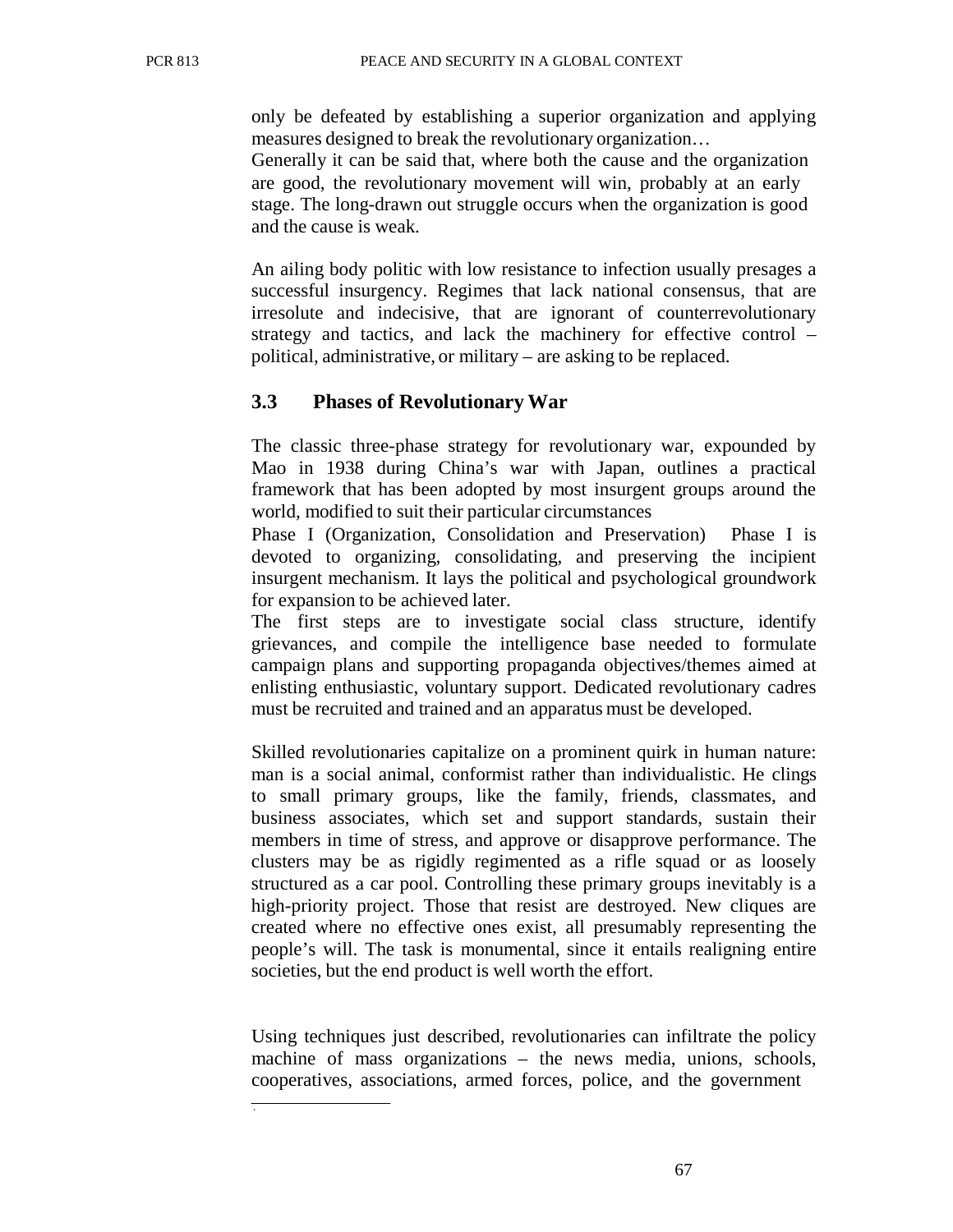itself. No activity or institution is too ostentatious or too obscure if it grants close contact with the people.

Success results in near monopoly of access to the rank and file. This is particularly true in developing countries where rudimentary road, rail, and telecommunications nets inhibit correspondence between the central government and the provinces, and where ruling elites frequently lack psychological rapport with either urban workers or peasants.

Finally, the over struggle commences, including sporadic low-intensity military operation. Revolution flourishes in an atmosphere of social and administrative disorder that seriously disrupts the daily lives of the population. Strikes, riots, sabotage, black markets, insidious rumor campaigns, and agitation among minorities are typical of the discord fomented by subversive parties. Such activities are cheap to produce and costly to prevent. Governmental expenditures in money, manpower, and material may exceed those of the insurgents by 20:1 or more. If these tactics proceed unchecked, social disruption eventually becomes so severe that the revolutionists' political program is the only perceived alternative to chaos. The entire arrangement is completely flexible. Incentives are applied along with coercion. Operations habitually are recycled, even in areas solidly under revolutionary control.

#### **3.4 Phase II (Progressive Expansion)**

Phase II involves progressive expansion with two basic motives in mind: to solidify mass support and bring pressure to bear on the enemy. This is a period of terror, sabotage, and active guerrilla war. The insurgents begin to depend heavily on raids and ambushes as primary sources arms, ammunition, medical supplies, and radios. They seek food, clothing, shelter, information, and security from the civilian populace. Home guard or militia units are formed to handle local security and to act as reserves.

Favourable terrain, which can cover revolutionaries and inhibit the opposition, is crucial during Phase II. Jungles, swamps, mountains, and urban areas seen to be best suited for guerrilla operations. Open country with few places to hide is a distinct disadvantage.

Geographical contiguity with a friendly foreign power becomes increasingly important during this second stage, when the growing revolutionary movement displays an avid appetite for the accountrements of armed combat. Outside military and economic aid often plays a critical role, as it does today in Palestine and Southeast Asia; it occasionally is decisive. Isolated insurgents frequently run into trouble, as demonstrated during the past two decades in Angola, the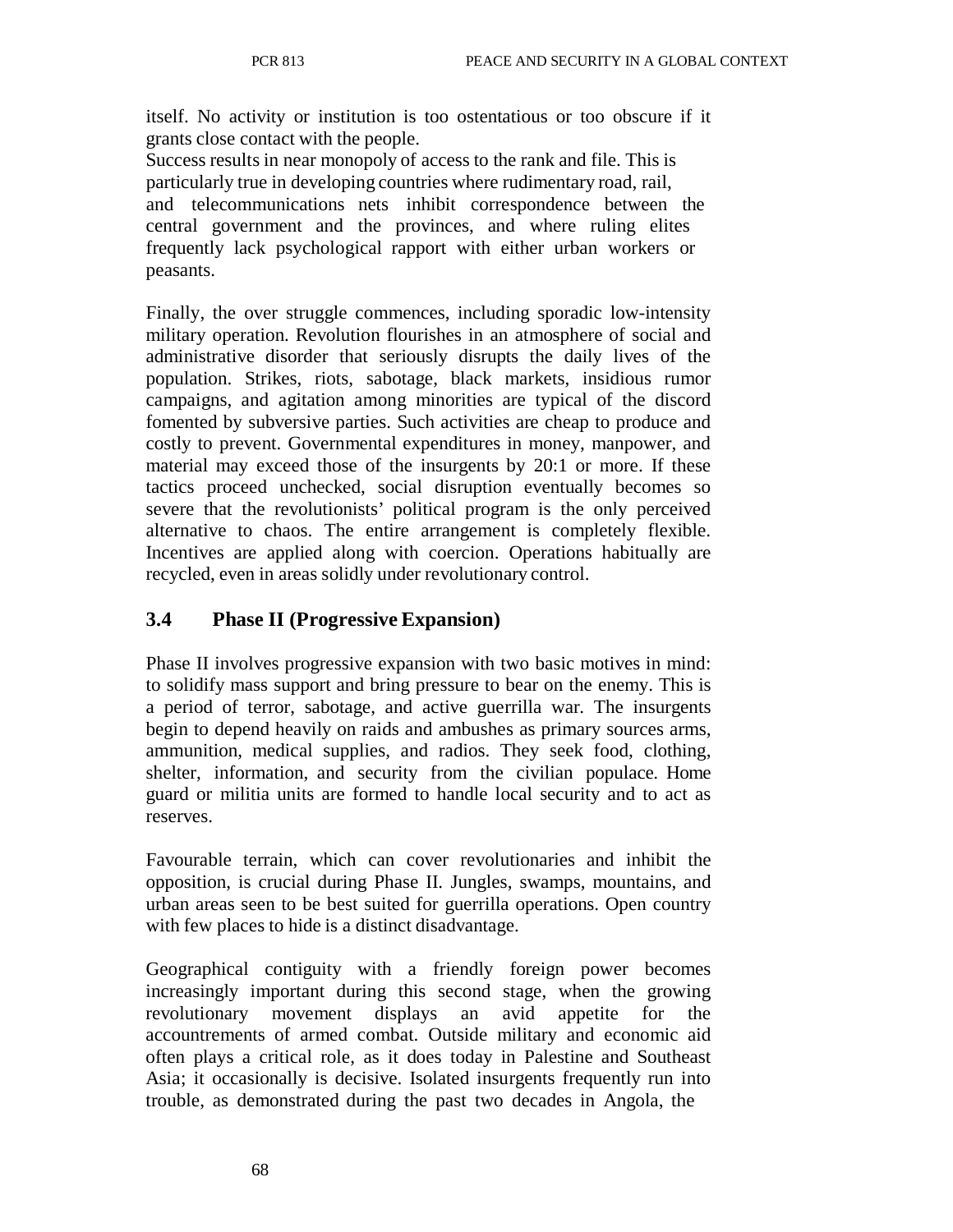Philippines, and Malaya. However, that need not be the case. Cuba is a striking exception. Moral support, including diplomatic gestures, may prove even more effective then logistical contributions by outsiders. In addition, sponsors sometimes furnish leaders, organizers, cadremen, advisors, funds, and training facilities.

As the insurgent movement gains momentum and major elements break cover, survival and success hinge heavily on a steady stream of timely, accurate intelligence concerning the government's capabilities, intentions, activities, and plans. The positive intelligence apparatus must be complemented by an effective counterintelligence screen. Failure to satisfy either requirement during Phase II can be disastrous.

Stepped-up propaganda campaigns, directed primarily at the local populace and revolutionary forces, solicit support and security from the community. Written and oral attacks degrade the government, discourage the people from tendering it comfort of any kind, and suggest that the rebels eventually will prevail, regardless of temporary setbacks or sacrifice. Scare tactics supplement suasion on demand – threats, intimidation, coercion, mental and emotional stress all help to create converts when logic and inducements fail. Revolutionary propaganda holds a heavy advantage, since the rebels are judged by premises, not what they produce. Incumbents, who are tied to responsibilities, must run on their records.

## **3.5 Phase III (Decision)**

During Phase III, insurgents step up the scale of armed combat to defeat the enemy with orthodox forces on the field of battle. Vigorous negotiations may be featured at this time to buttress political, military, economic, or social positions, to wear down and frustrate opponents, and to influence world public opinion. Concessions are rare, and are made only to further the insurgents' strategic design. Phase III confrontations almost never revert to strictly conventional war. Even during the culminating stages, territory is of little moment to the revolutionaries. Their main interest is in people.

No hard-and-fast rules fix the over-all sequence. It is characteristic for different phases to be in progress concurrently in different parts of an afflicted country. Phase III conceivably could stem directly from Phase I if the strategic climate were conducive. When revolutionaries run into unexpectedly effective resistance, they can always face reality and retrench, retrograding from Phase III to Phase II, or even Phase I, if the situation dictates, with the expectation of rejuvenation later.

## **4.0 CONCLUSION**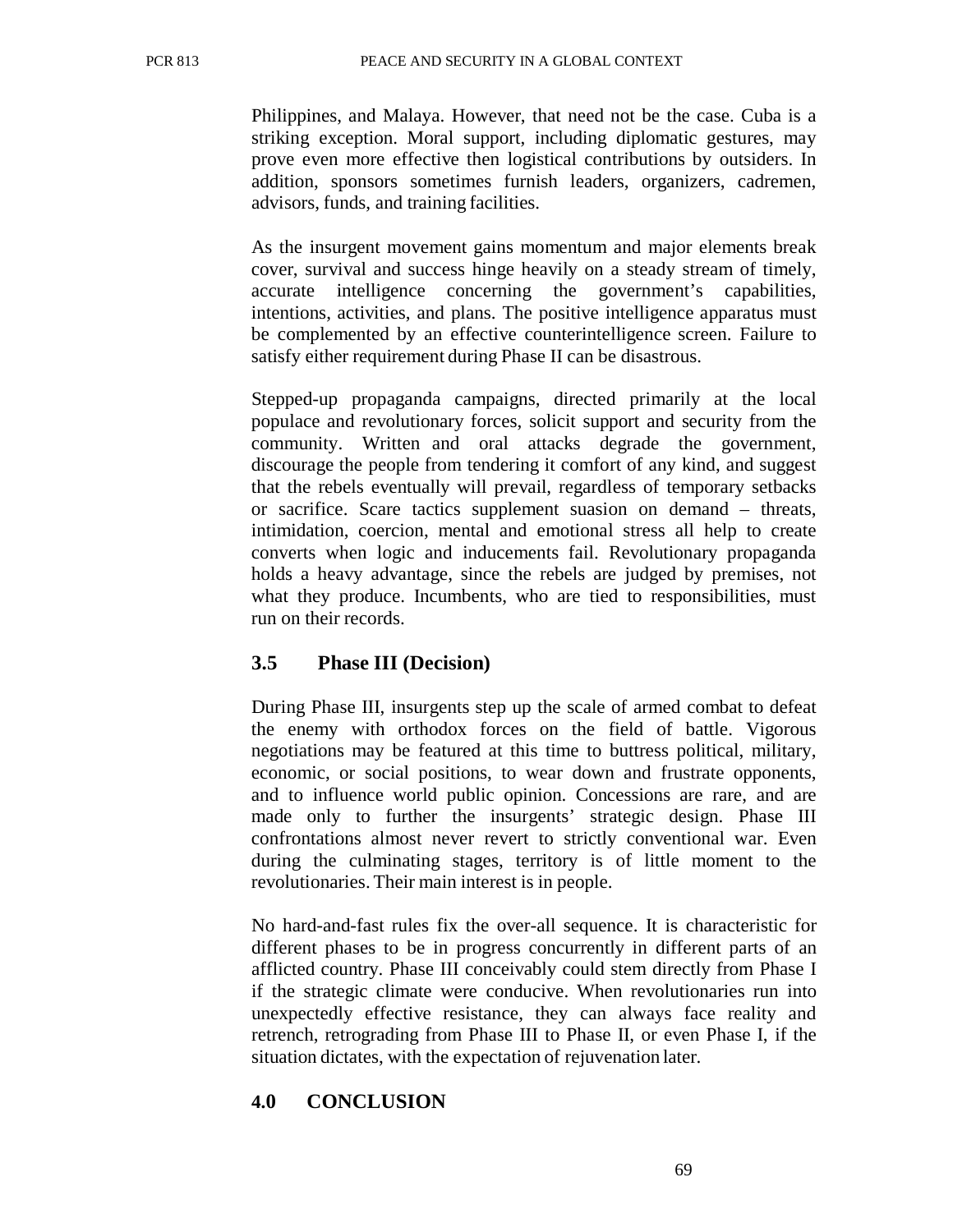However it is conducted, revolutionary war poses some very sticky problems for established regimes. The first, and by far the most important, requirement is to prevent revolutions from flowering. That task can best be accomplished by attacking insurgent causes at the grass roots level before revolutionary signs appear. A substantial body of serious scholars maintains that insurgencies cannot be deterred effectively after they start – the rebels know their initial position is weak, but take heart from future possibilities, and are determined to pursue their course. Consequently, counter threats are seldom credible.

# **5.0 SUMMARY**

The challenge is considerable. Revolutions lack the potential to literally atomize this planet, as a general nuclear war could do, but a coordinated communist strategy of cumulative encroachment using insurgent techniques nevertheless could endanger the entire Free World just as surely and just as effectively.

## **6.0 TUTOR MARKED ASSIGNMENT**

What are the consequences of revolution?

### **7.0 REFERENCES/FURTHER READINGS**

- Chalmers Johnson, 1964, Revolution and the Social System. (Standford University: The Hoover Institution on War, Revolution, and Peace.
- Robert Thompson, 1970, Revolutionary War in World Stratey, 1945- 1969. (New York: Taplinger Publishing Co.
- David Galula, 1964, Counterinsurgency Warfare: Theory and Practice, (New York: Praeger.
- William J. Buchana, 1969, A Primer on Revolutionary War, (Washington, DC: The National War College. The sections on The Prerequisites for Revolution and Phases of Revolutionary War also drew from this document.
- Thompson, 1954, Revolutionary War in World Strategy, pp.6-9.Mao Tse-tung, On the Protracted War, (Peking: Foreign Languages Press, See also Robert C. Suggs and Brenda M. Wolak, "Phase of Development" in Strategies of Revolutionary Warfare. Edited by Jerry M. Tinker, (New Delhi: S. Chand and Co.).

### **UNIT 3 THE NATURE OF LIMITED WAR**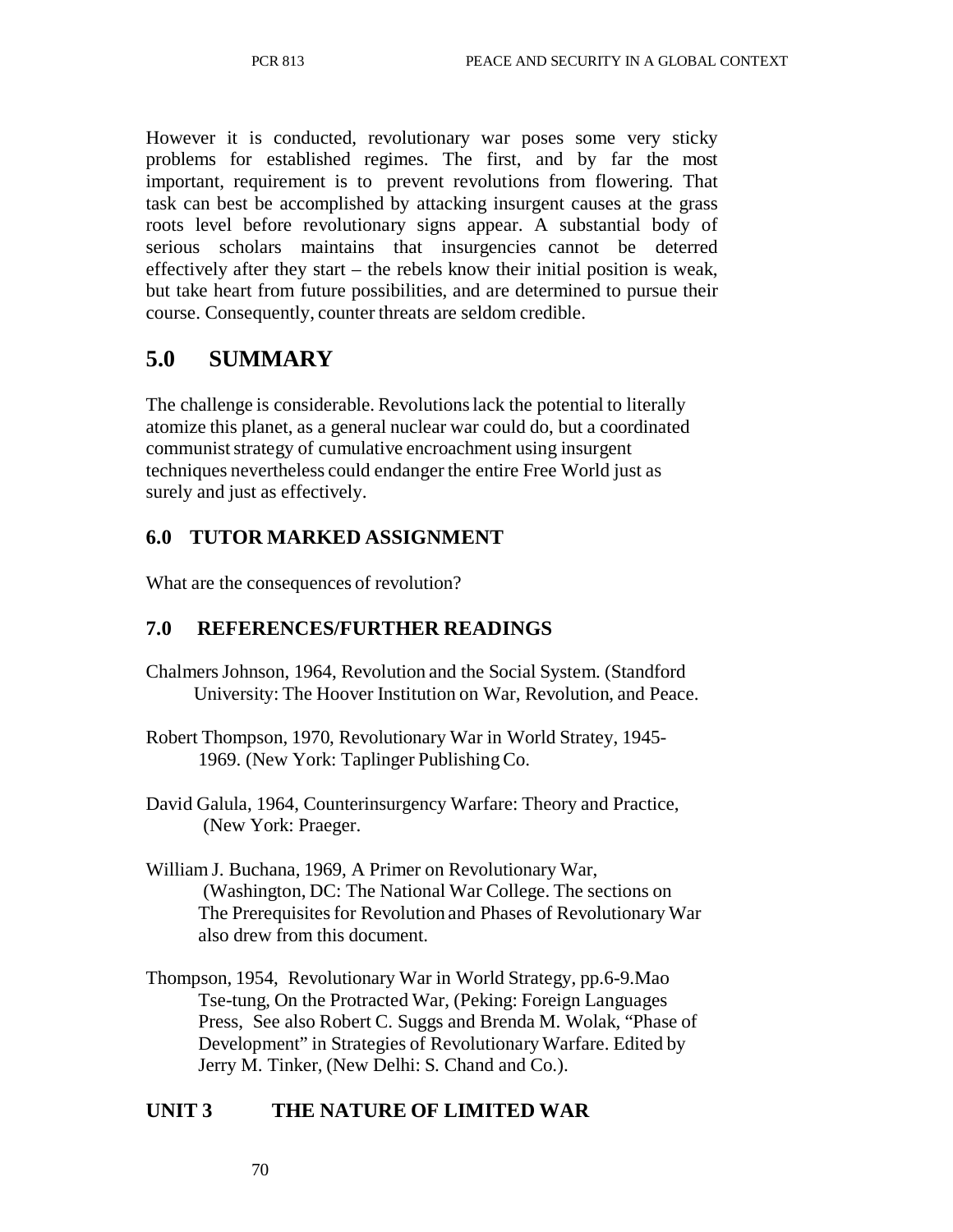#### **CONTENTS**

- 1.0 Introduction
- 2.0 Objectives
- 3.0 Main Content
	- 3.1 Limited War
	- 3.2 Ways to limit wars
	- 3.3 Limited Objectives
	- 3.4 Arms Limitations
	- 3.5 Target Limitations
	- 3.6 Forces Limitations
	- 3.7 Geographic Limitations
	- 3.8 Escalation Problems
- 4.0 Conclusion
- 5.0 Summary
- 6.0 Tutor Marked Assignment
- 7.0 References/Further Readings

## **1.0 INTRODUCTION**

Between general war at one extreme and cold war at the other lies a wide range of conventional hostilities loosely described as limited war. That scope is a bit too comprehensive for strategy formulation purposes, because it lumps conflicts that are of little consequence even locally with serious confrontations that verge on global catastrophe. This chapter therefore concentrates on armed encounters, excluding incidents, in which one or more major powers or their proxies voluntarily exercise various types and degrees of restraint in order to prevent unmanageable flare-ups.

### **2.0 OBJECTIVES**

In this unit you are expected to learn the following:

- i) What limited wars are?
- ii) Ways to limit wars
- iii) The limited objectives of wars

### **3.0 MAIN CONTENT**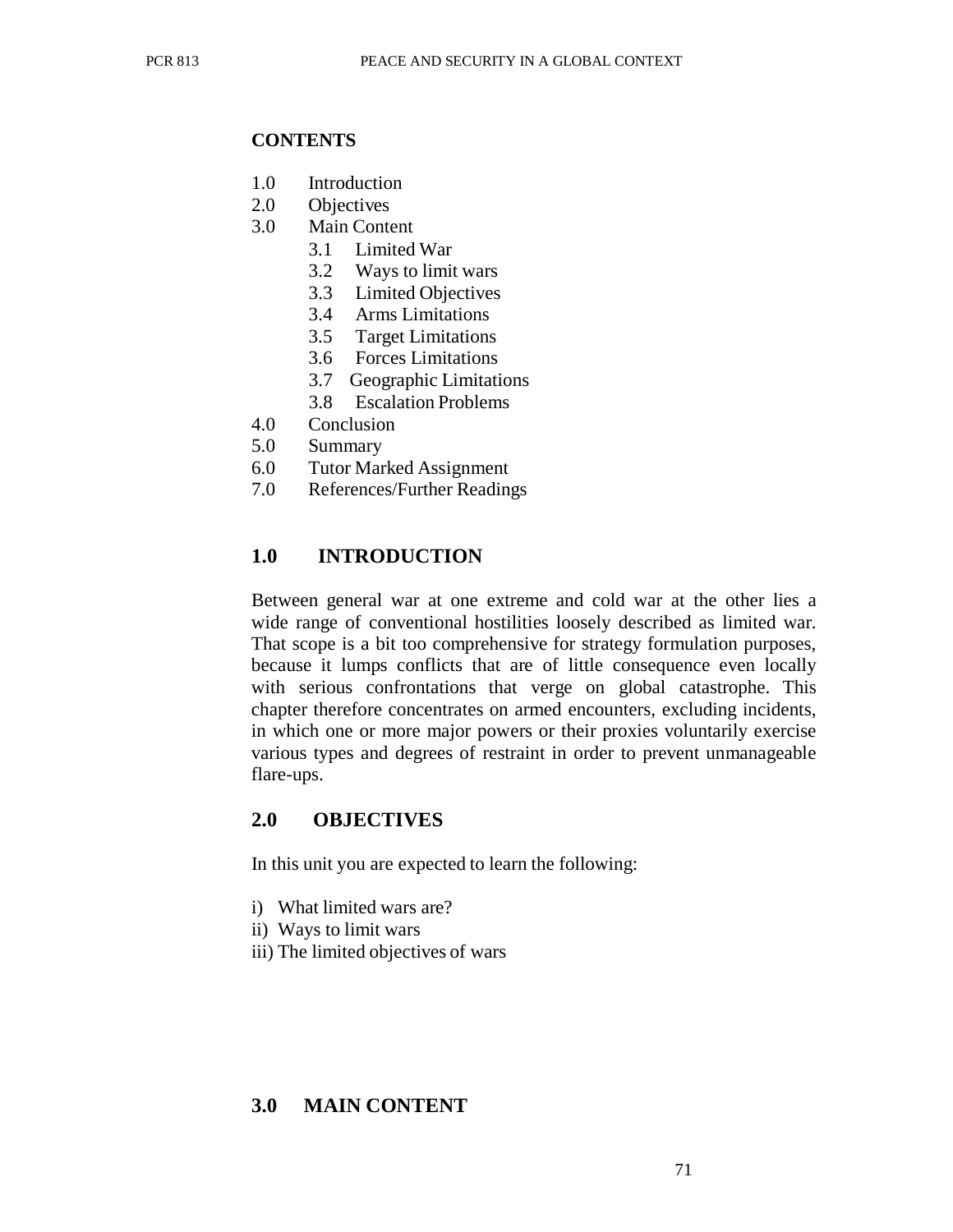## **3.1 Limited Wars**

Limited war thus is markedly different than it was in ages past, when conscious conflict management to avoid unacceptable escalation was almost unknown. Wars then, Brodie notes, were mainly:

limited by the small margin of the national economic resources available for mobilization and by the small capability for destruction that could be purchased with that narrow margin. Today... we speak of limited war in a sense that connotes a deliberate hobbling of a tremendous power that is already mobilized and that must in any case be maintained at a very high pitch of effectiveness for the sake only of inducing the enemy to hobble himself to a like degree.

## **3.2 Ways to Limit Wars**

The scope of war can be limited with regard to political objects and military aims, the choice of weapons (especially chemical, biological, and nuclear), target selection, the nature of participating forces, and geographic areas. Restrictions rarely are imposed by formal agreements. They usually result from "understanding". The room for interpreting "rules of the game" thus is fairly large, but since the dawn of the Nuclear Age strategists on both sides of the Iron and Bamboo Curtains have striven to reconcile incompatible international objectives without creating conditions that cause the unlucky living to envy the insensible dead.

## **3.3 Limited Objectives**

Limited war commonly is linked with limited objectives, but that need not be the case. Restraints most often relate primarily to means, not ends. The crucial U.S. national security objective in Korea, which was to contain communism, never was compromised, even though the subsidiary goal of reunifying Korea had to be abandoned. When the Kremlin refused to reinforce its Arab clients during the Six Day War with Israel in 1967, it accepted a humiliating setback, but that temporary adjustment of immediate aims in no way suggested that Soviet longrange objective in the Middle East had been scaled down.

Choosing goals calls for caution if the foe possesses mass- destruction weapons. The trick is to avoid directly endangering, or appearing to endanger, the enemy's vital or compelling interest. With those criteria in mind, it is easy to understand why so many modern chiefs of state persist in playing platoon leader, although there is by no means any universal agreement that the advantages of such action outweigh the liabilities.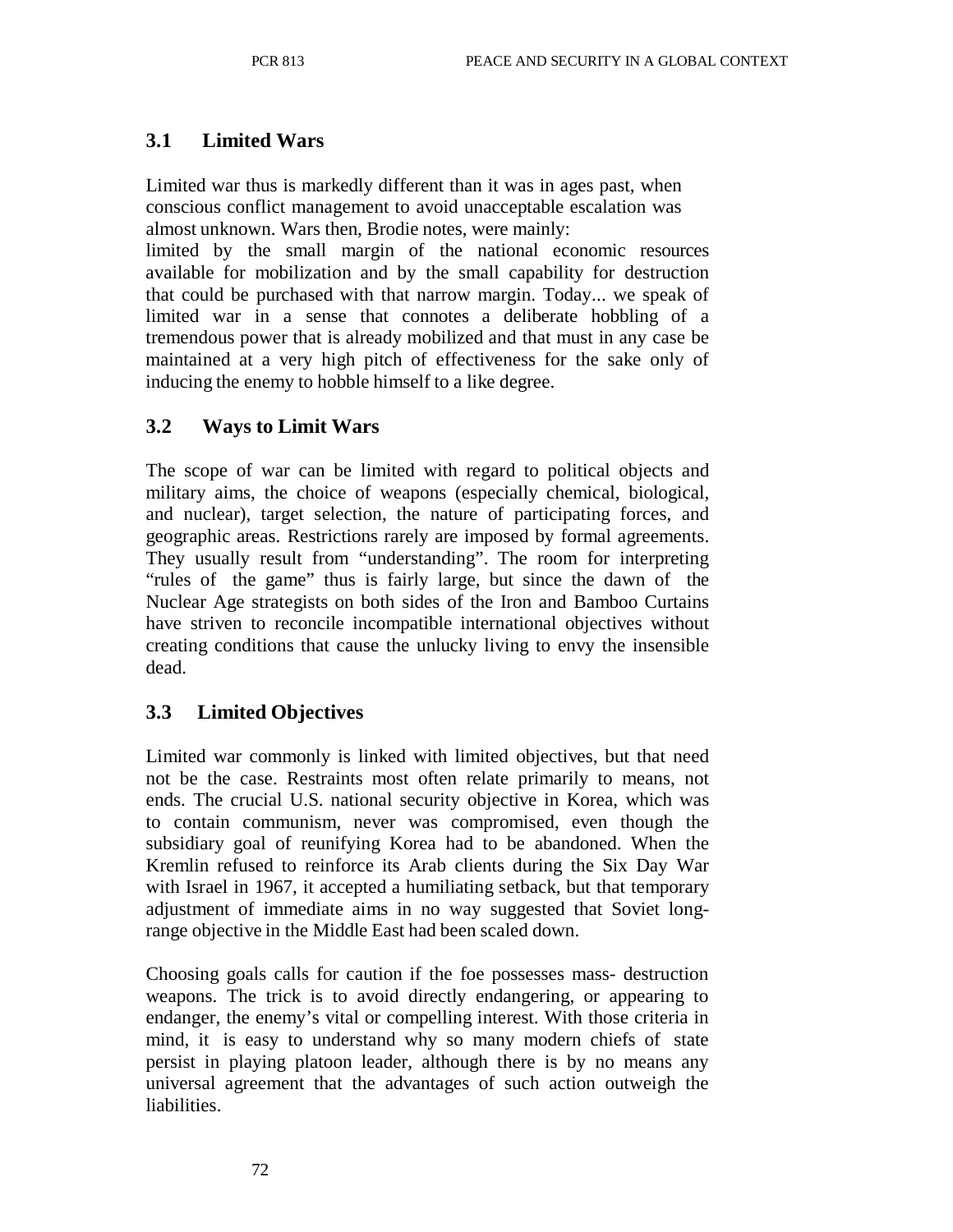## **3.4 Arms Limitations**

The role of nuclear weapons in limited war has always been controversial. Nearly everyone agrees that strategic nuclear bombardment of an enemy's homeland, particularly population centers, must be avoided, but there is no consensus concerning other uses.

One sizeable group, for example, predicts that the first blast, regardless of yield, would automatically lead to Armageddon. The Soviets implicitly espoused that view at one time, according to the 1962 edition of Marshal Sokolovsky's book Military Strategy, although they since have changed their minds.

A second faction rejects the idea of limited nuclear war, but for different reasons. In the opinion of its advocates, any use of nuclear weapons would encourage escalation. A third school of thought endorses Alain Enthoven's "Firebreak

Theory", which holds that "because nuclear war is so destructive, the use of nuclear weapons must be reserved only for the most desperate circumstances... The side with strong conventional forces is likely to be able to have its way on all issues less than vital."

One thing, however, seems certain. If the genie were unleashed, whether casually to shore up a single shaky position or after grave consideration to secure otherwise unattainable ends, the problems of controlling nuclear weapons in limited war would increase several fold. A whole new set of ground rules would have to supplant total abstinence. Should nuclear weapons be used offensively, defensively, or both? Should there be some restriction on yields and delivery means? Should surface bursts be outlawed? How any of these restrictions could be effectively policed? Agreements would be difficult to obtain and more difficult still to keep.

Chemical and biological warfare create similar problems for strategists who wrestle with concepts for limited war.

## **3.5 Target Limitations**

Target selection, as well as choices of ordinance, can be an important factor in limiting the scope and intensity of war.

Assorted alternatives are evident, including the following couplets, in endless combination: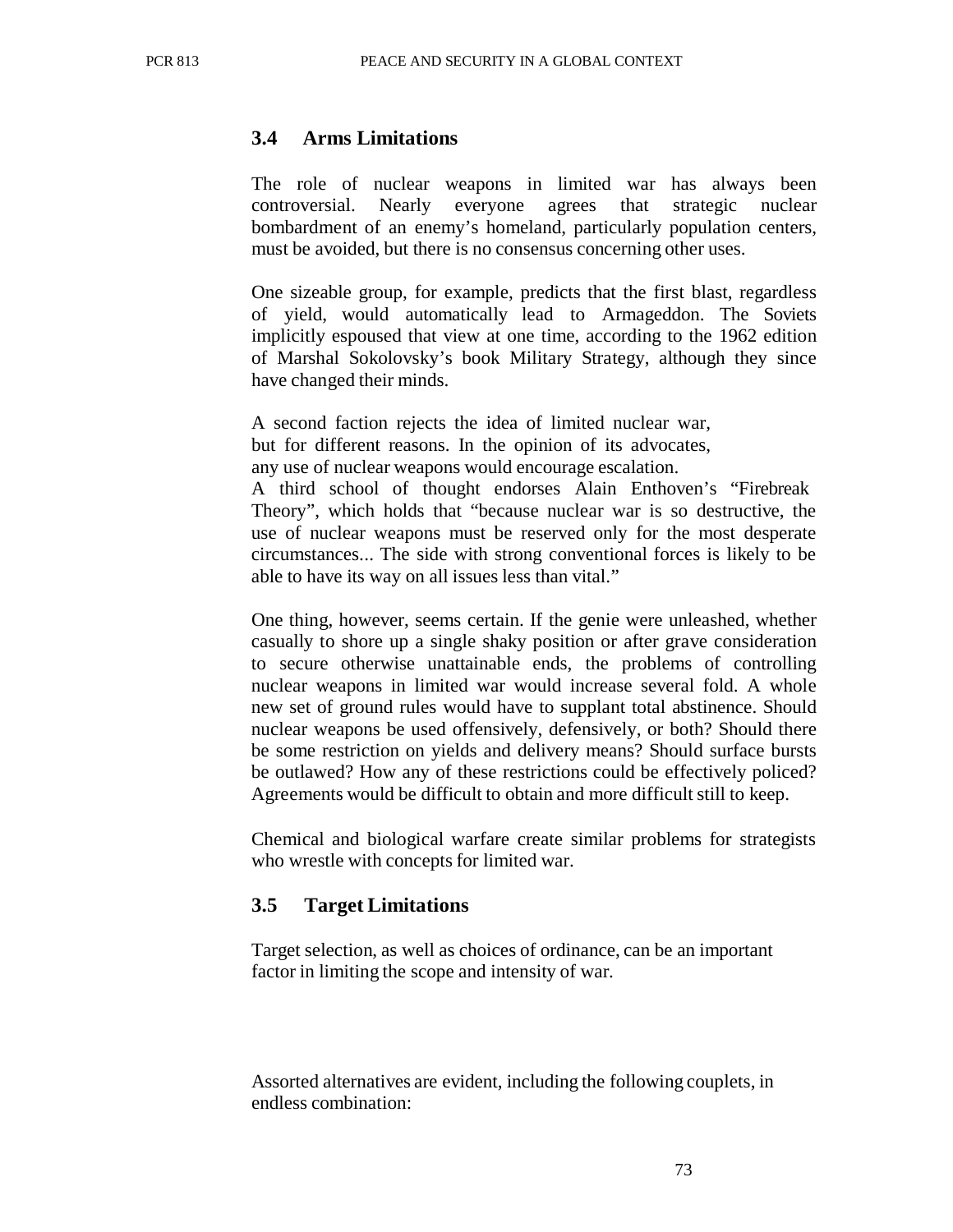Vital – Nonvital Tactical – Strategic Animate – Inanimate Military – Civilian Combatant – Noncombatant Mobile – Stationary Immediate Effect – Delayed Effect The Vietnam War affords splendid examples.

Tactical nuclear weapons probably could have been employed effectively in Indochina, despite widespread beliefs that there were no appropriate targets. In fact, attractive aiming points existed in many isolated locales, miles from population centers. Nuclear detonations might have been used to seal off mountain passes on the Ho chi Minh Trail, to destroy underground installations in or near the Demilitarized Zone, or to eliminate subterranean Viet Cong base areas. Political, not military, prohibitions prevailed, in an effort to limit the war.

#### **3.6 Forces Limitations**

Limiting the type, number, roles, and origins of participating military forces also can circumscribe the scale and severity of war. Defensive, support, and advisory troops are less provocative than front-line combat units. Confrontations between proxies are apt to be less incendiary than direct clashes between superpowers. Forces from world organizations are less subject to condemnation than those from separate states. The application of conventional air or naval power normally is less risky than are ground invasions.

### **3.7 Geographic Limitations**

Geographic restrictions have been stringent in every limited war. The Korean conflict was confined to a small peninsula. Military maneuvering during the Cuban missile crisis (other than general war alerts in the United States and the U.S.S.R.) centered on the Caribbean. Military aspects of the Vietnam War were regional. The U.S. Navy's concepts for "war at sea", far from populated places, are specialized geographic limitations.

Area prohibitions might be more difficult to honor in Western Europe, as Robert E. Osgood indicates in his book Limited War:

We must recognize that in some highly industrialized and economically integrated areas – certainly the core of the NATO area – even limited military incursions would constitute such a serious threat to our security interests (and would be so difficult to check on a purely local basis) that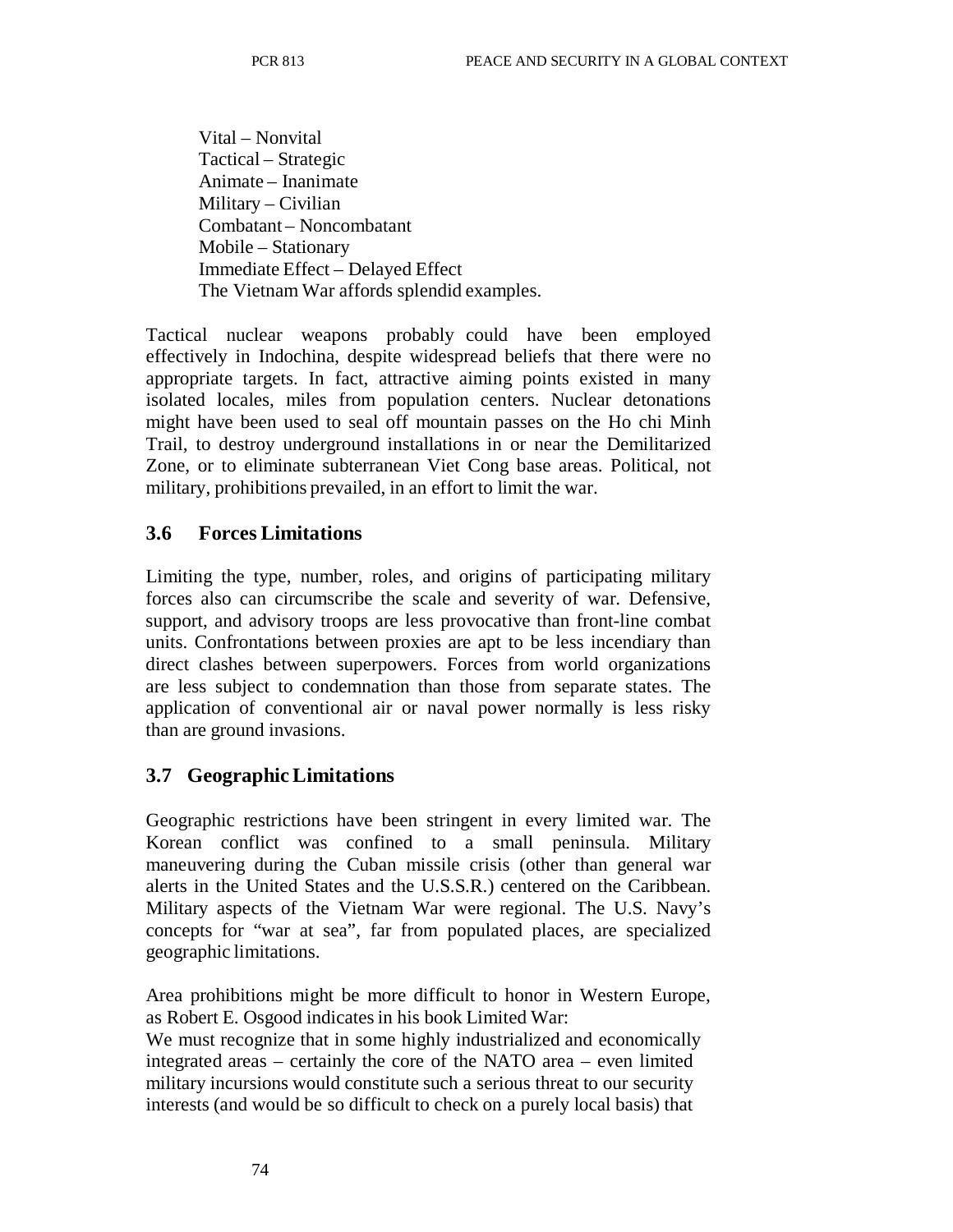we could not afford to confine our resistance to the immediate combat area. This might even be true if the topography, the industrial and transport linkages, and other physical features made restriction theoretically feasible.

The concept of sanctuaries in limited war, born during the Korean embranglement and reinforced in Indochina, received a sharp setback when President Nixon elected to clean out communist safe havens in North Vietnam, Laos, and Cambodia. A rule of thumb might be that sanctuaries from which serious threats derive can survive only if the probable penalties for disturbing them surpass the potential benefits.

#### **3.8 Escalation Problems**

The conduct of limited war, which involves restrictions such as those outlined above, is an exercise in risk-taking, resolve, and the matching of local resources. Usually, either side could "win" by increasing the pressure in some way, provided the opposition declined to raise the ante. Herman Kahn's views follows:

There are at least three ways in which a would-be escalator can increase, or threaten to increase, his efforts: by increasing intensity, widening the area, or compounding escalation... [The last] could consist of an attack on an ally or client of the principal opponent – though it could also be an attack on troops or colonies of the principal, but geographically outside the central sanctuary [homeland]...

Thus, in any escalation, two sets of basic elements are in constant interplay: the political, diplomatic, and military issues surrounding the particular conflict, and the level of violence and provocation at which it is fought... There are [also} two basic classes of strategies that each side can use. One class of strategies makes use of features of the particular "agreed battle" that is being waged in order to gain an advantage. The other class uses the risks or threat of escalation and eruption from this agreed battle...

Escalations are thus relatively complex phenomena. They are not to be ordered in a simple fashion, yet for some purposes we wish to do exactly this, even if it does some violence to reality. Very roughly, at any particular instant in a crisis or war, the degree of escalation might be measured by such things as:

- 1. Apparent closeness to all-out war
- 2. Likelihood of eruption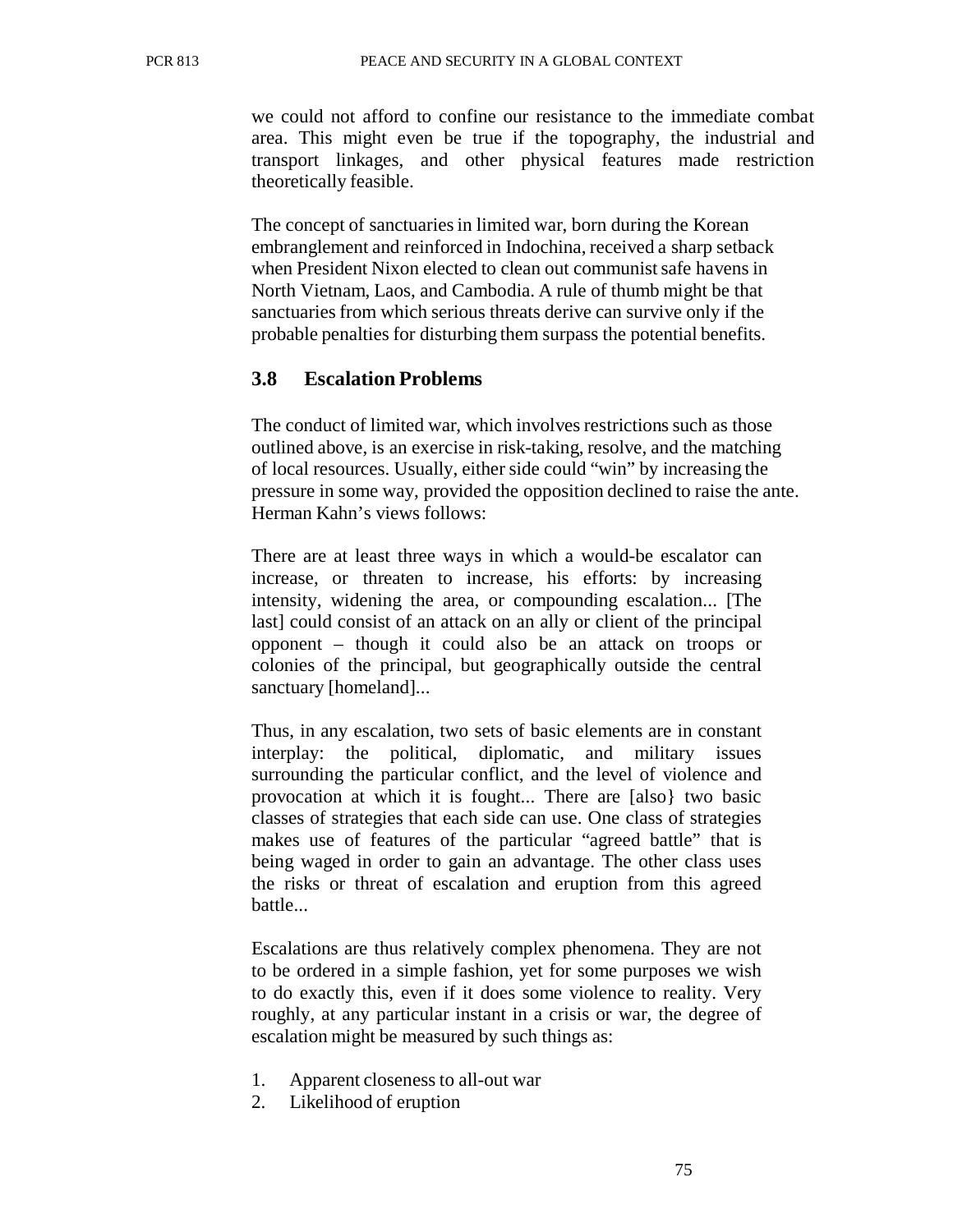- 3. Provocation
- 4. Precedents broken
- 5 Committal (resolve and/or recklessness) demonstrated
- 6. Damage done or being done
- 7. Effort (scale, scope, or intensity of violence)
- 8. Threat intended or perceived.

# **4.0 CONCLUSION**

Paradoxically, limitations adopted to avoid general war may actually increase risks if they destroy too many strategic options. Dr. Kissinger delineated that danger a decade ago in The Necessity for Choice:

Since limited war by definition does not involve all the resources of the opponents, it is easy to "prove" how a war could expand. No one can know whether either side would accept defeat. But we must be clear about what is involved in pressing the argument about escalation too far. A country prepared to risk mutual destruction rather than forego the possibility of gaining its objectives can be deterred only by surrender... An aggressor convinced that its intended victim is unwilling to run any risk may be positively encouraged to resort to the direst threat. A country not willing to risk limited war because it fears that resistance to aggression on any scale may lead to all-out war will have no choice in a showdown but to surrender.

# **5.0 SUMMARY**

The purpose of a strategy of limited war, then, is first to strengthen deterrence and, second, if deterrence should fail, to provide an opportunity for settlement... The worst that could happen if we resisted aggression by means of limited war is what is certain to happen if we [capitulate or participate in a general war].

## **6.0 TUTOR MARKED ASSIGNMENT**

From this background knowledge what can you say are the limitations of war?

### **7.0 REFERENCES/FURTHER READINGS**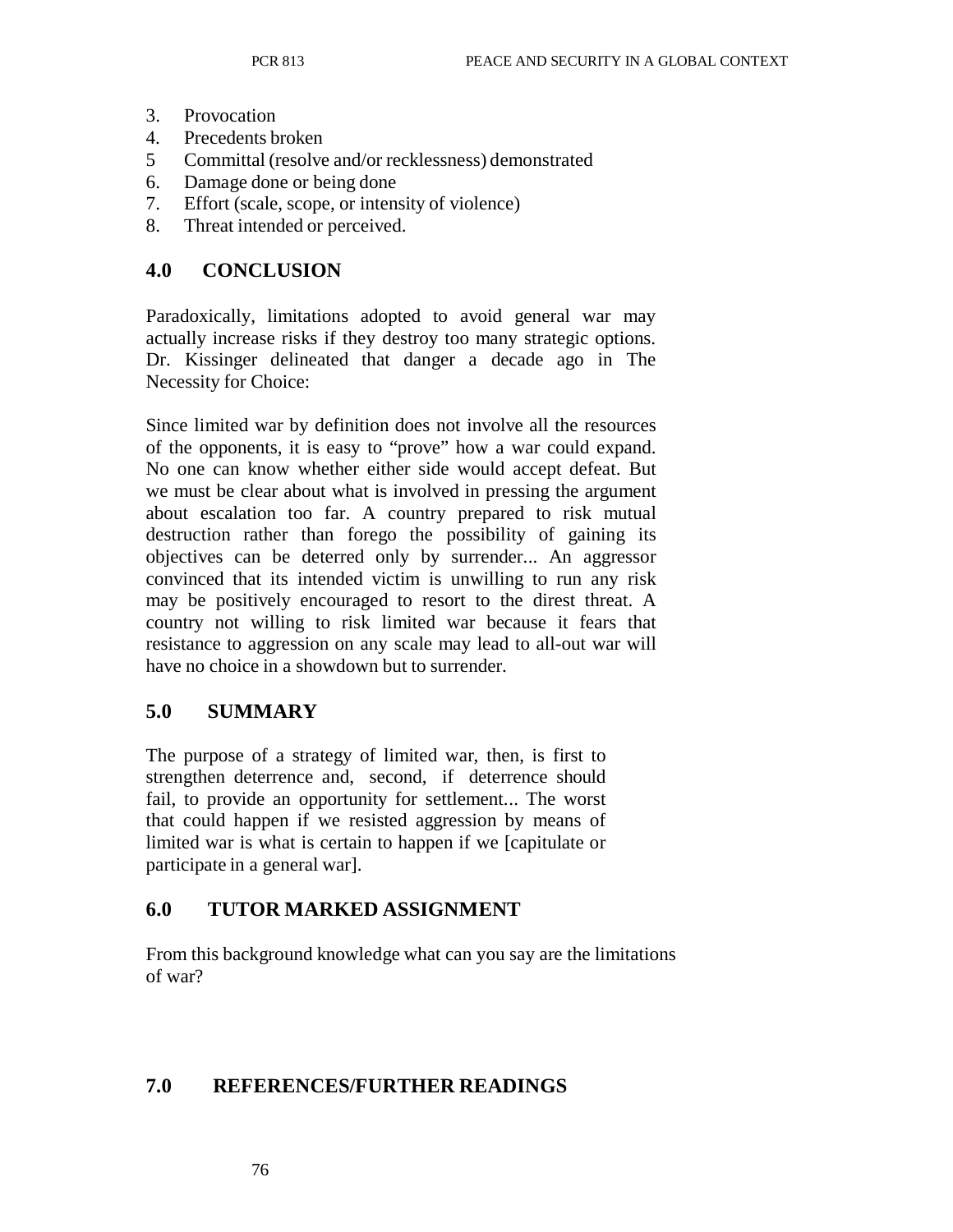- Bernard Brodlie, 1965, Strategy in the Missile Age. (Princeton, N.J.: Princeton University Press.
- Robert McClintock,1967, The Meaning of Limited War. (Boston: Houghton Mifflin Co.
- V.D. Sokolovsky, 1963, Military Strategy: Soviet Doctrine and Concepts. (New York: Praeger.
- Thornton Read, 1962, in Limited Strategic War. Edited by Klaus Knorr and Thornton Read. (New York: Praeger.
- Alain C. Enthoven, 1965, Chapter 6 in Problems of National Strategy. Edited by Henry A. Kissinger. (New York: Praeger.
- Bernard Brodie, 1966, Escalation and the Nuclear Option. (Princeton, N.J.: PrincetonUniversity Press.
	- Nathan F. Twining, 1966, Neither Liberty Nor Safety. (New York: Holt, Rinehart and Winston.
	- U.S. Congress. Senate. Committee on Armed Services, 1967, Air War Against North
	- Vietnam, Hearings, before the Committee on Armed Services, Senate,  $90<sup>th</sup>$  Cong.,  $1<sup>st</sup>$  sess., Part 5, (Washington, D.C.: U.S. Government Printing Office.
	- Robert Endicott Osgood, 1957, Limited War. The Challenge to American Strategy. (Chicago: The University of Chicago Press.
	- Herman Kahn, 1962, On Escalation: Metaphors and Scenarios. (New York: Praeger.
	- Henry A. Kissinger, 1962, The Necessity for Choice: Prospects of American Foreign

Policy. (New York: Doubleday and Co., Inc.

#### **UNIT 4 WAR AND ITS RESOLUTION**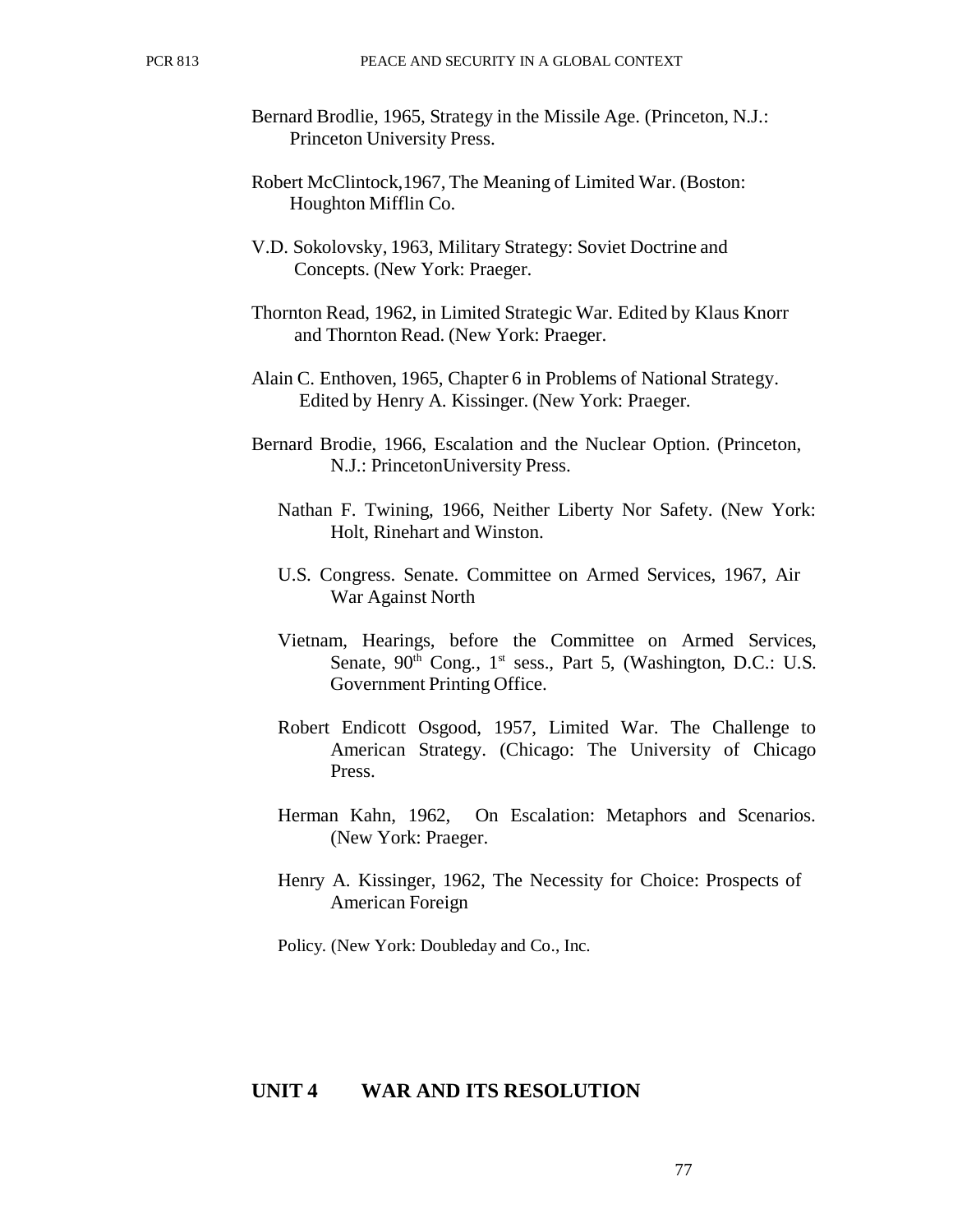#### **CONTENTS**

- 1.0 Introduction
- 2.0 Objectives
- 3.0. Main Content
	- 3.1 The Utility of General War
	- 3.2 Potential causes of General War
	- 3.3 Attitudes Towards Deterrence
	- 3.4. Approaches to War-Fighting
	- 3.5 Deterrence
	- 3.6 General-War Objectives
	- 3.7 Counterforce-Counter value Considerations
	- 3.8 Termination Problems
- 4.0 Conclusion
- 5.0 Summary
- 6.0 Tutor Marked Assignment
- 7.0 References/Further Readings

## **1.0 INTRODUCTION**

General war is identified by the U.S. Joint Chiefs of Staff as "armed conflict between major powers in which the total resources of the belligerents are employed, and the national survival of a major belligerent is in jeopardy". That definition is inaccurate on two counts. First, war between regional powers like France and Germany would by no means be "general". And second, a spasmic encounter between superpowers conceivably could be over before total resources were brought to bear. In practice, therefore, the term general war commonly is reserved for a genocidal showdown between this country and the Soviet Union, during which an epidemic of mass destruction weapons might endanger the entire planet. That restricted interpretation will continue to apply until other countries acquire comparable capabilities.

### **2.0 OBJECTIVES**

At the end of this unit you would have learnt the following:

- i) The concept of war
- ii) Causes of war
- iii) The uses and misuses of war
- iv) Identifying just and unjust wars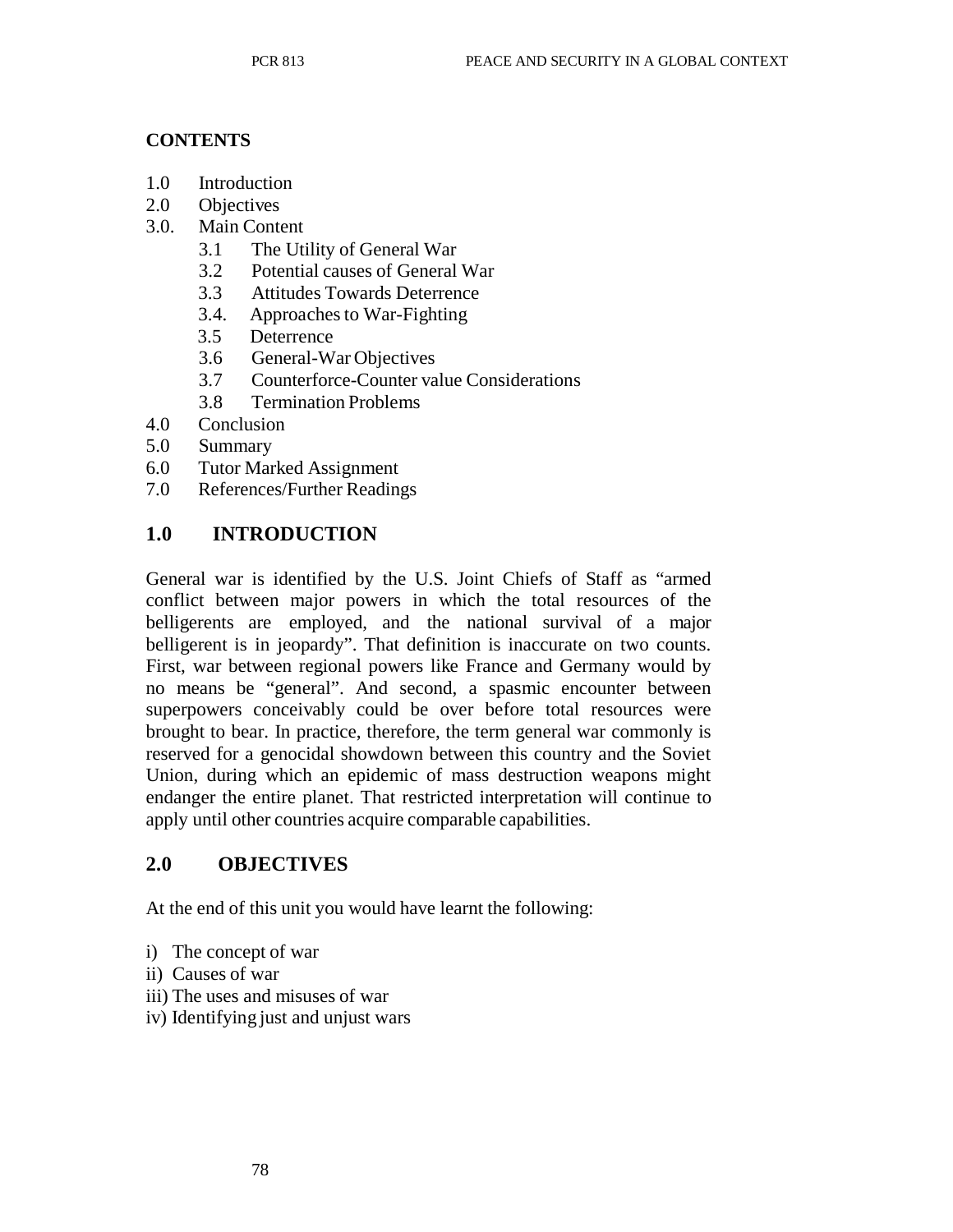### **3.0 MAIN CONTENT**

#### **3.1 The Utility of General War**

General war poses strategic problems unparalleled in the past. The potential for global devastation is prodigious. Risks are grossly magnified in relation to most gains. Technological competition is unprecedented. There is little margin for strategic error. Consequently, men for the first time in history now devote more mental energy to the prevention of war (at this level of the spectrum) than to its prosecution.

Indeed, some say with utter conviction that force is no longer an appropriate means to attain political ends. They echo opinions expressed by fifty-two Nobel laureates who signed the Mainau Declaration in 1955: "All nations must come to the decision to renounce force as a final resort of policy. If they are not prepared to do this they will cease to exist".

Persuasive arguments can be expounded in support of that thesis, but not everyone is convinced. Annihilation may not be automatic in even to general war in their estimation. Nevertheless, the cause for caution is undeniable.

#### **3.2 Potential Causes of General War**

No strategist has much change of coping with the problems of general war unless he has a sound working knowledge of potential causes. Six categories stand out:

Deliberate initiation Accidental initiation Miscalculation Misunderstanding Catalysis Irrational acts Each of these warrants a brief survey.

#### **Deliberate Initiation**

Probably no sane individual who appreciated the implications ever would deliberately trigger a general war unless one of two preconditions existed: desperation or solid self-confidence. If, for example, a potential protagonist believed that his country was about to be eradicated by an inevitable attack, he might think he had nothing to lose by preempting.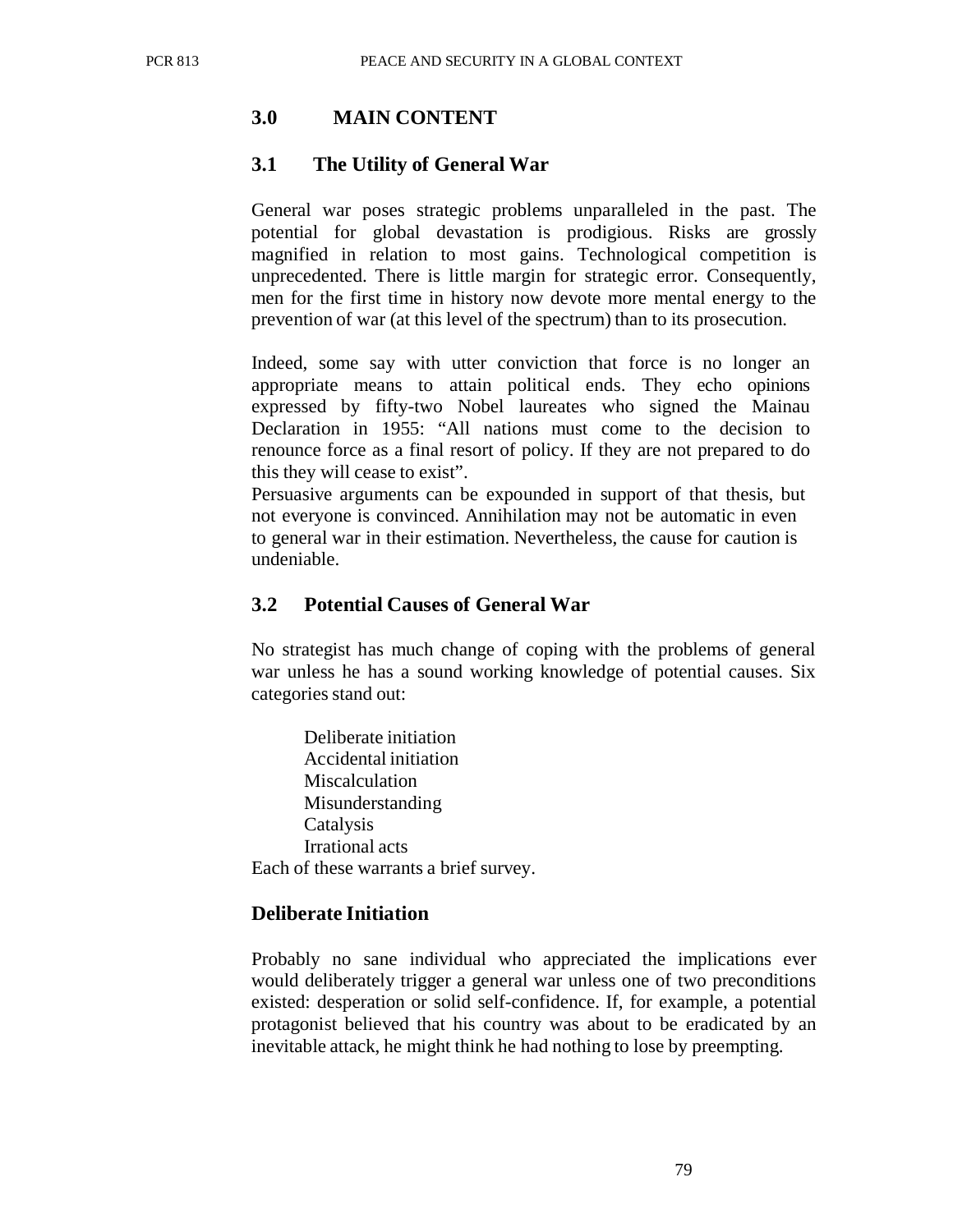Should that same party achieve a spectacular technological breakthrough, such as the birth of an airtight antiaircraft and antiballistic-missile defense that precluded effective retaliation, he might consider that probable risks would be more than outweighed by prospective gains. It is possible even to postulate scenarios that combine transitory self-confidence with impending desperation.

Regardless of the reasoning, however, any premeditated instigation of general war would involve soul-searching of the first order, as Kahn explained in his treatise On Thermonuclear War. To survive a conflict of this kind (let alone profit from it), national decision-makers would have to be completely convinced that their country could successfully solve a series of political, military, economic, social, psychological, and technological problem: wartime performance; the effects of acute fallout; survival and patchup; the maintenance of economic momentum; long-term recuperation; postwar medical care; and genetic aberrations. Failure to cope effectively with any of those areas would cancel accomplishments in the other.

The likelihood of deliberate initiation therefore seems low, as long as prospective victims maintain a credible deterrent posture.

## **Accidental Initiation**

Accidental general war between the United States and the USSR is even less plausible, lurid tales like Failsafe and Dr. Strangelove notwithstanding. The safeguards against mechanical and human error and unauthorized tampering with nuclear delivery systems are virtually foolproof, although such may not be the case if nuclear weapons proliferate among careless or less responsive countries.

### **Miscalculation**

Miscalculation is more to be feared than either of the causes above. The most innocuous annoyances could escalate to general war, either through poor judgment or through loss of control by any antagonist. Sophisticated games of politico-military "chicken", in which one country or coalition seeks to blackmail or out-bluff another, are also in that category. None of the parties involved in those practices would want a head-on collision, but if no one yielded it would be unavoidable.

### **Misunderstanding**

Misunderstandings, which can lead to preemption in response to false alarms, are a constant hazard. To help forestall communications failures that prevent the timely transmission of precise, coherent messages, the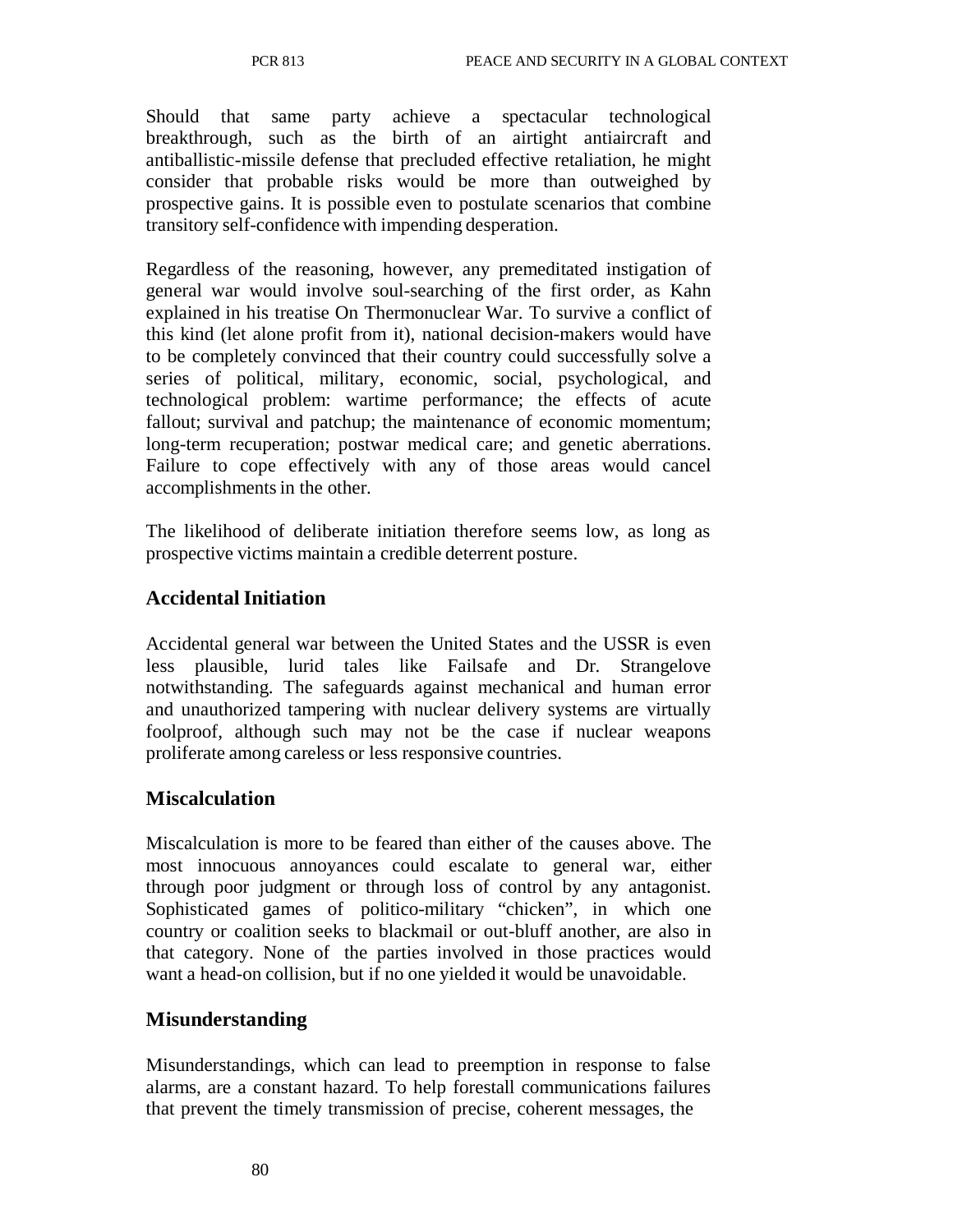two superpowers exploit multiple means of contact that include common-user electronic circuits, personalized facilities like the Washington-to-Moscow "hot line", routine diplomatic relations, and conferences between chiefs of state. In addition, nations often supplement written and oral exchanges with strategic signals that clarify intentions: for example, when President Kennedy dispatched Strategic Air Command bombers to holding patterns along the Soviet periphery in October 1962, he gave clear evidence of US resolve during the Cuban missile crisis.

### **Triggers**

Catalytic conflicts, touched off intentionally by a third country or coalition, have occurred in the past and probably will in the future. Potential motives are many – ambition, desperation, and revenge are among them. Collective security systems, such as those maintained by the United States and the USSR, offer opportunities for catalysis, and the US-Soviet-Chinese Communist triangle opens temptations for any one of the three to play the others off to its benefit.

## **Irrational Acts**

Finally, the possibility that normally responsible men might commit irrational acts can never be discounted. Anticipating abnormality, however, is very difficult, since "rationality" varies remarkably from culture to culture. Courses of action that appear wholly unrealistic to Americans, who place a high premium on human life, might be completely compatible with the coveted goals of "impetuous", "immoral", or "less civilized" combatants.

### **Strategic Options**

The range of strategic options for general war reflects mankind's reactions, which run the gamut from despair to optimism. At one end of the scale is pacifism. At the other is preventive war.

## **3.3 Attitudes toward Deterrence**

Deterrence aims at obviating war. It is a compound of threats, the capability to carry them out, and the will to execute, if necessary. Successful combinations preclude unwanted aggression by imposing on decrees the prospect of exorbitant costs in relation to anticipated gains. The end product is stability.

Credibility is the key. Y. Harkabi, in his Nuclear War and Nuclear Peace, abstracts the following "rules": for a threat to deter it must be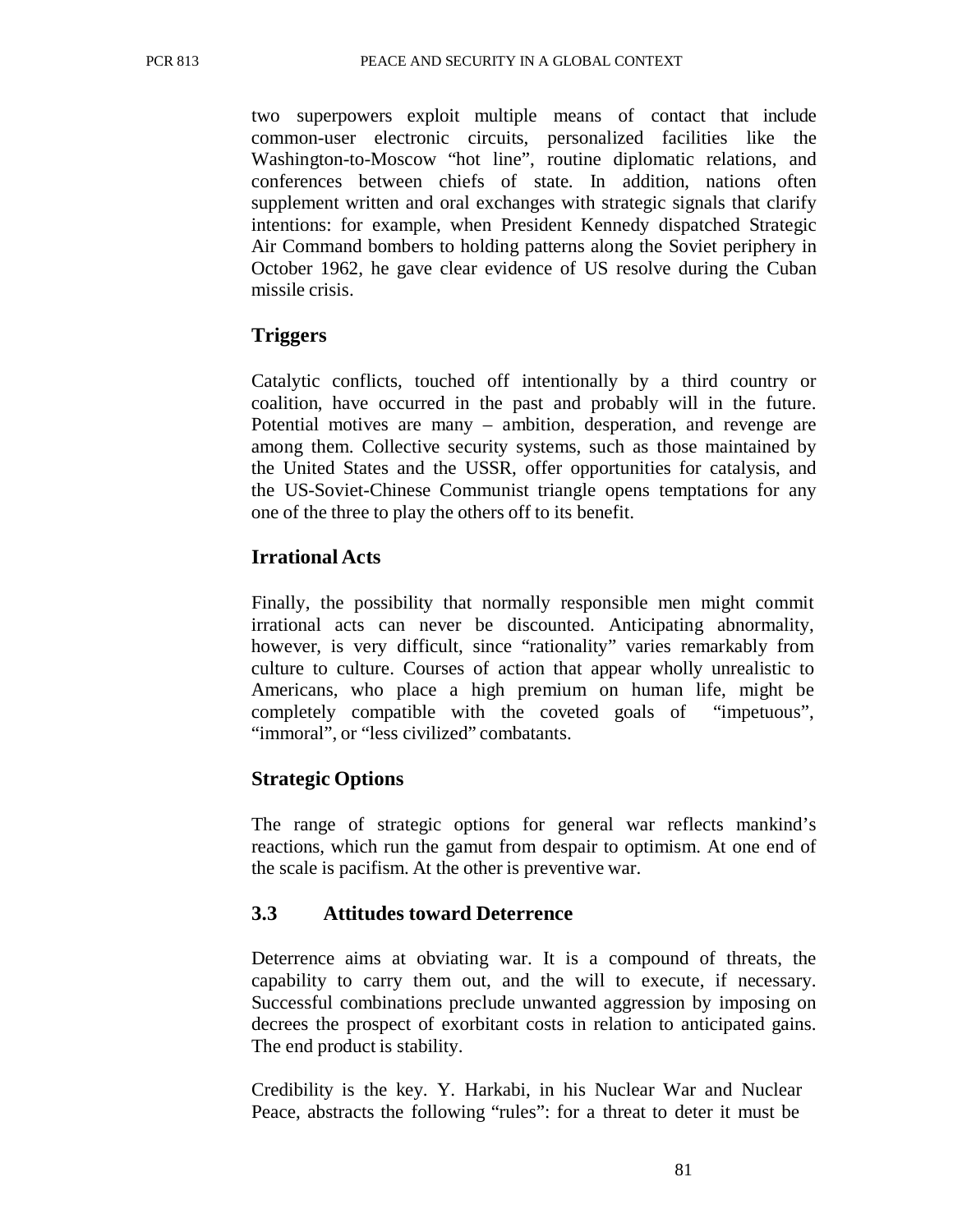credible, but to every credible threat deters. It must be of sufficient magnitude. As the threat of punishment mounts, deterrent value grows, but only to some undefinable point. At that juncture, the probability that the threat will be implemented begins to decline, and so does credibility.

## **3.4 Approaches to War-Fighting**

If deterrence were abandoned or failed, a variety of war-fighting options would be available. The sampling below, arranged without regard for matching pairs, demonstrates the diversity.

The two columns illustrate differences between offenses and defense, but considerable overlap occurs.

| <b>DEFENSE</b>                  |
|---------------------------------|
| Preemptive Surrender            |
| <b>Accommodation Surprise</b>   |
| Launch-on-Warning               |
| <b>Calculated Second Strike</b> |
| <b>Massive Retaliation</b>      |
| <b>Flexible Response</b>        |
| <b>Tit-for-Tat Response</b>     |
| <b>Intra-war Deterrence</b>     |
|                                 |

### **3.5 Deterrence**

The situations facing attacker and defender would be sharply dissimilar. The instigator could almost always count on having the edge. War would begin at the time, place, and under circumstances of his choosing. Should he elect to capitalize on surprise, his ability to alert, augment, and redeploy assault forces, or even to evacuate cities, would be significantly greater than that of the opposition. The defender, having absorbed a first strike, would have to retaliate with truncated elements whose coordination and control were disrupted. He would have to function in a chaotic atmosphere, where nuclear effects – blast, heat and radiation – might drastically decrease anticipated capabilities. Herman Kahn speculates that operating in a post-attack, general war environment might be analogous to training at the equator, then moving incomplete units to the arctic. The likelihood is low that their performance would immediately equal expectations.

## **3.6 General-War Objectives**

As in all other types of strife between states, national security objectives shape general-war strategies. Representative goals might be to eliminate intolerable threats, to restore the balance of power, to acquire territory,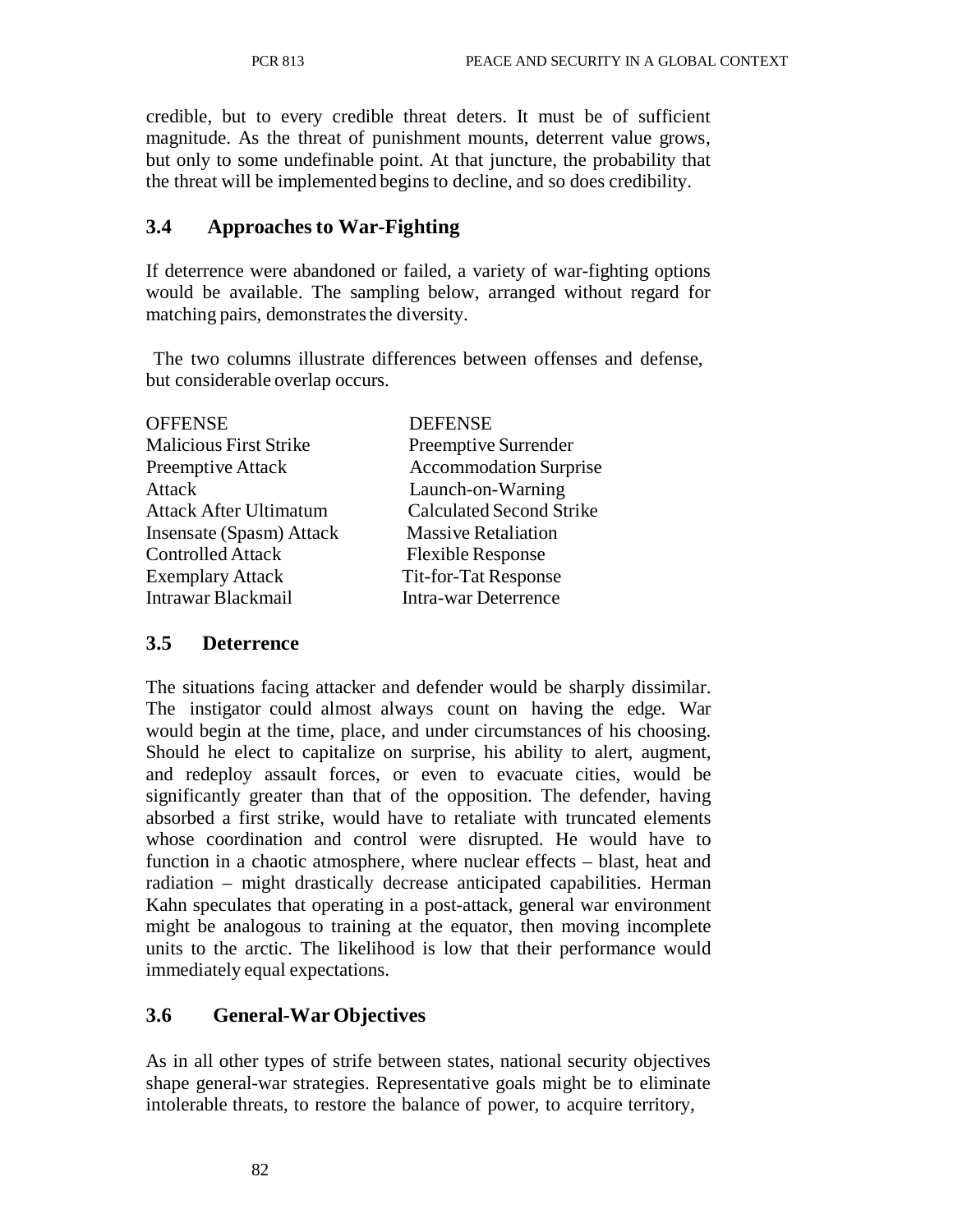gain material wealth, or propagate an ideology. The political objectives are the factors that determine what price a government is willing to pay; and these objectives are not set in absolute terms.

If world domination is the objective, then no price is too high provided that the rulers of the aggressor nation will survive and remain in control and all other countries will be reduced to impotence. Conversely, if the probable result of the war will be the overthrow of the ruling structure, no victory, no matter how cheap in lives and property, is worth the winning.

Whether war was started deliberately or resulted from misunderstanding, for example, would have great bearing on subsequent events. Further, counterforce and countervalue schools would fancy different ends. The former would strive to "win" the war in the classic sense, to "prevail" at some level below outright military victory, or simply to terminate the war on favourable terms. The latter school, lacking extensive war-fighting capabilities, could only hope to restore stability by punishing the enemy population until enemy leaders called it quits.

#### **3.7 Counterforce-Counter value Considerations**

Counterforce strategies are popularly coupled with offensive operations, counter value with defense, but those stereotypes are misleading. A first strike, for example, might be directed against cities to break the enemy's spirit and pave the way for bargaining. Further, the two approaches can be applied unadulterated or in combinations. General Curtis E. LeMay, a former SAC commander, laid out a few possibilities: "Pure" counterforce implies the destruction of all enemy strategic forces, regardless of the collateral damage to industry or population caused by attacking co-located targets. In other words, if any enemy airfield is located in a city, we would destroy it regardless of what incidental damage might be done to the city… Counterforce-plus-avoidance… is an attempt to signal to the enemy that we have no wish to harm his population, in hopes that he will avoid such targets in our country. Here, although the destruction of the enemy's nuclear forces remains primary, it is tempered… by not attacking a co-located target at all, by accepting a lower probability of destruction and attacking with fewer or smaller weapons, or by placing the aiming point of the weapons on the side of the target away from the population complex… Counterforce-plusbonus is the opposite of counterforce-plus-avoidance, in that population destruction incidental to counterforce attacks would be considered desirable for intrawar deterrence or retaliation.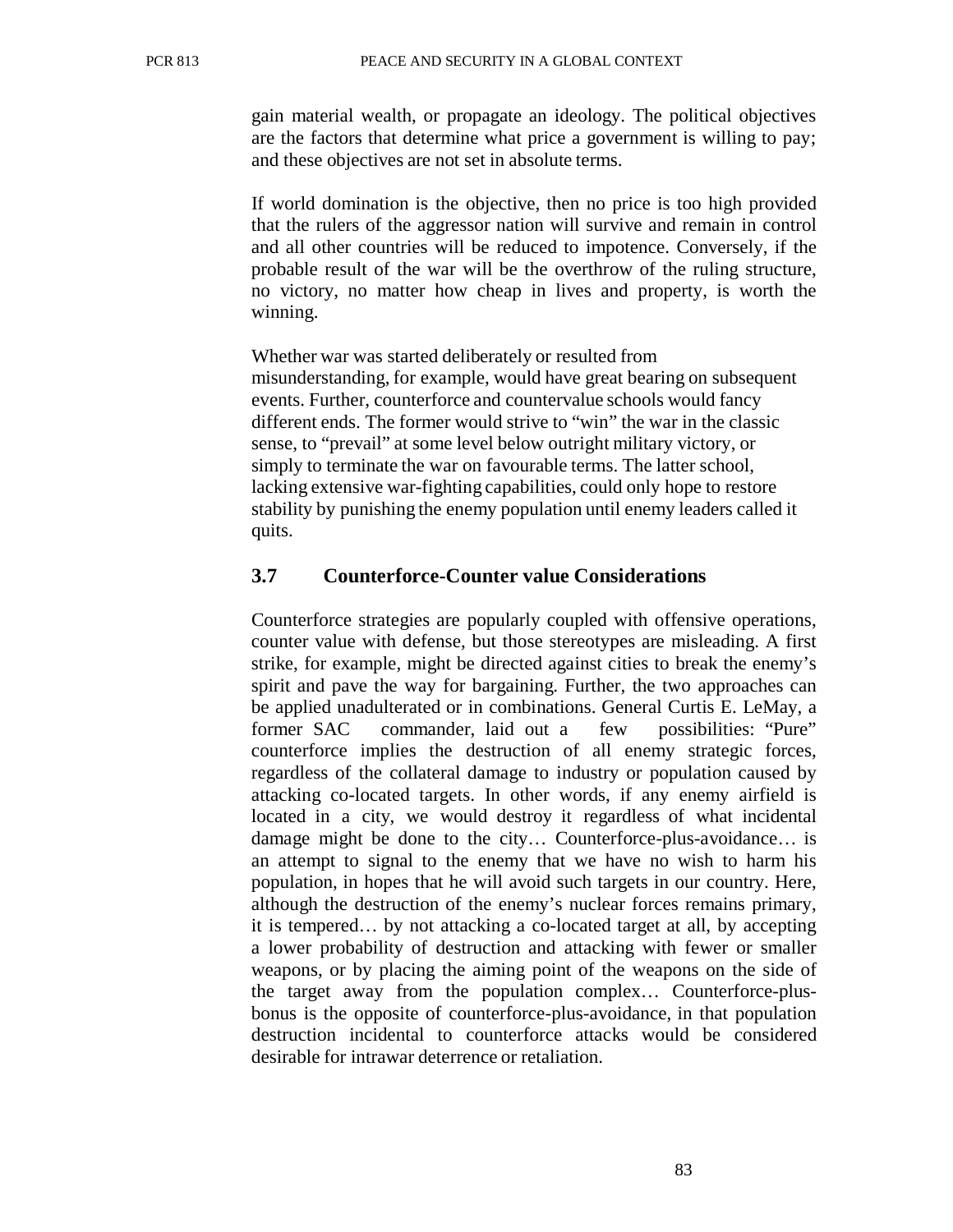#### **3.8 Termination Problems**

A general nuclear war could erupt abruptly and subside spontaneously. However, Tom Schelling suggests that starting a general war may be much easier than stopping it:

Some kind of cease-fire or pause would have to be reached and phased into an armistice, by a bargaining process that might at the outset have to be largely tacit, based on demonstration more than on words, but that sooner or later would have to become explicit… the closing stage, furthermore, might have to begin quickly, possibly before the first volley had reached its targets.

#### **4.0 CONCLUSION**

Certainly, the Number One prerequisite would be to maintain communications with enemy representatives who have the authority, ability, and inclination to take appropriate actions. This need instills a good incentive for sparing capital cities and alternate seats of government, so that persons in authority not only live, but retain access to operational communications that are indispensable to war-termination dialogues. It might also justify avoiding the devastation of other population centers to prevent vindictive reprisals resulting from overheated emotions.

#### **5.0 SUMMARY**

The nature of general war is constantly changing as new concepts evolve. The prospect of an all-out nuclear exchange is withering away, but as it does the situation grows increasingly complex. Endless weapons-testing, war games, exercises, philosophizing, and analysis by military and governmental officials, civilian contract agencies, and scientific and academic communities on both sides of the Iron Curtain provide some means of estimating the validity of theories, but broad areas of uncertainty remain. Combat experience, after all, is still restricted to the almost clinical use of two atom bombs under conditions that precluded reciprocation.

### **6.0 TUTOR MARKED ASSIGNMENT**

What are the causes of General wars?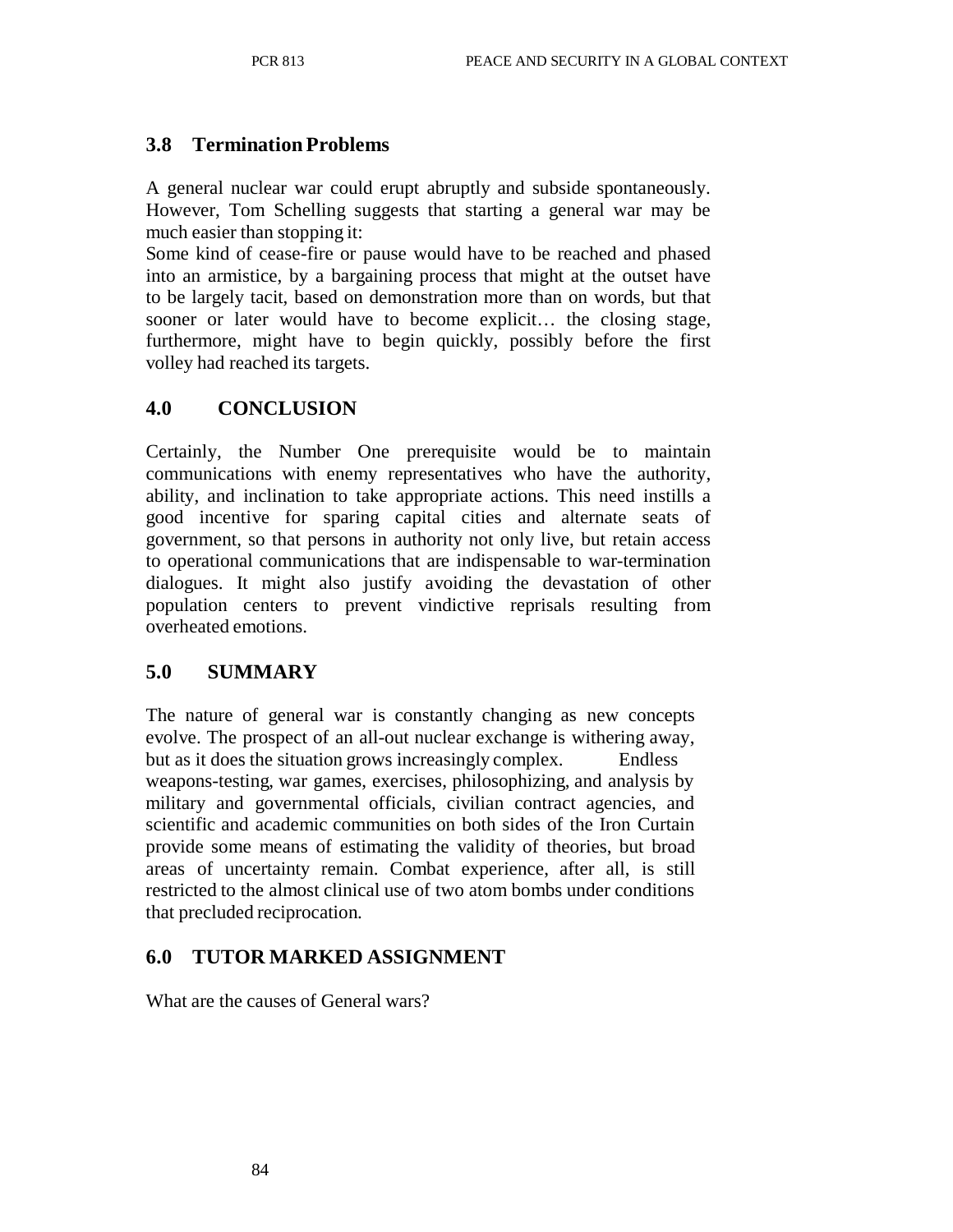#### **7.0 REFERENCES/FURTHER READINGS**

- On Deterrence, 1969, an unpublished study, author unidentified, (Philadelphia: Foreign Policy Institute, University of Pennsylvania. Forwarded to Secretary of Defense Laird by William R. Kintner.
- Herman Kahn, 1969, On Thermonuclear War. 2d ed. (New York: The Free Press.
- Max Lerner, 1962, The Age of Overkill. (New York: Simon and Schuster Y. Harkabi, 1966, Nuclear War and Nuclear Peace. (Jerusalem: Ma'arachot, Publishing House of the Isreal Defense Forces Kahn, On Thermonuclear War, p.130.
- Stefan T. Possony and J.E. Pournelle, 1970, The Strategy of Technology. (Cambridge, Mass.: Dunellen. LeMay, America is in Danger.
- Kahn, ON Thermonuclear War.
- Thomas C. Schelling, 1966, Arms and Influence. (New Haven: Yale University Press. Ibid., pp.215-20.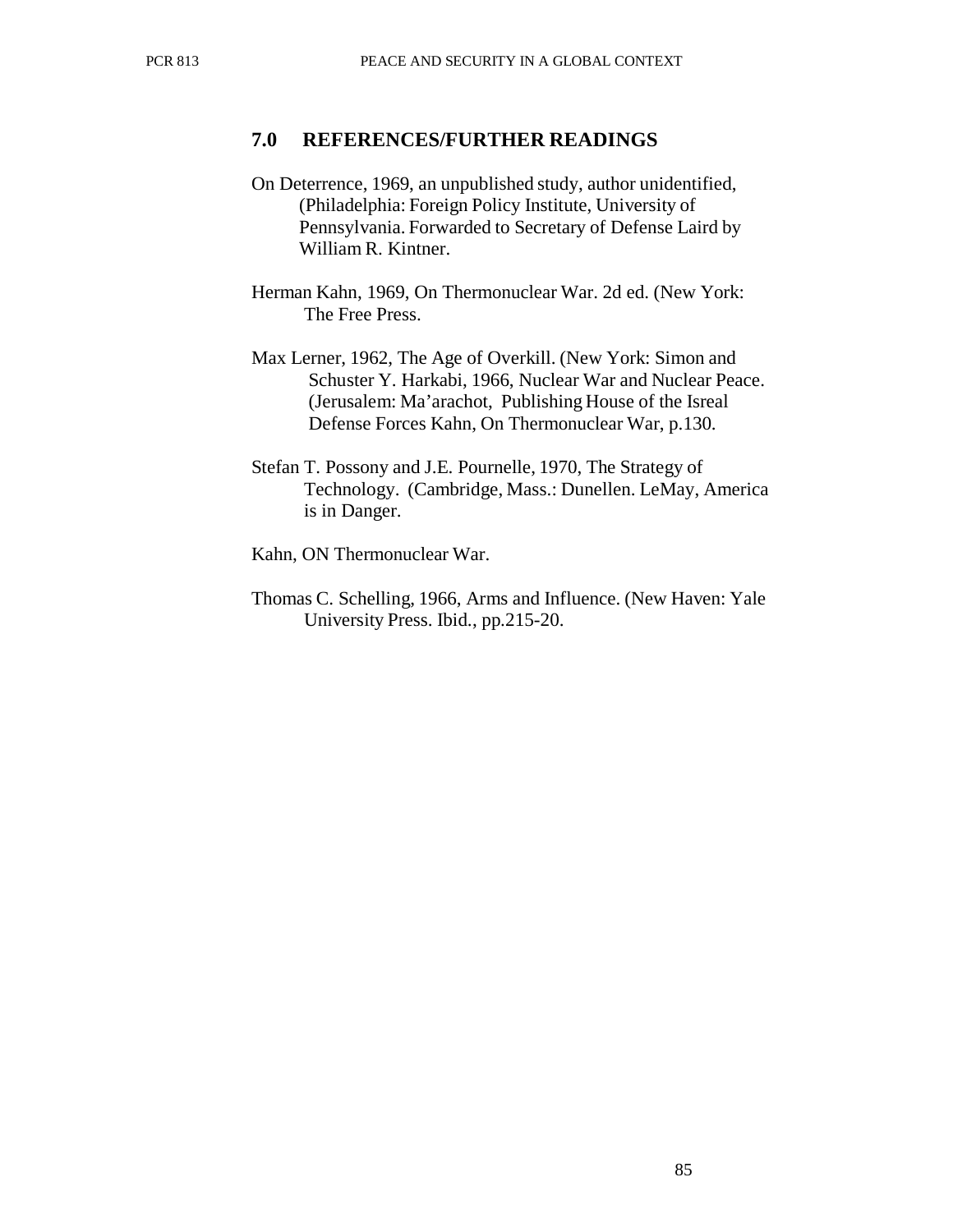# **MODULE 5**

# **INTRODUCTION**

| Unit 1   | Building Capacity for Managing Africa's Social Economic |
|----------|---------------------------------------------------------|
|          | Crisis                                                  |
| Unit 2   | Peace-Making and Peace-Sharing: A case study of         |
|          | Sierra Leone                                            |
| Unit $3$ | Disarmament, Demobilization and Reintegration           |
| Unit 4   | African Government and Crisis Management                |
|          |                                                         |

## **UNIT 1 BUILDING CAPACITY FOR MANAGING AFRICA'S SOCIO-ECONOMIC CRISIS**

## **CONTENTS**

- 1 Introduction
- 2.0 Objectives
- 3.0 Main Content
	- 3.1 Developing Human Resources Capacity
	- 3.2 Developing Capacity of Government and its Institutions
	- 3.3 The Imperative for Good Government
- 4.0 Conclusion
- 5.0 Summary
- 6.0 Tutor Marked Assignment
- 7.0 References/Further Readings

# **1.0 INTRODUCTION**

Faced with the deepening crisis and progressively abandoned by the once "benevolent" industrialized world, Africa is now faced with the challenge of developing the capacity to effectively contend with her own problems.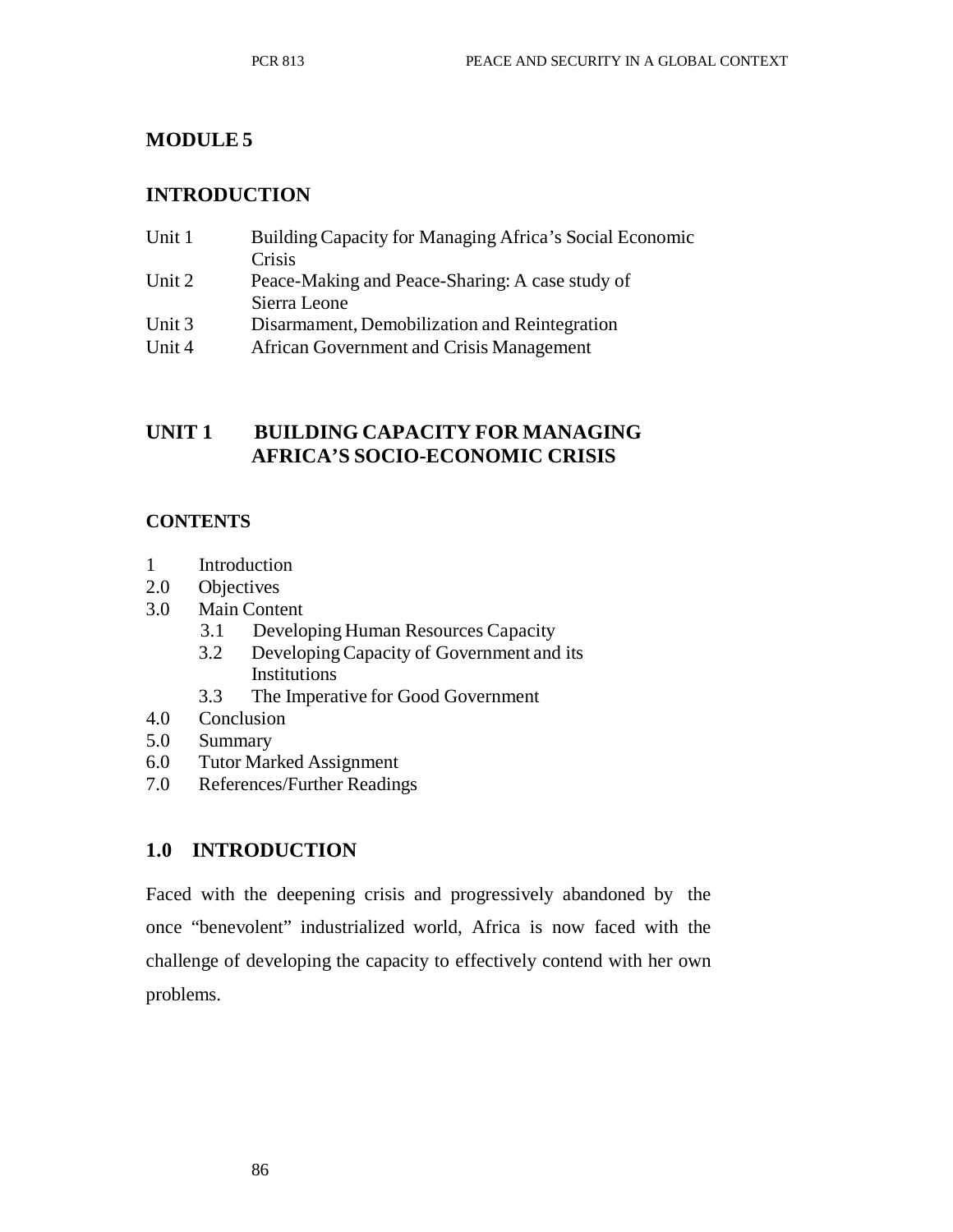### **2.0 OBJECTIVES**

In this unit you are expected to learn the following:

- i) What capacity building is
- ii) Its challenges
- iii) Africa's socio-economic crisis and,
- $iv)$  How to manage it.

#### **3.0 MAIN CONTENT**

#### **3.1 Developing Human Resources Capacity**

The World Bank, in a 1995 study of the sub-Saharan Africa, observed that "the first ingredient of capacity building. (is) education".  $_{22}$  The persistence, and in some cases continuing aggravation, of Africa's socio-economic rises has been attributed partly, if not largely, to the human capacity deficiency that afflicts virtually the whole of sub-Saharan Africa. People are not only the basic catalysts of development, they also constitute the most critical factor in the management of the various crises plaguing and hampering Africa's development. Human capacities – problem solving abilities, command of relevant factual information, and mastery or even possession of technical, managerial and entrepreneurial skills – are acquired either through formal education or by experience (learning by doing). But, on both account, African nations achieved independence in the 1960s with severe deficits.

By the early 1960s, there were tens of thousands of expatriates' technical assistants in sub-Saharan Africa, more than the combined administration which pre-dated independence. As it turned out, however, this massive assistance did not serve to improve significantly

87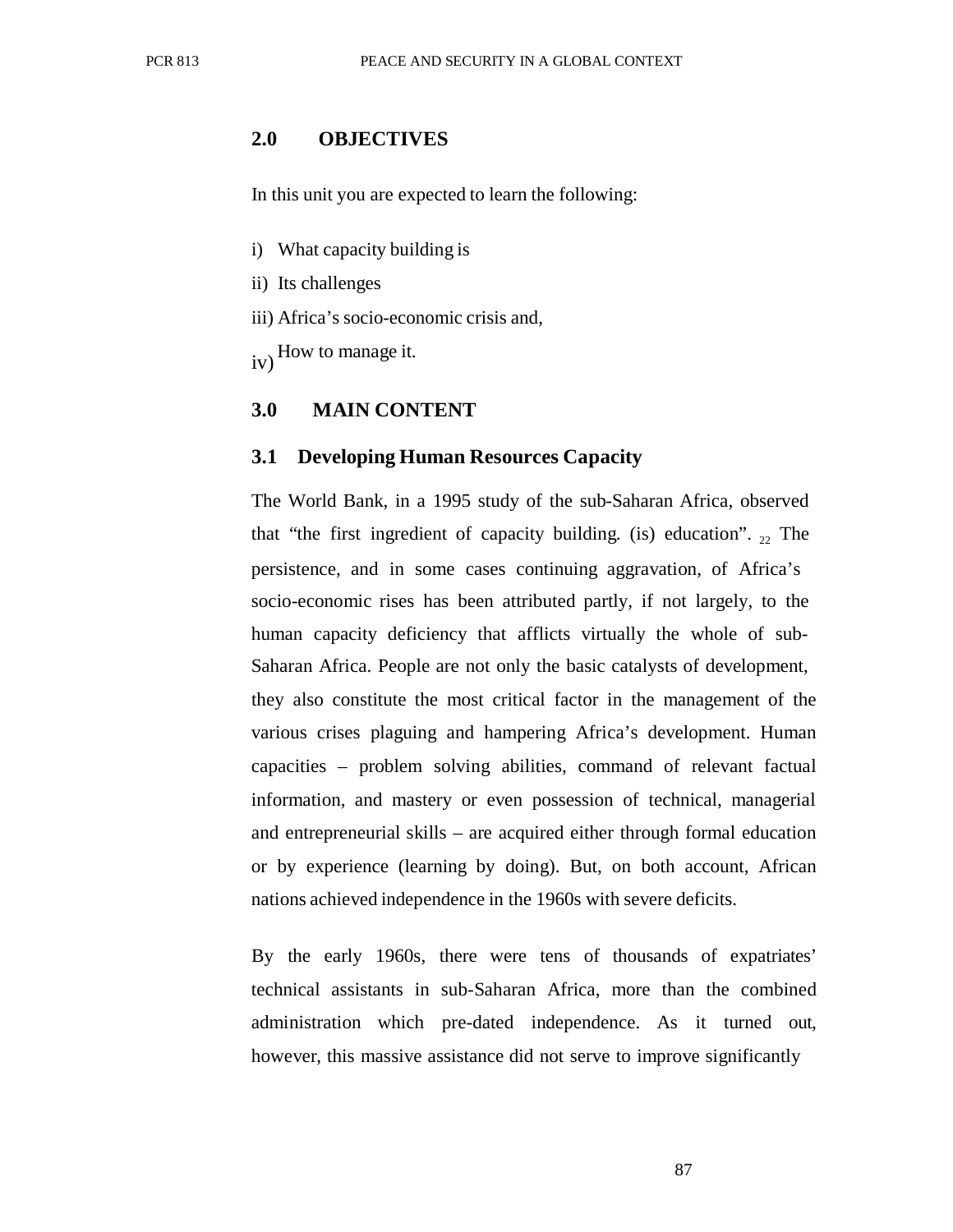the efficiency or honesty of government, nor did it serve to build much African management capacity, either within or outside the government.

Recent literatures suggest that the effects were in fact sometimes the reverse, resulting in the repression of African capacity and demoralization of public administration officials. It should be stressed, however, that this did not characterize all foreign technical assistance; such assistance tended to be more damaging or problematic when it was long-term, and not directed toward training local personnel.

During the last three decades, some countries in the region have made considerable progress in human resource capacity development. But, on a continental aggregate, this progress has been less rapid in other developing regions of the world and insufficient to significantly reduce Africa's dependence on the western industrialized nations for operating many vital functions and for managing the deepening crisis in the affected areas. More over, while most of this progress was made during the 1960s and 1970s, the 1980s actually witnessed some reversals. In several countries, primary enrolment rates have declined while expansion at the secondary and tertiary levels has at least shown in those countries where they have not similarly declined. At all levels, there is evidence that the quality of educational services being provided has deteriorated.

While the continent's tertiary institutions were designed to serve as a vanguard of Africa's drive towards rapid human capacity development, the lamentable state of decay to which most of them have been plunged is graphically captured by the Zambian educator, Trevor Coombe: one of the abiding impressions… is the sense of loss, amounting almost to

88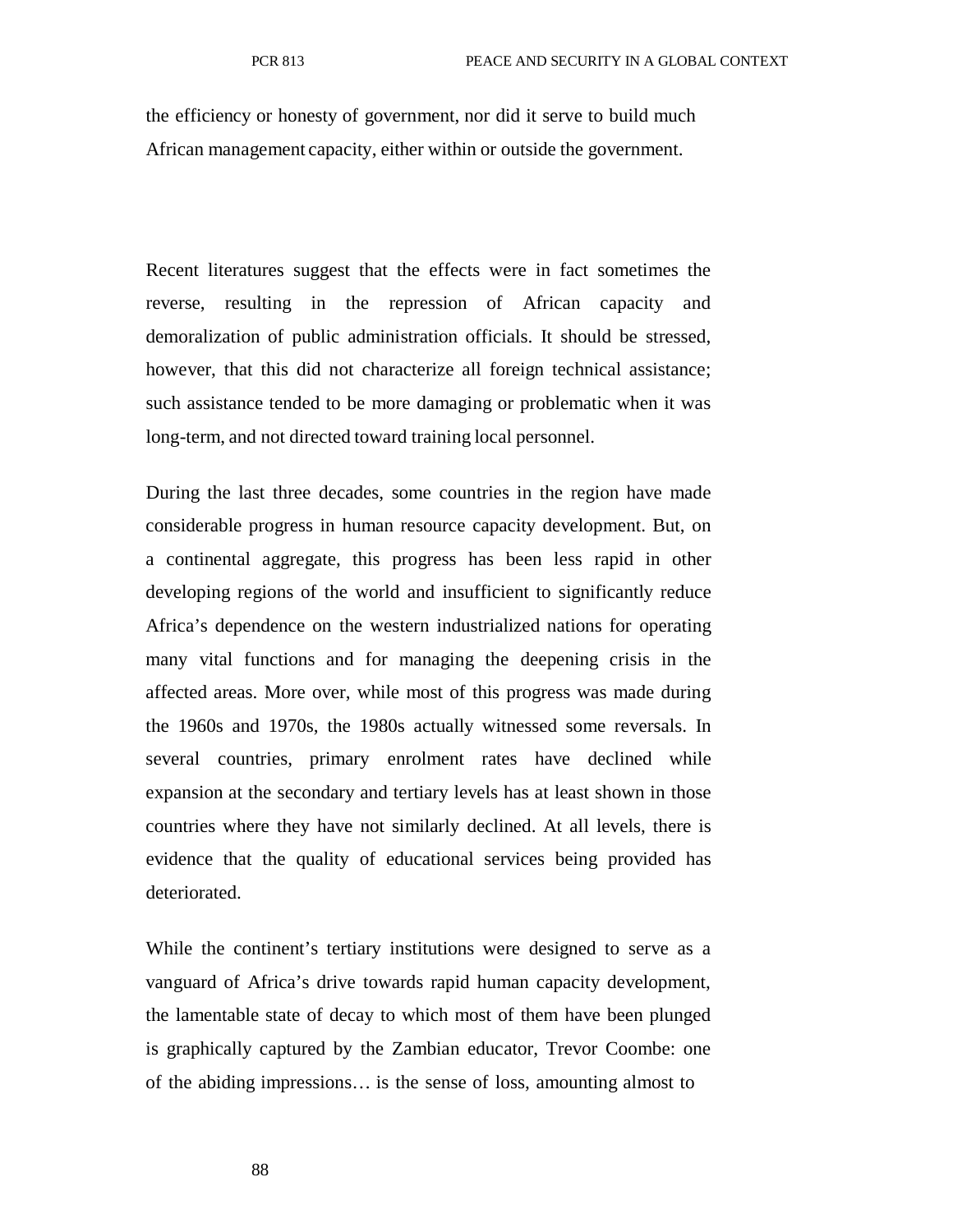grief, of the most senior professors in the older African Universities as they compare the present state of the Universities with the vigor, optimism and pride which the same institutions displayed twenty or thirty years ago. It is not just the universal regret of age and the passing of youth, nor the sad awareness that a generation of unique academic pioneers has almost run its course. It is also the grim knowledge that the nature of the university experience today is profoundly different for many teachers and students, so different and so inferior that some wonder whether it can rightly be called a university experience at all.

The result of this as a recent World Bank study notes, is that while excellent educational institutions can be found in sub-Saharan Africa, standardized examinations scores suggests that the average quality of education is lower than elsewhere, and certainly lower by most reasonable standard of what should be achieve.

# **3.2 Developing Capacity of Government and Its Institutions**

Beyond strengthening the human resources component, capacity building for better management of the economic and social crisis in Africa must also focus on the strengthening of institutional capacity within the public sector and the various bodies that constitute the government. For beyond the human resources element, capacity building includes the need to ensure that diverse social groups are able to get needed information and participate in the making of policy. It includes the need for vibrant markets and a private sector had operates in partnership with Government, and or both to have sufficient stability and confidence that they make the investments needed for tomorrow's infrastructure.

89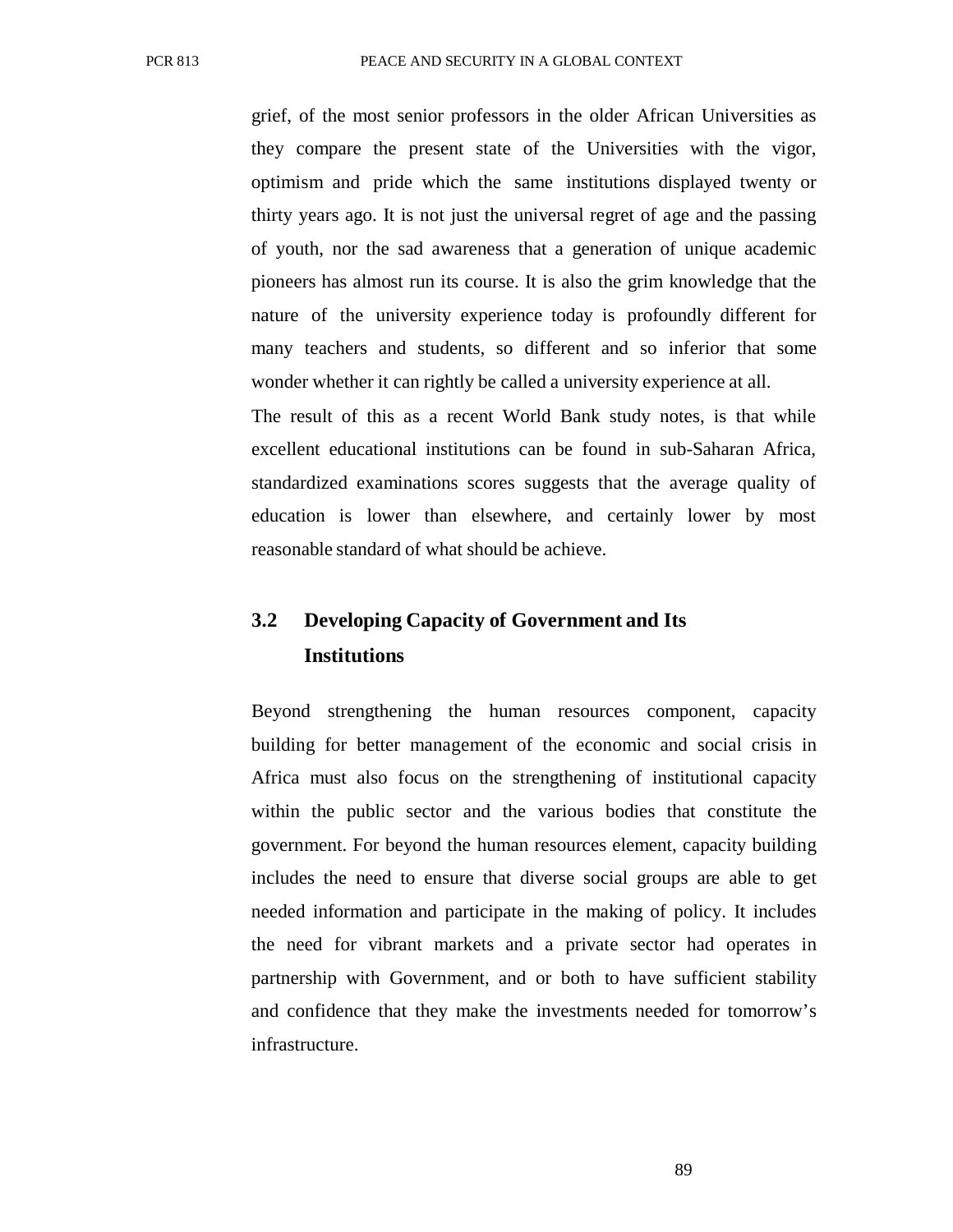#### **3.3 The Imperative for Good Government**

Good governance requires accountability by public officials, both elected political leaders and civil servants. Their public functions must serve the community at large. These include the allocation of public funds, providing the safety and security of citizens, and the equitable pursuit of economic well-being for society. Accountability reduces corruption and assures citizens that their government's actions are guided by the needs of society.

Also good governance requires transparency in public procedures, processes, investment decisions, contracts and appointments. It also requires wide participation in making public choice, such as policies and regulations (and even in the operation of the market).

Good governance is built on the rule of law. Also, public and private institutions, such as government agencies and markets, must have some measure of predictability.

#### **4.0 CONCLUSION**

#### **The Need for Better Inter-Governmental Co-Ordination**

Many of the important strategies towards building capacity for crisis management on the continent involve not only the government at the national level but also state and local governments. Any examination of the roles played by these various levels of government over the years, and particularly the conflicts arising there from, easily suggests the need for better co-ordination of capacity building programmes.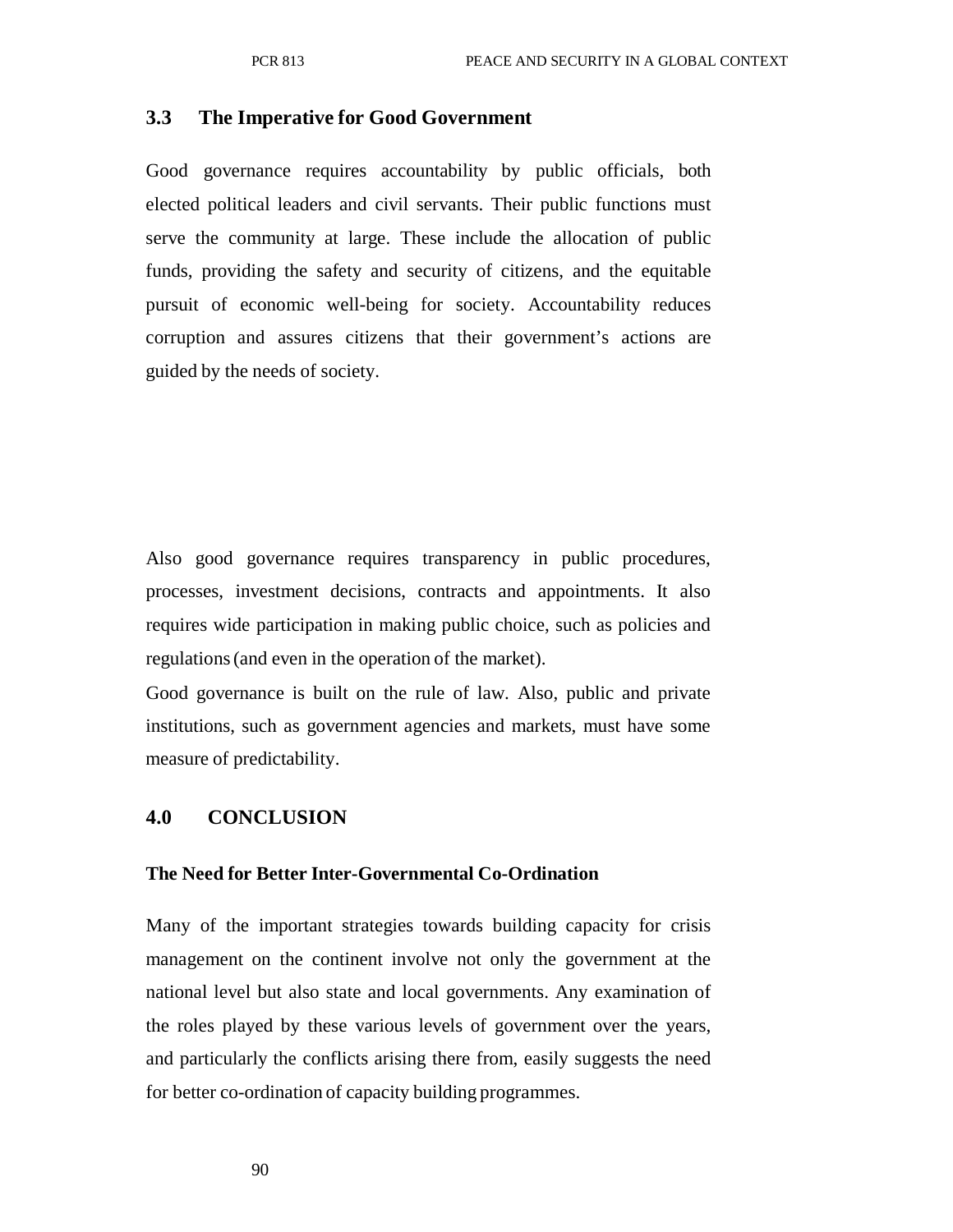Hence, many capacity building programmes on the continent have been designed on an isolated, ad hoc basis and not in an integrated and coordinated manner. So, most countries in the region could improve on their capacity building programmes significantly, if they could ensure better and sustained inter-governmental co-ordination.

#### **5.0 SUMMARY**

# **Developing Capacity in Private Sector Institutions and Organizations.**

Special policy measures must also be targeted towards comprehensive development of entrepreneurial capacities within countries and coordination of such capacities between countries and regions. The strategy on the entrepreneurial development should be buttressed by the active government encouragement and support, covering extensive exchange of visits by entrepreneurs and some forms of technical cooperation among African countries.

Over the past decades, there has been a remarkable expansion of the number, scope and influence of non-governmental organizations (NGOs) in Africa. However, NGO input is vital in order to help develop action plans that address people's real needs – as well as help in monitoring and evaluating subsequent achievements.

#### **6.0 TUTOR MARKED ASSIGNMENT**

What are the causes of socio-economic crises?

#### **7.0 REFERENCES/FURTHER READINGS**

Imobighe, Thomas Akigbe, 1998, The Management of National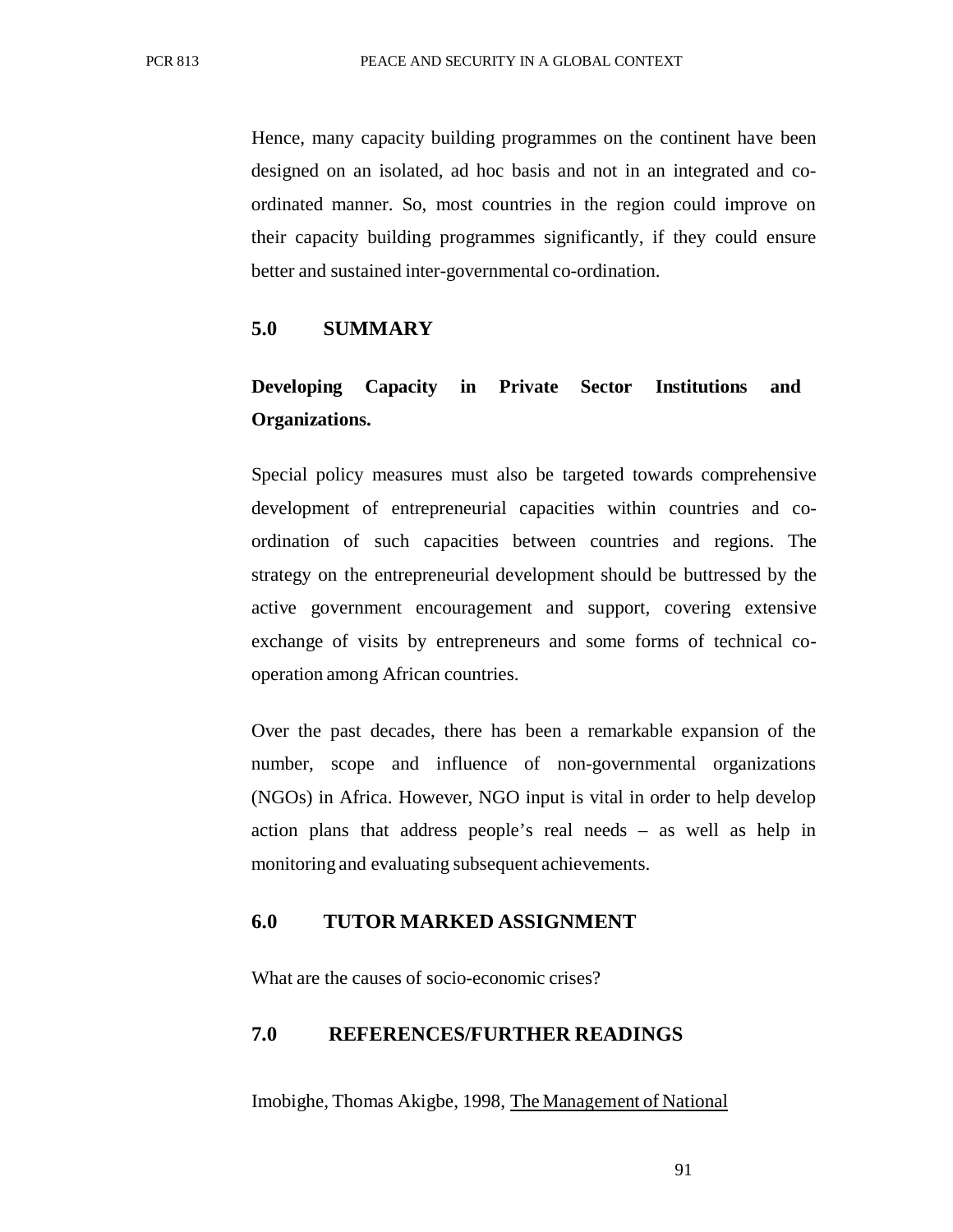Security, Inaugural Lecture, Ekpoma: Edo State University Publishing House.

Adedeji Adebayo, 1998, "Africa within the World: Beyond Marginalisation, Dispossession and Dependency," Lecture delivered at the National War College, Nigeria.

Imobighe T. A. 1989, The OAU, African Defence and Security Benin and Owerri: Adena Publishers.

Imobighe,T.A 1993, "Security in Sub-Saharan Africa" in Singh, J. and

Bernauer, T. (eds): Security of Third World Countries, United Nations Institute for Disarmament Research - UNIDIR (Dartmouth Publishing Company Ltd.).

# **UNIT 2 PEACE-MAKING AND PEACE-SHARING: A CASE STUDY OF SIERRA LEONE**

#### **CONTENTS**

- 1.0 Introduction
- 2.0 Objectives
- 3.0 Main Content
	- 3.1 Peace Making Strategy
	- 3.2 Peace by other Means
- 4.0 Conclusion
- 5.0 Summary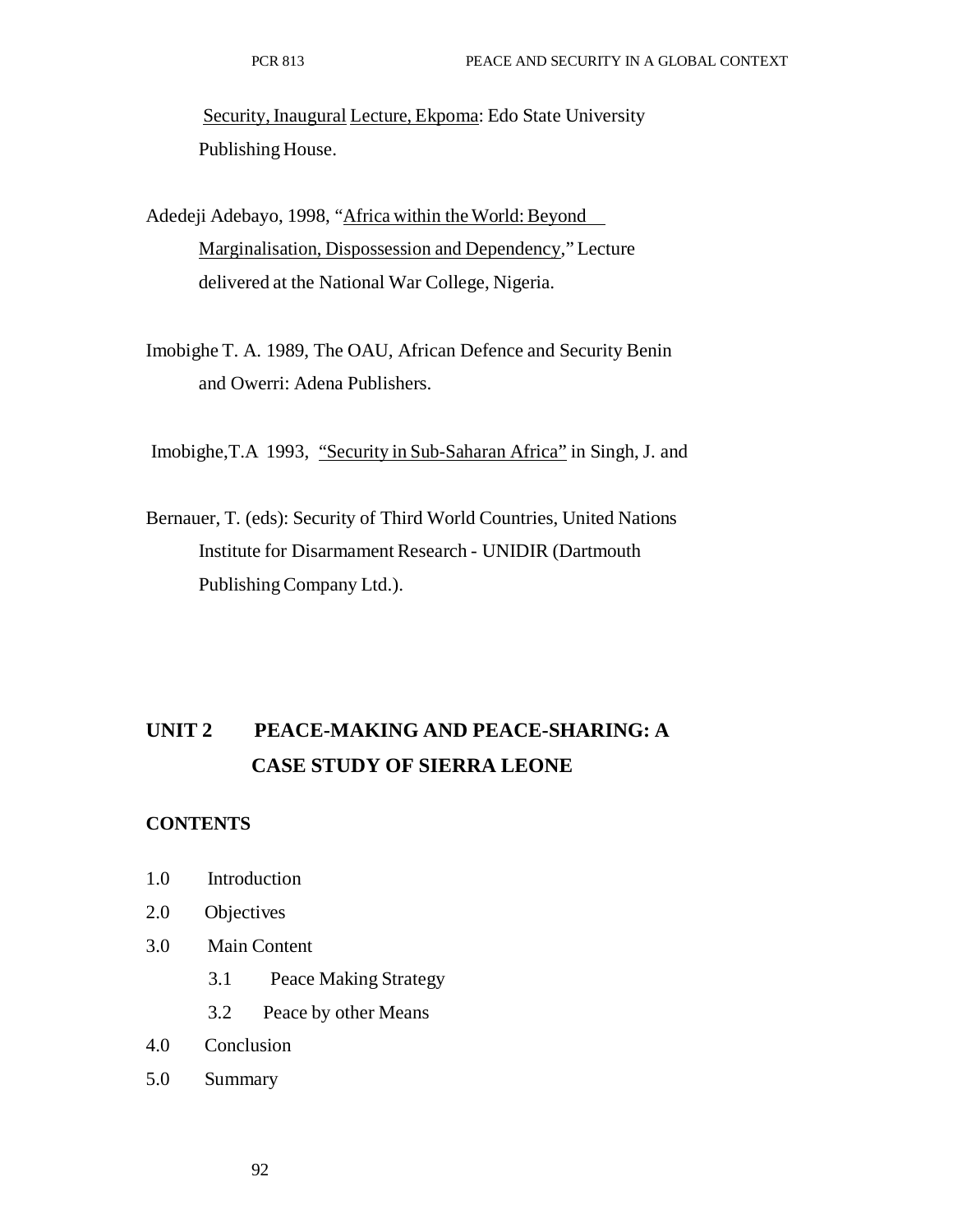- 6.0 Tutor Marked Assignment
- 7.0 References/Further Readings

# **1.0 INTRODUCTION**

The Lome Peace Accord remains a bitter pill to swallow for many Sierra Leoneans. But "they love not poison than do poison need". The civil war in the country has ruined their live, and Sierra Leoneans want to an end to it .The doctors have prescribed medicine that could cure the ailment. The Government and insurgency groups have no other alternative but to cooperate. This mutual need for cooperation is attributable, in part, to the failure by either side to militarily defeat the other.

By signing the Lome Accord, the fighting parties-pushed by the African and international communities-have agreed to, and presented the people with a peace plan. The guns have all but gone silent. This silencing of the guns is their present to the people. The protagonists claim to be "determined to foster mutual trust and confidence between themselves". And while the events of early 2000-with RUF attacks north of Freetown, the kidnapping of the UN soldiers and the capture and arrest of Foday Sankoh-give the lie to professions of "mutual trust" between the leaders, the Lome Accord remains as a document with which the Sierra Leoneans must build "confidence between themselves".

# **2.0 OBJECTIVES**

In this unit you expected to learn the following;

- i) Critical problem relating to justice, forgiveness, atonement an
- ii) Reconciliation remains. Herein lie the shifting sands in Lome riverbed.
- iii) Careful reading of the Lome agreement confirms that it is more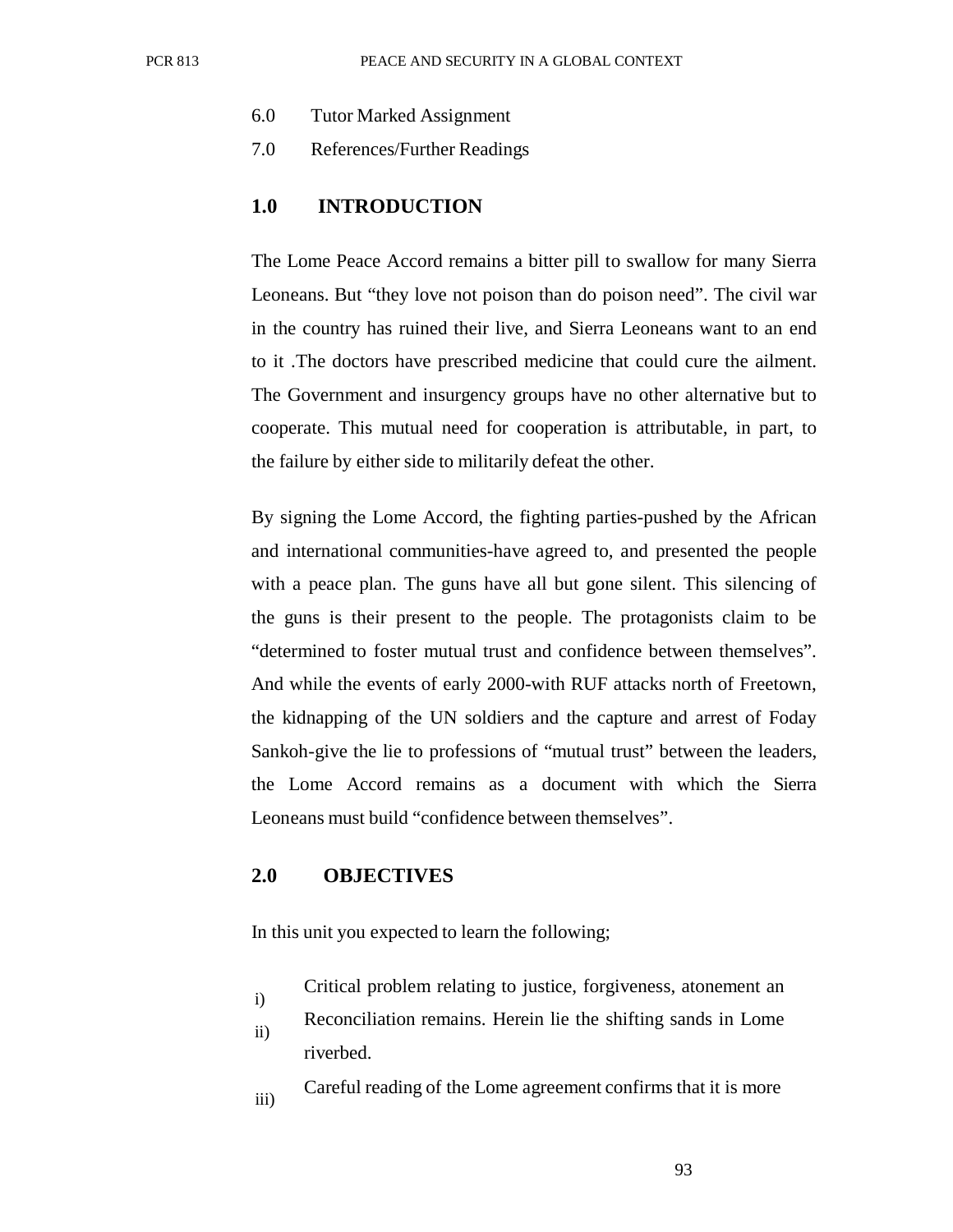about

# **3.0 MAIN CONTENT**

# **3.1 Peace Making Strategy**

Transformation of the RUF/SL into a political party (article iii);

Enabling members of the RUF/SL to hold public office

(article iv)

Enabling the RUF/SL to join a broad-based government of national unity through cabinet appointment (article v);

The Commission for the Management of Strategic Resources, whose chairmanship shall be offered to the leader of the RUF/SL, Corporal Foday Sankoh (article vii);

The Government of Sierra Leone shall take appropriate legal steps to grant Corporal Foday Sankoh absolute and free pardon (article ix); The Government of Sierra Leone shall also grant absolute and free pardon and reprieve to all combatant and collaborators (article ix); The Government of Sierra Leone shall ensure that no official or judicial action is taken against any member of the RUF/SL, ex-AFRC, ex-SLA or CDF in respect of anything done by them (article ix), etc.

#### **3.2 Peace by Other Means**

Internal solutions that address underlying causes of crisis are important to the process. The efforts of the international community on Sierra Leone's problems of pre-war phenomena predate 1991, while considerable and good intentioned, have still only succeeded in propping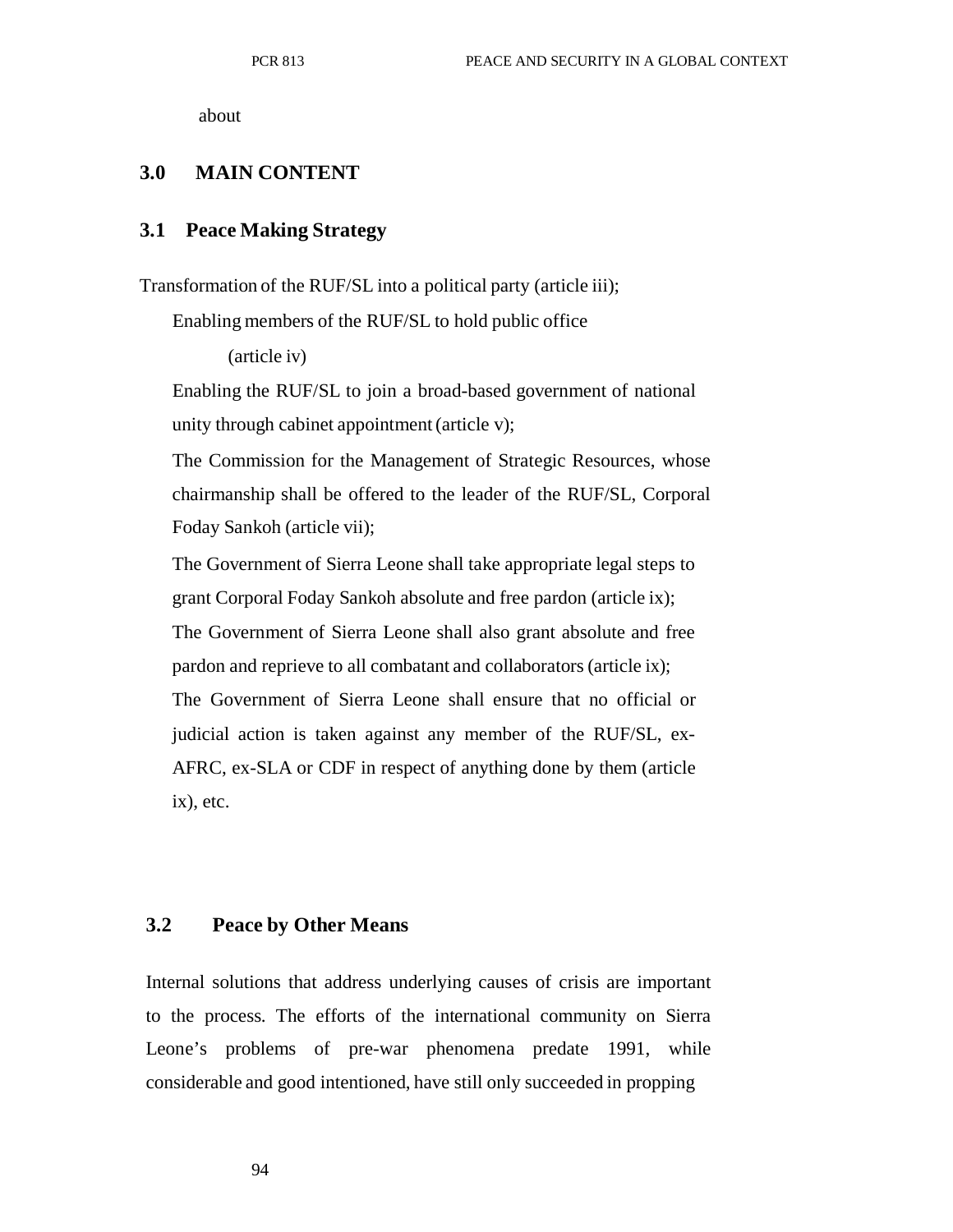up governments, which would otherwise collapse. It is time to also look within. It is in this context and within this logic that the Movement to Unite People (MUP), a locally based Sierra Leonean non-governmental organization, contributes to peace endeavors and reconciliation processes at the grass-root level.

The Movement to Unite People focuses on a grass roots intervention strategy predicated on personal and community interest, and demonstrates how?

These are best achieved in an atmosphere of peace and progress. Method includes individual and

group discussions, meetings and workshops, during which issues are addressed from individual and community perspectives.

The MUP intervenes to lead them from a path of death and destruction, along a path to peace and

Progress. After "disarmament", these young people need to be helped to find themselves in a new

life where life is not supported from violence and abuse of the gun.

By the core of MUP programme which is the peace consolidation at combatant and community level, the combatant must be given the assurance that they will be able to live safely and peacefully in the community against which they have committed terrible atrocities as they are being largely neglected in the current peace process. The first MUP field trip was to Port Loko and Lunsar.

The former was under ECOMOG control and the latter was under rebel control. It was a tense time, and coincided with the abduction of ECOMOG and UNOSIL (United Nations Observation Mission in Sierra Leone) officers by rebel at the infamous Okrra Hill in early August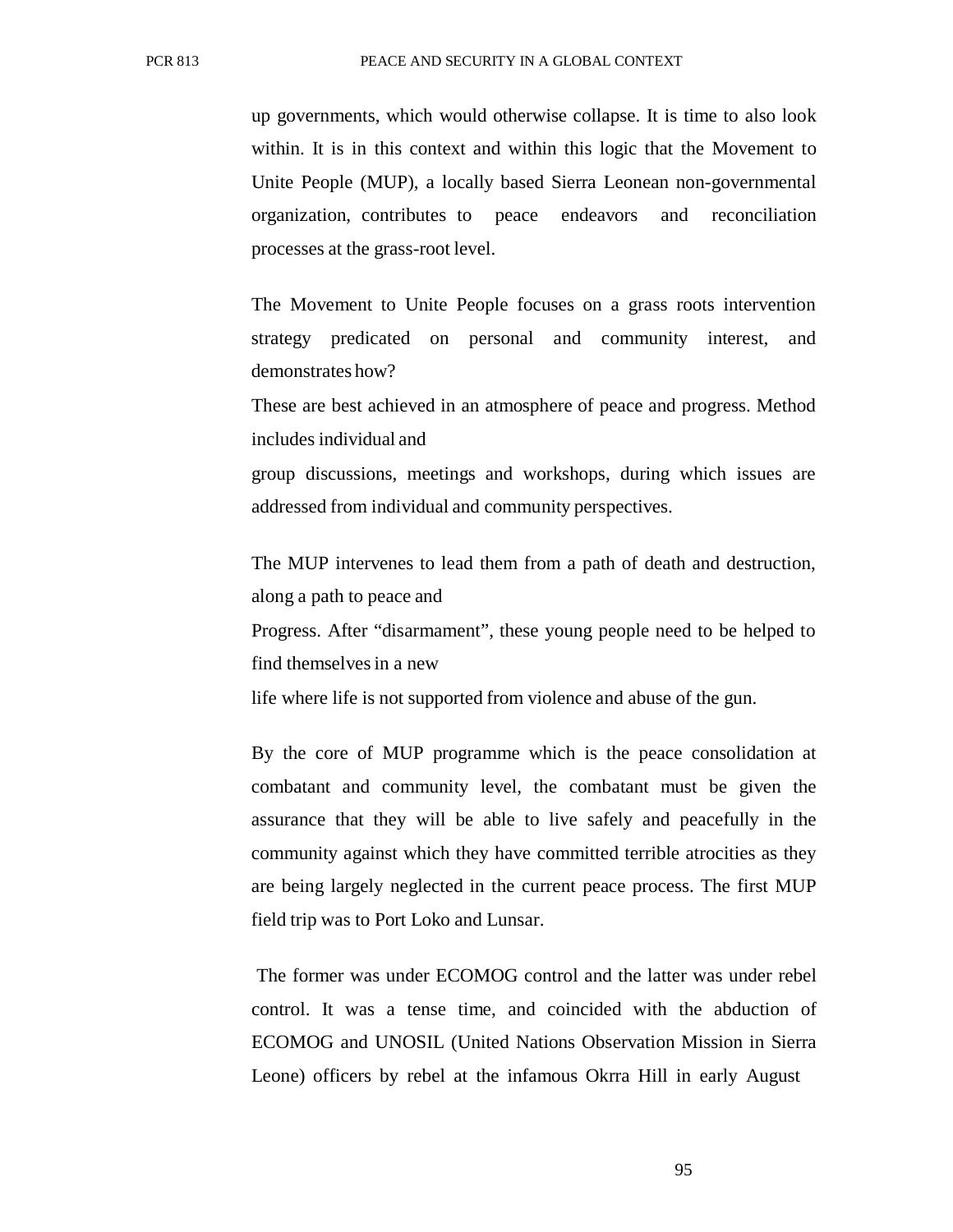1999, just one month after the signing ceremony in Lome. MUP was the first organization to bring the Lome Accord to rebel occupied areas of the country. The goal of the trip was to consolidate peace at the grass roots. This was achieved by engaging communities and combatants in dialogue.

The Movement then proceeded to Lunsar, where it was well received by the RUF rebels. The story was retold, and the commanders heard the audiotapes from Port Loko. They agree to ask the communities through out Sierra Leone for their forgiveness and committed themselves to participate fully in the peace consolidation programme proposed by the Movement.

# **4.0 CONCLUSION**

The activities of MUP go beyond sensitization. Without disarmament there can be no peace: but once people have been persuaded to lay down their arms, they must be given a vision of hope, an impression of economic and social progress. The MUP has presented a draft proposal to the Ministry of Housing, for a Housing project called Four Walls & a Roof. It is a Housing concept for low-income families in Sierra Leone. The concept goes beyond a Roof over one's head. It is conceived of as an economic development tool tied to a private sector and community based mechanism, including the national Housing Finance super structure. It stimulates growth and economic activity, and it is labour intensive.

# **5.0 SUMMARY**

The MUP organization has also developed a post encampment reintegration support programme for child soldiers and young adult combatants, and is currently seeking funding for its implementation. The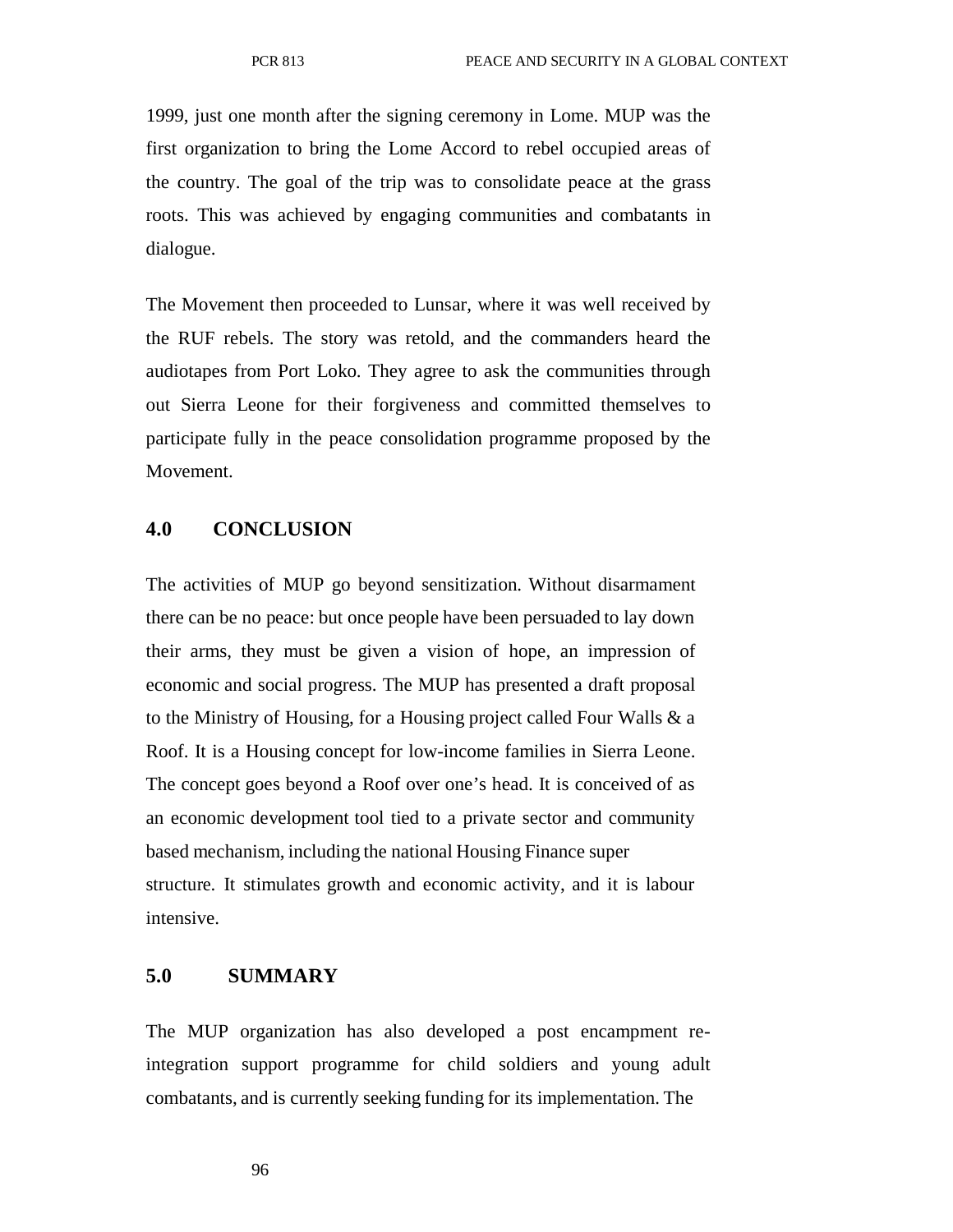programme uses the community-based mechanism for the sensitization and socio- economic rehabilitation of child combatants over fifteen years old. This group is considered high risk, because neither traditional foster care, nor adult re-integration programmes are fully appropriate or adapted to their unique needs.

# **6.0 TUTOR MARKED ASSIGNMENT**

What are the peace making and peace sharing techniques employed in Sierra Leone

# **7.0 REFERENCES / FURTHER READINGS**

Imobighe, Thomas Akigbe, 1998, The Management of National Security, Inaugural Lecture, Ekpoma: Edo State University Publishing House. Adedeji Adebayo, 1998, "Africa Within the World: Beyond Marginalisation, Dispossession and Dependency," Lecture delivered at the National War College, Nigeria.

Imobighe T. A. 1989, The OAU, African Defence and Security Benin and Owerri: Adena Publishers.

Imobighe,T.A, 1993, "Security in Sub-Saharan Africa" in Singh, J. and Bernauer, T. (eds): Security of Third World Countries, UnitedNations Institute for Disarmament Research - UNIDIR (Dartmouth Publishing Company Ltd.).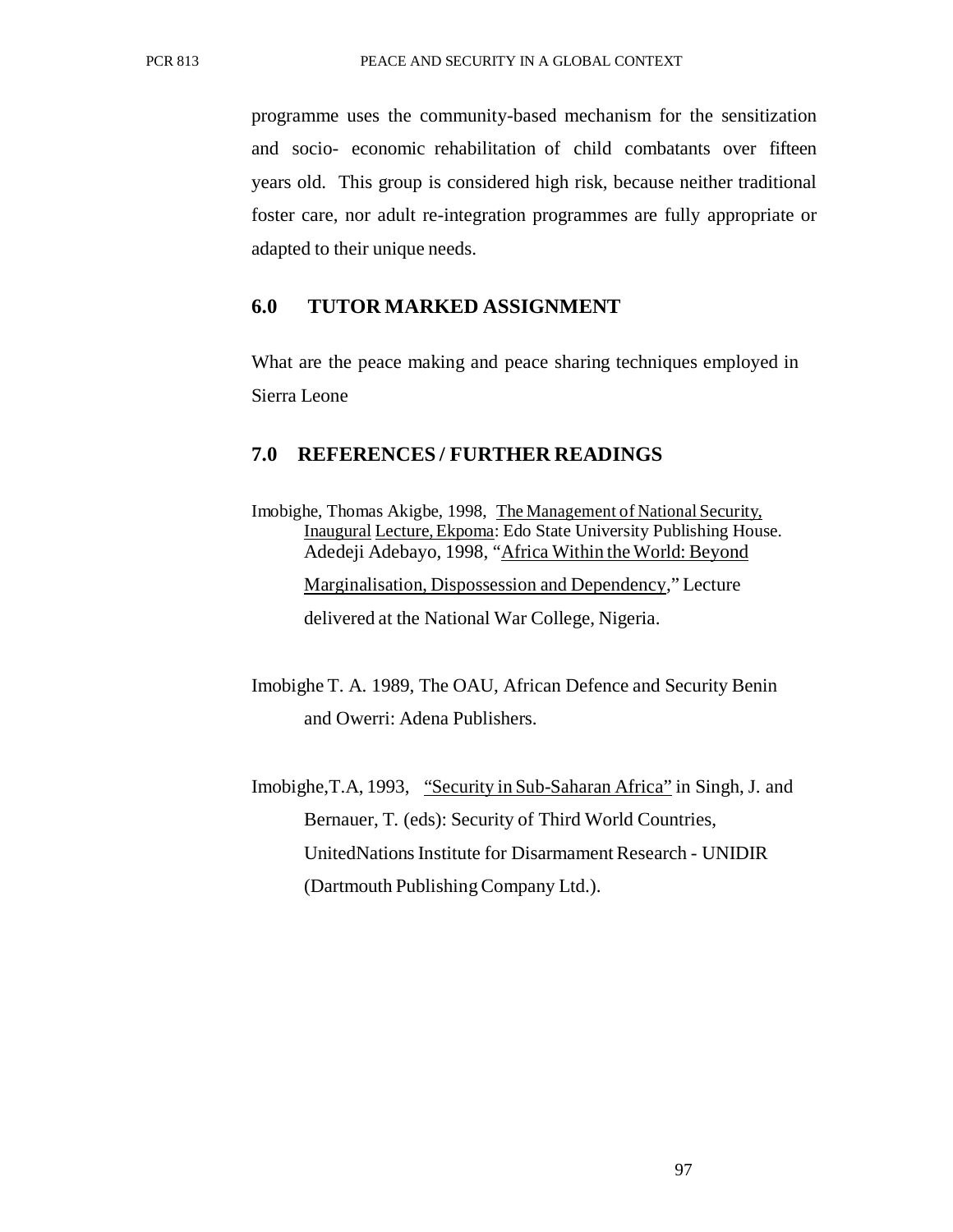# **UNIT 3 DISARMAMENT, DEMOBILIZATIONAND REINTEGRATION**

#### **CONTENTS**

- 1.0 Introduction
- 2.0 Objectives
- 3.0 Main Content
	- 3.1 Programme of Disarmament
	- 3.2 Justice and Reconciliation
	- 3.3 Truth and Reconciliation Commission
	- 3.4 Approaches for Crisis Management in Africa
- 4.0 Conclusion
- 5.0 Summary
- 6.0 Tutor Marked Assignment
- 7.0 References/Future Readings

# **1.0 INTRODUCTION**

Ex-combatants constitute a considerable risk group that is capable of undermining any security gain in Sierra Leone. Therefore, they require attention and targeted assistance. In the short term, the security benefits of the disarmament and demobilization exercise have a financial cost. These costs will be incurred in facilitating the return of the combatant to normal civilian life. The Government of Sierra Leone is determined to ensure that the planned disarmament and demobilization of combatants is made socially and politically viable by putting in place a comprehensive reintegration programme.

# **2.0 OBJECTIVES**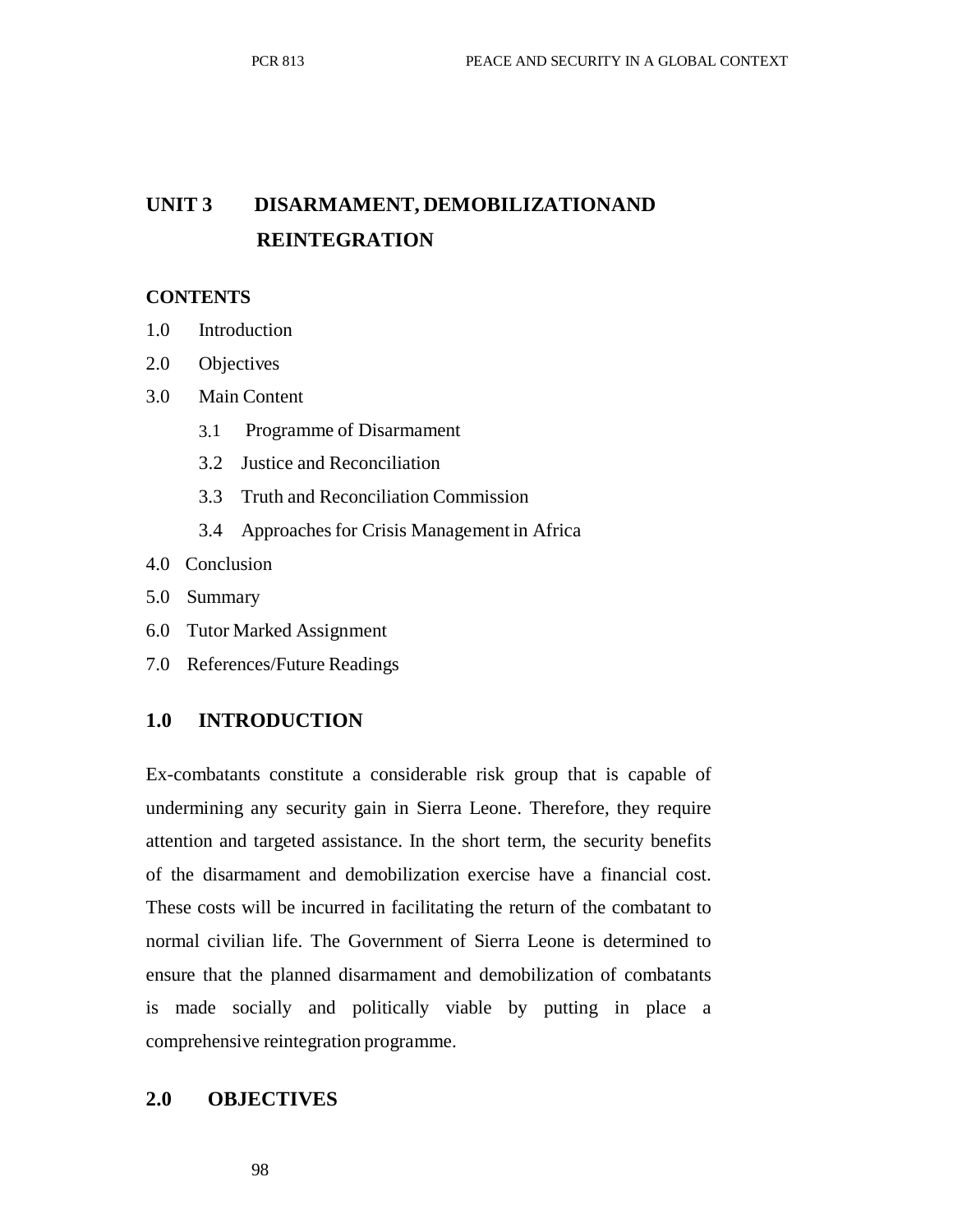At the end of this unit you would have learnt:

- $i)$  The goal of the Disarmament,
- ii) Demobilization and Reintegration programme to consolidate the existing short-term security,
- $T$ So form a basis for lasting peace.

# **3.0 MAIN CONTENT**

### **3.1 Programme of Disarmament**

The overall programme aims to: Collect, register, destroy and dispose of all conventional weapons/ammunitions retrieved from the combatants during the disarmament process;

Demobilize appropriately 45,000 combatants;

Prepare for the sustainable social and economic reintegration of all ex-combatants for long-term security.

# **3.2 Justice and Reconciliation**

One of the most controversial issues Sierra Leone will have to face on the "long road to peace" is: what to do with crimes and war criminals in the post-conflict era? This issue is essential about the question of amnesty, which is central to the peace process. The issue of amnesty, like the DDR programme, is central to peace process in Sierra Leone. In resolving large-scale conflicts involving gross atrocities, the reconciliation force of amnesty may commend itself as plausible political option. Retrospective and prospective kinds of amnesty are suggested. Retrospective amnesty is the prerogative of mercy provided for in certain constitutions It gives the head of state the power to pardon a person after having being adjudged guilty of a specified offence by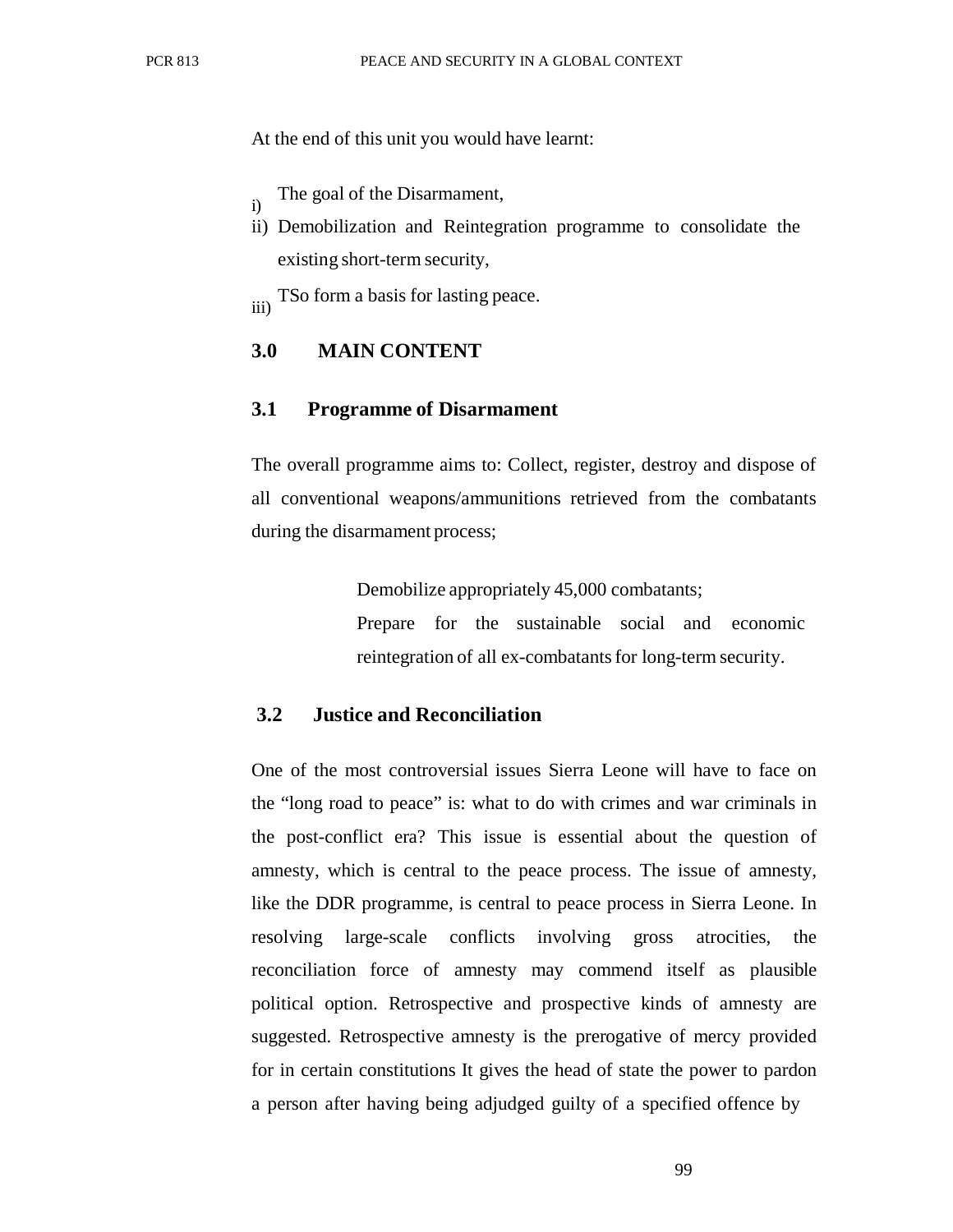judicial due process of law. It does not, however, apply to civil wrongs. While prospective amnesty is essentially the waiving before the event, any future prosecution of person presumed to have committed criminal offences or civil wrongs, thereby pre-empting or short-circuiting the usual due processes of law for determining guilt or liability. This form of amnesty has serious legal, moral, and political implications. For instance, legally, it may run counter to certain international conventions on humanitarian law, war crimes or genocide that Sierra Leone may have signed.

In favor and against amnesty; as blanket amnesty will facilitate the process the process of reconciliation and heeling. Put differently, it is important to look forward to the future during this critical peace process. Lets bygones be bygones. It is argued that in Mozambique, reconciliation was achieved without digging up the horrors of the past; and it is not possible to resolve conflict and attain peace unless attention is given to the justice and fairness of the process as well as the outcome of the settlement. In other words, peace without justice is meaningless. If the victims of human rights abuses are denied justice, they may take the law into their own hands and seek retribution. A blanket amnesty, the argument goes, does not therefore argue well for national unity and reconciliation.

# **3.3 A Truth and Reconciliation Commission**

Article 26 of the Lome Peace Accord Agreement says in part that:

A truth and Reconciliation commission shall be established to address impunity, break the circle of violence, provide a forum for both the victims of perpetrators of human rights violations to tell their story, get a clear picture of the past in order to facilitate genuine healing and reconciliation. In the spirit of national reconciliation, the commission shall deal with the question of human rights violations since the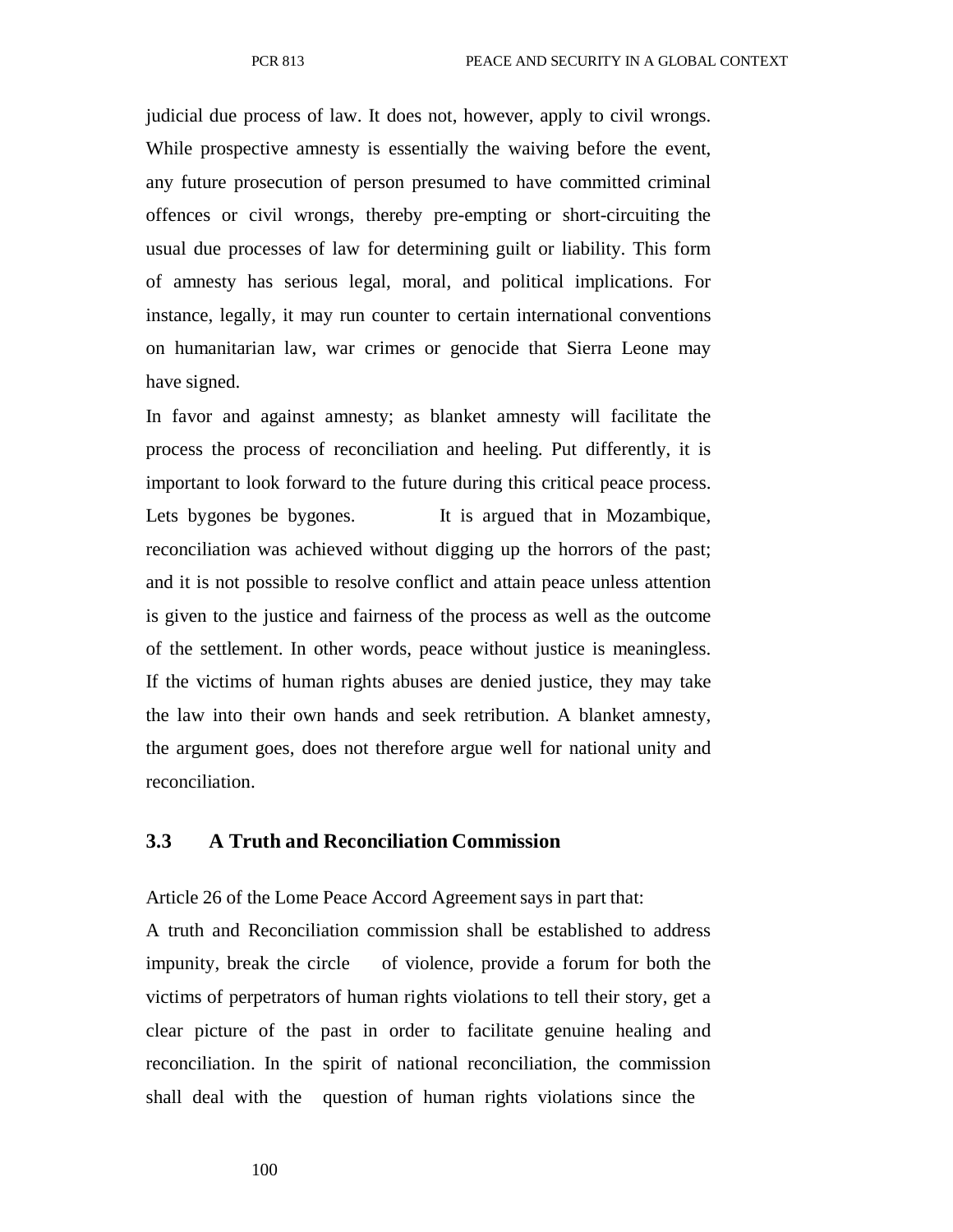beginning of the Sierra Leone conflict in 1991. The Commission shall, among other things, recommend measures to be taken for the rehabilitation of victims of human right s violations.

On 22 February the Sierra Leone Parliament enacted "The Truth an Reconciliation Commission Acts, 2000"; with the objectives and functions:

To create an impartial historical record of violations and abuses of human rights and international humanitarian law related to the armed conflict in Sierra Leone, from the beginning of the conflict in 1991 to the signing of the Lome Peace Agreement; To address impunity, to respond to the needs of the victims; To promote healing and reconciliation; and To prevent a repetition of the violations and abuses suffered; And the functions;

To investigate and report on the causes, nature, and the extent of the violations and abuses referred to the fullest degree possible, including their antecedents the context in which violation and abuses occurred, the question of whether these violation and abuses were the result of deliberate planning, policy or authorization by any government, group or individual, and the role of both internal and external factors in the conflict;

To work to help restore the human dignity of victims and promote reconciliation by providing an opportunity for victims to give an account of the violations and abuses suffered and for the perpetrators to relate their experiences, and by creating a climate which fosters constructive interchange between victims and perpetrators, giving special attention to the subject of sexual abuse and to the experience of the children within the armed conflict and to do all things as may contribute to the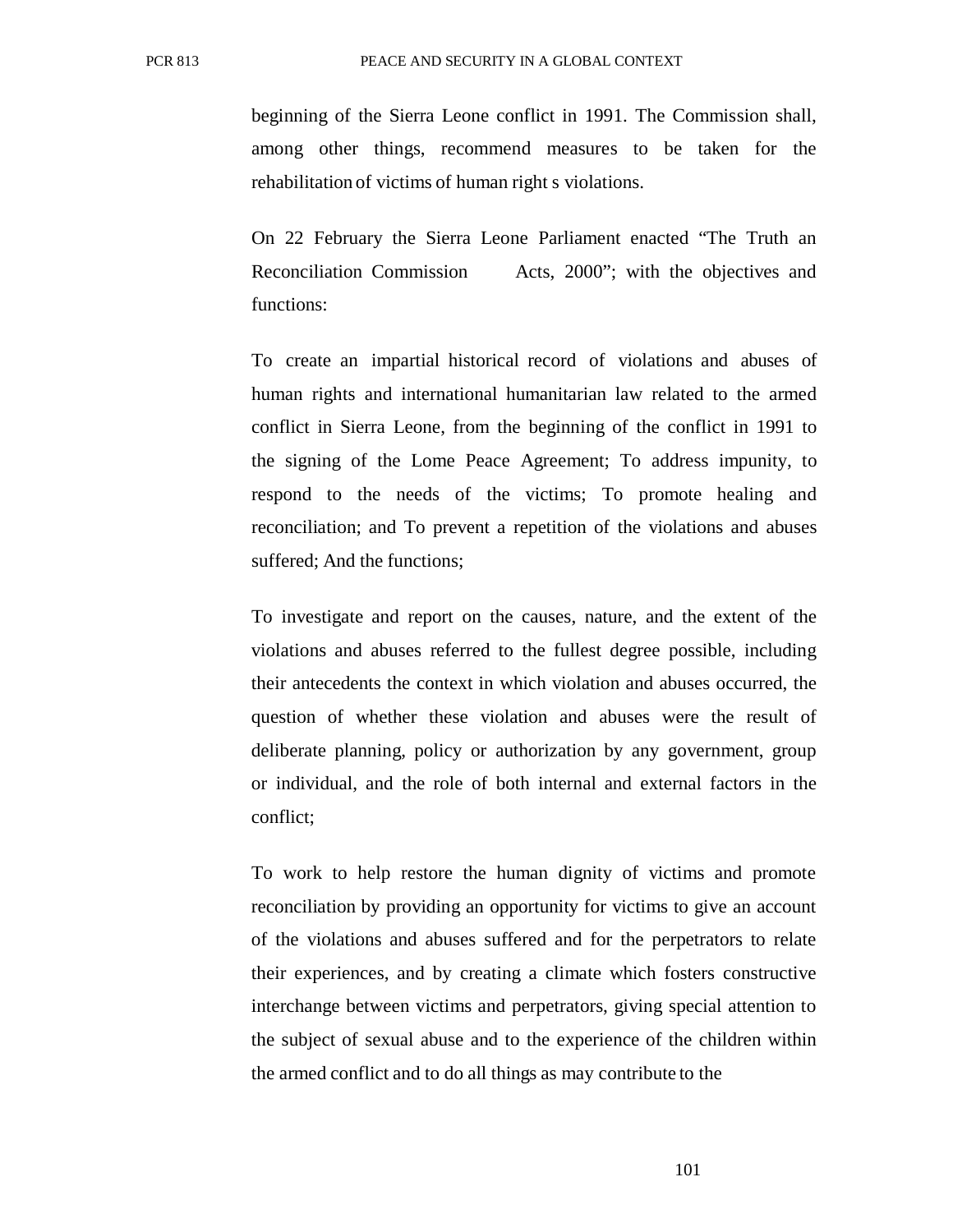fulfillment of the object of the Commission.

# **3.4 Approaches for Crisis Management in African States, Strategies for Crisis Management in Africa**

On attainment of independence, a number of the countries of sub-Saharan Africa made self-reliance one of the cardinal principles on which their national development efforts, including their crisis management efforts, were based. As a result, virtually all of them subscribed to the policy of non-alignment. These countries tried to promote friendly relations between all actors in the international system, irrespective of their ideological orientation. They particularly emphasized the ordering of all relationships within the international system on the basis of peaceful coexistence, freedom, independence and equality of all the states. Noble as this posture so evidently was, the implied self-reliance and independence in national and international crisis management on the part of the newly independent sub-Saharan African states was beset with problems.

# **4.0 CONCLUSION**

Perhaps the most important one was, and still is, that resulting from the industrial and technological backwardness of these states. This has led to the frequent resort to external sources for the material facilities for managing crisis in general and national security problems in particular. Another factor to be considered is the relative poverty of some of these countries. If most of the countries had enough internally generated resources to procure their security needs from outside, they could still have been able to uphold their policies of self-reliance to some extent, particularly in terms of crisis management. What makes the situation in sub-Saharan Africa particularly pathetic is that most of the states in the region have been unable to generate enough resources internally to meet their security and crisis management needs and have had to rely on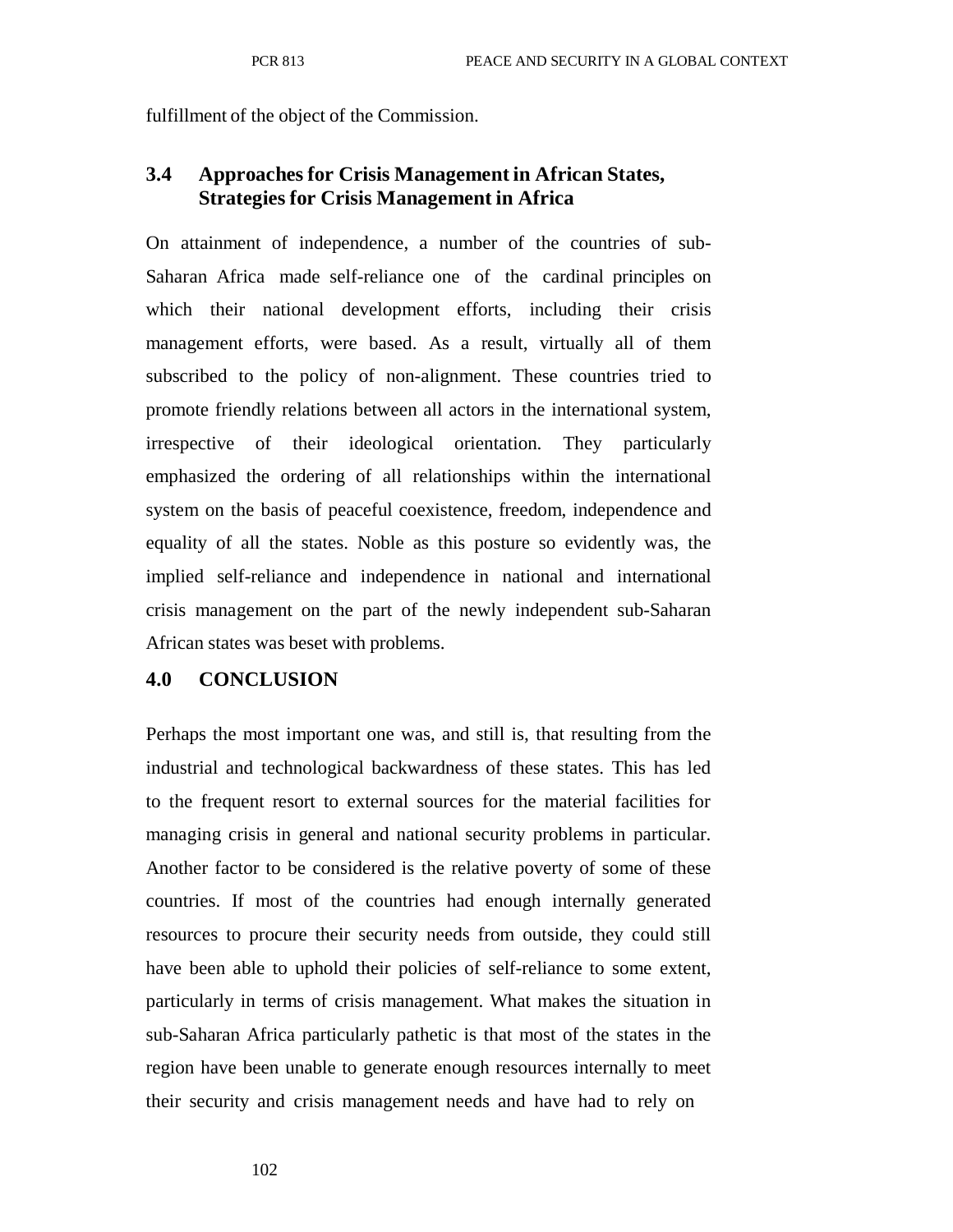various forms of aid, grants, loans, etc. for these purposes. Since such aid is not always given without strings, it becomes clear why the security and crisis management situation in sub-Saharan Africa is easily susceptible to external manipulation.

### **5.0 SUMMARY**

Given the crippling burden of sub-Saharan Africa's accumulated debt, which was put at 366 US Dollars per capita in 1994, there is still prospect that these countries will, in the near future, be able to individually generate the needed resources to sustain policies of, or develop the necessary capacity for, individual self-assertiveness in national crisis management.

# **6.0 TUTOR MARKED ASSIGNMENT**

Explain disarmament and give an example of a successful disarmament in Africa?

### **7.0 REFERENCES/FURTHER READINGS**

- Explain reintegration and demobilization in relation to crisis management? Jordan, A.A. and Taylor, Jr. W. J. 1981, "American National Security: Policy and Process", (Baltimore, the John Hopkins University Press.
- Joseph Rudolph and Robert Thompson, 1985, "Ethno-Territorial Movements and the Policy Process," Comparative Politics, Vol.17, No.3 and Joseph Montville, ed., Conflict and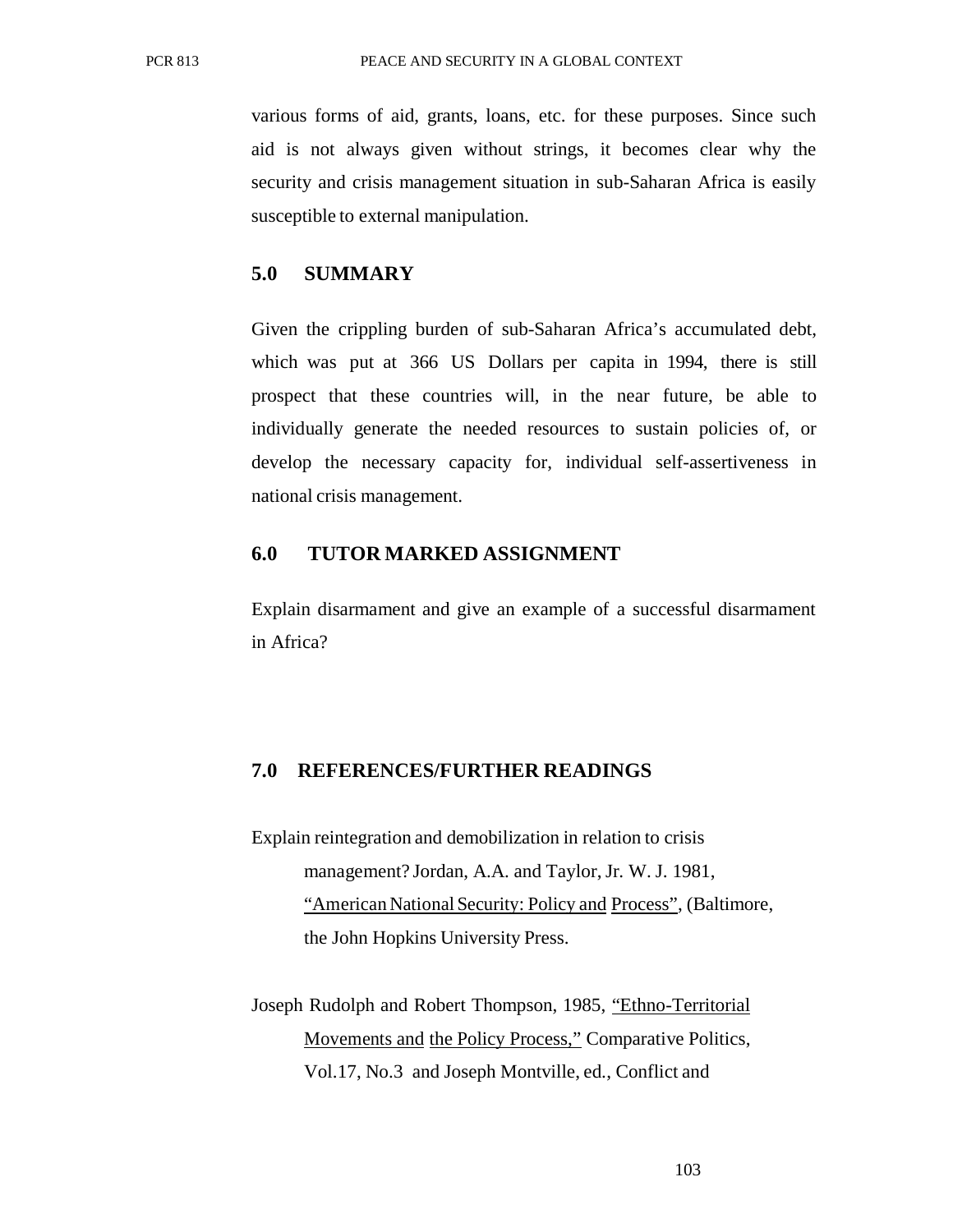Peacemaking in Multiethnic Societies (Lexington, Mass: Heath, 1989).

Liebenow, Gus J, 1996, African Politics: Crisis and challenges, Bloomington. Indiana University Press.

Macintosh James, 1987, "Confidence-Building Measures – A Conceptual Exploration" in R. B. Byers, F. Stephen Larabee and Allen Lynch, Ed, Confidence-Building Measures and International Security. New York: Institute for East-West Security Studies.

# **UNIT 4 AFRICAN GOVERNMENT AND CRISIS MANAGEMENT**

# **CONTENTS**

- 1.0 Introduction
- 2.0 Objectives
- 3.0 Main Content
	- 3.1 How To Manage Crisis
	- 3.2 National Structures for Management
- 4.0 Conclusion
- 5.0 Summary
- 6.0 Tutor Marked Assignment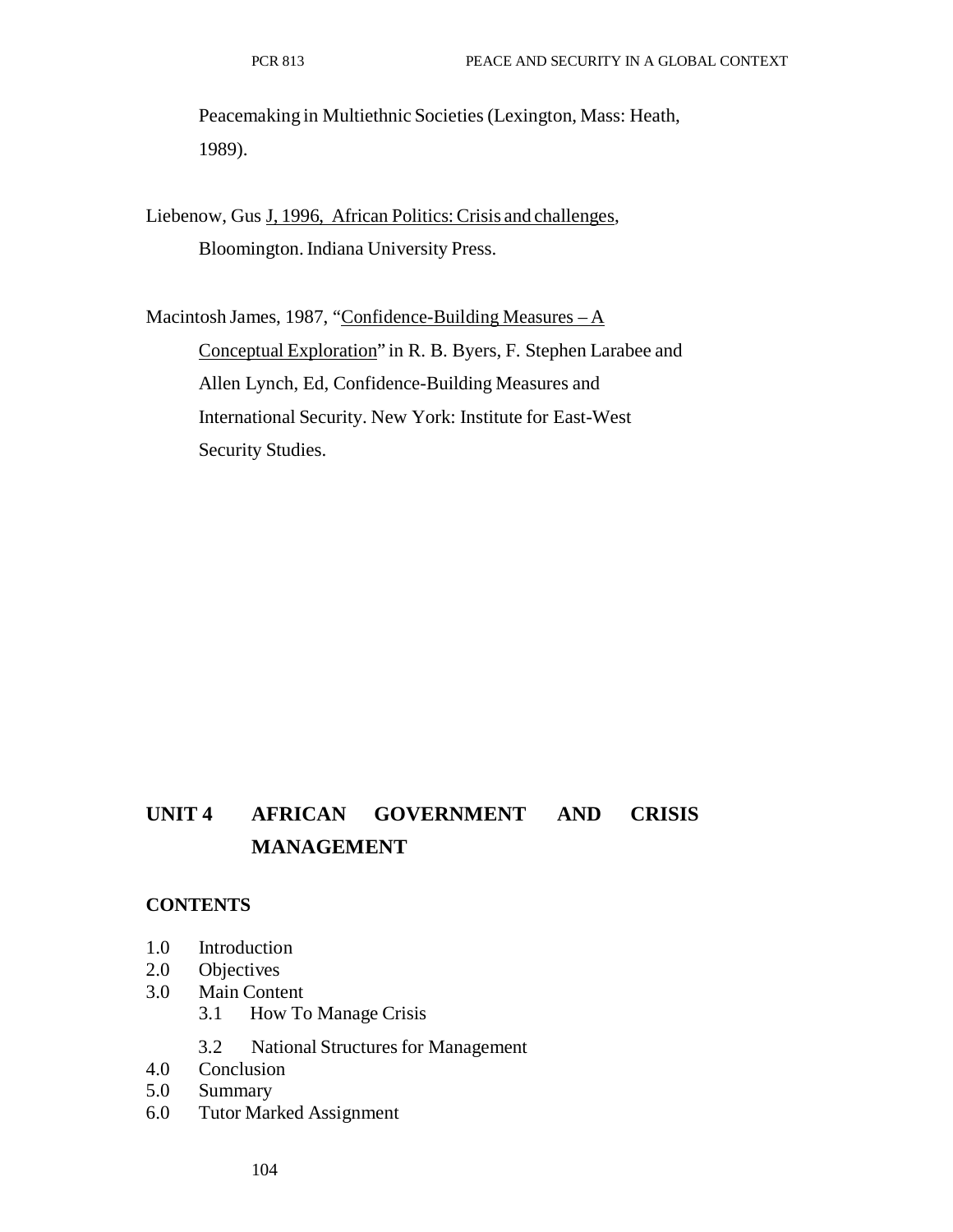#### 7.0 References/Further Readings

# **1.0 INTRODUCTION**

Anyway, whether statesmen and people design their objectives in terms of religious, economic, political or social ideals, their ultimate goals remain the acquisition of power which they need not always physically express. This truism becomes even more appropriate in African states where resource constraints in the midst of competing needs, have led to "a clear recognition of the limit of morality and reason in politics; the acceptance of the fact that political realities are power realities and that power must be countered with power; that self interest is the primary datum in the action of all groups and nations". Like many statesmen everywhere, African leaders would consider it preposterous to question the values of military power given the prevalence of violence in the continent and the fact that military power is the legally sanctioned instrument that government uses when necessary, in an internal security role.

## **2.0 OBJECTIVES**

At the end of this unit you are expected to have learnt the following:

- i) What crisis management is?
- ii) The regional initiative and,
- iii) The contribution of the African Governments.

# **3.0 MAIN CONTENT**

# **3.1 HOW TO MANAGE CRISIS**

There is no denying the fact that the military is primarily the state's instrument for use in the conduct of relations with other states. Military management of violence relates to both the application of physical force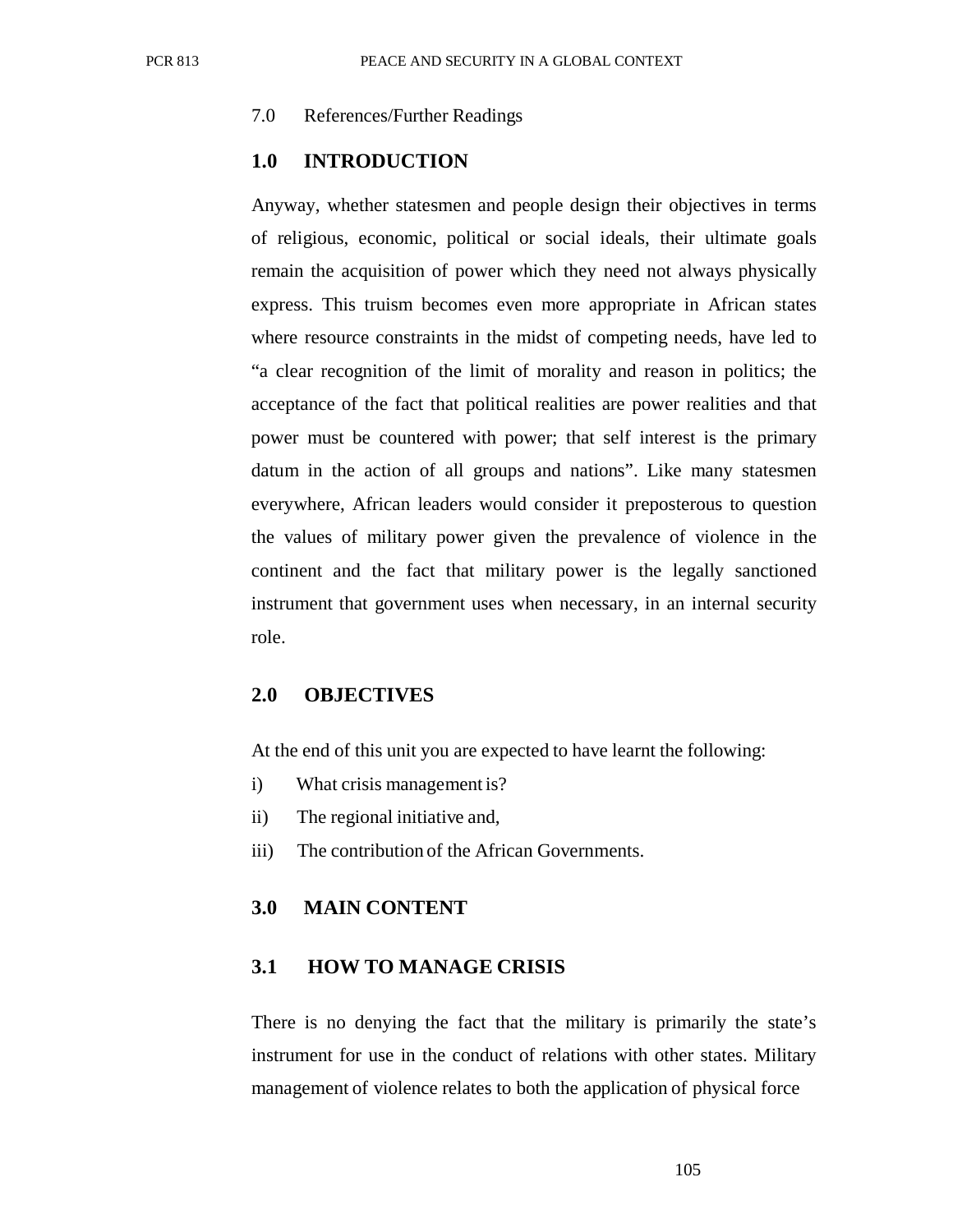to overawe and / or to intimidate to the exercise of its inherent power to forestall a breakdown of law and order, or when that occurs, to restore the situation to normalcy. The reality of the present situation in Africa, with crises threatening the stability of regions and states, is that the military has become a primary instrument for internal crises management. The military now forms the arrowhead for African Security Forces in policing their own population. Even at that, Farer still asserts that they are unable to do this, much less to project force across frontiers without an invitation.

The late president Mobutu Sese Seko of the Democratic Republic of Congo (former Zaire) is archetypal of African rulers who employ the military to perpetuate themselves in power. When he considered it necessary, he invited friends from Morocco and France) to send in reinforcement to cope with internal crisis. Understandably the so-called intra-state crisis in the Democratic Republic of Congo of the Mobutu era, typified internal turmoil in Africa that are externally supported and instigated to frustrate internal solutions. Even when special police and paramilitary forces are created for internal use, like Nigeria's Mobile Police force and the various presidential guards in Africa, these are equipped beyond the Civil Society's tolerance.

# **3.2 National Structures for Crisis Management**

In determining appropriate structures for crisis management in Africa, there appear to be three principles that are considered. These are the principles of Locale, accessibility and antecedent. The place of occurrence of a crisis in relation to the tier of administration within the country is critical to crisis management.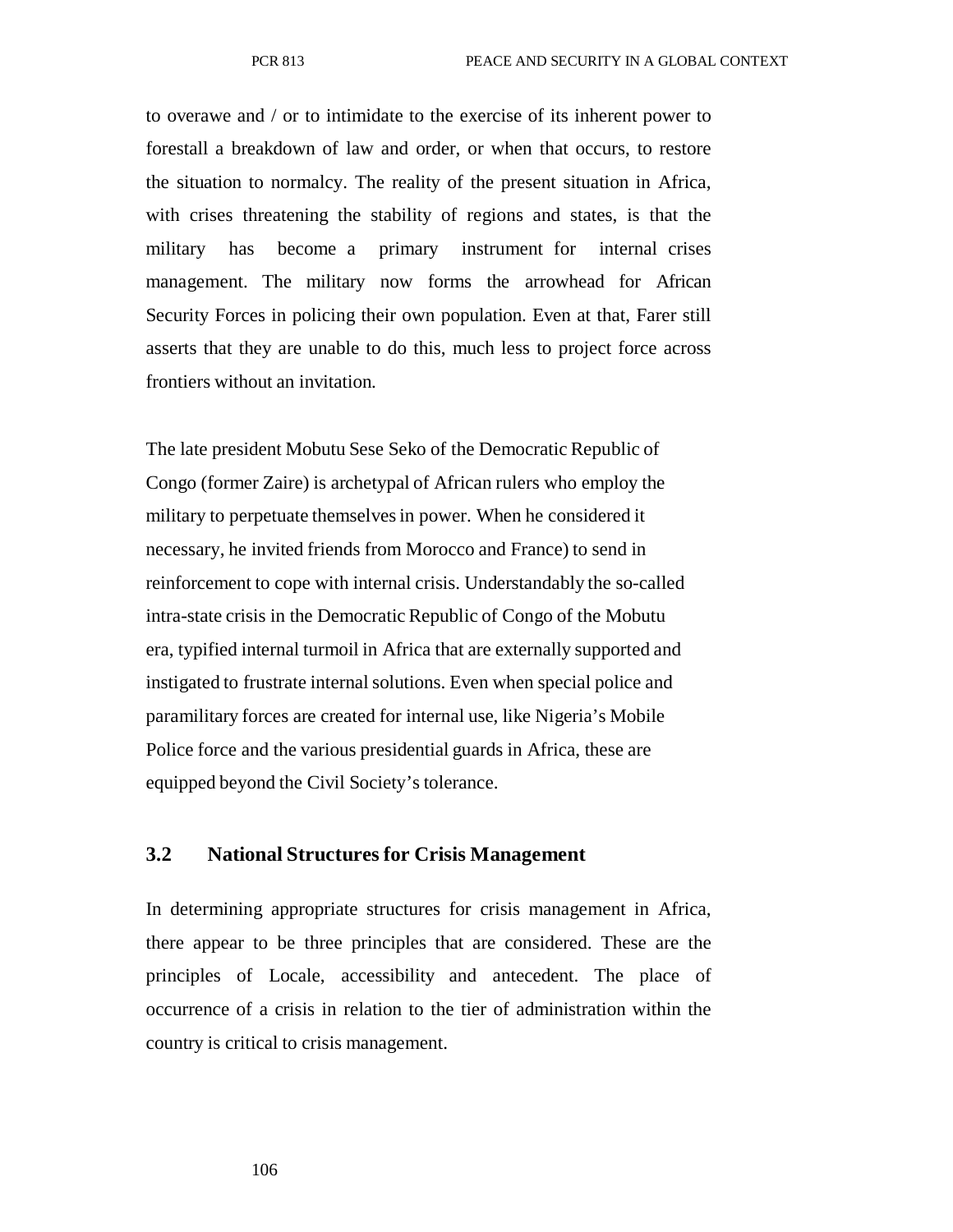Where as commonality of interests and geographical contiguity should be two inseparable criteria for internal administrative arrangement, this has not been so in Africa where local administrations are mere historical contraptions, which the dynamics of change could not alter because of the existing power configuration. Still, the Locale of crisis matters because it often helps to determine whether "sacred cows" are involved and what intensity of force can be used. It may be argued though, that this intensity of force reflexes the vehemence of resistance, which is expected to higher in areas where injustices are felt most. In situations where security forces are structured along geographic or area criteria, the principle of locale also helps to determine which force employed, in necessary, and what other measures are more or less appropriate.

The principle of accessibility is closely related to that of locale and refers as much to information, as to materials and forces involvement. It is predicated on the realization that information, personnel and materials required to manage a given crisis may not reside close to, and / or in the custody of the security community or even with other government agencies at the given level; and that someone who is better placed to assure compliance, should direct activities. Knowing what's, when's, where's and whys of a crisis becomes critical. Intelligence is the most vital factor for planning and executing crises actions because, as Bozeman points out: "knowing the self, knowing the other, and knowing how to measure the distance between the two are prerequisites to all ventures". Intelligence is an "indispensable component of statecraft" and it gives strength to those who have it at the expense of those who lack it". African states acknowledge the importance of intelligence for which reason, they maintain security outfit that constitute the national intelligence communities. But sadly, these outfits appear to confuse regime security with national security.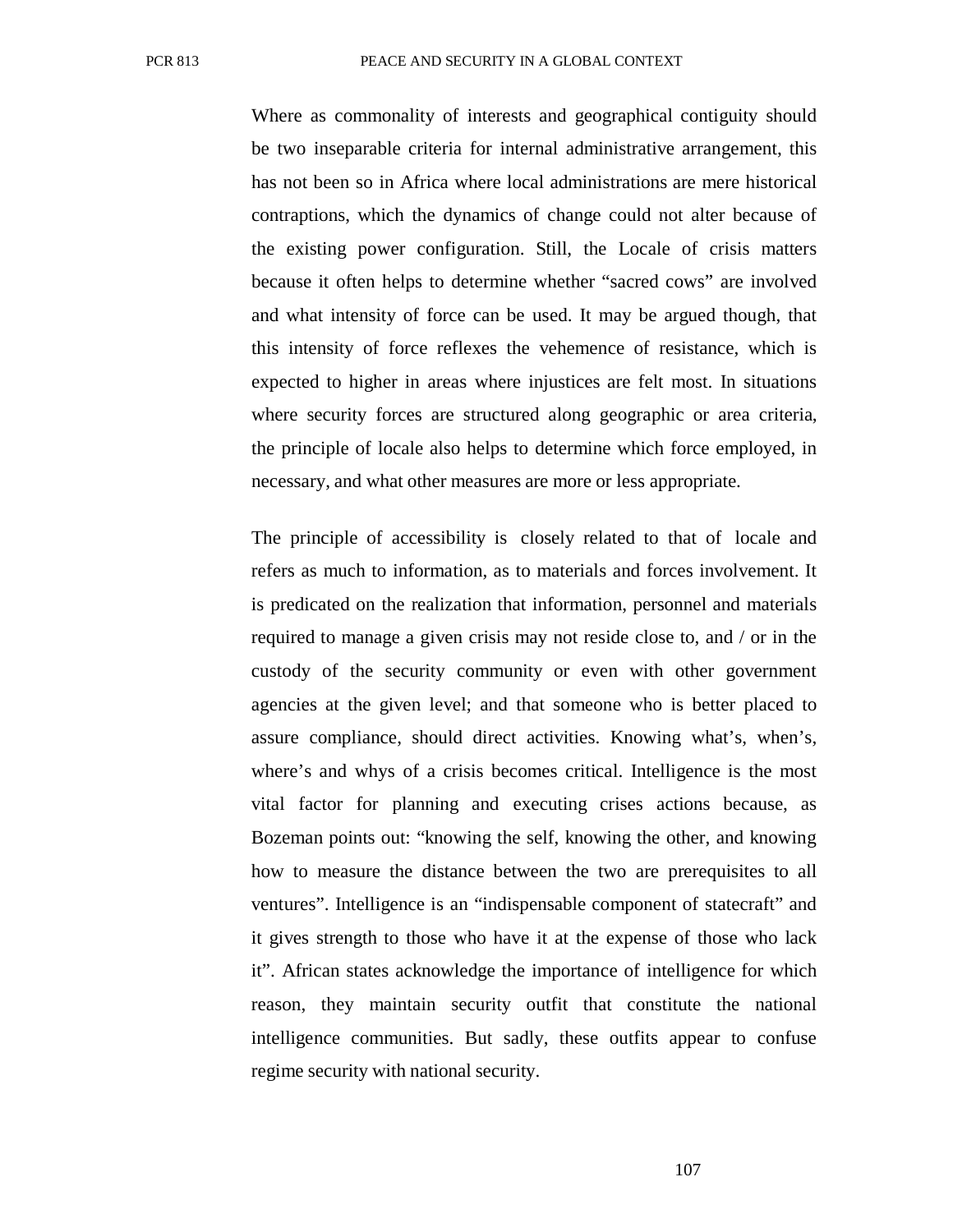#### **4.0 CONCLUSION**

Consequently, events are always seen from government perspective. Regime security can only equate national security when those in government at the given time, pursue national interests fairly and justly. The third principle, antecedent, rests on the reoccurrence of similar crisis situations and helps to establish mechanisms based on observed patterns for handling occurrences. On the basis of antecedent, nations are able to develop structures and procedures to contend with diverse crisis situations, provided enough safety valves are introduced. The structures may align with the administrative procedures, and modifications may be effected for convenience while the procedure allots functions to the various levels; taking into account the options available to the crisis managers.

# **5.0 SUMMARY**

With the benefit of hindsight on the crisis situation in Africa, and given the principles evolved over time, it is not surprising that the constitutions of most African states, if not all of them, make provision for crisis management within the polity even if these functions are merely expressed in terms of national security and stability. Generally, the inclusive government takes primary responsibility for both internal and external security.

#### **6.0 TUTOR MARKED ASSIGNMENTS**

What are the steps taken by African Governments to resolve crisis in the continent?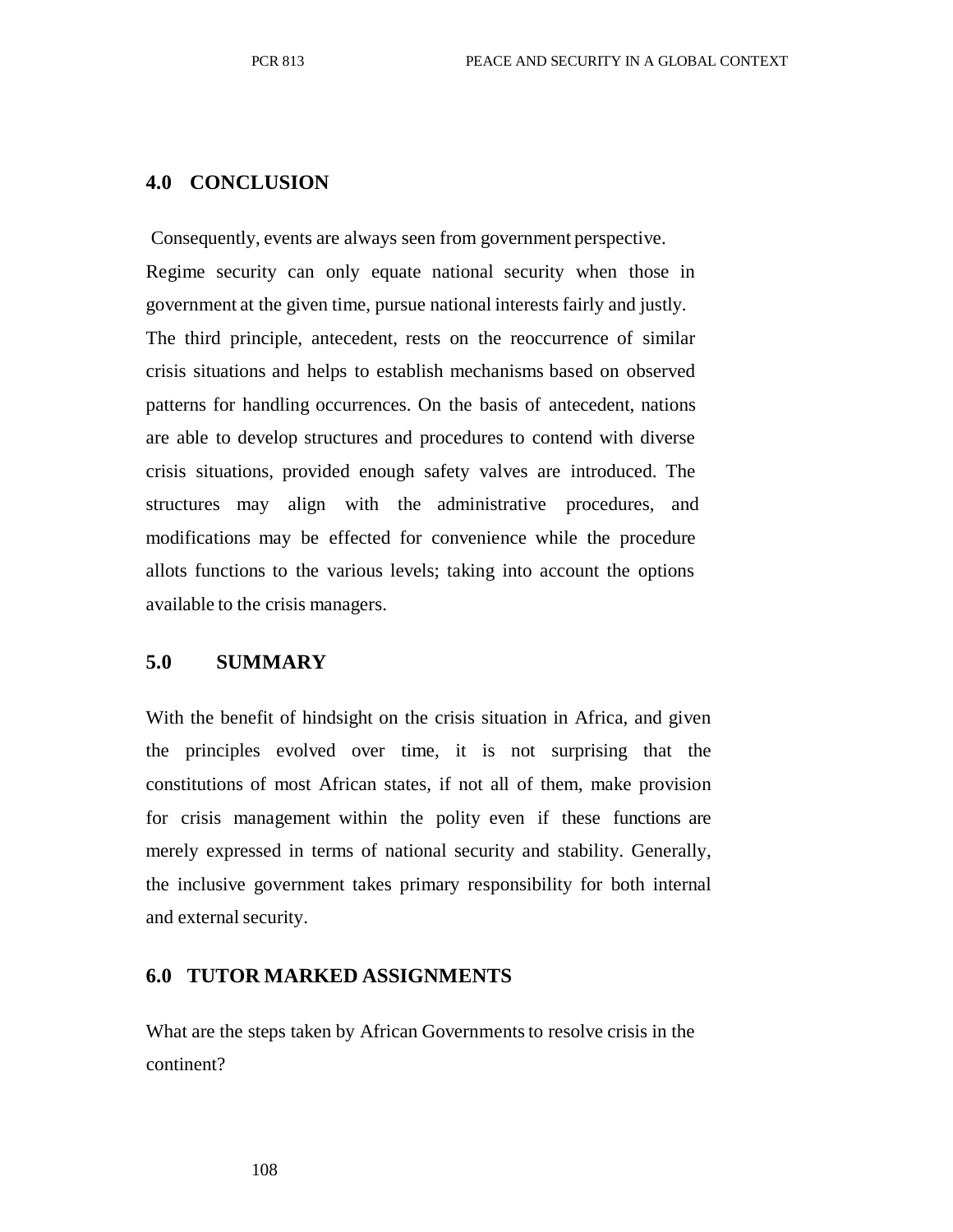### **7.0 REFERENCES/FURTHER READINGS**

- Imobighe, T.A., 1998, "Conflict in Africa: Roles of OAU and Sub-Regional Organizations", Lecture brief at the National War College of Nigeria, Abuja.
- Introduction in Vogt M. and Aminu L. 1996, Ed, "Peace Keeping as a Security Strategy in Africa: Chad and Liberia a Case Studies", Vol. 1 Enugu: Fourth Dimension Publishers.

Isaac Lappia, "Community Based Disarmament and Post-Conflict Peace-building" in Antole Ayissi and Robin-Edward Poulton (ed), 2000, Bound to Cooperate: Conflict, Peace and People in Sierra Leone (Geneva, UNIDIR.

Jonah, James, 1994, The OAU: Peace Keeping and Conflict Resolution, in Y El-Ayouty (ed), The Organization of African Unity After Thirty Years, London, Praeger.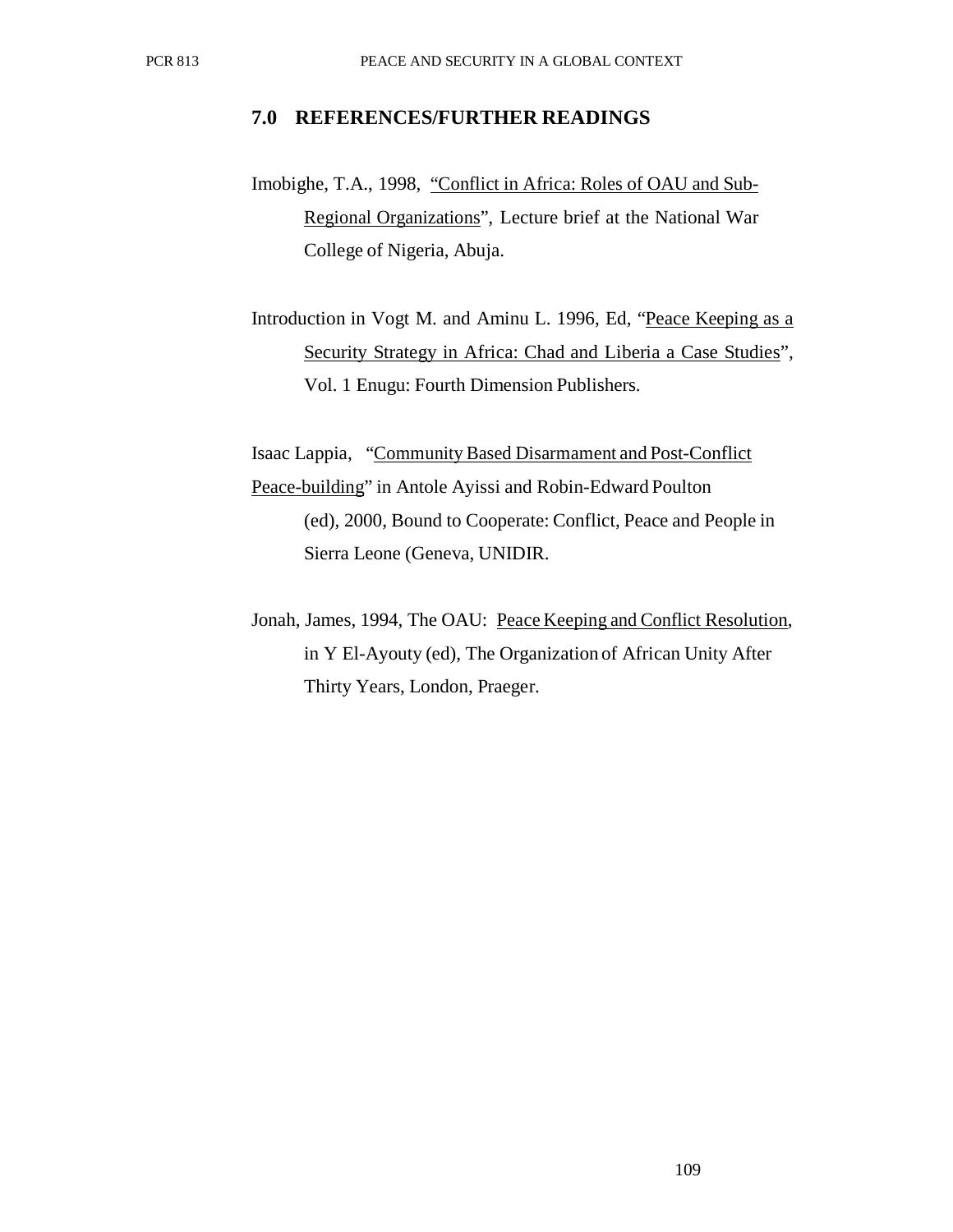# **MODULE 6**

# **INTRODUCTION**

- Unit 1 National Decision Making in Crisis Situation
- Unit 2 Africa Security and Relevant Strategy
- Unit 3 The United Nations (UN) and Conflict resolutions
- Unit 4 OAU and Conflicts Resolution
- Unit 5 Mechanism of Conflicts Prevention, Management and Resolution

# **UNIT 1 NATIONAL DECISION MAKING IN CRISIS SITUATION**

# **CONTENTS**

- 1.0 Introduction
- 2.0 Objectives
- 3.0 Main Content
	- 3.1 Decision Making
- 4.0 Conclusion
- 5.0 Summary
- 6.0 Tutor Marked Assignment
- 7.0 References/Further Readings

# **1.0 INTRODUCTION**

Any inquiry into African crisis would sooner observe that government approach to crisis management is basically reactive: a crisis erupts into violence and security forces are required to be deployed to restore law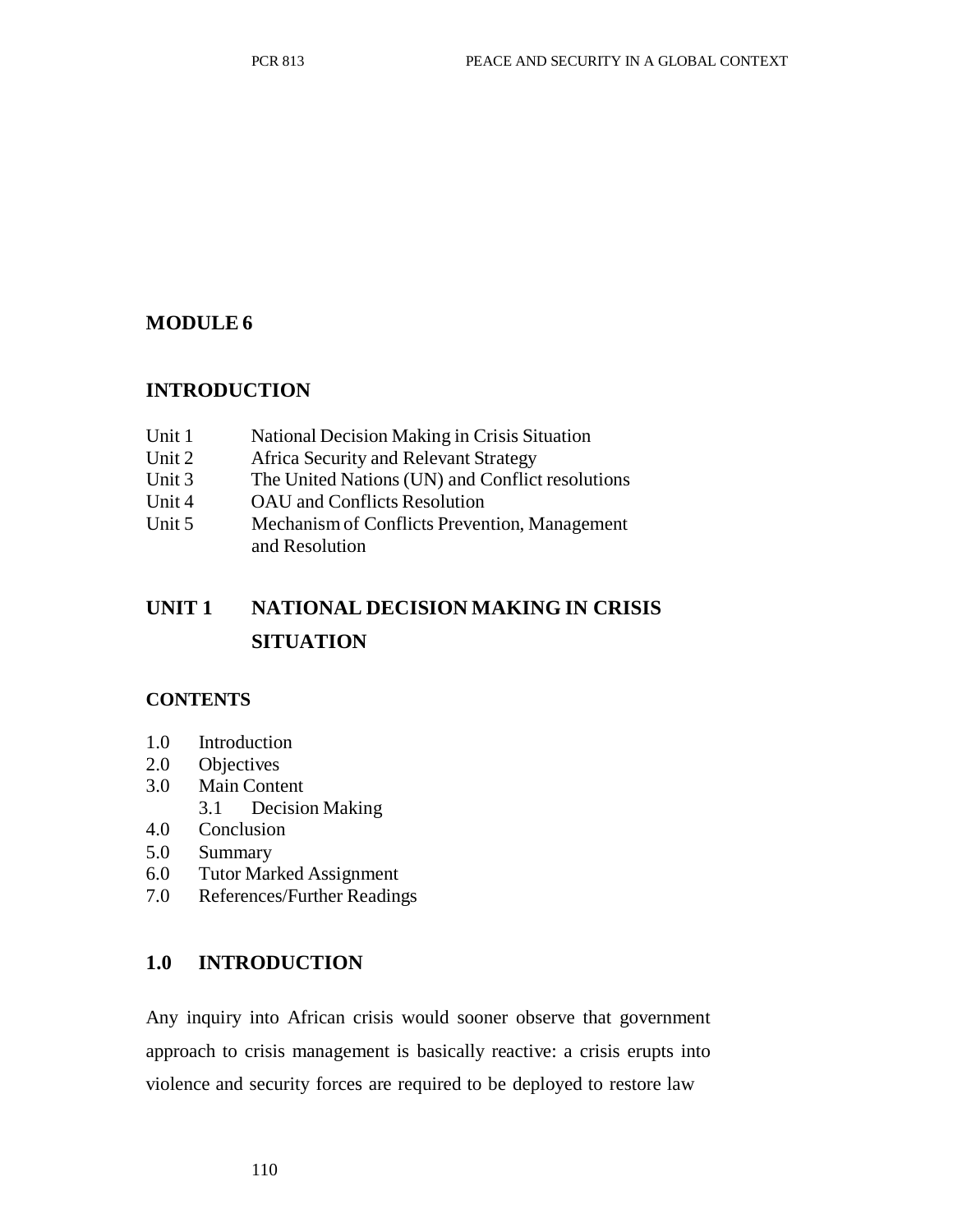and order. This may be followed by an enquiry (judicial or otherwise) or such other options available to the government. All these are seen as reacting to the rupture in the system. Even in a situation where government has a fore knowledge of the crisis that is about to erupt, the government actions could still be termed reactive because the government is to act in response to the intentions or actions of the disputants.

This position has nothing to do with the appropriateness or even the effectiveness of government action, but to stress these strategies and resources are employed at the instance or in reaction to someone else's action rather than be based on the assessment on the crisis environment.

### **2.0 OBJECTIVES**

At the end of this unit you are expected to have learnt the following:

- i) How crisis environments are constantly monitored and evaluated,
- ii) How to identify crisis indicators
- iii) How to build contingency and operational plans that deal with probable crises that may arise.

# **3.0 MAIN CONTENT**

#### **3.1 Decision Making**

Proactive response so evolved, works on the basis that crisis could erupt at any moment, irrespective of the illusory peace that reigns. In the short term, government measure may tend to stretch national resources because testing and evaluation cost money: apart from high running cost as a result of the permanency of structures and the manpower employed. Whether the longer-term benefit of Early Warning, forecasting and pre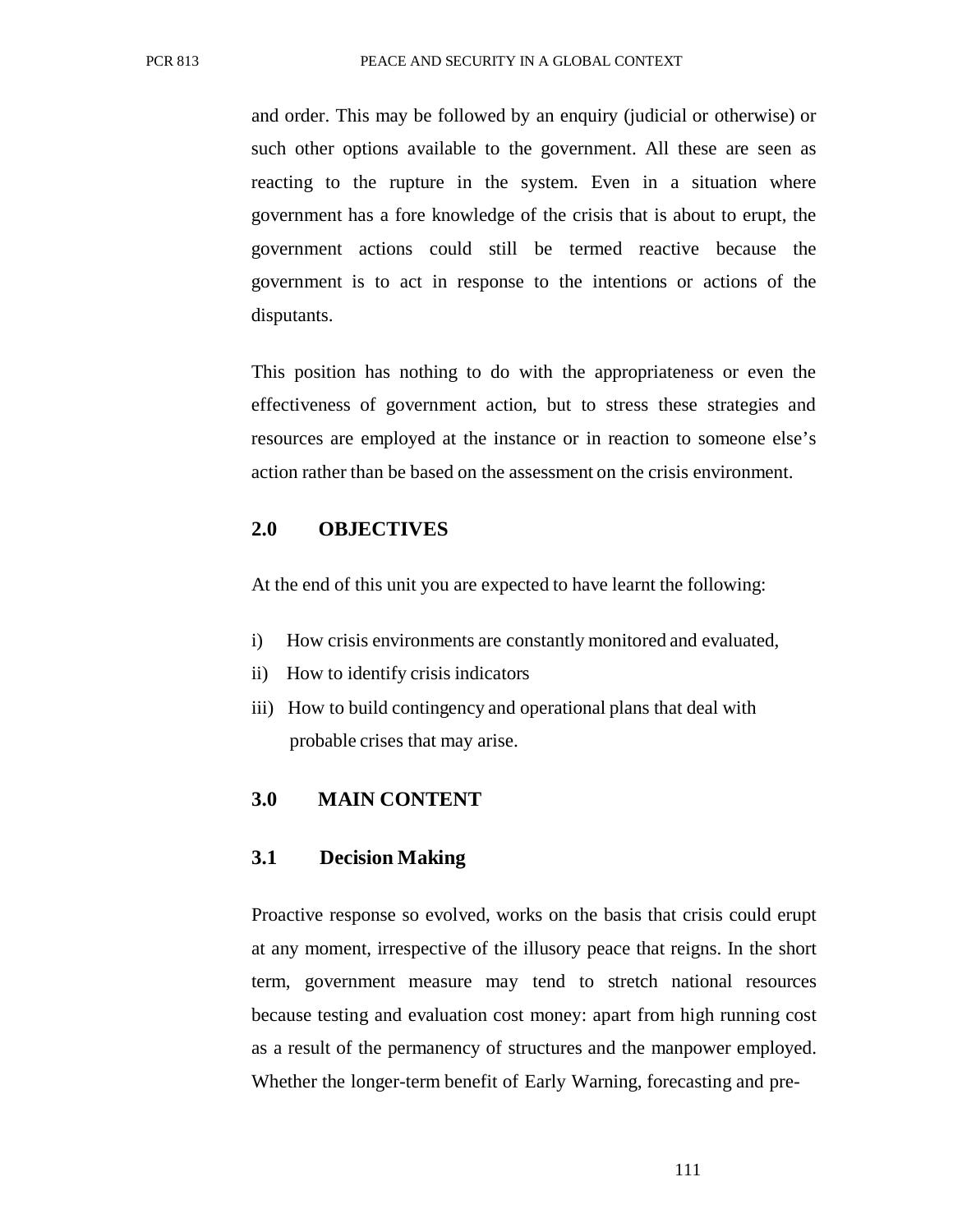eruptive actions associated with proactive approach cancel the losses incurred in reacting to sudden occurrence is still a matter of debate. Whatever the shortcomings of the proactive approach, however, at least, provide an avenue for constructive training and pre crisis preparation and planning to cope with diverse scenarios.

Whether a government adopts the reactive or proactive approach, it still requires taking decisions relying on the mass of information available to it and establishing a channel through which such decisions are processed and disseminated.

The crisis management system is further broken into sub-systems. The command sub-system determines and allots responsibility; directs and coordinates all activities; and ensures that all processes and actions are geared towards the attainment of the set objectives. The command system also coordinates the functions of monitoring and evaluation to ensure the correctness of operational and contingency plans. In establishing national command sub-system for management of crisis, five fundamentals are considered. First is the location of the crisis, which helps to determine the level of command and control. Second, is accessibility to such locations to help influence the choice of a course of action and forces deployment where necessary. Third, is the spread of crisis to determine appropriate forces. Fourth, is the intensity of crisis to determine what assistance is required in addition to knowing the level of force; and fifth is to ascertain precedence to assist in employing appropriate course of action.

Inseparable from the command sub-system is that of the control. Many commentators wonder how crisis can be controlled in spite of its essence, which is that crisis, are usually unpredictable and potentially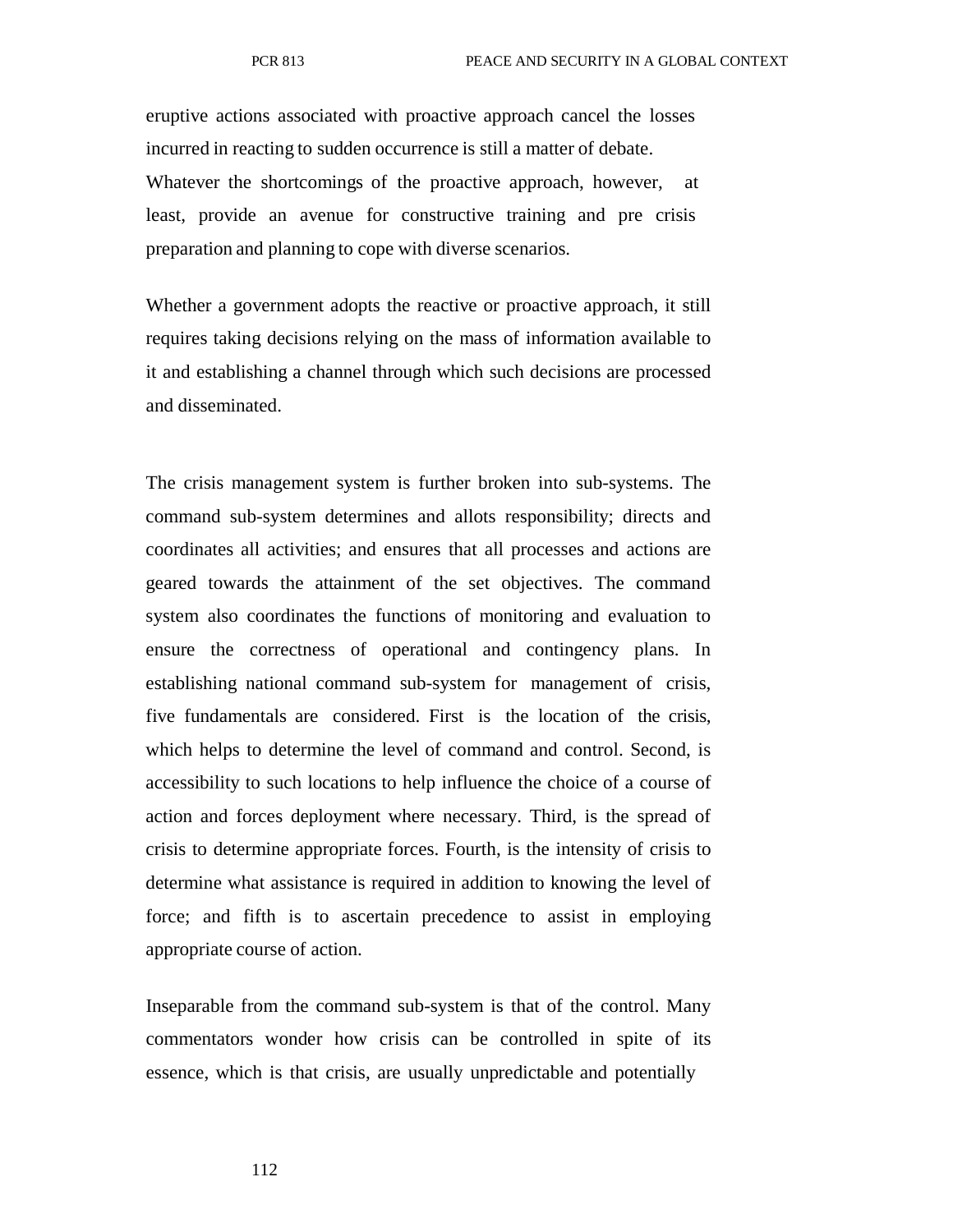uncontrollable. Apparently the significance of the control sub-system is to account for or control the risks of war. As Williams observed "vigorous efforts are required to ensure that events remain under control and do not take on their own momentum and that decisions are made in as rational and calculating a manner as possible."

# **4.0 CONCLUSION**

Indeed, given the characteristics of crisis, the fact of emotional involvement and the psychological state of all those concerned, the control sub-system appears to be the most critical. Someone needs to influence the actions and conducts of all other participants (disputants and managers), and those who can address themselves to the issues at hand in the prescribe manner. This is what constitutes control. Control is further justified because of the diversity of orientation among participants, the multiplicity of forces usually employed and the modes of operation.

The spread factor often necessitates decentralization of control in crisis situations and changes may be made as situation demands.

The command and control sub-systems rely on communication for effectiveness.

# **5.0 SUMMARY**

Humanity is relying more and more on modern communication and as Deutsh puts it, the expansion and sophistry of communication networks are making it possible for modern life to penetrate most regions of the world with ever new demonstration of human power and possibilities. In that case, communication could be a precipitant of crisis in the modern age as it is highly desirable, and a worthy tool for crisis management.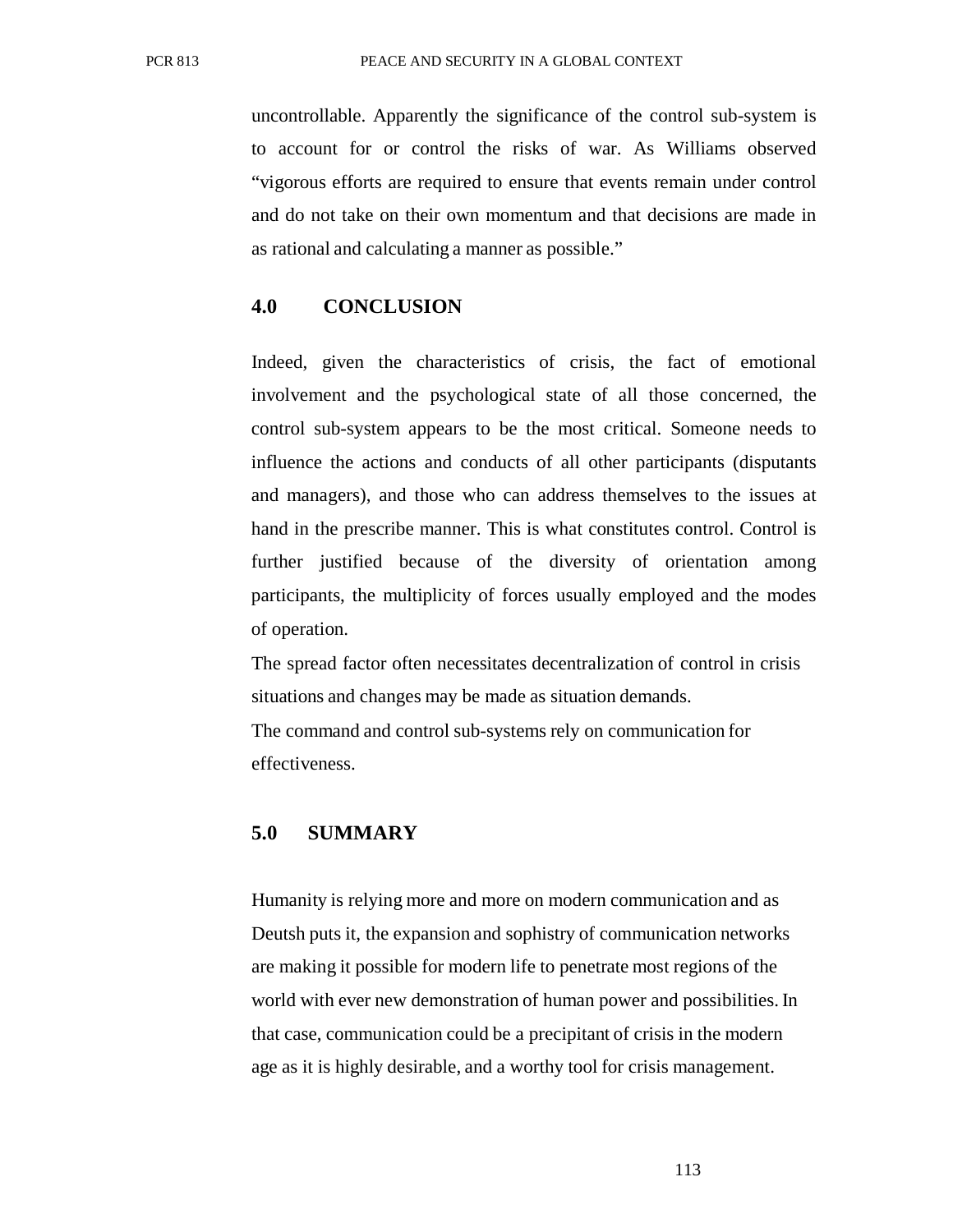# **6.0 TUTOR MARKED ASSIGNMENT**

How effective is the Government's approach to crisis management?

# **7.0 REFERENCES/FURTHER READINGS**

- Imobighe, Thomas Akigbe, 1998, The Management of National Security, Inaugural Lecture, Ekpoma: Edo State University Publishing House.
- Adedeji Adebayo, 1998, "Africa Within the World: Beyond Marginalisation, Dispossession and Dependency," Lecture delivered at the National War College, Nigeria.
- Imobighe T. A.1989, The OAU, African Defence and Security Benin and Owerri: Adena Publishers.
- Imobighe,T.A, 1993, "Security in Sub-Saharan Africa" in Singh, J. and Bernauer, T. (eds): Security of Third World Countries, United Nations Institute for Disarmament Research - UNIDIR (Dartmouth Publishing Company Ltd.).

# **UNIT 2 AFRICAN SECURITY AND RELEVANT STRATEGY**

# **CONTENTS**

- 1.0 Introduction
- 2.0 Objectives
- 3.0 Main Content
	- 3.1 Military Options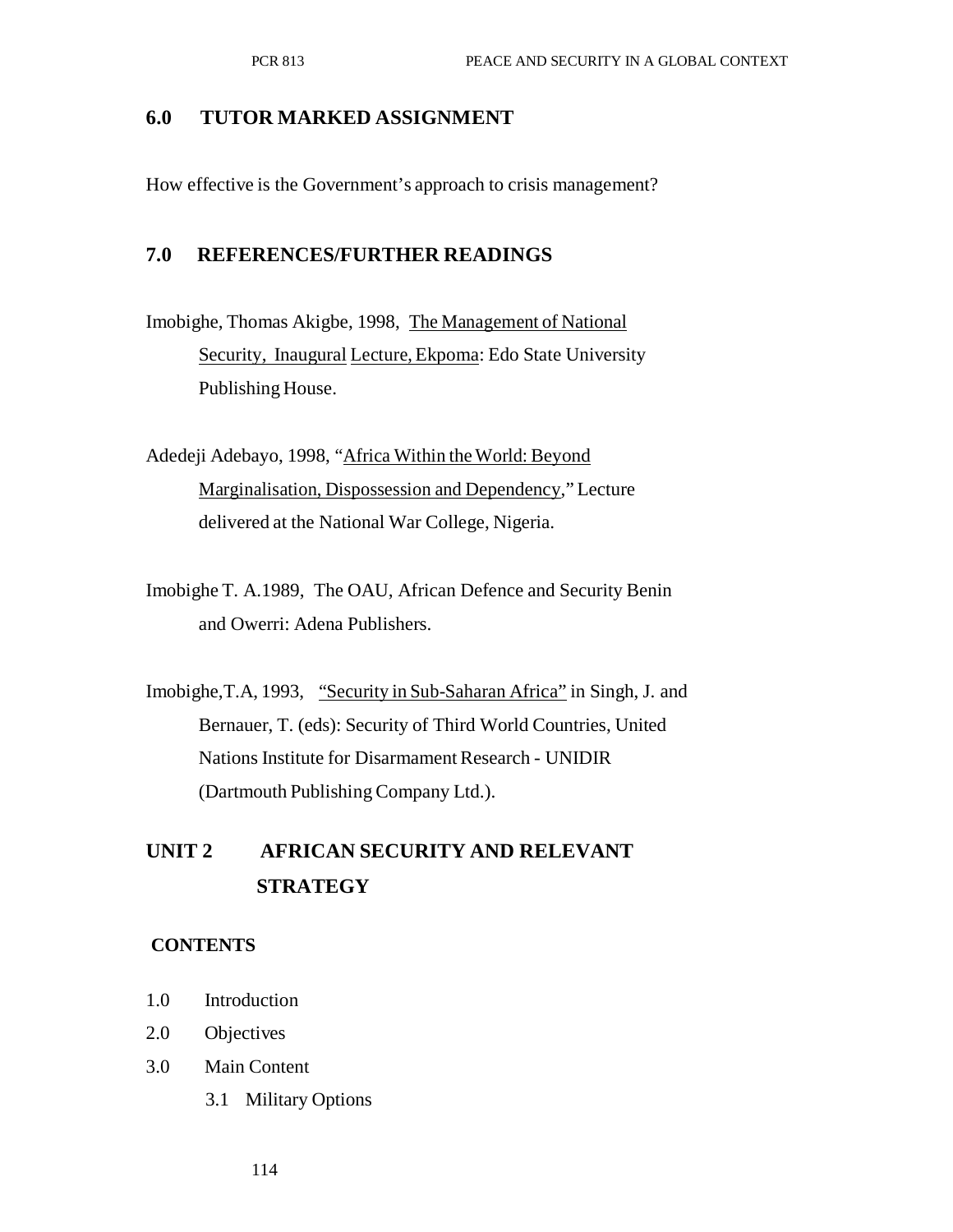- 4.0 Conclusion
- 5.0 Summary
- Tutor Marked Assignment
- 7.0 References/Further Readings

### **1.0 INTRODUCTION**

African states lack security and therefore are posed to so many threats. Hence, virtually all-African states devised the means or measures of protecting their interests against threats: these means were both military and non-military.

The Non-military means of protection among African states include religious, economic and diplomatic means. Religiously, an aura of respectability bordering on divinity was woven around the rulers. Kings and emperors in the pre-colonial Africa were regarded as representatives of God on earth. In Oyo, the Alaafin was regarded as Ekeji Orisa, meaning the deputy of God. Similarly, the Oba of Benin was seen as a divinity in his own right.

Economically, African states attempt to establish a monopoly of trade and the protection of trade routes. The gold trade in ancient Ghana and Mali were the king's exclusive preserve.

Alliances were negotiated among African states in the past at various times, depending on their interests at particular times to enhance their security. Like the military institution, the use of diplomacy for security is as old as the history of the state system in Africa.

# **2.0 OBJECTIVES**

At the end of this unit you would have learnt the following: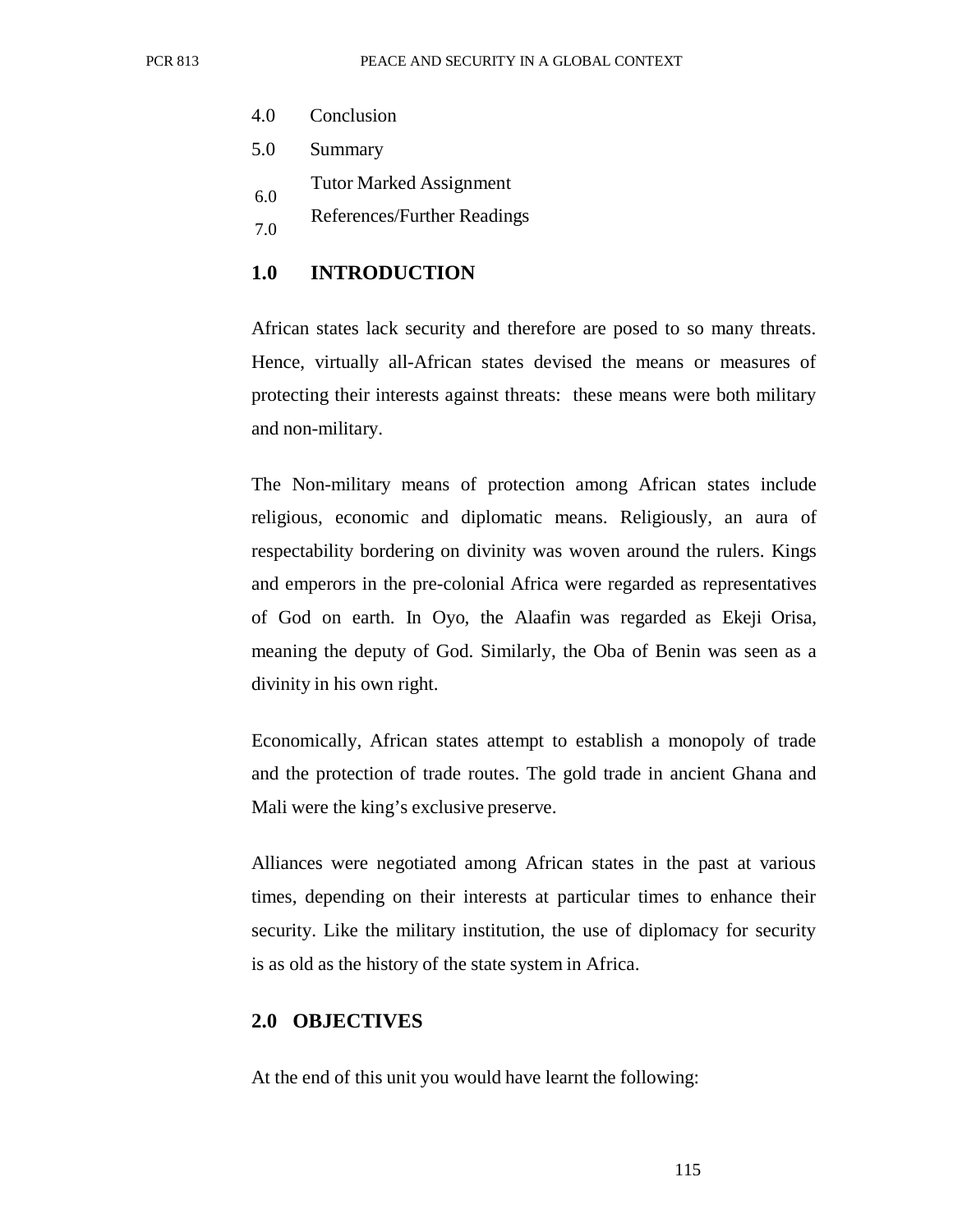- i) The relevance of African security
- ii) The three different approaches to Africa's strategy and,
- iii) Why they are limited to African states only?

# **3.0 MAIN CONTENT**

### **3.1 Military Options**

Thus, the military options of states security in Africa develop their own armies to protect themselves against threats of internal subversion and external aggression. However, with the exception of Egypt, which as a result of the religious wars and external invasions from the  $7<sub>th</sub>$  century developed a professional standing army, African armies were citizens' militia. The  $19<sub>th</sub>$  century witnessed the move towards the development of standing armies in some parts of Africa. Even then, the practice of relying on the citizens' militia was not discarded.

**1. Strategy of Self Reliance:** This is a security management strategy that is based on self-help efforts. It is a policy by which a state relies totally on its own resources of men and material in the management of national security. The mobilization of such resources could be done through arms build-up, mass recruitment and training of troops, and the mobilization of the civil population in support of the country's defense efforts.

As a security strategy, self-reliance is quite honorable. The only problem is that it is an expensive strategy to adopt, especially if the country is threatened by a favorable adversary.

For a poverty-stricken and technologically backward African country, building a credible deterrence against a formidable enemy could complicate its development problems and compound its internal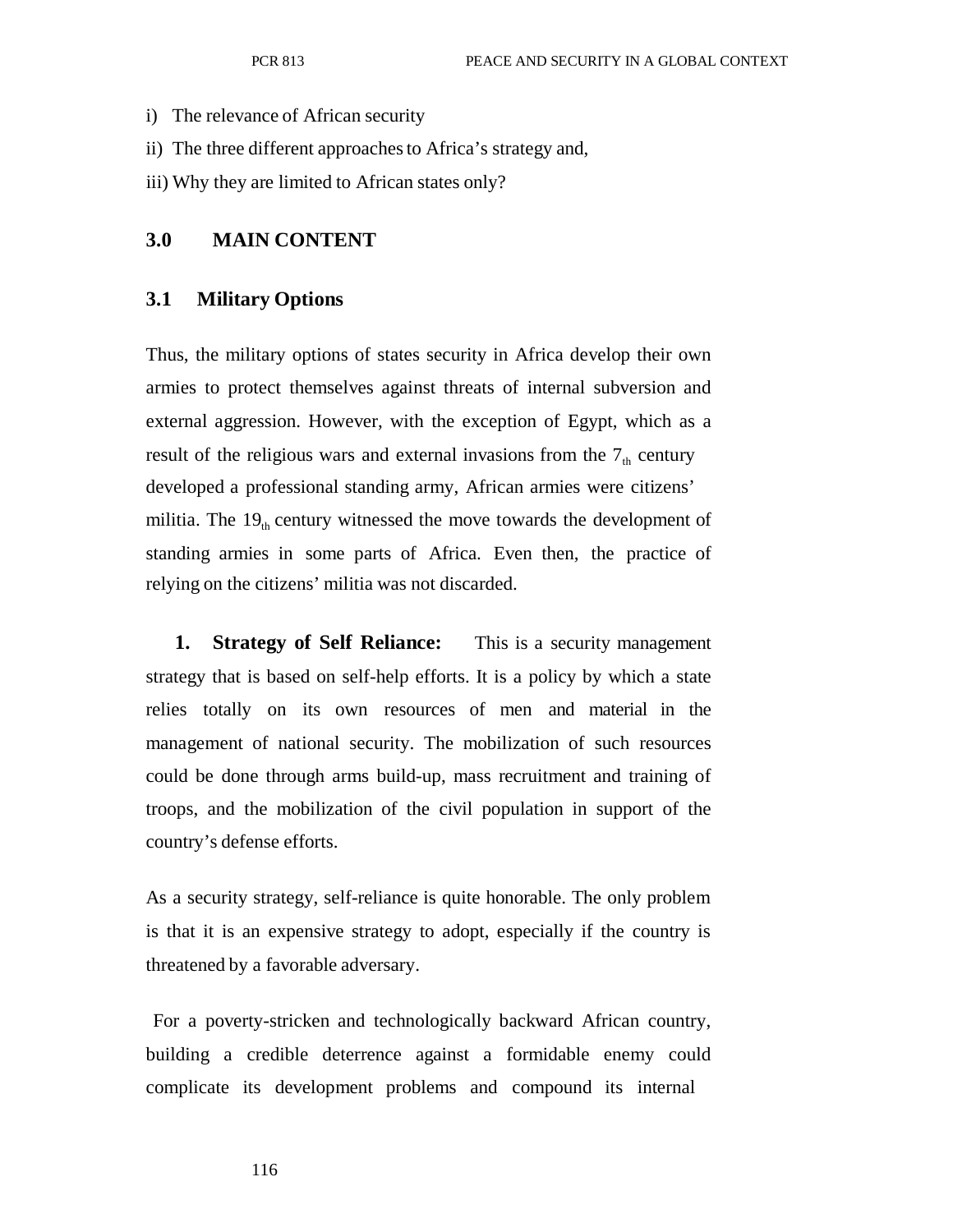security. Unless such an effort is based on the general mobilization of the populace for national defense, it could lead to an excessive miniaturization of the state.

**2. Strategy of Extra-Africa Reliance:** This relates to a situation whereby an African state, by special arrangement, comes under the security protection of an extra-African power. As practiced in Africa, the strategy is common with those countries that are eager to counter the power of their unfriendly but more formidable neighbours. What some of these states do is to enter into some form of defense agreement with a friendly extra-African power in which provision is made for military and related assistance under specified conditions. It is generally believed that the defense agreement Cameroon entered into with France is meant to counter the power of Nigeria; more so, because of the border dispute between the two countries. Apart from countering the power of their unfriendly neighbours or other perceived enemies, some African states are pushed into such pacts solely for the purpose of regime survival.

This strategy of extra-African reliance could serve the purpose of minimizing defense burden for the African countries involved, especially, if the assistance expected from the protecting is enormous. It means the affected African countries can afford to make minimal security efforts and concentrate their resources on civil production.

The problem with this strategy, apart from the fact that it is not honourable, is that some of the condition attached, like the provision of military base facilities, exclusive trade and related economic privileges for the protecting power, could go against the genuine interest of the respective African state.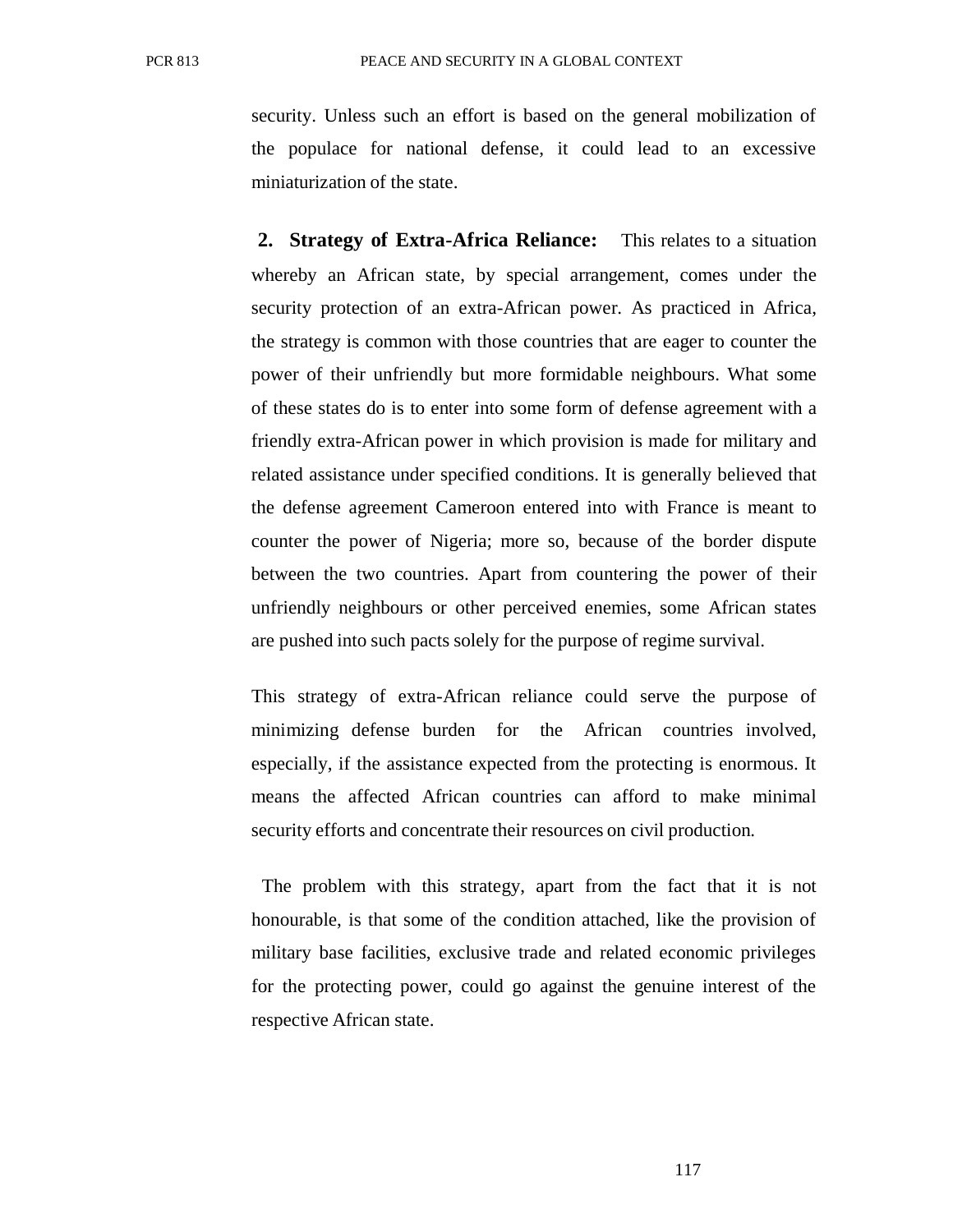One of the most unpalatable aspects of this strategy is the apparent loss of freedom in the strategic development of the affected African state.

The unpalatable aspects of the regime survival agreement, could lead to the perpetuation of unpopular regime in power.

Finally, while the African countries operating on the strategy may be protected from its enemies, both internal and external, the strategy does not protect it from blackmail from the protecting power. The experience of Jean-Bedel Bokassa in the hands of the French shows that the protection is guaranteed only as long as the African states are useful to the promotion of the strategic and other related interest of the protecting power.

#### **3. Strategy of Intra-African State cooperation**

This relates to the establishment of a common security arrangement by African states. The usefulness of joint security arrangement by African states is equally many. Even if one cannot guarantee their credibility in the face of more potent external trait, they can be useful as a way of discouraging competitive arms build-up, and in meeting lesser emergencies, especially in support of Africa's peace-making efforts. Equally important, is the opportunity they provide not only for sharing military intelligence, but also for joint planning, training and policy harmonization, especially, in areas of putting up joint economic and diplomatic pressures to bear on common adversaries where the group cannot marshal a credible military force.

In addition, common security arrangements are most likely to have a cushioning effect on inter-state relationship in Africa by minimizing the mutual suspicion that is usually attendant to the legitimate individual security efforts of African states. This is because individual security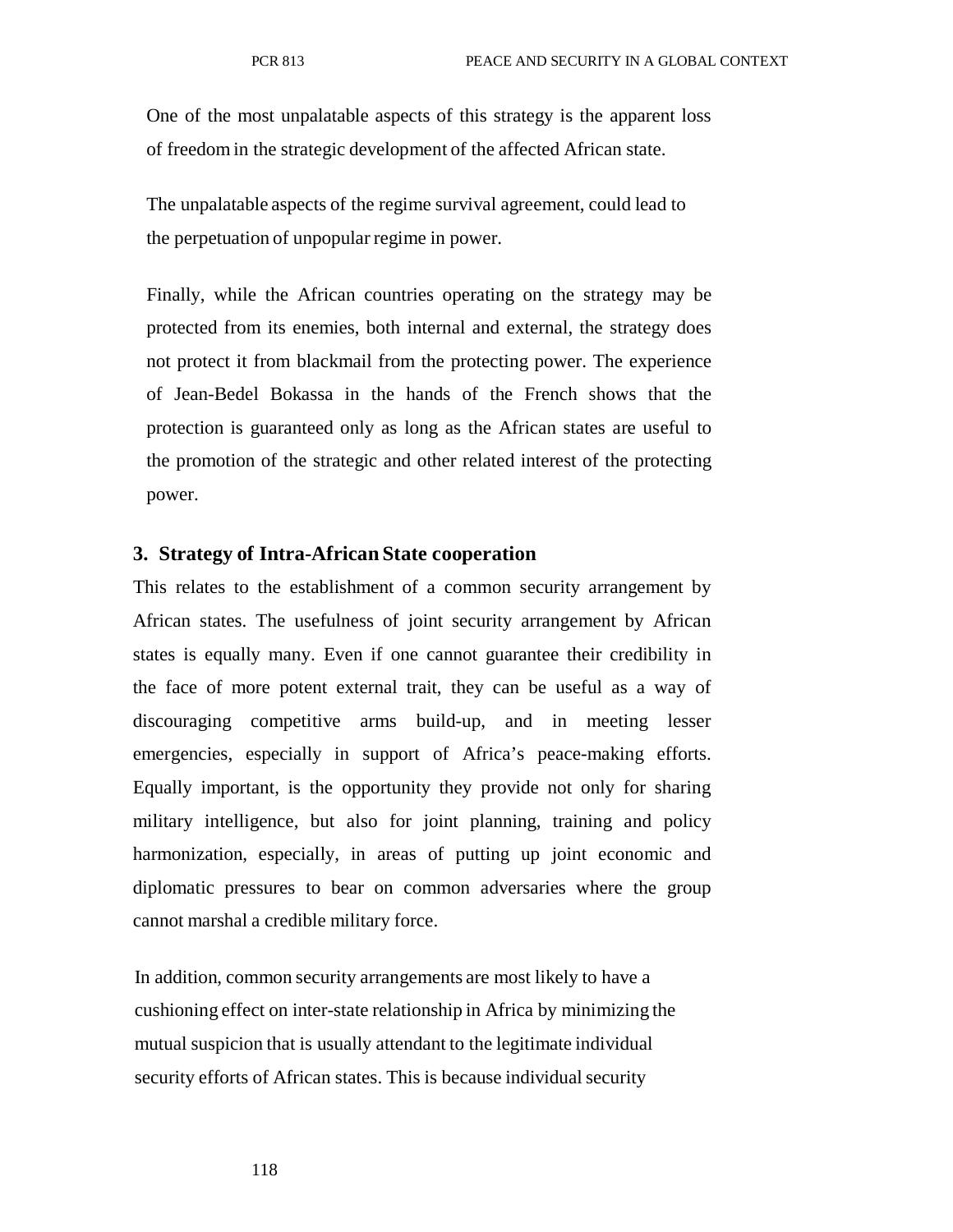efforts within a common security system are not usually given hostile interpretation by the other members of the community, but seen as serving the common security interest of the community.

### **4.0 CONCLUSION**

The harmonization of inter-state relations in Africa, by minimizing, if

not eliminating, inter-state hostilities, will have a salutary effect of inhibiting foreign intervention in Africa. Two forms of intervention are relevant. First, is the form of intervention on support of an ally or proxy against another African state. Such support could take the form of supply of military equipment free of charge, or on favourable terms, provision of technical experts and the sending of troops to defend such an ally.

The second form of intervention relates to the direct aggressive action or the use of mercenaries to destabilize the affected African state, prop up a favoured regime in power, or overthrow a regime that is regarded unfriendly. Examples of this type of intervention include the attempted mercenaries invasion of Guinea, Benin and Seychelles in 1971,1977 and 1981 respectively.

# **5.0 SUMMARY**

It would appear that inspite of the apparent advantages of a commonsecurity arrangement; African states have not been enthusiastic in bringing it about. Since 1979 when the OAU accepted in principle the establishment of a collective defense system to be known as "OAU Defence Force", nothing much has been done to bring it into reality. It is in realization that African states have a lot to gain from the establishment of a common security system that has been incorporated into the integrated strategy for managing African security at inter-state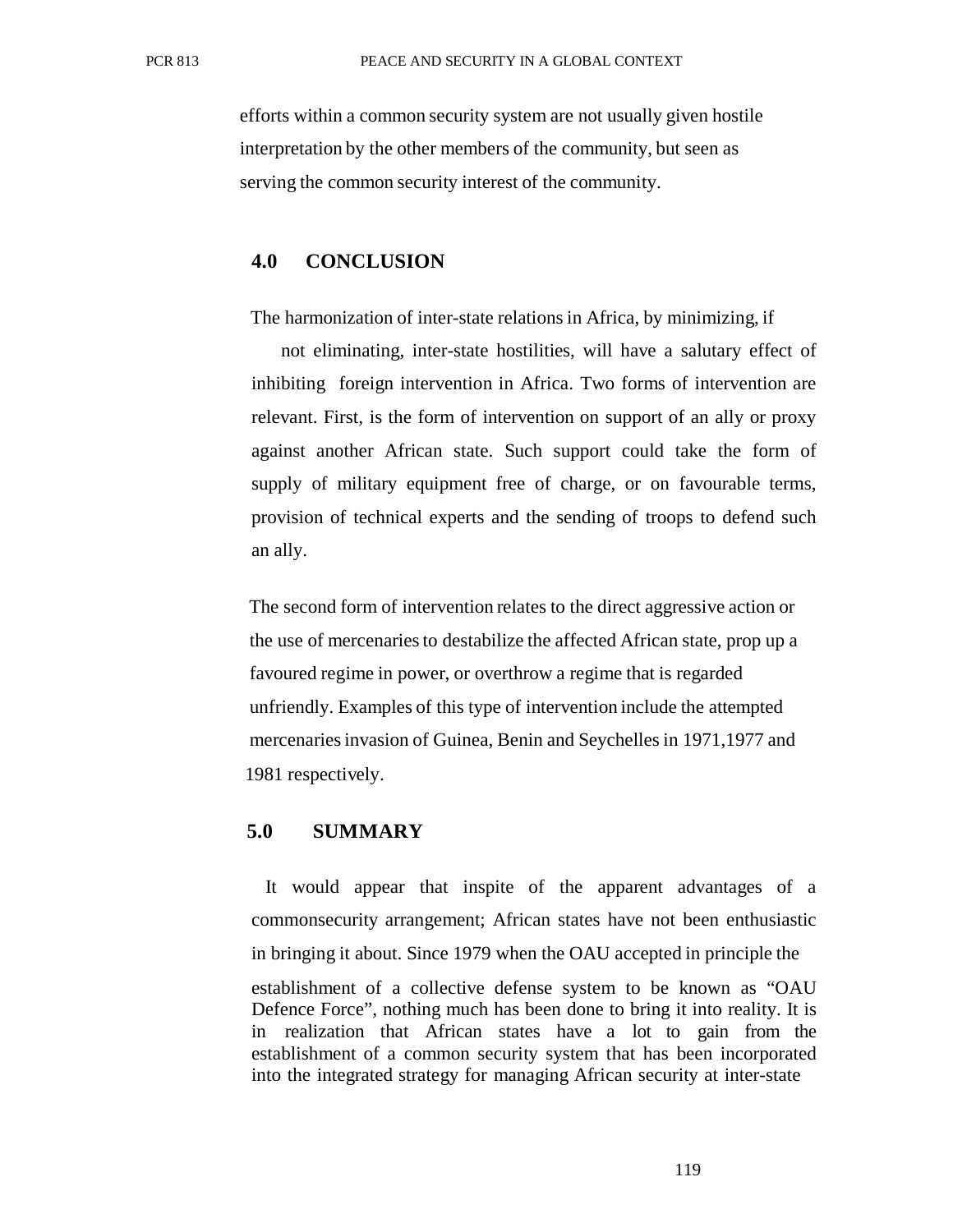level. We should therefore, seek to alleviate the circumstances that result in conflicts and to mitigate their effects wherever they occur.

# **6.0 TUTOR MARKED ASSIGNMENT**

Discuss the three limited relevant security strategies employed in Africa?

# **7.0 RERENCES/FURTHER READINGS**

Jordan, A.A. and Taylor, Jr. W. J., 1981, "American National Security: Policy and Process", (Baltimore, the John Hopkins University Press.

Joseph Rudolph and Robert Thompson, 1985, "Ethno-Territorial Movements and The Policy Process," Comparative Politics, Vol. 17, No.3. and Joseph Montville, ed.,Conflict and Peacemaking in Multiethnic Societies (Lexington, Mass: Heath, 1989).

Liebenow, Gus J, 1996, African Politics: Crisis and challenges, Bloomington. Indiana University Press. 1996.

Macintosh James, 1987, "Confidence-Building Measures – A Conceptual Exploration" in R. B. Byers, F. Stephen Larabee and Allen Lynch, Ed, Confidence-Building Measures and International Security. New York: Institute for East-West Security Studies.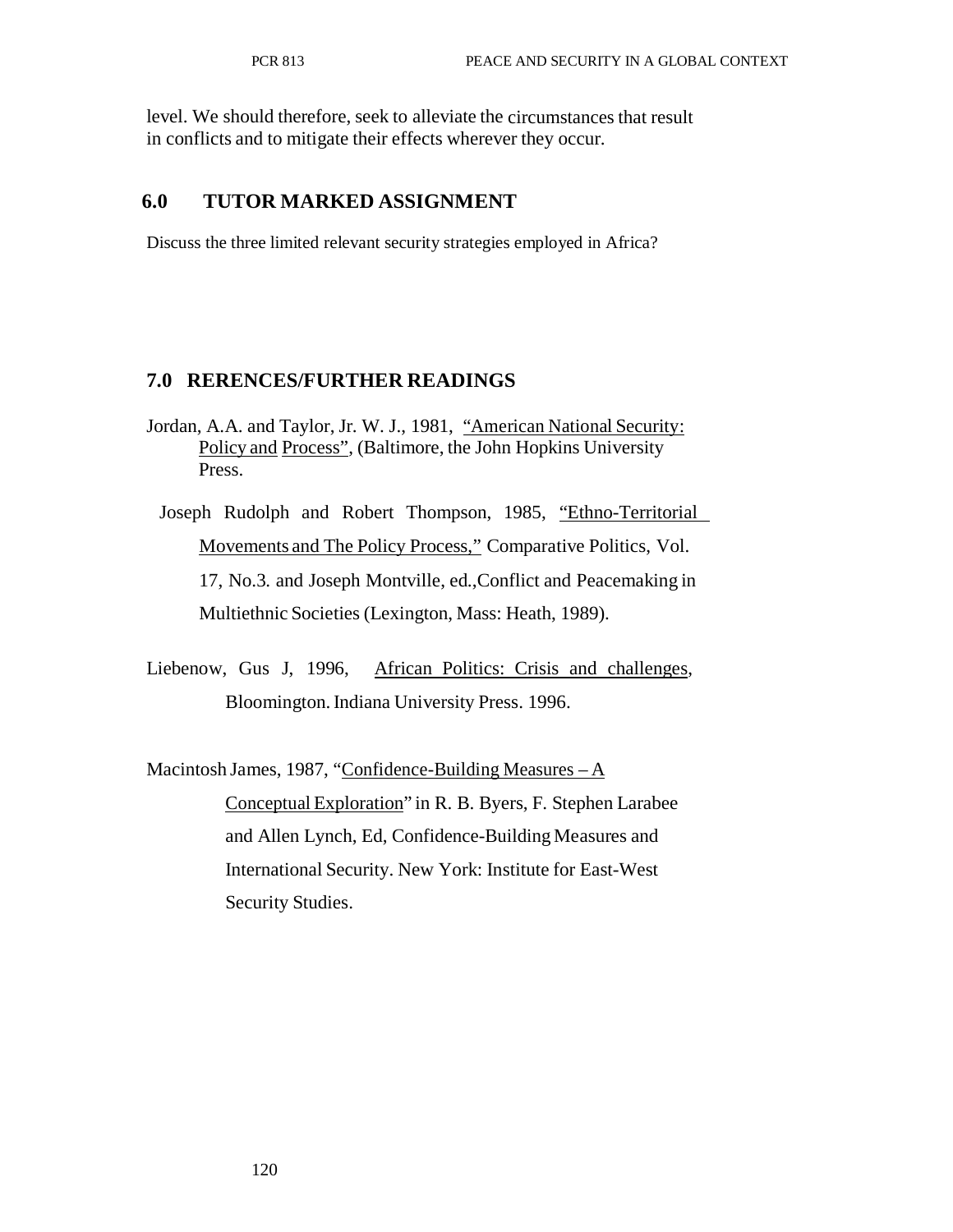# **UNIT 3 THE UNITED NATIONS (UN) AND CONFLICT RESOLUTIONS**

#### **CONTENTS**

- 1.0 Introduction
- 2.0 Objectives
- 3.0 Main Content
	- 3.1 The UN and Peacekeeping
	- 3.2 The UN and Post-Conflict Peace-Building
- 4.0 Conclusion
- 5.0 Summary
- 6.0 Tutor Marked Assignment
- 7.0 References/Further Readings

# **1.0 INTRODUCTION**

The desire to bring an end to warfare and replace it with functional forms of interaction has been a major pursuit of nation-states. Indeed, it was with the aim of bringing about an end to the scourge of war and converting "swords into plowshares" that the United Nations (UN) was established in 1945. Although it raison (d etre) was the elimination of war, the UN was not initially equipped with adequate institutional mechanism to achieve this monumental task. However, the turbulence of the international environment compelled the evolution of the peacekeeping force as an instrumental imperative for managing and resolving conflicts as well as for maintaining international security.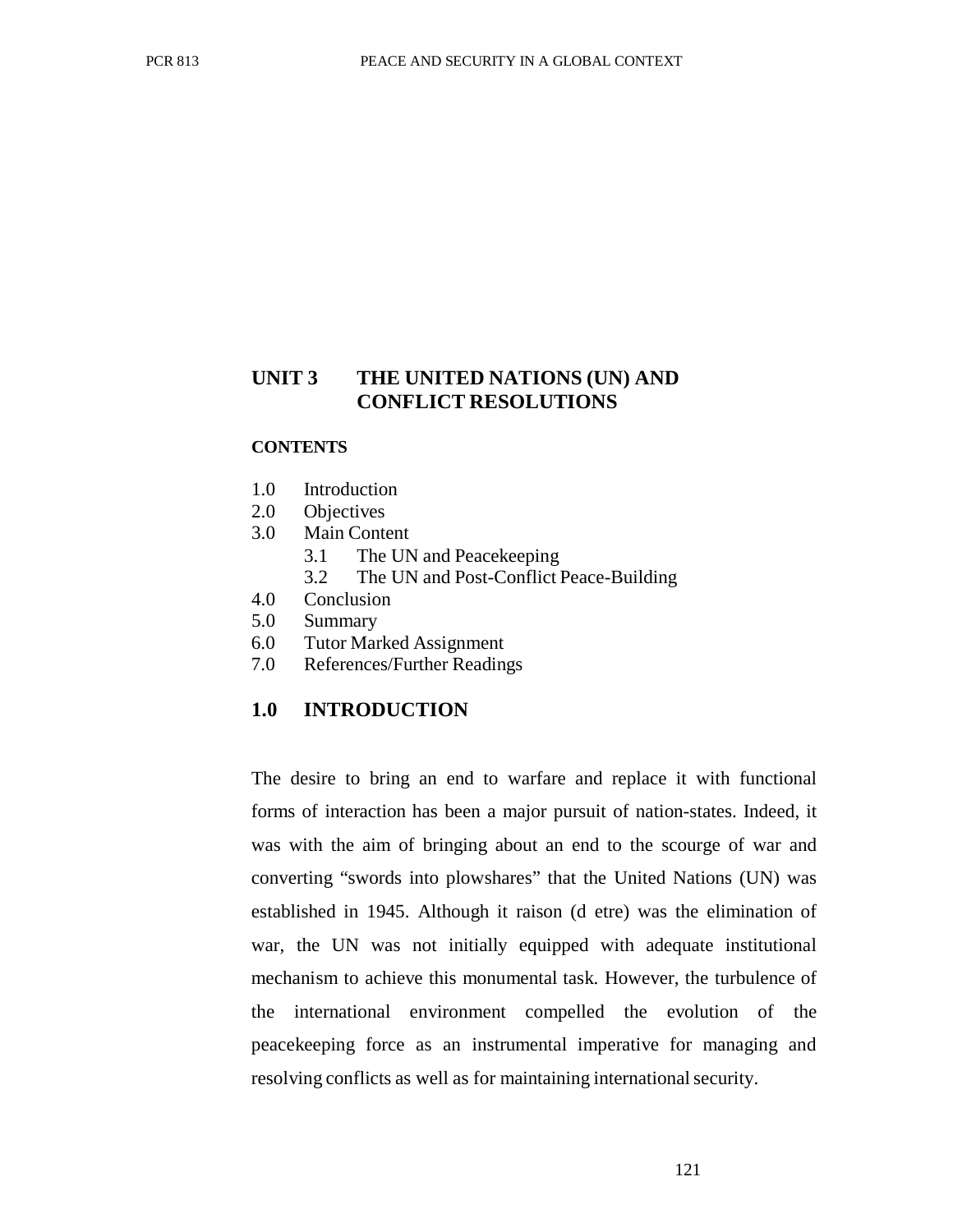#### **2.0 OBJECTIVES**

At the end of this unit you are expected to have learnt the following:

- i) The role of the UN as an international organization in Peace and Conflicts situations.
- ii) UN peace missions

# **3.0 MAIN CONTENT**

# **3.1 The UN and Peace Keeping**

One of the primary purposes for which the UN was established, as is stated in Article 1 of the Charter, is to "maintain international peace and security" and to take "effective collective measures for the prevention and removal of threats to the peace". It is in view if this fundamental role of the UN and against the background of the failure of the League of Nations to maintain peace that the involvement of the UN in peacekeeping as a method of conflict management can best be understood and appreciated.

The international community, in its efforts to make the UN more effective, gave the latter the authority, through the Charter, to identify parties that are guilty of aggression and to take effective steps to bring such conflicts to an end and to punish guilty parties to such conflicts. Under Article 24 of the Charter, the Security Council has the primary responsibility for maintaining international peace and security. In order to help it attain this objective, it is empowered by Article 29 to establish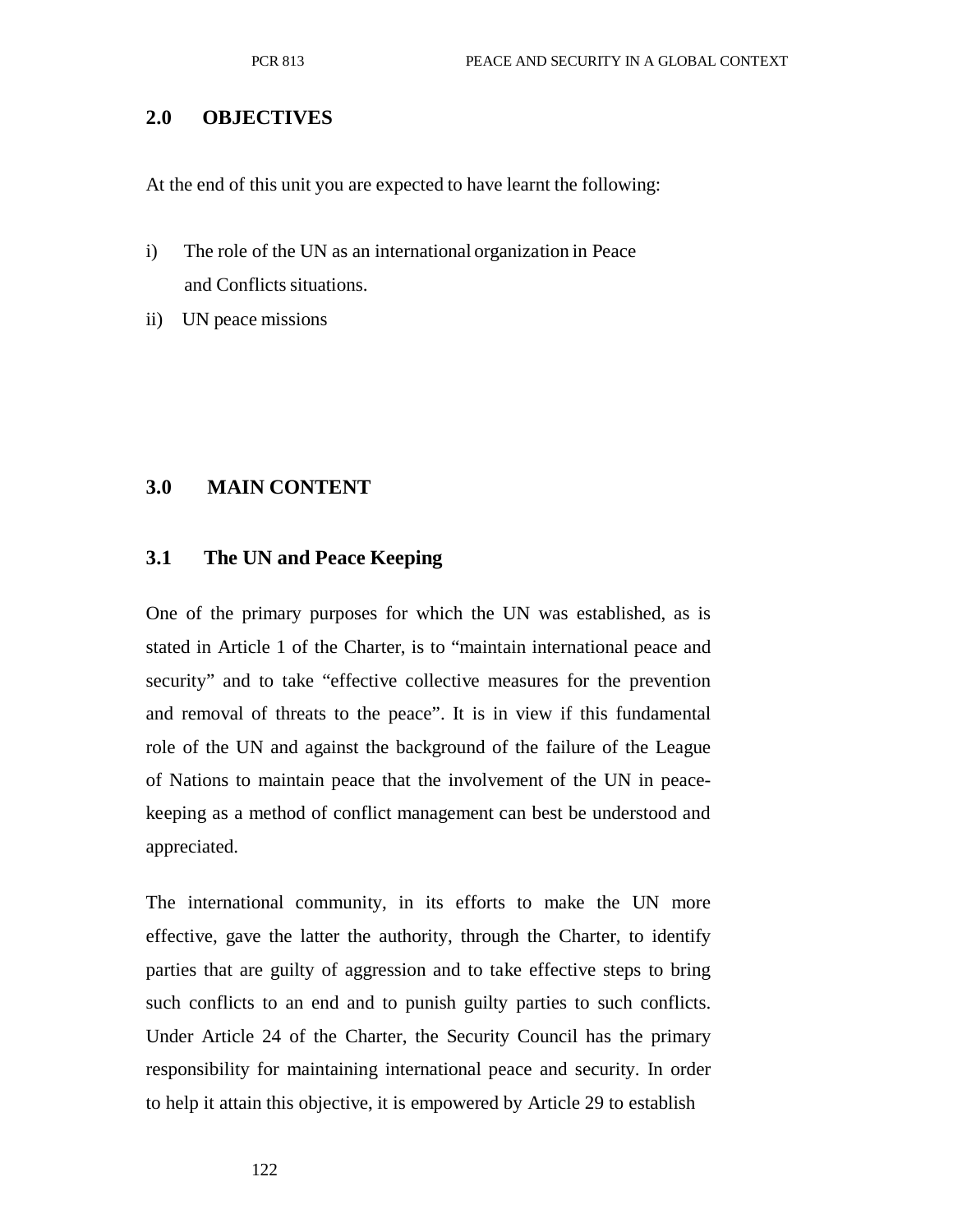such subsidiary organs as it may find necessary for the performance of its functions. Nowhere in the Charter, however, is there provision for the establishment of a permanent peace-keeping force for the UN. Instead, peace-keeping operations have been handled on an ad hoc basis with the Security Council or the General Assembly passing enabling resolutions which determine the purposes for establishing such peace-keeping forces as well as general guidelines for their operations. The importance and the significance of the involvement of the UN in peace-keeping operations cannot be overemphasized. This was lucidly communicated by the former Secretary General of the UN, Boutros Boutros-Ghali, when he stated that, between 1990-1994: the United Nations has been called to more peace-keeping operations than in the previous 45 years. The demand for operation, the number of personnel, the size of the budget involved are all of vastly greater magnitude.

The quotation above gives an idea of the scope of demand for the intervention of the UN in conflict situations around the world. However, the conflicts and security problems of the African continent have been so dire that out of 49 peace-keeping missions that have been established by the UN since 1948, 16 of these mission have been in Africa. This is not only indicative of the high incidence of conflicts and disputes that obtain in Africa, it is also suggestive of the bulk of resources that the UN have invested in conflict management and the maintenance of security in Africa.

Nevertheless, the whole scenario portrays a reflection of the needs of the international system at large and particularly of the African state system in which conflicts have become endemic, and of the fact that the expected role of the UN is increasingly being seen to be one of maintaining peace and security. It must be emphasized, however, that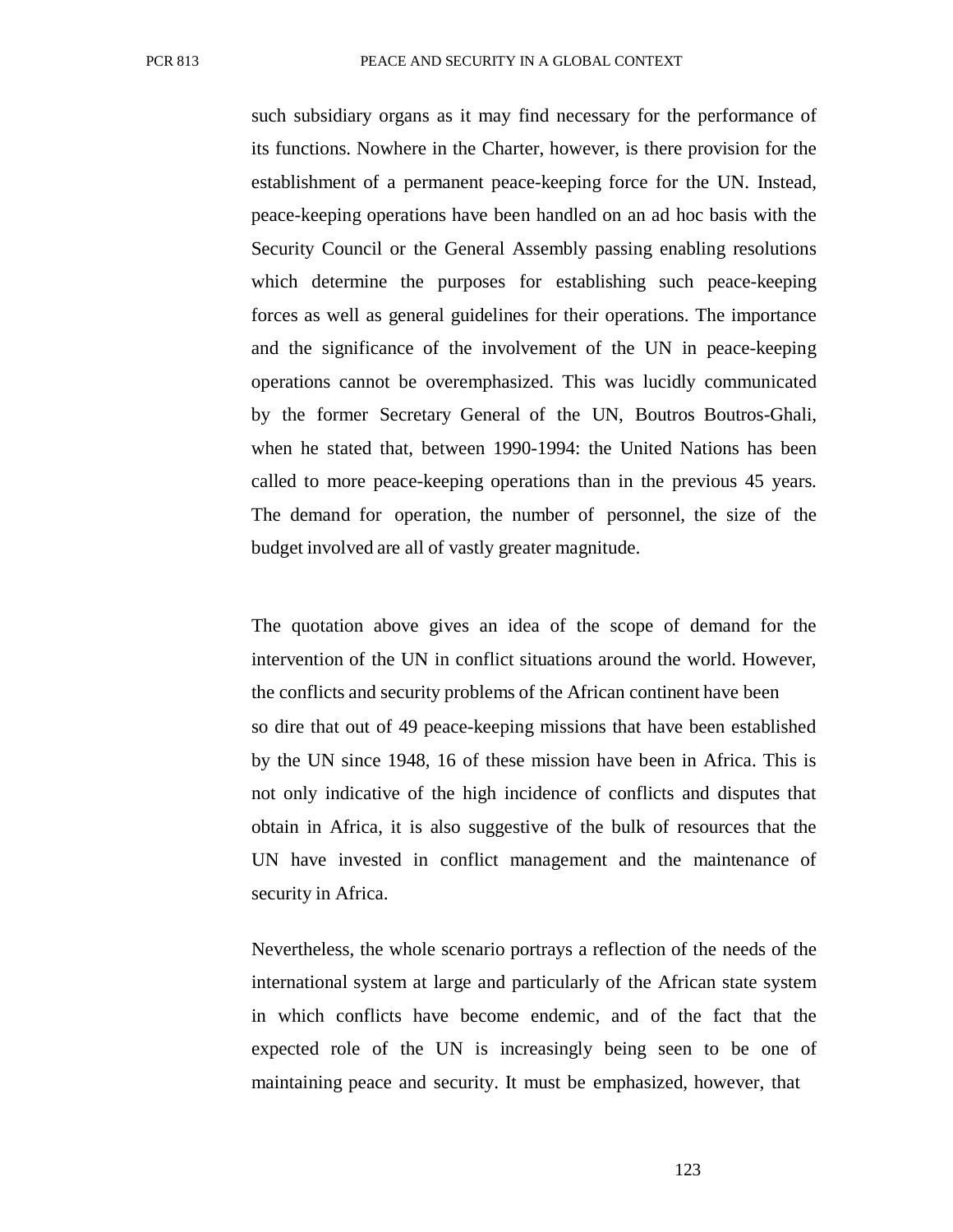the increase in UN involvement in peace-keeping in Africa and the world at large has not only resulted in the quantitative or sheer numerical increase in peace-keeping forces, it has also resulted in the qualitative changes in the very nature and composition of the peacekeeping forces themselves.

#### **3.2 The UN and Post-Conflict Peace-Building**

As the term suggests, peace building is a post war phenomenon. It is basically an attempt to consolidate and build upon peace that may have been brokered at the end of a conflict. The former UN Secretary General, Boutros Boutros Ghali, who developed the term, needs to be quoted at length here. He argued that: peace-making and peace-keeping operations, to be truly successful, must come to include comprehensive efforts to identify and support structures which will tend to consolidate peace and advance a sense of confidence and well-being among the people.

Through agreement ending civil strife, these may include disarming the previously warring parties and the restoration of order; the custody and possible destruction of weapons, repatriating refugees, advisory and training support for security personnel, monitoring elections, advancing efforts to protect human rights, reforming or strengthening governmental institutions and promoting formal and informal processes of political participation.

#### **4.0 CONCLUSION**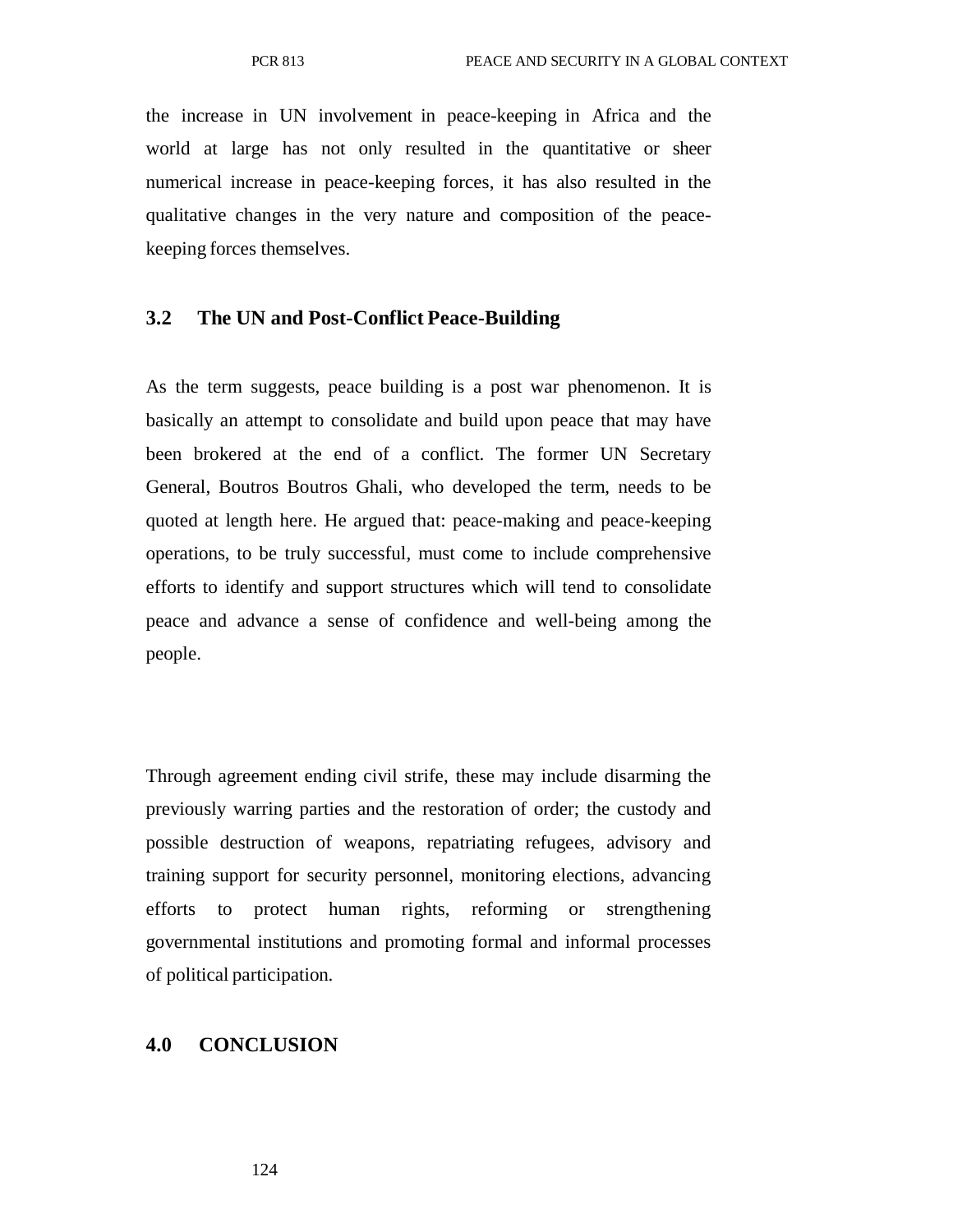The process of peace building is much more difficult in reality than its description portrays. This is because peace has eluded the numerous conflicts in Africa; and where it has been brokered, it is usually of a fragile nature. Further more, the redevelopment and rebuilding of a physically devastated country with a population that has been psychologically traumatized by war in a very long-term venture that requires the involvement and cooperation of sister African nations.

#### **5.0 SUMMARY**

The process of post-conflict peace building is one that exceeds the mandate of any given peacekeeping mission on the continent. Indeed, the case that closely approximates this scenario is the UN involvement in post-civil war Rwanda. Although the United Nations Assistance Mission in Rwanda (UNAMIR) was abolished in 1996, the UN has been closely involved in the consolidation of peace there. Through its respective agencies, the UN has continued to be involved in the economic rehabilitation of Rwanda; the process of national reconciliation; the re-formation of the judiciary, politics and prisons; humanitarian assistance and reconstruction efforts; and the prosecution of war criminals through the International Tribunal for Rwanda.

#### **6.0 TUTOR MARKED ASSIGNMENT**

How far has the UN gone in ensuring its Peace keeping processes?

#### **7.0 REFERENCES/FRUTHER READINGS**

Jonah, James, 1994, The OAU: Peace Keeping and Conflict Resolution, in Y El-Ayouty (ed), The Organization of African Unity After Thirty Years, London, Praeger.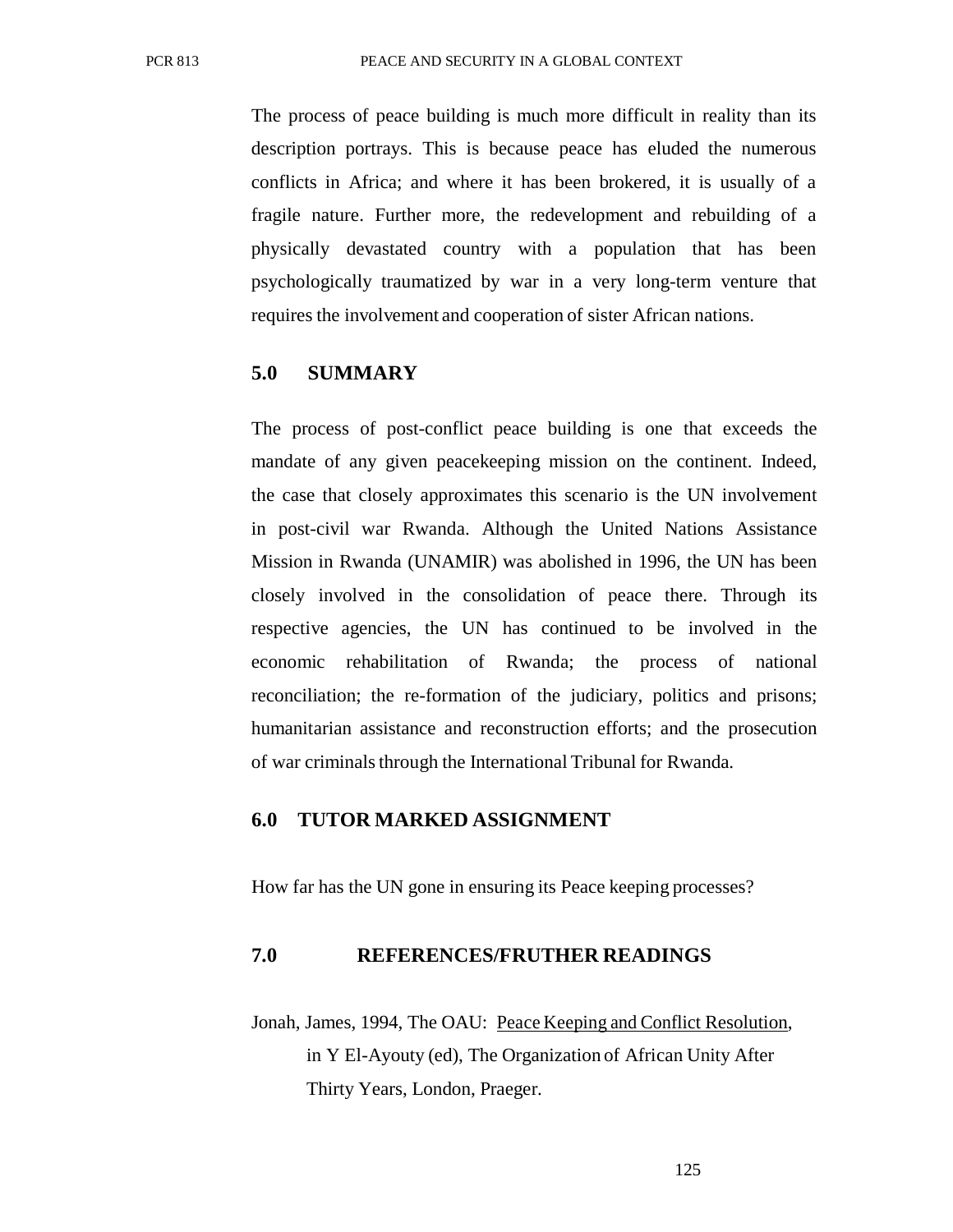- Jordan, A.A. and Taylor, Jr. W. J., 1981, "American National Security: Policy and Process", (Baltimore, the John Hopkins University Press.
- Joseph Rudolph and Robert Thompson, 1985, "Ethno-Territorial Movements and the Policy Process," Comparative Politics, Vol.17, No.3 and Joseph Montville, ed., Conflict and Peacemaking in Multiethnic Societies (Lexington, Mass: Heath).
- Liebenow, Gus J, 1996, African Politics: Crisis and challenges, Bloomington. Indiana University Press.
- Macintosh James, 1987, "Confidence-Building Measures  $-A$ Conceptual Exploration" in R. B. Byers, F. Stephen Larabee and Allen Lynch, Ed, Confidence-Building Measures and International Security. New York: Institute for East-West Security Studies.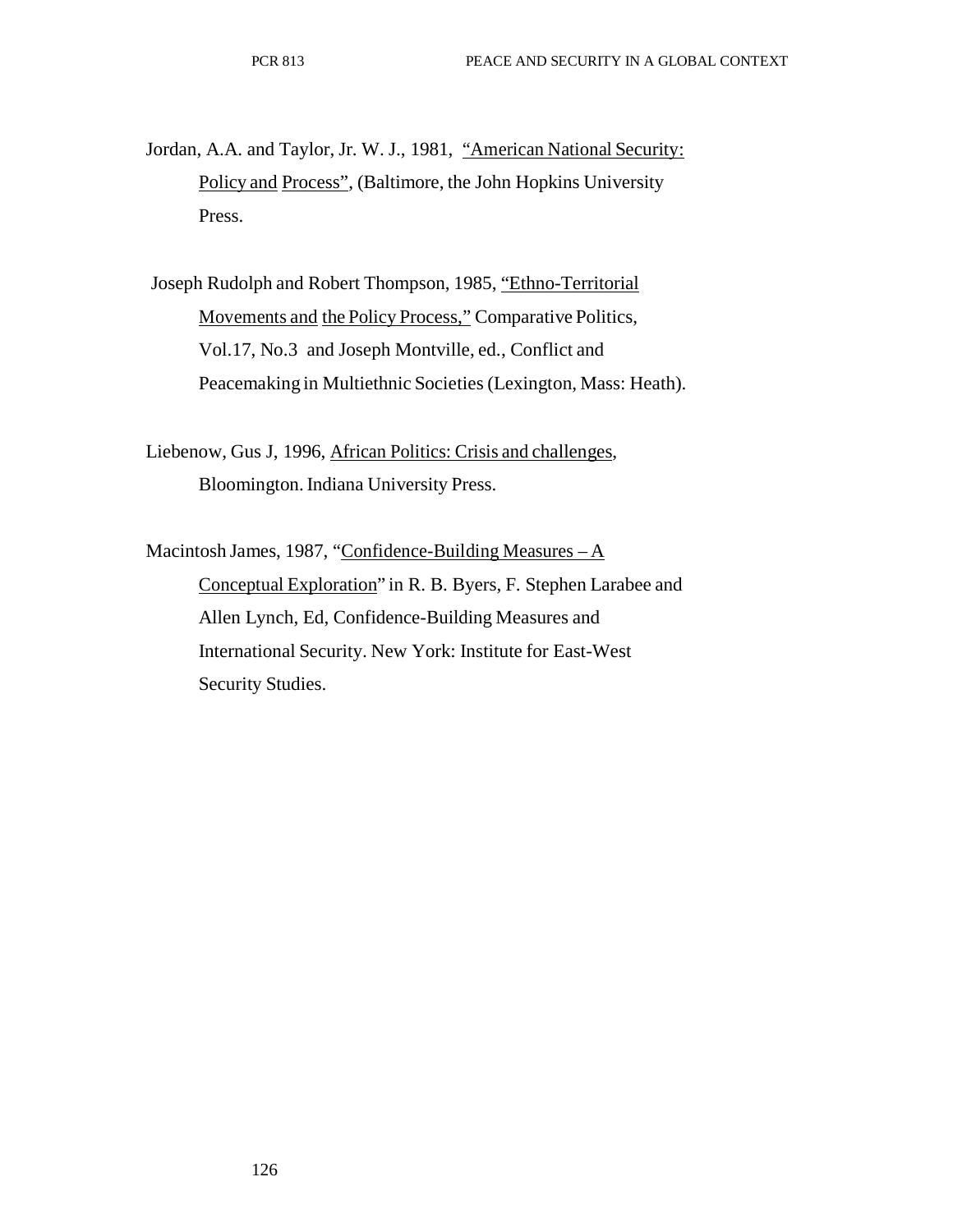# **UNIT 4 OAU AND CONFLICTS RESOLUTION**

#### **CONTENTS**

- 1.0 Introduction
- 2.0 Objectives
- 3.0 Main Content
	- 3.1 OAU and Conflict Resolution
- 4.0 Conclusion
- 5.0 Summary
- 6.0 Tutor Marked Assignment
- 7.0 References/Further Readings

# **1.0 INTRODUCTION**

When the Organization of African Unity (OAU) was founded in 1963, the founding fathers had no illusion whatsoever regarding the organization's capacity for imposing military solutions to the multifurious conflicts arising from the continent's political and cultural heterogeneity. Yet they saw only within an African framework, the genuine desire for solutions to African conflicts. Although they could not have been oblivious of the unfairness of the 1884 partitioning and the more contemptible horse trending that led to state of affairs at independence, they chose the lesser evil of accepting the continent's preindependence boundaries as sacrosanct. They also endorsed the principles of sovereign equality of member state; respect for the sovereignty and territorial integrity of member state and their inalienable right to independent existence; and the peaceful settlement of disputes. These principles doubtlessly influenced the conduct of interstate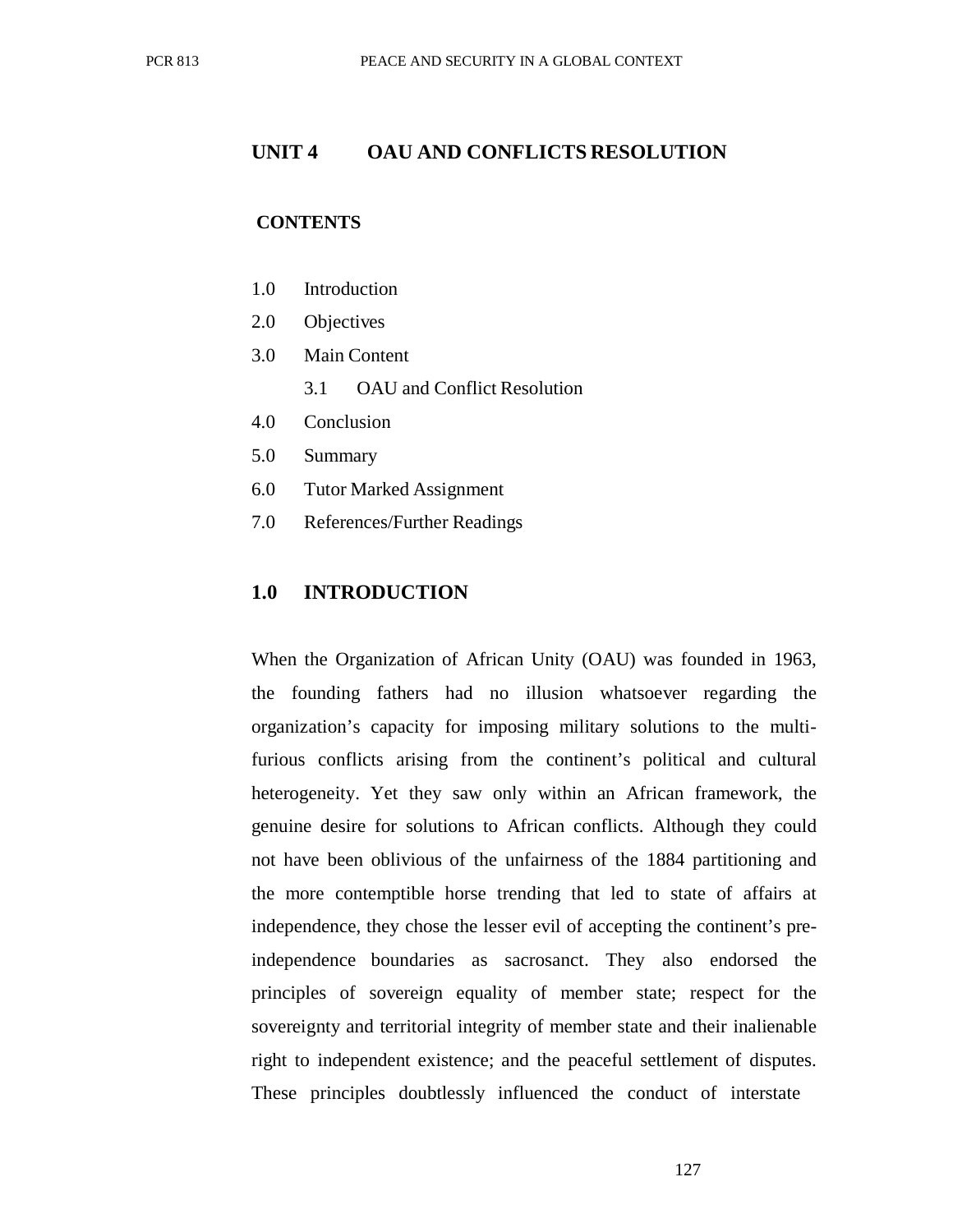relations but obviously proved inadequate for the management of both intra and inter-state conflicts.

Indeed, the organization's general attitude to intra-state conflicts was one of non-involvement; yet, with the passage of time, these are the categories of conflict that have been prevailing, continue to stifle development in many African states, since independence.

# **2.0 OBJECTIVES**

At the end of his unit you are expected to have learnt the following;

 $\sum_{i}$  The formation of OAU

ii) Its charter and other provisions

ii) Conflict resolution provisions etc

# **3.0 MAIN CONTENT**

#### **3.1 OAU and Conflict Resolution**

Four key organs were provided in the charter for the pursuit of the aims of the OAU: the assembly of Heads of States and Governments; Council of Ministers; the Secretariat headed by the Secretary General; and the Commission of Mediation, Conciliation, and Arbitration. But the CMCA is the OAU's primary mechanism for crisis management and conflicts resolution. Article 20 of the charter established some specialized commissions; Economic and Social Commission; Educational and Cultural Commission; Health, Sanitation, and Nutrition Commission; Defense Commission; and Scientific Technical and Research Commission.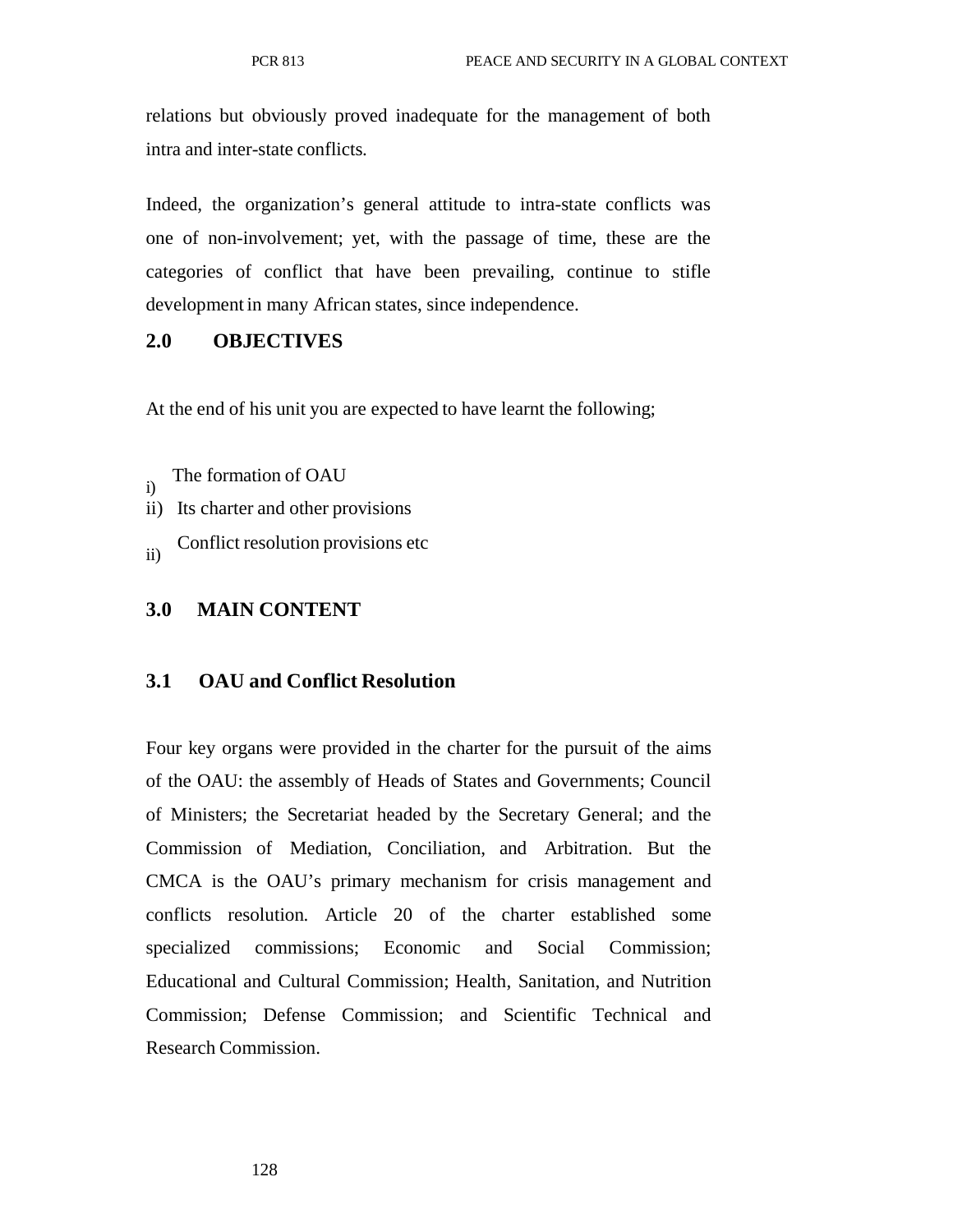OAU is the main organ at the regional level responsible for the management of conflicts in Africa. Before the establishment of the OAU, the United Nations played a primary role in the management of the Congo conflict. Since the establishment of the OAU, the UN has essentially played a supportive role to OAU's initiatives, only assuming control, as in the case of western Saharan, when it is evidence that the OAU cannot cope with the problems.

The sad experience of African states in the UN peacekeeping operation in the Congo (1960-1964) made them to be wary of getting extra-African powers involved in the management and resolution of conflicts in the continent. In the Congo, the western and eastern nations fought out their cold war at the expense of African interests, while Belgium encouraged the mineral rich Katanga Province to declare secession. In the whole network of European intrigues, clash of ideologies, and economic manipulations, president Patrice Lumumba was killed in mysterious circumstances.

The event in the Congo served as an eye opener and an early warning for African states over getting extra-African powers involved in settling disputes and managing conflicts in Africa. This peace-keeping "allergy" in fact was a strong motivation for the African states. It devised a system by which African problems will be solved by African methods, without the intervention of extra-African powers.

Since the transformation of the Organisation of African Unity (OAU) into the African Union (AU) on July 9, 2002, there s an apparent optimism that this change of name and the inclusion of the few new clauses and institutions in the Constitutive Act establishing the new continental body would automatically make it an effective role player in the high-tech globalize environment of the  $21<sub>s</sub>$  century, especially in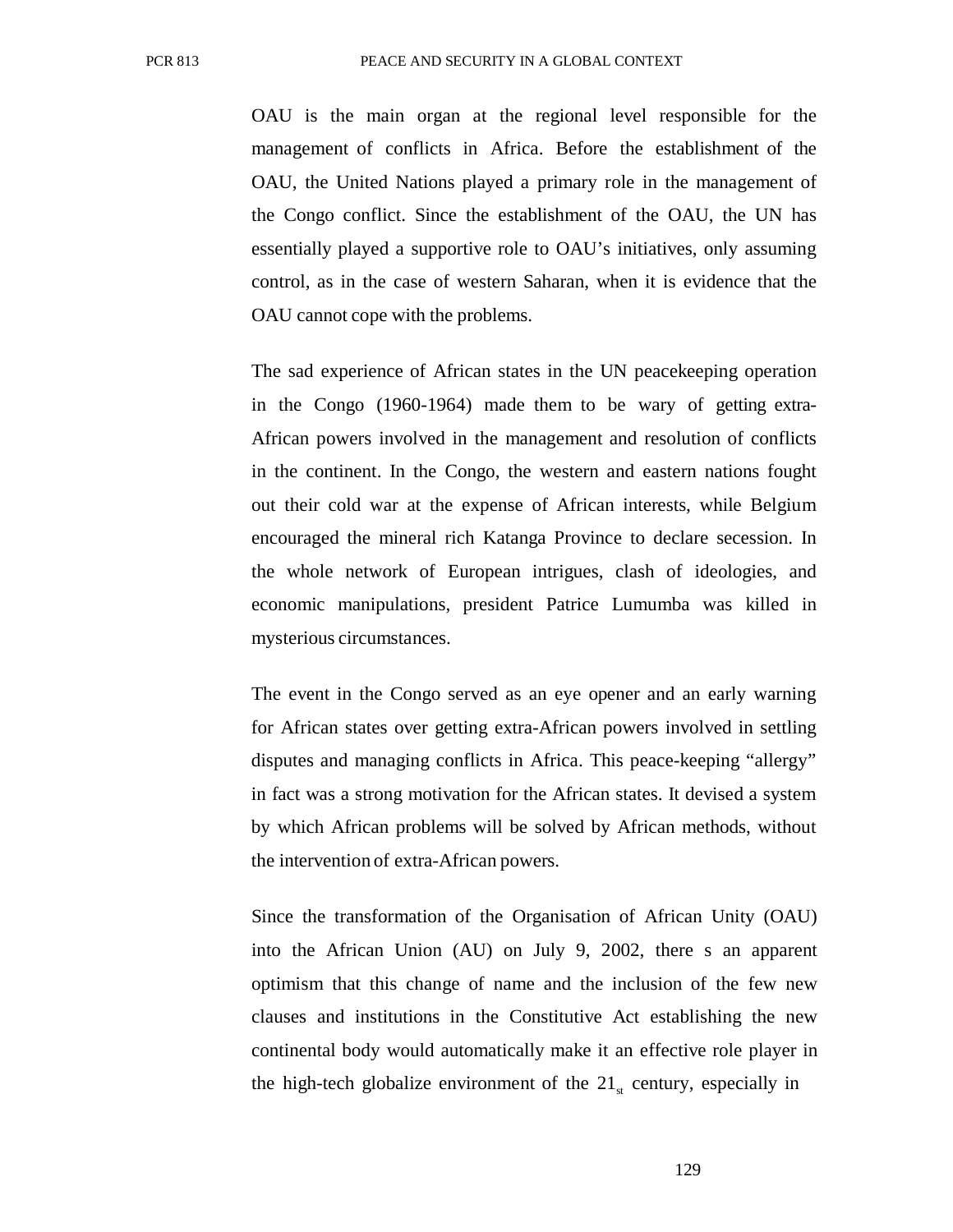finding enduring solutions to Africa's myriad of problems. Nowhere has this optimism been so evident as in the projected conflict management functions of the AU. This optimism is hinged on the fact that this time around, there is the provision for a new mechanism, the "Peace and Security Council" (PSC), which is expected to take over the functions earlier performed by the Commission of Mediation, Conciliation and Arbitration (CMCA) and later, from 1993, by the Mechanism for Conflict Prevention, Management and Resolution. The general belief, which tallied with those of Africa's Council, would enhance the organisaiton's ability to promptly respond to matters affecting the peace and security of the continent.

Two important deductions can be made from the above impression. The first is that the OAU did not quite perform or performed below expectation in its handling of issues relating to conflict, peace and security in Africa. Second, that as presently structured, the AU has the potentiality of performing better. So the corresponding questions to ask are: first, in which areas has the OAU failed to perform? Second, what are the factors responsible for it? And third, which is very important to the central theme of this paper, what are the prospects that the AU, as presently structured, especially with the provision of PSC, would perform better? In short, is there any historical foundation for the apparent optimism that greeted the signing of the AU document especially as it relates to the conflict management role of the organization.

To find this out, a critical analysis of the conflict management mechanisms of the OAU against those now provided for the AU must be carried out. Through such analysis, it would be possible to determine the extent to which the new organization has taken care of the constraints and limitations of its predecessor.

130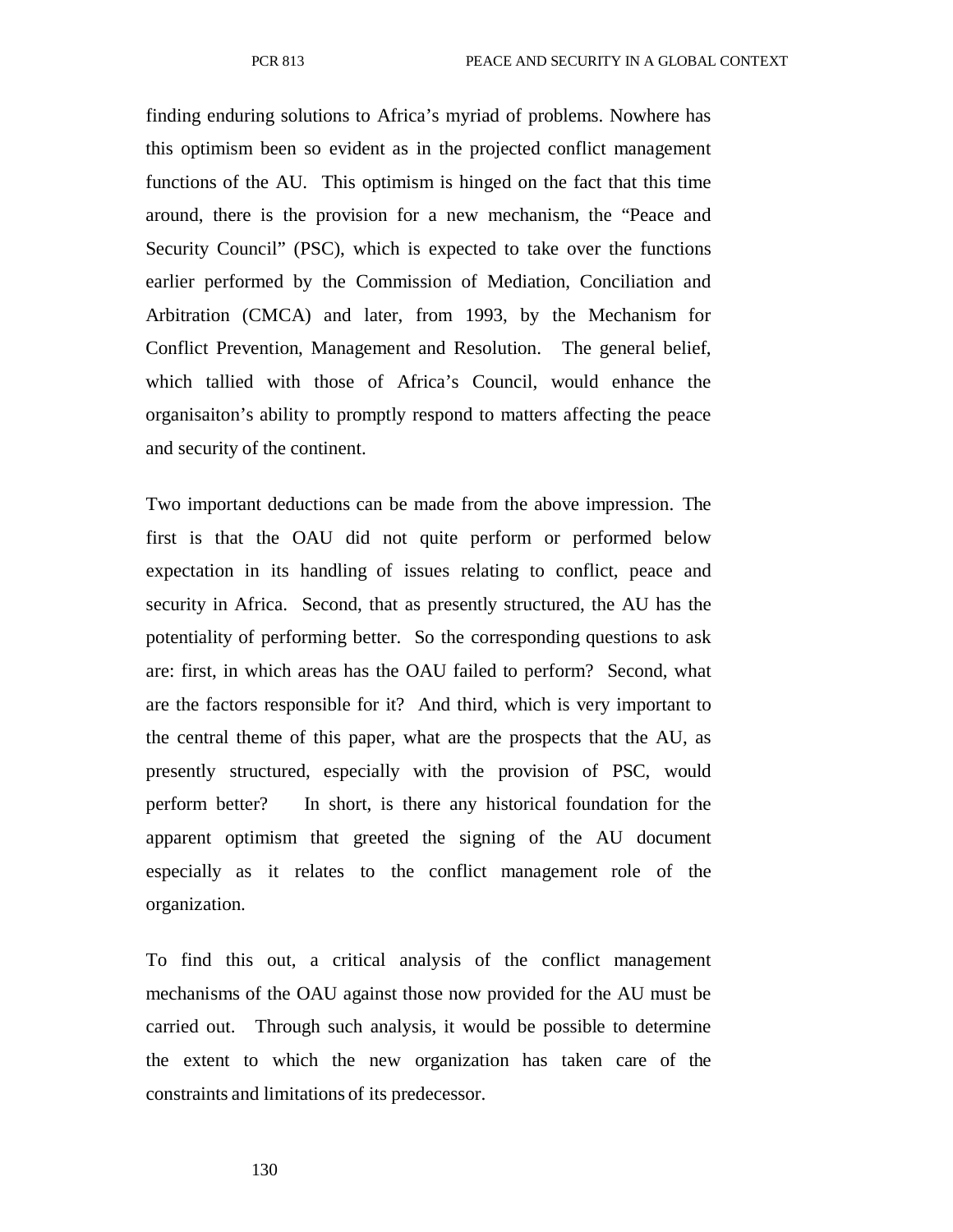#### **Background to the Establishment of the PSC.**

The idea of Peace and Security Council (PSC) has been on the drawing board of the OAU since June 21, 1980, though with a slight difference in its nomenclature. This was when Sierra Leone suggested the establishment of a fifteen-member Political and Security Council (PSC), "to monitor areas of potential conflicts" and "to deal with infringement of basic principles enshrined in charter of the Organisation". The PSC, as was proposed then was also to "investigate volatile situations", like situations of potential, incipient or actual conflict and "prescribe effective remedies or institute procedures with a view to preserving the peace, security of the continent.

The central point that was made about the necessity for a PSC at the time was that its establishment would greatly enhance the ability of the OAU to respond with the necessary speed to crises within the continent. The idea was that since the members would maintain permanent representation at the headquarters of the OAU, the Council could function on a continuous and permanent basis, while its members could be summoned at a moment's notice thereby avoiding the procedural and other practical obstacles that had bedeviled the convening of emergency sessions of the Council of Ministers".

Even though the PSC proposal was not eventually implemented under the OAU, it was nevertheless quite popular. It was accepted in principle and commended to the 14-member OAU Charter Review Committee, which was set up in July 1979 in order too revitalise the organisation and make it more effective. This means that its implementation was to await the comprehensive review of the Organisation's charter, which never came up until the present transformation of the organisatioon into AU. However, when the work of the Charter Review Committee became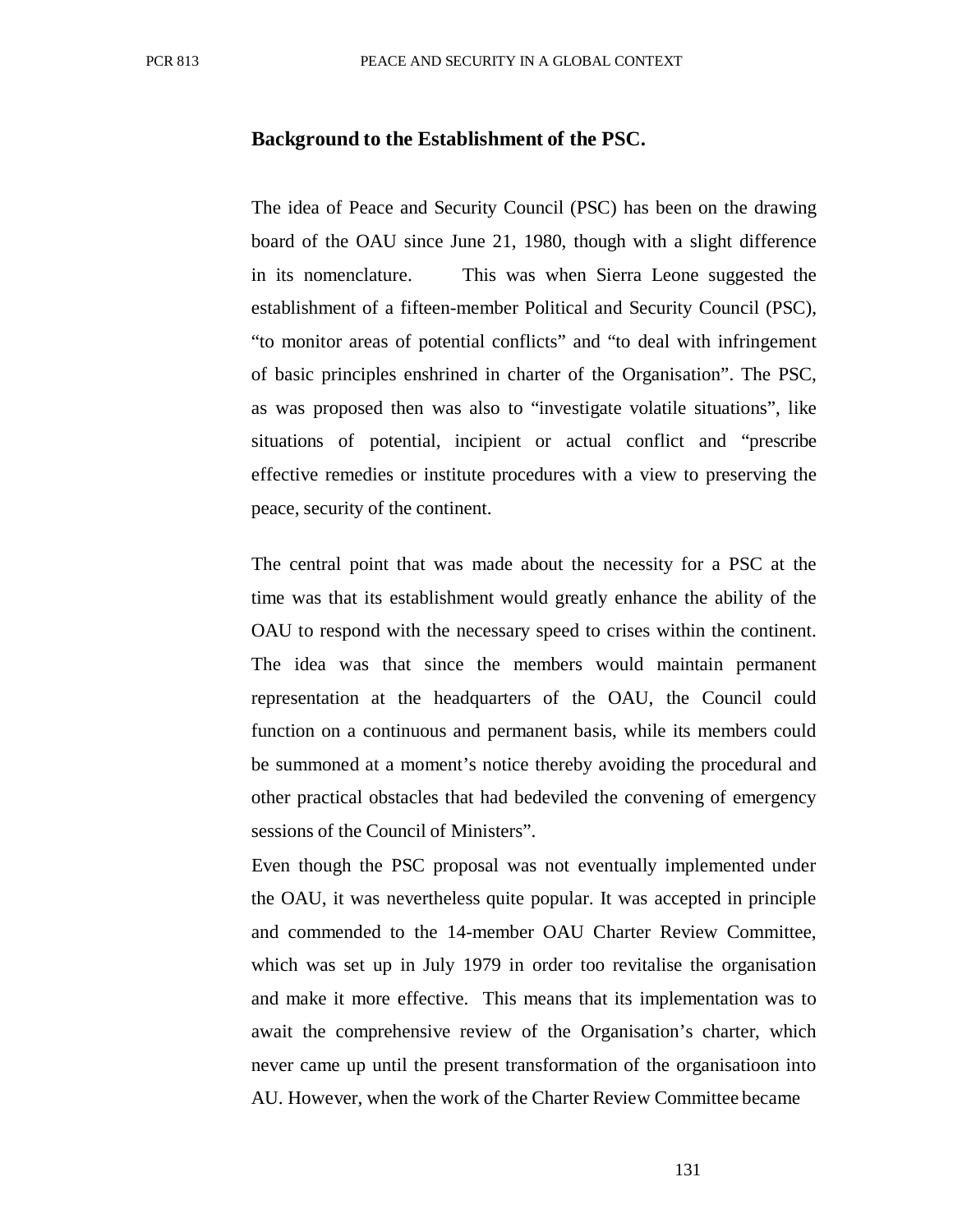stalled, the OAU in July 1993, through the initiative of the Secretary-General, Salim Ahmed Salim, decided at the Cairo summit to set up a new instrument for its conflict management activities known as the Mechanism for Conflict Prevention, Management and Resolution. In addition, approval was given to the Secretary-General to set up a Division for Conflict Management in the political department of the Secretariat. Under the new "Mechanism", the Secretary-General was given an enhanced role to take personal initiative with full consultation with the Chairman of the Bureau of the Assembly of Heads of State and Government to put in place measures to prevent the outbreak or escalation of conflicts, or to actually help in resolving such conflicts, possibly, through the use of special envoys or eminent persons.

The information contained in the preceding paragraphs vividly shows that when AU member states enthusiastically decided at their inaugural summit in Durban, South Africa, to package the conflict management mechanism of the new organisaition around the PSC, there was an existing framework to build upon. Although the pace at which the ratification eventually took place did not match the enthusiasm that greeted the signing of the Protocol at Durban, it is important to note that by the end of May 2004, the simple majority requirement for its ratification had been secured as to make the PSC fully operational and ready to carry out its mandate".

## **4.0 CONCLUSION**

What these African methods turned out to be at the formation of the OAU in 1963 was the establishment in the organization's charter of the mechanism called Commission for Mediation, Conciliation, and Arbitration. Unfortunately, this commission could not deliver the muchneeded services, and the OAU had to adopt other mechanisms. Thus, it

132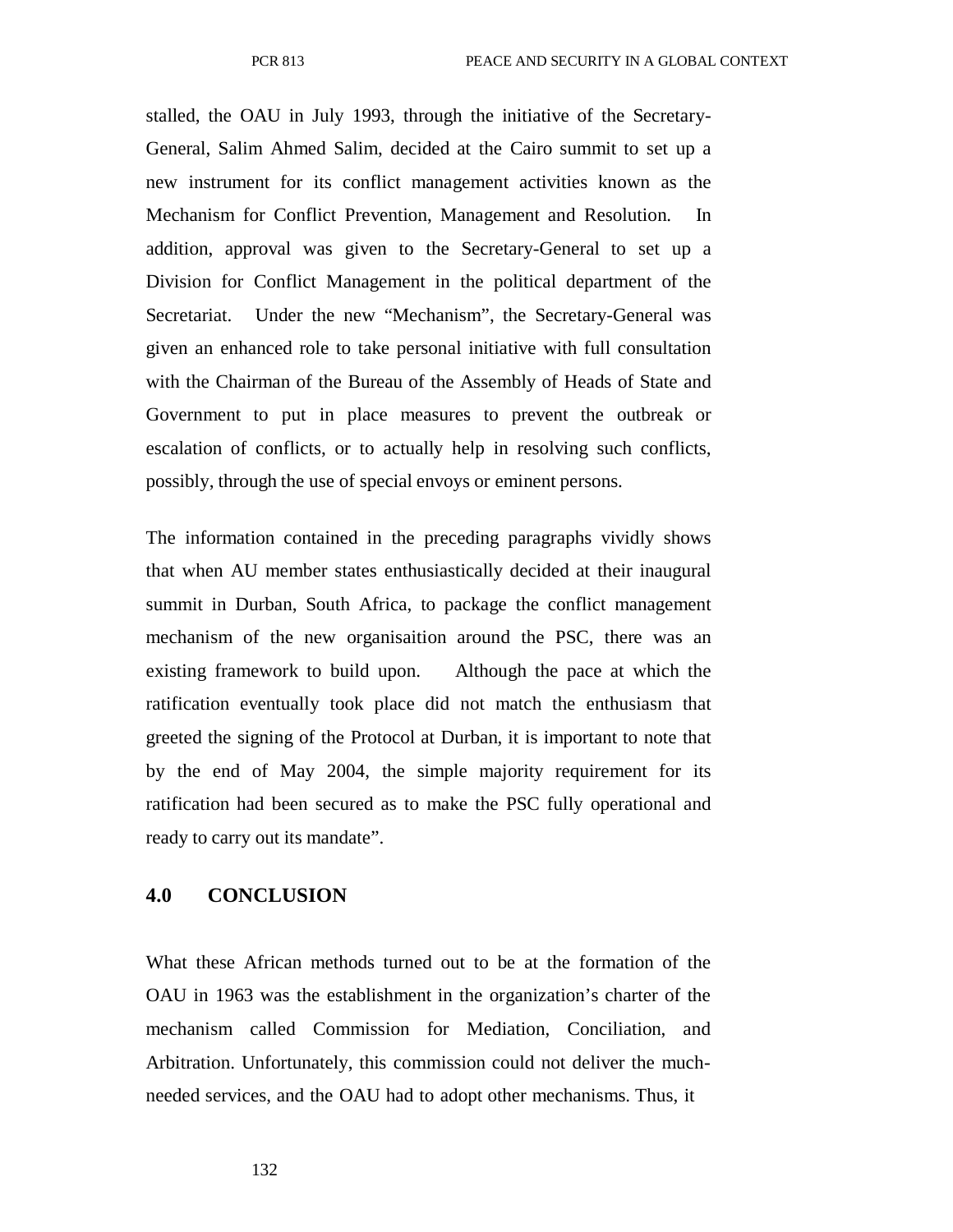cannot be rightly said that since inception, the OAU, had adopted a single mechanism for managing conflicts, unless the phrase is used in the sense of a multi-phase mechanism.

However, one can identify three mechanisms as follows: the Commission of Mediation, Conciliation, and Arbitration, Ad-hoc Commission; and the mechanism of Conflicts Prevention, Management and Resolution.

## **5.0 SUMMARY**

So far, we have been able to discuss the formation of the OAU and its provision for conflict resolution .Again, the organization did not make provisions for resolving intra-state conflicts which is now biting hard in most of the African states; although the transformation of the OAU to AU has led to the establishment of the peace and security council which is now operational.

## **6.0 TUTOR MARKED ASSIGNMENT**

Explain the provisions of the OAU charter in relation to conflict resolution.

## **7.0 REFERENCES/FURTHER READINGS**

Imobighe,T.A, 1993, "Security in Sub-Saharan Africa" in Singh, J. and Bernauer, T. (eds): Security of Third World Countries, United Nations Institute for Disarmament Research - UNIDIR (Dartmouth Publishing Company Ltd.).

Imobighe, T.A., 1998, "Conflict in Africa: Roles of OAU and Sub-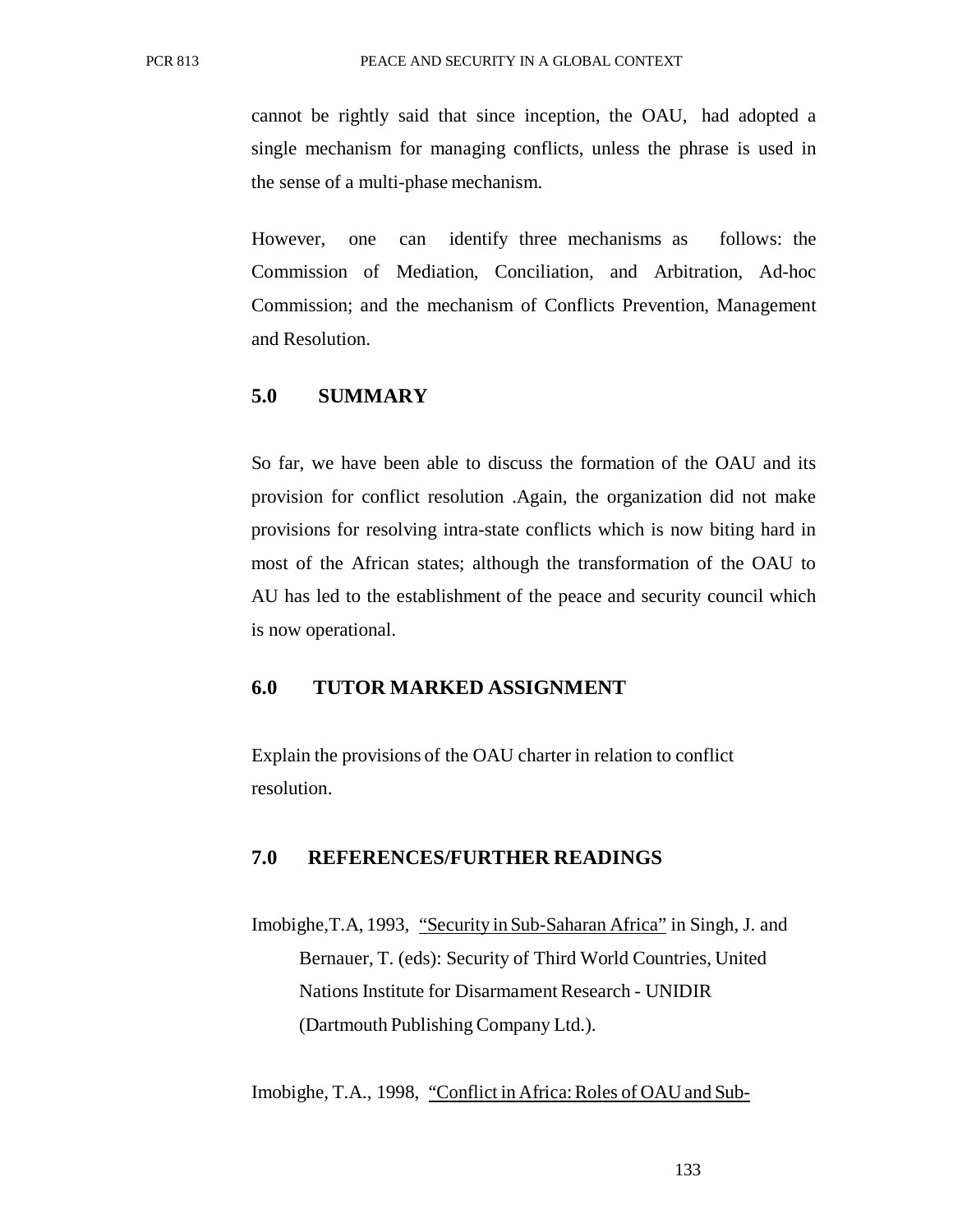Regional Organizations", Lecture brief at the National War College of Nigeria, February 19.

Imobighe, T.A., 1998, "Conflict in Africa: Roles of OAU and Sub-Regional Organizations", Lecture brief at the National War College of Nigeria, February 19.

Imobighe, T.A., 1998, "Conflict in Africa: Roles of OAU and Sub-Regional Organizations", Lecture brief at the National War College of Nigeria, Abuja February 19.

Introduction in Vogt M. and Aminu L., 1996, Ed, "Peace Keeping as a Security Strategy in Africa: Chad and Liberia a Case Studies", Vol. 1 Enugu: Fourth Dimension Publishers.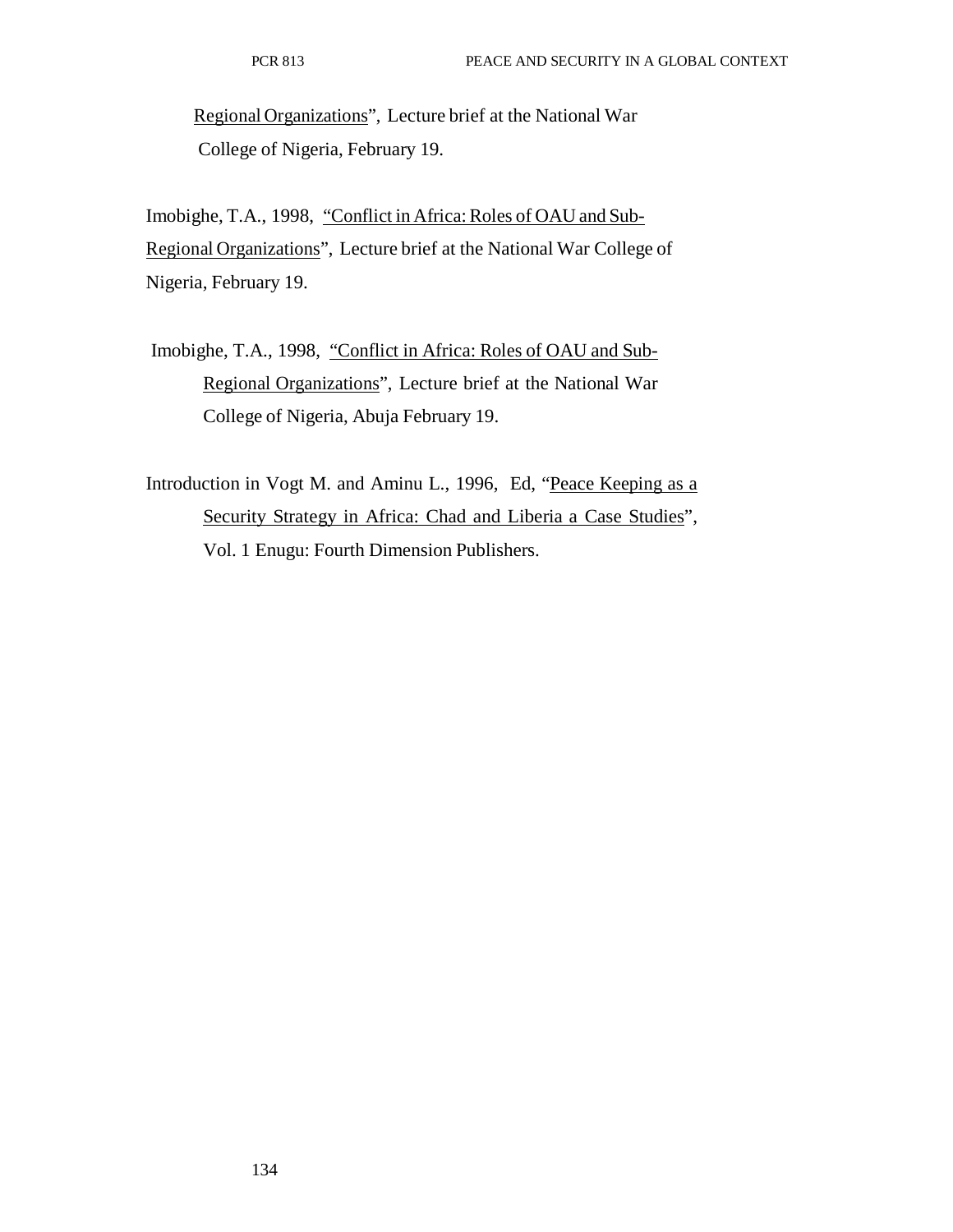# **UNIT 5 MECHANISM OF CONFLICTS PREVENTION, MANAGEMENT AND RESOLUTION**

### **CONTENTS**

| Introduction |
|--------------|
|              |

- 2.0 Objectives
- 3.0 Main Content
	- 3.1 Mechanism of Conflict Prevention Management and Resolution
- 4.0 Conclusion
- 5.0 Summary
- 6.0 Tutor Marked Assignment
- 7.0 Reference/Further Readings

## **1.0 INTRODUCTION**

The atrophy of the CMCA, and negative effects of ad hoc methods of managing conflicts, the changes in the world's political landscape, and the need for rapid development in Africa must have informed the establishment by the OAU in 1993 of the Mechanism of Conflict Prevention, Management and Resolution (MCPMR). This mechanism is the third in the life history of the organization, for even though the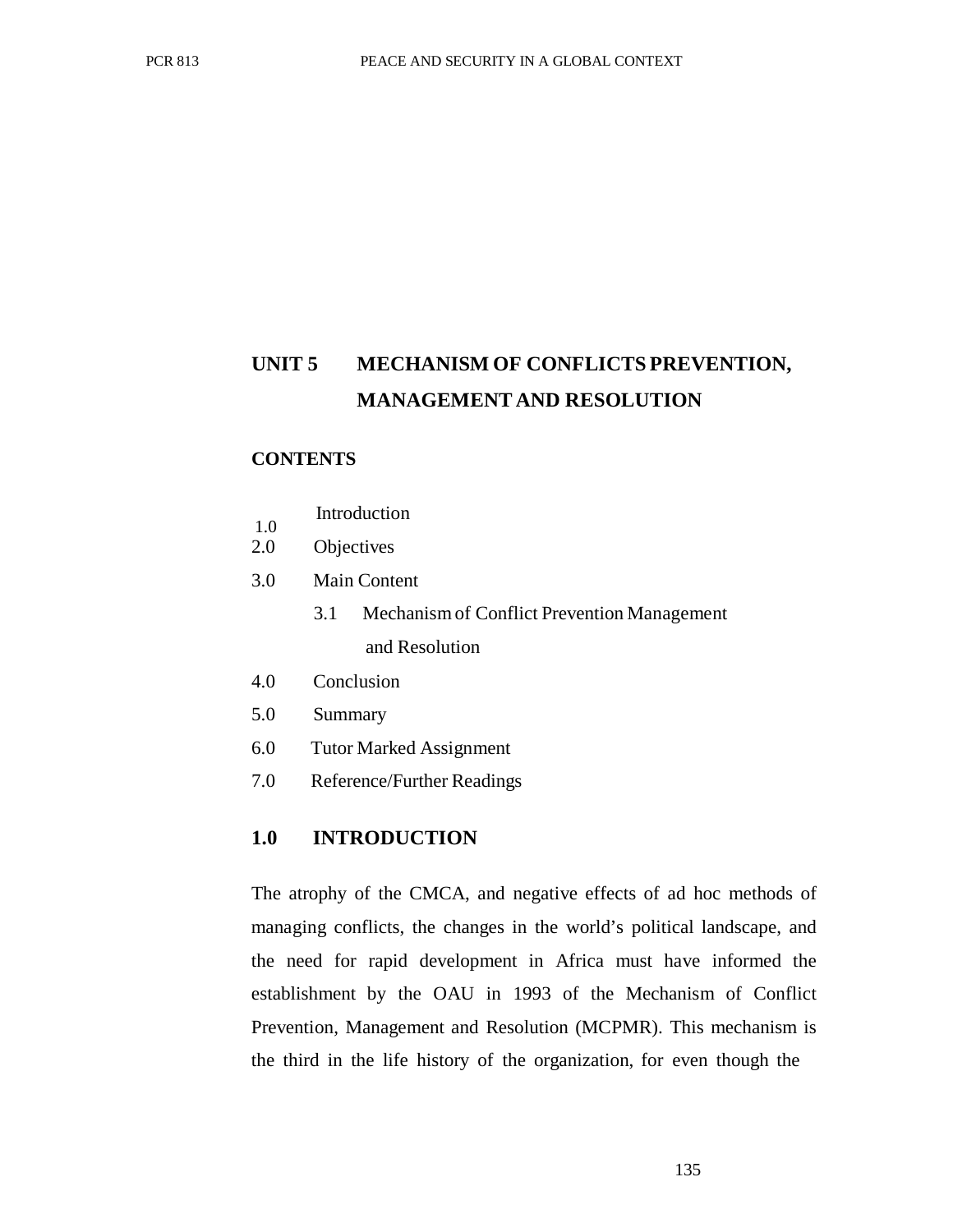MCPMR still has elements of ad hocism, we still regard it as a distinct mechanism.

## **2.0 OBJECTIVES**

At the end of this unit you are expected to know the following;

i) The mechanisms for conflict prevention

ii) Conflict management and ,

How to resolve it?

iii)

## **3.0 MAIN CONTENT**

## **3.1 Mechanism of Conflict Prevention, Management and Resolution**

The objective of the MCPMR are essentially to anticipate and prevent tension situations from becoming violent conflicts; and undertaking peace-making and peace-building functions in situations where violent conflicts have already broken out, in order to facilitate the resolution of the conflict. To this effect, paragraph 22 of the June 1993 Cairo Declaration, establishing the mechanism provides that: the Secretary-General shall under the authority of the Central Organ and in consultation with the parties involved in the conflict, deploy efforts and take all appropriate initiation to prevent, manage and resolve conflicts.

In paragraph 15, the OAU leaders undertake that, in circumstances where conflicts have occurred, it will be its responsibility to undertake peace-making and peace-building functions in order to facilitate the resolution of these conflicts. In this respect, civilian and military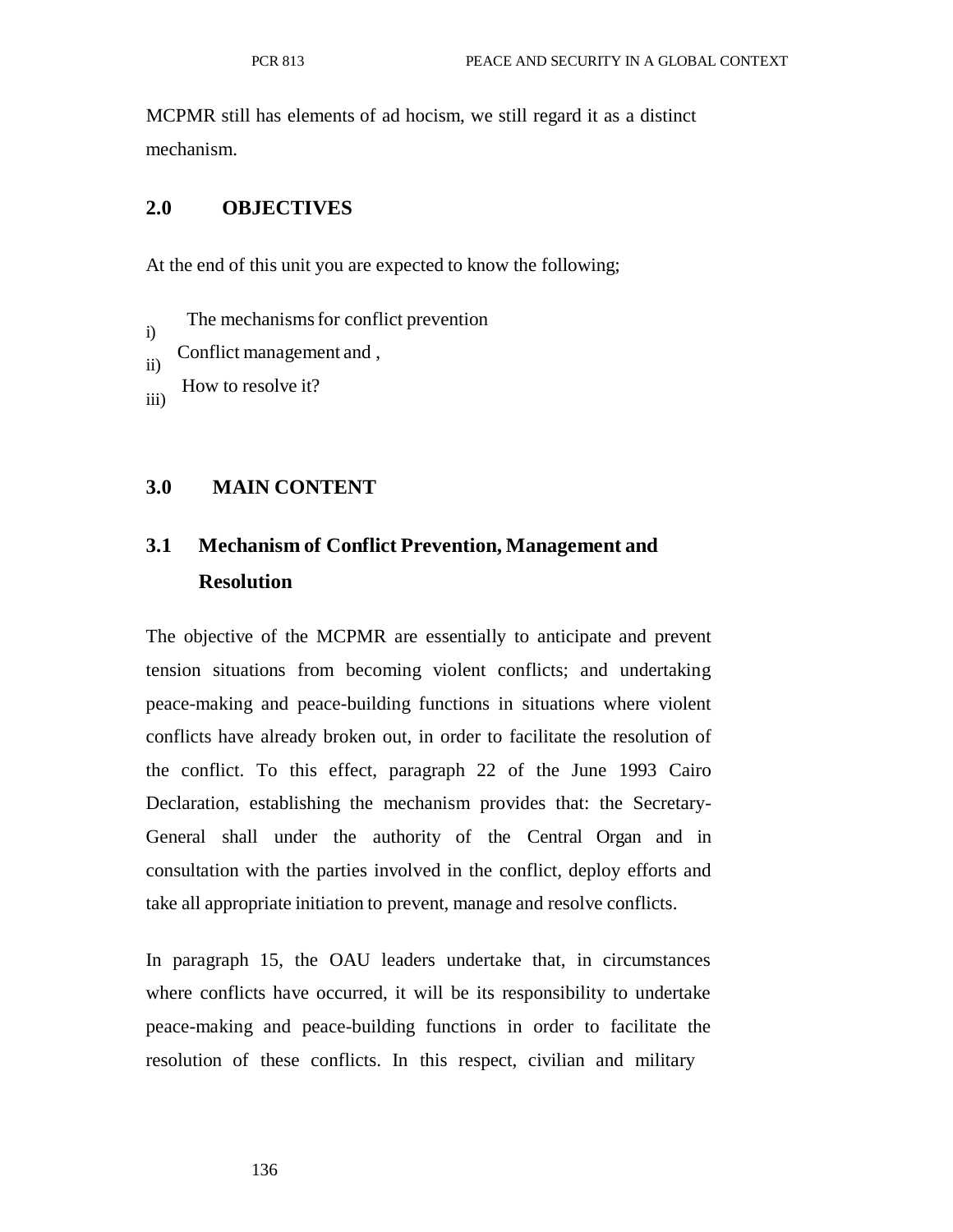missions of observation and monitoring of limited scope and duration may be mounted and deployed.

Paragraph 16 anticipates the involvement of the UN as follows: in the event that conflicts degenerate to the extent of requiring collective international intervention and policing, the assistance or where appropriate, the services of the United Nations are sought under the general terms of its charter.

Structurally, the MCPMR is built around the bureau of the Assembly of the OAU Heads of States and Governments. It has a decision making body called the Central Organ which has three levels of authority-Ambassadorial, Ministerial and Heads of States and Governments levels.

Operation wise, the operational arm of the MCPMR revolves around the general secretariat, the office of the Secretary-General, and the Division of Conflicts Management. The mechanism if funded from the Peace Fund set up by the OAU is to be financed from 5% OAU regular budgetary appropriation, as well as voluntary contributions from Africa and non-African sources.

The MCPMR utilizes the gains of the early warning system, and the quiet but effective and growing role of the Secretary-General, who is now provided with a framework to take initiatives to carry out personal intervention, or send special envoys to promote peaceful settlement of disputes. The Chairman of the OAU and other individual African Heads of States who have insight to the conflicts within or between states, can under the present arrangement be mandated to intervene in conflicts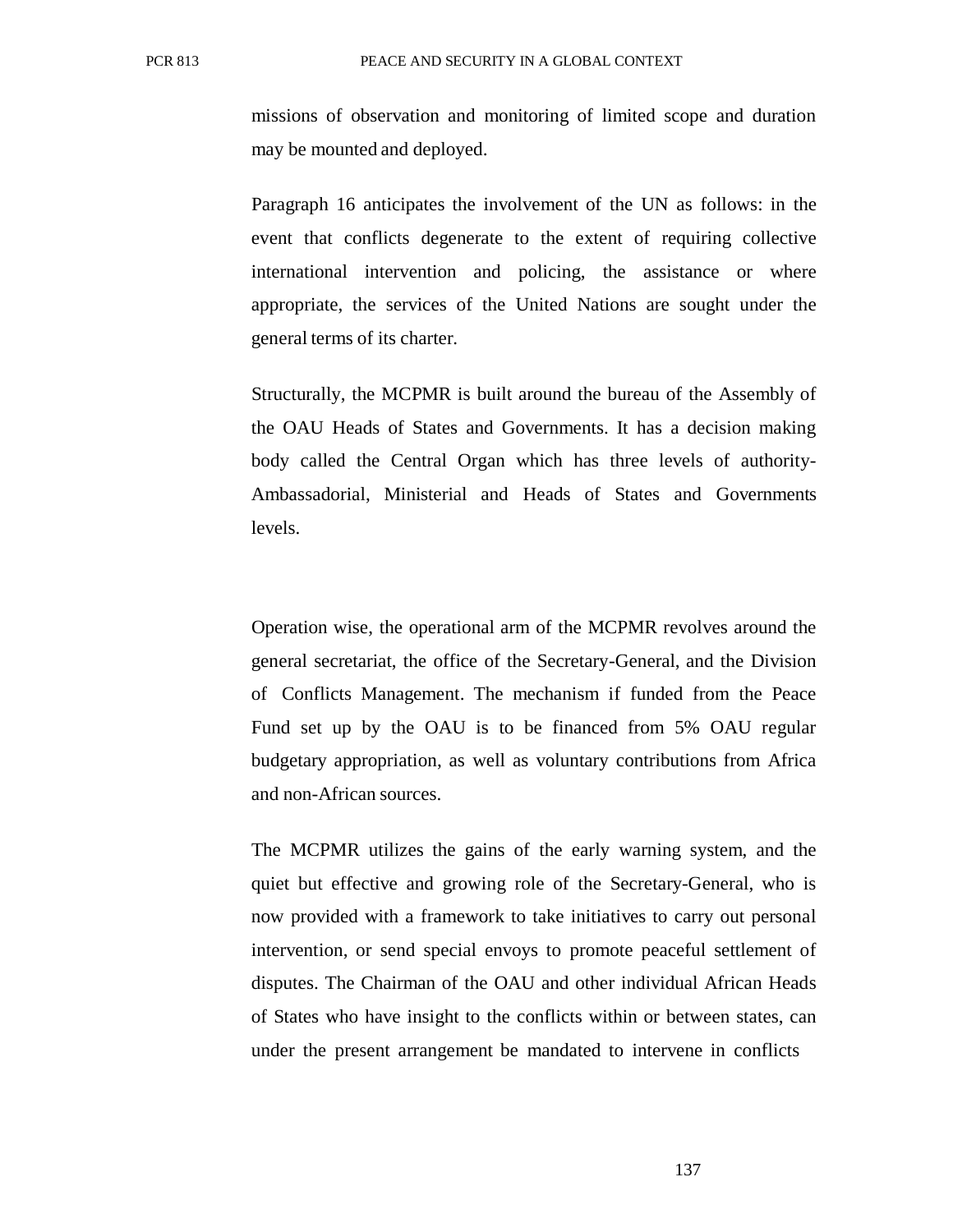situation on behalf of the OAU Assembly of Heads of States and Governments.

The foregoing presents the evolution (if one may use that word) and operation of OAU mechanisms for managing and resolving conflicts in Africa.

## **4.0 CONCLUSION**

Above all, in particular, strenuous efforts must be made to put in place preventive mechanisms such as early warning systems that can reduce instances of conflicts. Beyond this, it is imperative to lessen conditions of tension associated with conflicts to enable mechanisms for conflict resolution to function efficiently and impede the probability of deterioration. In essence, it is important to place priority on crisis management in conflict situations and the bedrock of such efforts is Confidence Building Measures (CBM).

## **5.0 SUMMARY**

The rationale for our continental focus is that Africa is now a conflict ridden environment. Instead the continent has been exposed to "a flood gate of conflicts", the bulk of which are internal. The situation has distracted the continent from the objective task of economic development and social and political emancipation. It has become imperative to seek appropriate models of conflicts management, with crucial emphasis on confidence building measures that can enervate the process of conflict resolution.

138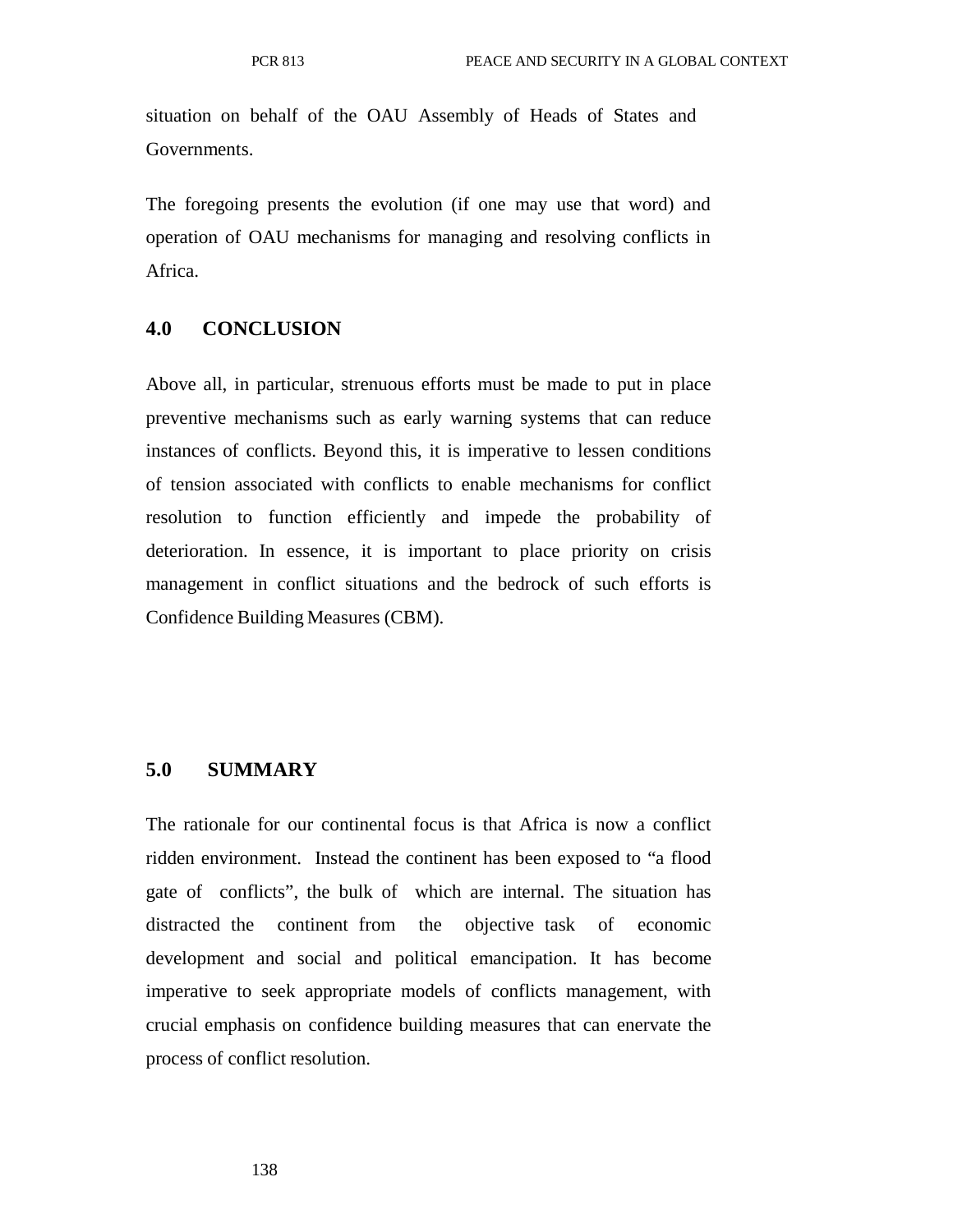#### **6.0 TUTOR MARKED ASSIGNMENT**

Explain the mechanisms for conflict prevention and resolution

## **7.0 REFERENCES/FURTHER READINGS**

Jonah, James, 1994, The OAU: Peace Keeping and Conflict Resolution, in Y El-Ayouty (ed), The Organization of African Unity After Thirty Years, London, Praeger.

Jordan, A.A. and Taylor, Jr. W. J., 1981, "American National Security: Policy and Process", (Baltimore, the John Hopkins University Press.

Joseph Rudolph and Robert Thompson, 1985, "Ethno-Territorial Movements and the Policy Process," Comparative Politics, Vol.17, No.3 and Joseph Montville, ed., Conflict and Peacemaking in Multiethnic Societies (Lexington, Mass: Heath, 1989).

Liebenow, Gus J, 1987, African Politics: Crisis and challenges, Bloomington. Indiana University Press.

Macintosh James, 1987, "Confidence-Building Measures – A Conceptual Exploration" in R. B. Byers, F. Stephen Larabee and Allen Lynch, Ed, Confidence-Building Measures and International Security. New York: Institute for East-West Security Studies.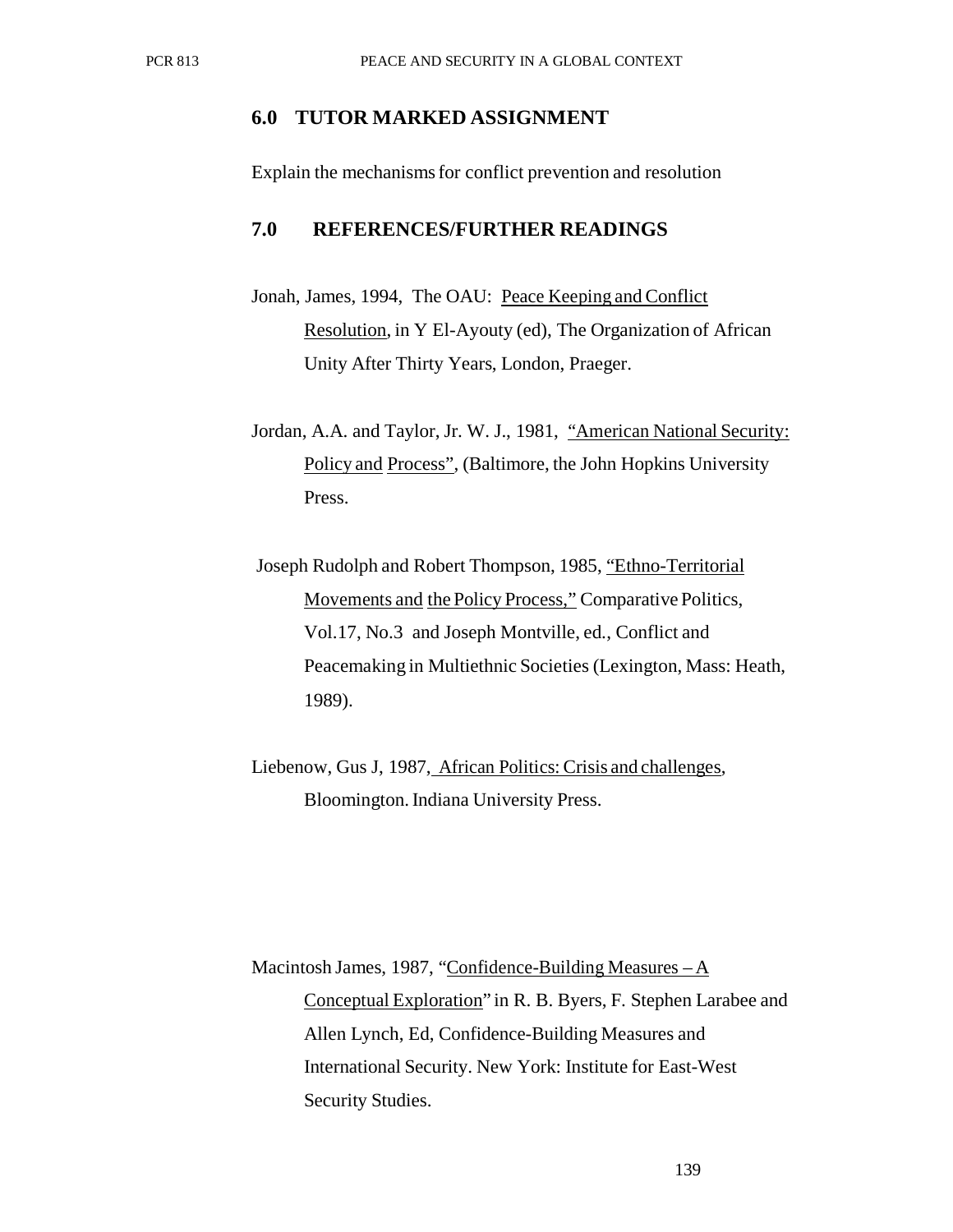- Cairo A. R Robb, (2001) International Environmental Law Report (Trade and Environment), UK, Cambridge University Press.
- Charles Goredema and Anneli Botha (2004) African Commitments to Combating Organised Crime and Terrorism (A Review of Eight NEPAD Countries), Compress Ethiopia, African Human Security Initiative.
- Okwudiba Nnoli (1998), Ethnic Conflicts in Africa, Ibadan, University Press.
- Gamaliel Onosode (2003), Environmental Issues and Challenges of the Niger Delta (Perspective from the Niger Delta environmental survey Process), Lagos, International Energy Communications Ltd.
- Cairo A. R Robb, (2001) International Environmental Law Report (Trade and Environment), UK, Cambridge University Press.
- Charles Goredema and Anneli Botha (2004) African Commitments to Combating Organised Crime and Terrorism (A Review of Eight NEPAD Countries), Compress Ethiopia, African Human Security Initiative.
- Okwudiba Nnoli (1998), Ethnic Conflicts in Africa, Ibadan, University Press.
- Gamaliel Onosode (2003), Environmental Issues and Challenges of the Niger Delta (Perspective from the Niger Delta environmental survey Process), Lagos, International Energy Communications Ltd.
- Raymond Cohen (1979), Threat Perception in International Crisis, UK, Oxford University Press.
- "Cooperation and Conflict", December 2004, Journal of Nordic International Studies Association, Vol. 39, No. 4.
- "Disarmament Forum", July 2004, United Nations Institute for Disarmament Research, Volume 4, No.1.

Imobighe, Thomas Akigbe, 1998, The Management of National

Security, Inaugural Lecture, Ekpoma: Edo State University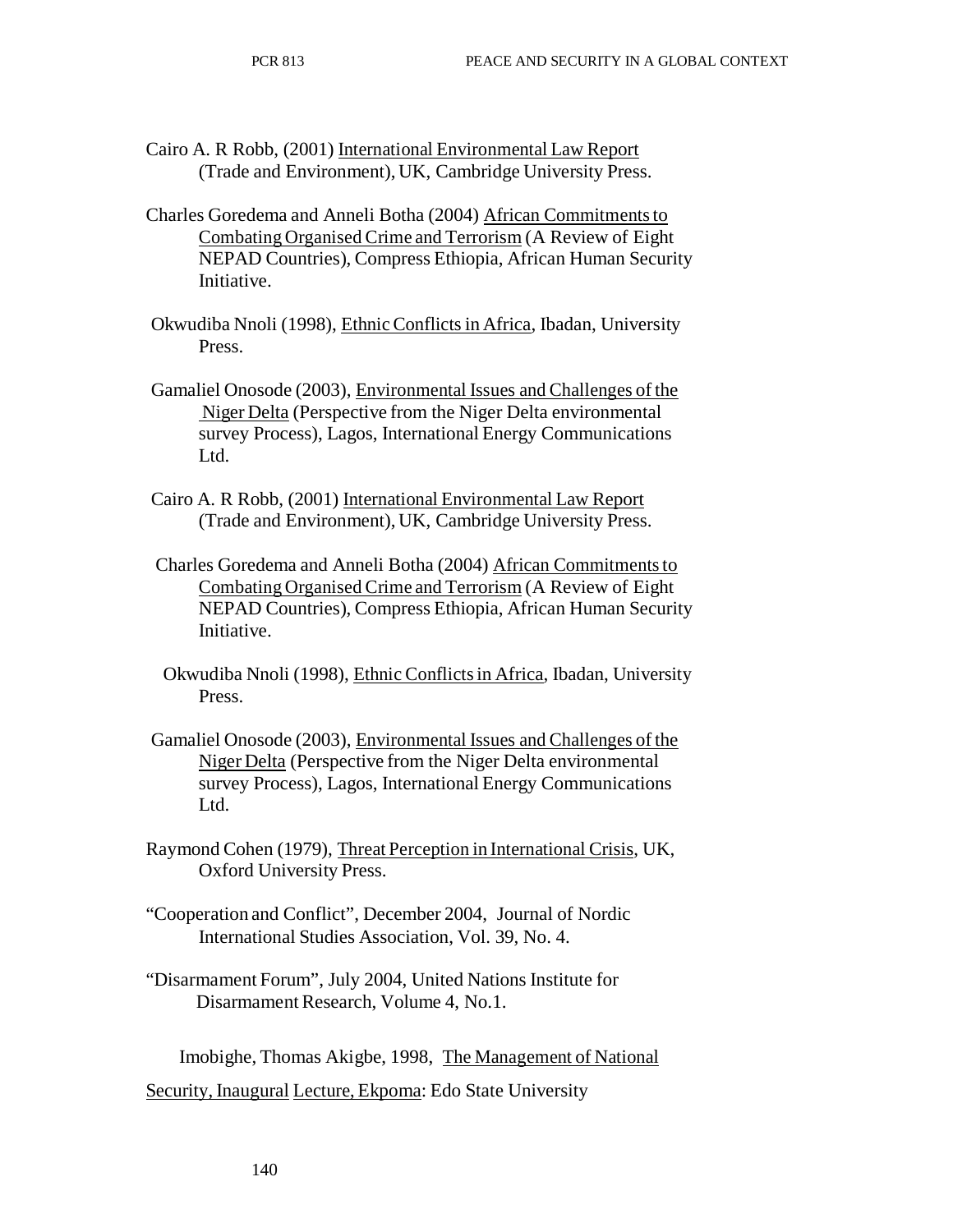Publishing House.

- Adedeji Adebayo, 1998, "Africa Within the World: Beyond Marginalisation, Dispossession and Dependency," Lecture delivered at the National War College, Nigeria, March 16.
- Imobighe T. A, 1989, The OAU, African Defence and Security Benin and Owerri: Adena Publishers.
- Imobighe,T.A, 1993, "Security in Sub-Saharan Africa" in Singh, J. and Bernauer, T. (eds): Security of Third World Countries, United Nations Institute for Disarmament Research - UNIDIR (Dartmouth Publishing Company Ltd.).
- Imobighe, T.A., 1998, "Conflict in Africa: Roles of OAU and Sub-Regional Organizations", Lecture brief at the National War College of Nigeria, February 19.
- Imobighe, T.A., 1998, "Conflict in Africa: Roles of OAU and Sub-Regional Organizations", Lecture brief at the National War College of Nigeria, February 19.
- Imobighe, T.A., 1998, "Conflict in Africa: Roles of OAU and Sub-Regional Organizations", Lecture brief at the National War College of Nigeria, Abuja February 19.
- Introduction in Vogt M. and Aminu L., 1996, Ed, "Peace Keeping as a Security Strategy in Africa: Chad and Liberia a Case Studies", Vol. 1 Enugu: Fourth Dimension Publishers.